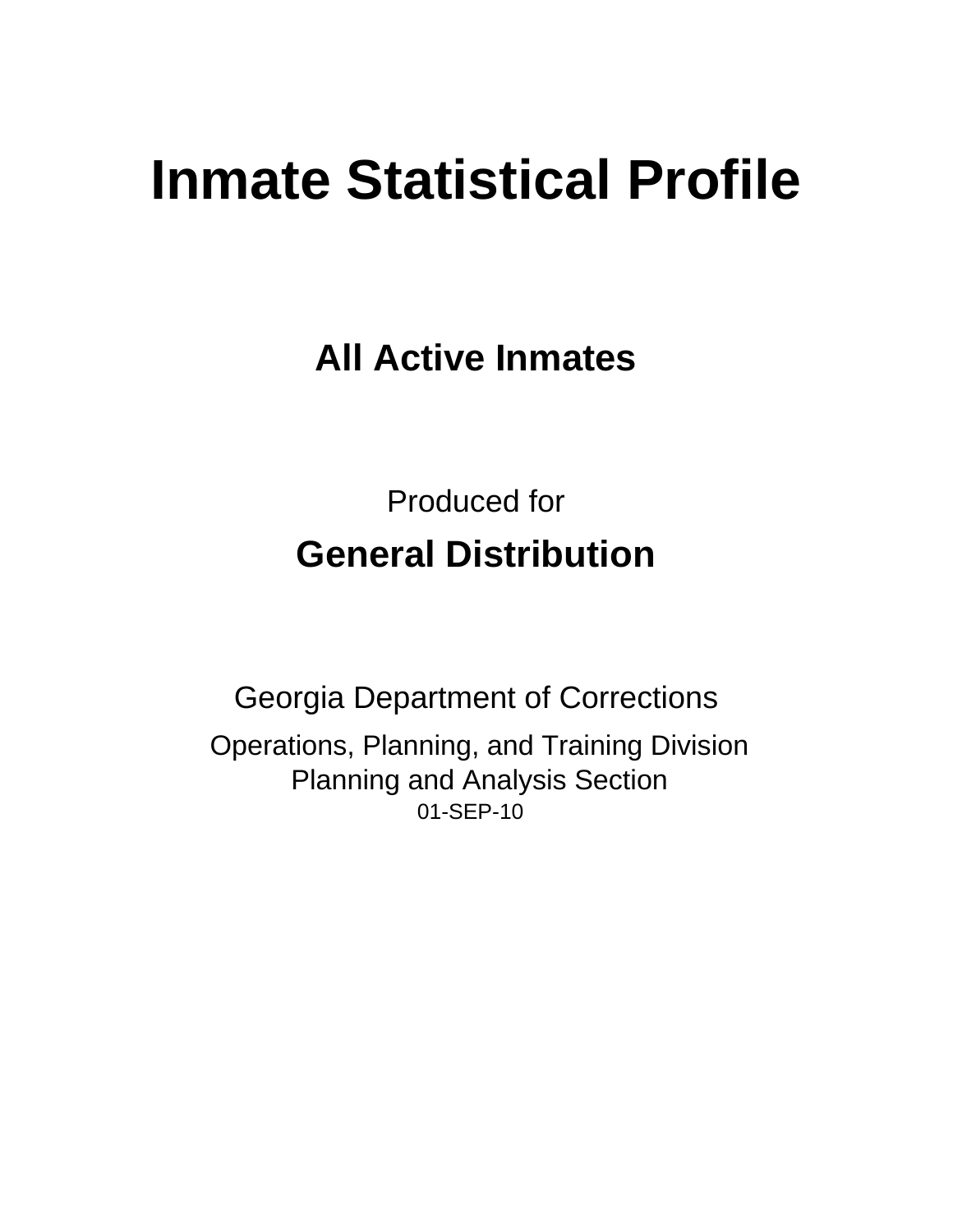#### **Inmate Statistical Profile 01-SEP-10** Contents

**All Active Inmates** 

Produced for General Distribution

## **Table of Contents**

| <b>Demographic information</b>                                       |  |  |  |  |  |  |
|----------------------------------------------------------------------|--|--|--|--|--|--|
| 5 Current age, broken out in ten year age groups                     |  |  |  |  |  |  |
| 6 Race group                                                         |  |  |  |  |  |  |
| 7 Hispanic Origin                                                    |  |  |  |  |  |  |
| 8 Marital status, self-reported at entry to prison                   |  |  |  |  |  |  |
| 9 Number of children, self-reported at entry to prison               |  |  |  |  |  |  |
| 10 Religious affiliation, self-reported at entry to prison           |  |  |  |  |  |  |
| 11 Home county - self-reported at entry to prison                    |  |  |  |  |  |  |
| 16 Socioeconomic class, self-reported at entry to prison             |  |  |  |  |  |  |
| 17 Environment to age 16, self-reported at entry to prison           |  |  |  |  |  |  |
| 18 Guardian status to age 16, self-reported at entry to prison       |  |  |  |  |  |  |
| 19 Employment status before prison, self-reported at entry to prison |  |  |  |  |  |  |
| 20 Age at admission                                                  |  |  |  |  |  |  |
| 22 Height, measured at entry to prison                               |  |  |  |  |  |  |
| 23 Weight, measured at entry to prison                               |  |  |  |  |  |  |
| 25 Military service                                                  |  |  |  |  |  |  |
| <b>Correctional information</b>                                      |  |  |  |  |  |  |
| 26 Type of admission to prison                                       |  |  |  |  |  |  |
| 27 Current / last security status                                    |  |  |  |  |  |  |
| 28 Current / last institution type                                   |  |  |  |  |  |  |
| 29 Institution type - transitional centers                           |  |  |  |  |  |  |
| 30 Institution type - mental hospitals                               |  |  |  |  |  |  |
| 31 Institution type - county prisons                                 |  |  |  |  |  |  |
| 32 Institution type - state prisons                                  |  |  |  |  |  |  |
| 33 Institution type - private prisons                                |  |  |  |  |  |  |
| 34 Institution type - prison annexes                                 |  |  |  |  |  |  |
| 35 Institution type - pre-release centers                            |  |  |  |  |  |  |
| 36 Institution type - inmate boot camp                               |  |  |  |  |  |  |
| 37 Number of disciplinary reports                                    |  |  |  |  |  |  |
| 38 Number of transfers                                               |  |  |  |  |  |  |
| 39 Number of escapes                                                 |  |  |  |  |  |  |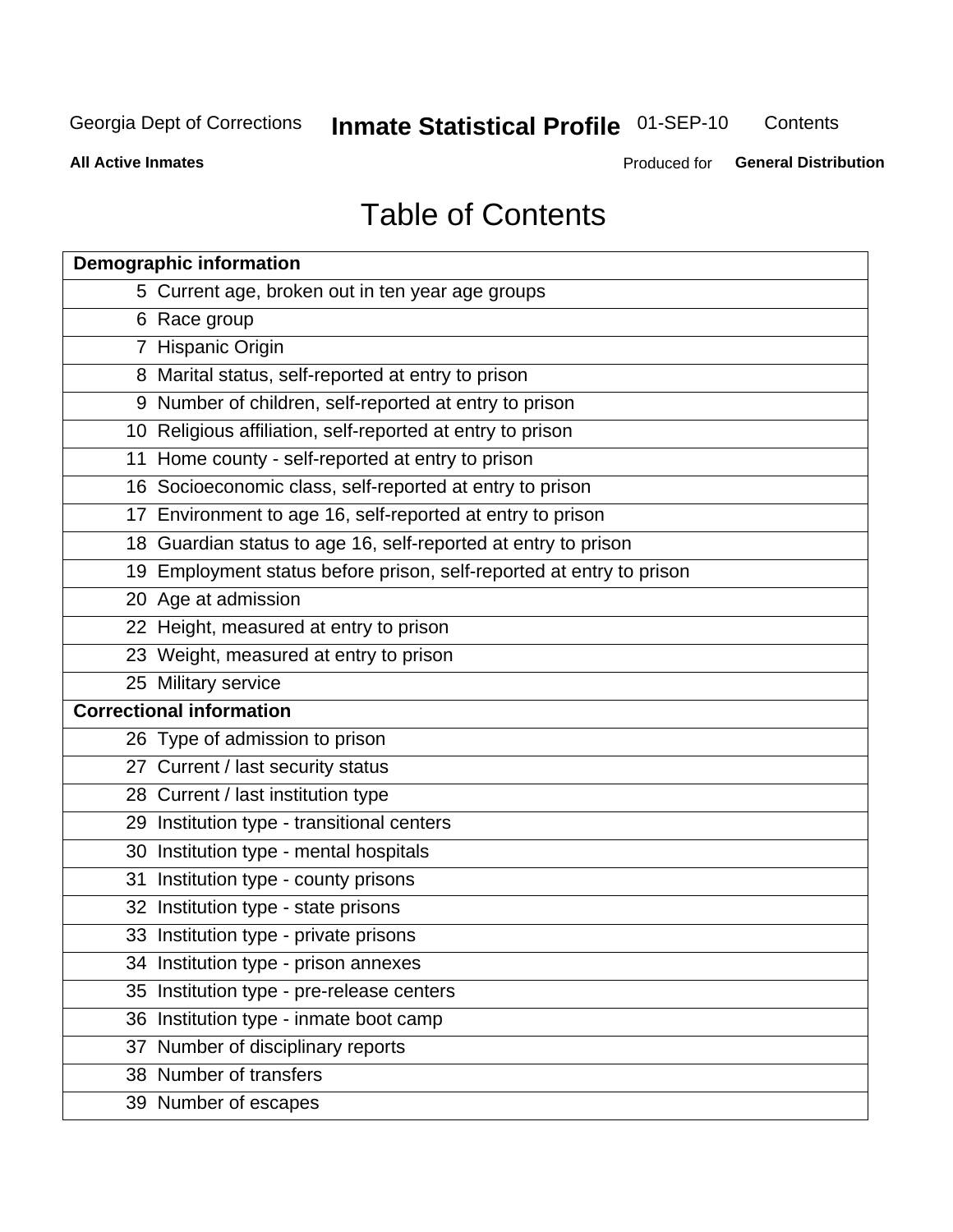## **Inmate Statistical Profile 01-SEP-10**

Contents

**All Active Inmates** 

Produced for General Distribution

## **Table of Contents**

| <b>Correctional information</b>                                  |  |  |  |  |  |  |
|------------------------------------------------------------------|--|--|--|--|--|--|
| 41 Probable future release type of still active inmates          |  |  |  |  |  |  |
| 42 Time served in current (or last) institution                  |  |  |  |  |  |  |
| <b>Educational, psychological and physical information</b>       |  |  |  |  |  |  |
| 40 Culture fair IQ scores                                        |  |  |  |  |  |  |
| 43 Highest grade level attained                                  |  |  |  |  |  |  |
| 44 Culture fair IQ scores                                        |  |  |  |  |  |  |
| 45 Wide Range Achievement Test (WRAT) reading score              |  |  |  |  |  |  |
| 46 Wide Range Achievement Test (WRAT) math score                 |  |  |  |  |  |  |
| 47 Wide Range Achievement Test (WRAT) spelling score             |  |  |  |  |  |  |
| 48 Scope of substance abuse - summary                            |  |  |  |  |  |  |
| 49 Scope of substance abuse - detail                             |  |  |  |  |  |  |
| 50 Current / last mental health treatment level                  |  |  |  |  |  |  |
| 51 PULHESDWIT medical scale - 'P' overall condition ('P'hysical) |  |  |  |  |  |  |
| 52 PULHESDWIT medical scale - 'U' upper body                     |  |  |  |  |  |  |
| 53 PULHESDWIT medical scale - 'L' lower body                     |  |  |  |  |  |  |
| 54 PULHESDWIT medical scale - 'H' hearing                        |  |  |  |  |  |  |
| 55 PULHESDWIT medical scale - 'E' vision                         |  |  |  |  |  |  |
| 56 PULHESDWIT medical scale -'S' psychiatric                     |  |  |  |  |  |  |
| 57 PULHESDWIT medical scale - 'D' dental                         |  |  |  |  |  |  |
| 58 PULHESDWIT medical scale - 'W' work ability                   |  |  |  |  |  |  |
| 59 PULHESDWIT medical scale - 'I' impairment                     |  |  |  |  |  |  |
| 60 PULHESDWIT medical scale - 'T' transportability               |  |  |  |  |  |  |
| 61 Criminality in family, self-reported                          |  |  |  |  |  |  |
| 62 Alcoholism in family, self-reported                           |  |  |  |  |  |  |
| 63 Drug abuse in family, self-reported                           |  |  |  |  |  |  |
| 64 Subjected to frequent beatings, self-reported                 |  |  |  |  |  |  |
| 65 Father absent during inmate's childhood                       |  |  |  |  |  |  |
| 66 Mother absent during inmate's childhood                       |  |  |  |  |  |  |
| 67 Inmate diagnosed as manipulative                              |  |  |  |  |  |  |
| 68 Inmate diagnosed as assaultive                                |  |  |  |  |  |  |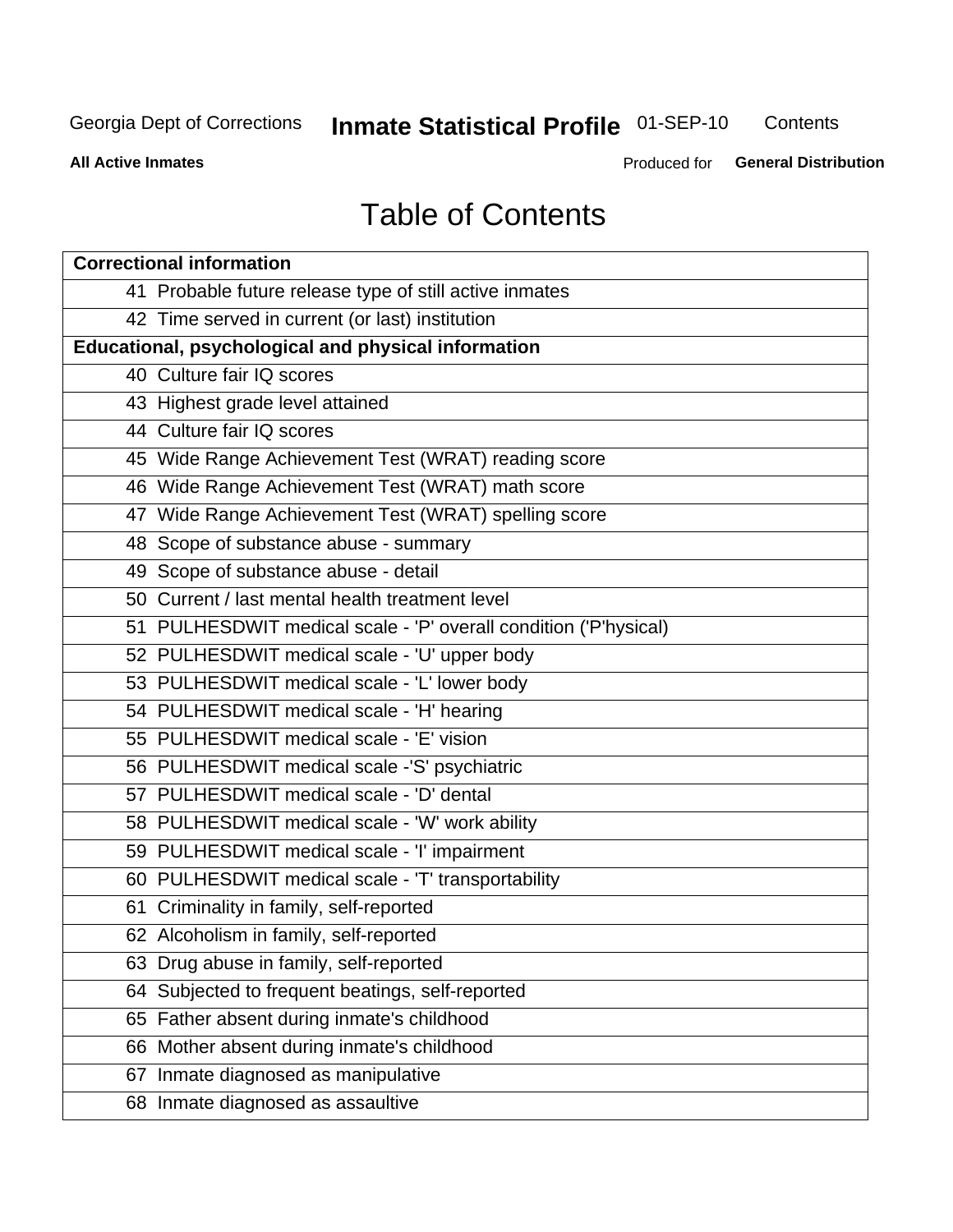## **Inmate Statistical Profile 01-SEP-10**

Contents

**All Active Inmates** 

Produced for General Distribution

## **Table of Contents**

| <b>Crimes and criminal history information</b>                 |  |  |  |  |  |
|----------------------------------------------------------------|--|--|--|--|--|
| 69 Number of prior Georgia incarcerations                      |  |  |  |  |  |
| 70 Prison sentence in years                                    |  |  |  |  |  |
| 71 Primary offense, broken out into felonies vs misdemeanors   |  |  |  |  |  |
| 72 Primary offense, broken out into six broad crime categories |  |  |  |  |  |
| 73 Primary offense, detailed offense code                      |  |  |  |  |  |
| 81 County of conviction of primary offense                     |  |  |  |  |  |
| 86 Circuit of conviction of primary offense                    |  |  |  |  |  |
| 88 Years served (jail + prison) in this incarceration          |  |  |  |  |  |
| <b>Medical information</b>                                     |  |  |  |  |  |
| 89 Results of most recent HIV test                             |  |  |  |  |  |
| 90 Results of most recent tuberculosis test                    |  |  |  |  |  |
| 91 Results of most recent syphilis test                        |  |  |  |  |  |
| 92 Results of most recent Hepatitis-C test                     |  |  |  |  |  |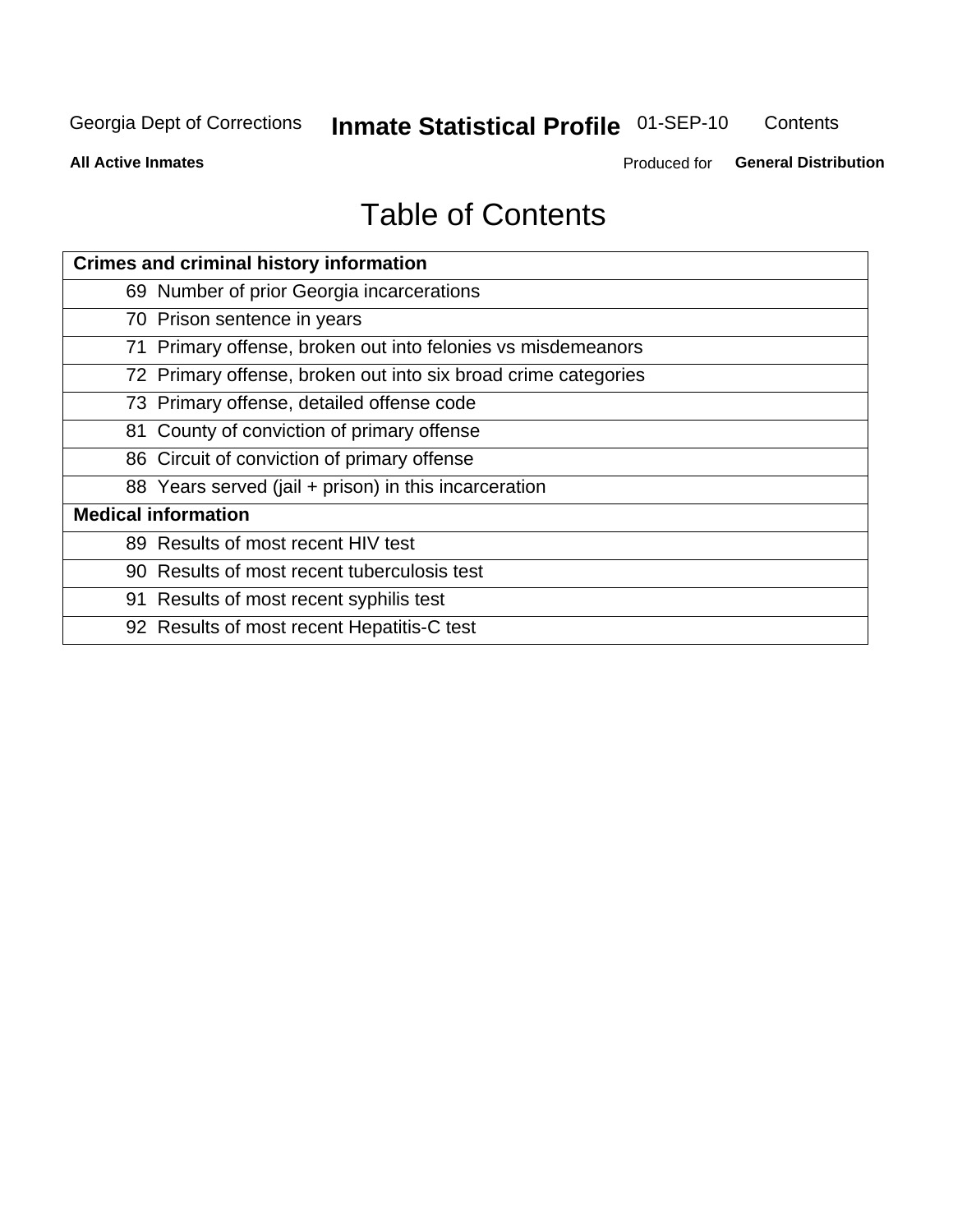### **All Active Inmates**

### Produced for General Distribution

## Current age, broken out in ten-year age groups

COL % - percent each COUNT is of its particular column

|                          |              | <b>Male</b> |        |              | <b>Female</b> |       | <b>Total</b> |               |
|--------------------------|--------------|-------------|--------|--------------|---------------|-------|--------------|---------------|
| <b>Current Age</b>       | <b>Count</b> | Col %       | Row %  | <b>Count</b> | Col %         | Row % | <b>Total</b> | Col %         |
| <b>Teens (1-19)</b>      | 1,019        | 2.08%       | 97.33% | 28           | 0.74%         | 2.67% | 1,047        | 1.99%         |
| <b>Twenties (20-29)</b>  | 15,214       | 31.12%      | 93.39% | 1,076        | 28.44%        | 6.61% | 16,290       | 30.93%        |
| <b>Thirties (30-39)</b>  | 14,370       | 29.40%      | 92.12% | 1,230        | 32.51%        | 7.88% |              | 15,600 29.62% |
| <b>Forties (40-49)</b>   | 11,075       | 22.66%      | 91.60% | 1,014        | 26.80%        | 8.39% |              | 12,090 22.95% |
| <b>Fifties (50-59)</b>   | 5,620        | 11.50%      | 93.84% | 369          | 9.75%         | 6.16% | 5.989        | 11.37%        |
| <b>Sixties (60-69)</b>   | 1,366        | 2.79%       | 95.99% | 57           | 1.51%         | 4.01% | 1,423        | 2.70%         |
| Seventy + (70 and above) | 221          | 0.45%       | 95.67% | 10           | 0.26%         | 4.33% | 231          | 0.44%         |
| <b>Total Reported</b>    | 48,885       | 100%        | 92.81% | 3,784        | 100%          | 7.18% | 52,670       | 100%          |

| <b>Not Repo</b><br><b>Andred</b> |        |        |       |
|----------------------------------|--------|--------|-------|
| Total                            | 48,885 | 2 70 A | 2,670 |

| <b>Mean</b><br>(average) | 36.47    | 36.60 | 36.48 |
|--------------------------|----------|-------|-------|
| Median (middle)          | つん<br>vu | 36    | 35    |
| Mode<br>(most frequent)  | 30       | 30    | 30    |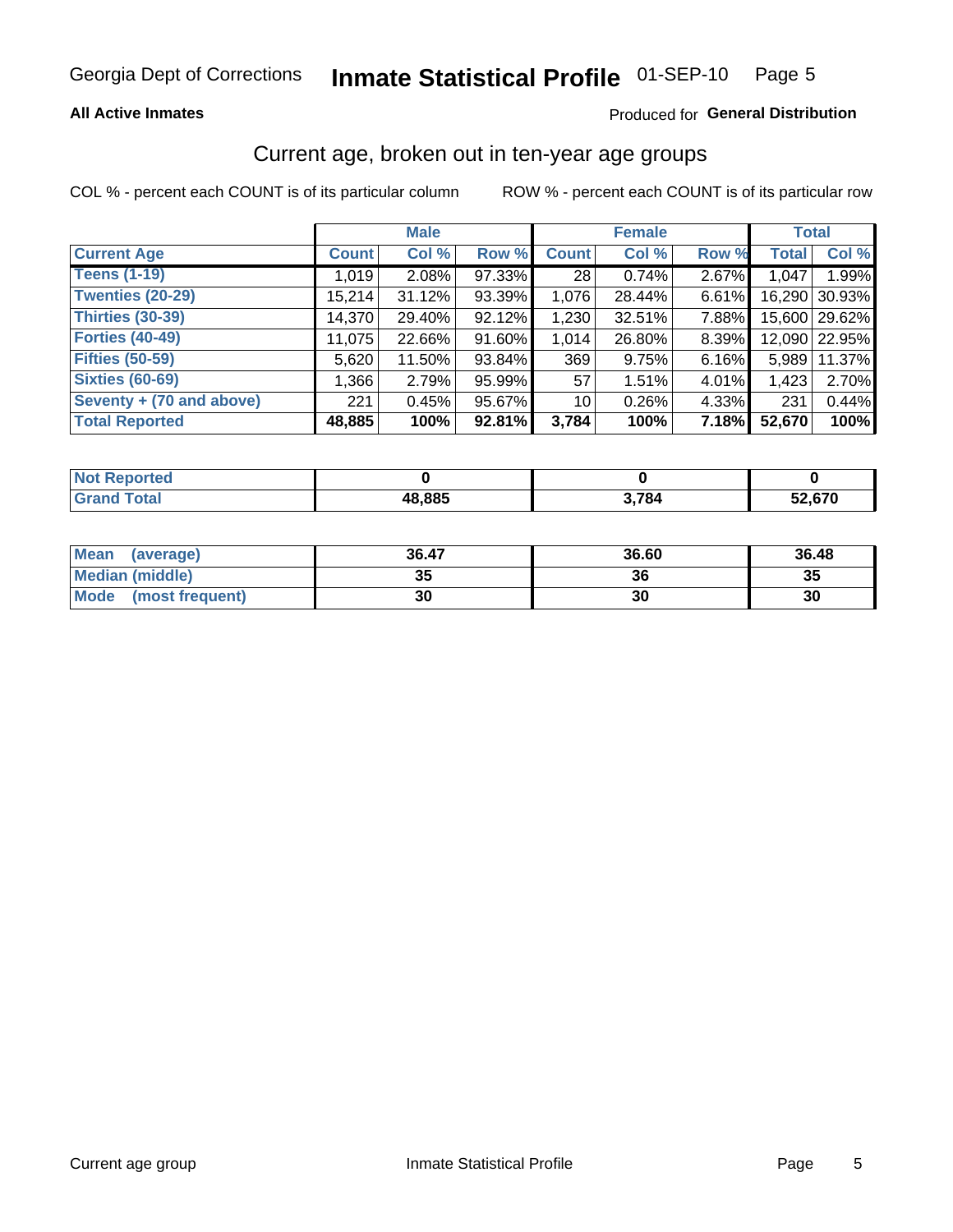#### Inmate Statistical Profile 01-SEP-10 Page 6

### **All Active Inmates**

### Produced for General Distribution

### Race group

COL % - percent each COUNT is of its particular column

|              |                        | <b>Male</b>     |         |        | <b>Female</b> |         |          | <b>Total</b> |        |
|--------------|------------------------|-----------------|---------|--------|---------------|---------|----------|--------------|--------|
|              | <b>Race Group</b>      | <b>Count</b>    | Col %   |        | Row % Count   | Col %   | Row %    | <b>Total</b> | Col %  |
|              | <b>White</b>           | 15,401          | 31.50%  | 88.64% | 1,973         | 52.14%  | 11.36%   | 17,375       | 32.99% |
| $\mathbf{2}$ | <b>Black</b>           | 31,261          | 63.95%  | 94.72% | 1,744         | 46.09%  | 5.28%    | 33,005       | 62.66% |
| 5            | <b>Other</b>           | 46              | .09%    | 95.83% | 2             | .05%    | 4.17%    | 48           | .09%   |
| 6            | <b>Asian</b>           | 107             | .22%    | 96.40% | 4             | $.11\%$ | 3.60%    | 111          | .21%   |
| 9            | <b>Unknown</b>         | 2               | $.01\%$ | 66.67% |               | .03%    | 33.33%   | 3            | .01%   |
| 10           | <b>Hispanic</b>        | 2,031           | 4.15%   | 97.41% | 54            | 1.43%   | 2.59%    | 2,085        | 3.96%  |
| 11           | <b>Racially Mixed</b>  |                 | $.01\%$ | 70.00% | 3             | .08%    | 30.00%   | 10           | .02%   |
| $12 \,$      | <b>Native American</b> | 30 <sup>1</sup> | $.06\%$ | 90.91% | 3             | .08%    | $9.09\%$ | 33           | .06%   |
|              | <b>Total Reported</b>  | 48,885          | 100%    | 92.81% | 3,784         | 100%    | 7.18%    | 52,670       | 100%   |

| orted<br>NI. |        |       |        |
|--------------|--------|-------|--------|
| <b>ctal</b>  | 48,885 | 3,784 | 52.670 |

| Mode (<br>most freduent) | ⊃lack | White | ا تا 1 |
|--------------------------|-------|-------|--------|
|                          |       |       |        |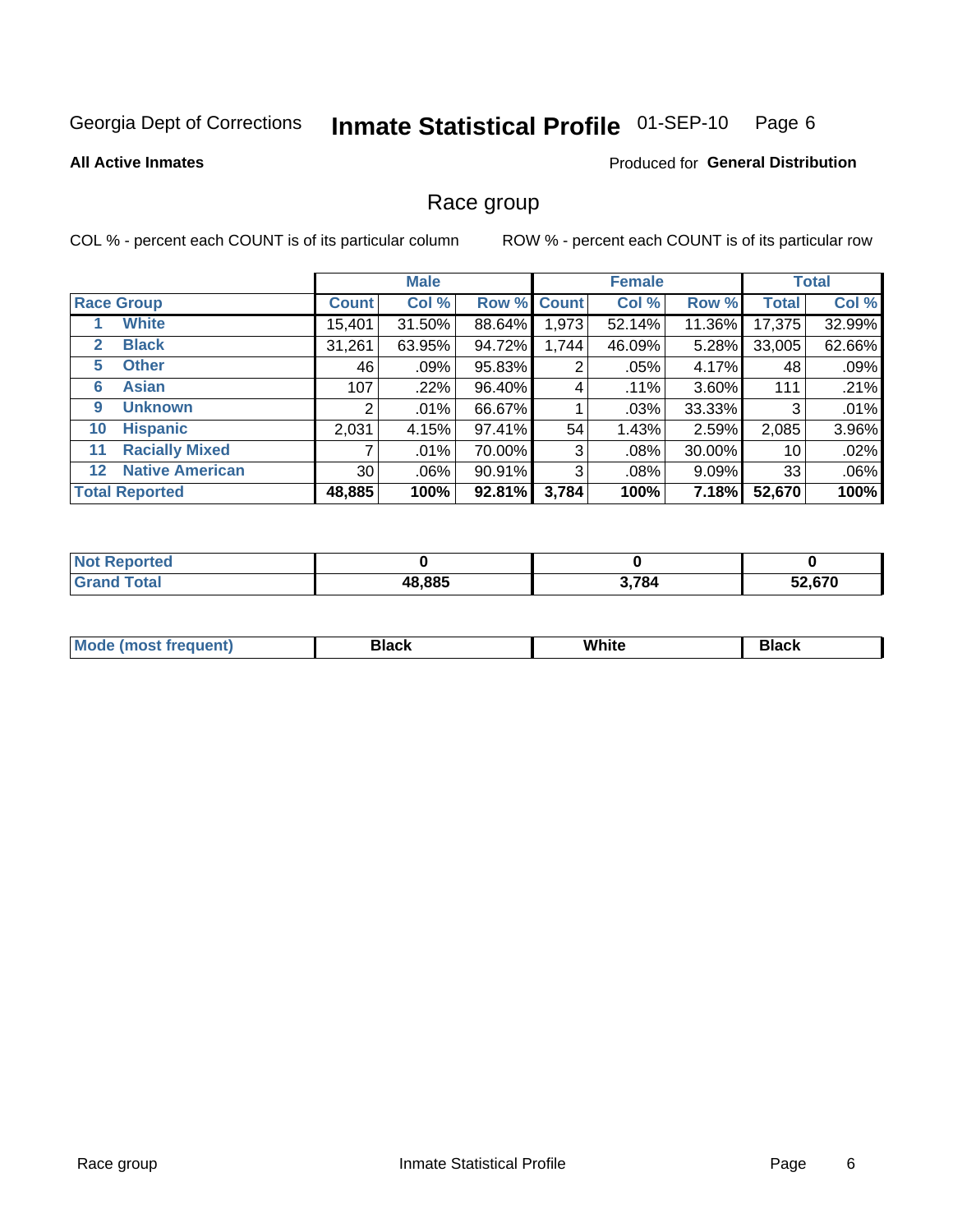#### Inmate Statistical Profile 01-SEP-10 Page 7

**All Active Inmates** 

Produced for General Distribution

### Hispanic Origin

COL % - percent each COUNT is of its particular column

ROW % - percent each COUNT is of its particular row

|                        |              | <b>Male</b> |                    |    | <b>Female</b> |          |        | <b>Total</b> |
|------------------------|--------------|-------------|--------------------|----|---------------|----------|--------|--------------|
| <b>Hispanic Origin</b> | <b>Count</b> | Col %       | <b>Row % Count</b> |    | Col %         | Row %    | Totall | Col %        |
| <b>Non Hispanic</b>    | 46,854       | $95.85\%$   | 92.62% 3,730       |    | $98.57\%$     | $7.37\%$ | 50,586 | 96.04%       |
| <b>Hispanic</b>        | 2,031        | 4.15%       | $97.41\%$          | 54 | 1.43%         | $2.59\%$ | 2,085  | $3.96\%$     |
| <b>Total Reported</b>  | 48,885       | 100%        | 92.81% 3,784       |    | 100%          | $7.18\%$ | 52,671 | 100%         |

An inmate is counted as Hispanic if

(a) he self-reported as Hispanic during the diagnostic process, or

(b) his primary language is Spanish, or

(c) he claimed birth or citizenship in Spain or a Latin American country, or

(d) he had a common Spanish surname such as Lopez or Garcia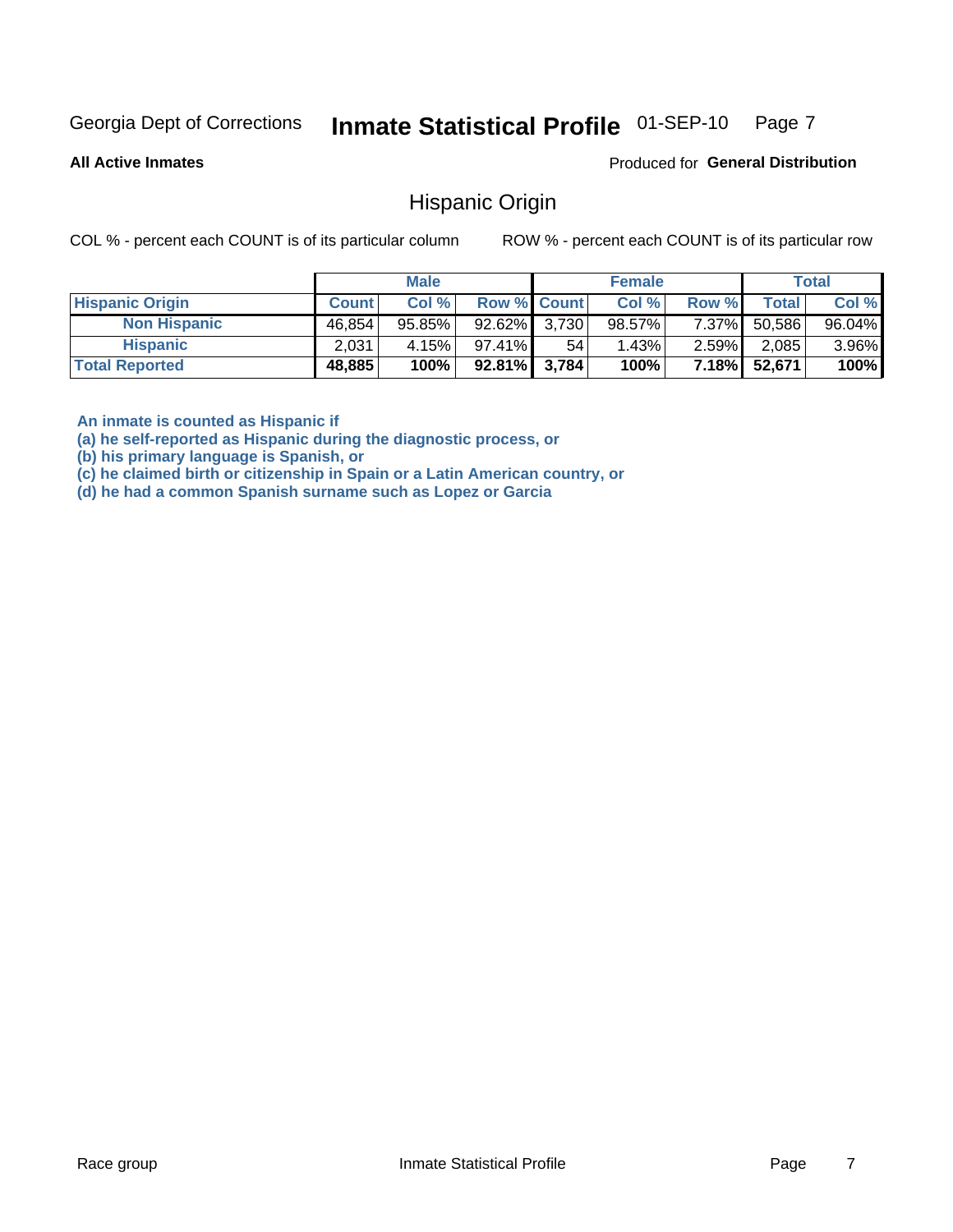#### Inmate Statistical Profile 01-SEP-10 Page 8

**All Active Inmates** 

### Produced for General Distribution

## Marital status, self-reported at entry to prison

COL % - percent each COUNT is of its particular column

|                            | <b>Male</b>  |        |        | <b>Female</b> |        |        | <b>Total</b> |        |
|----------------------------|--------------|--------|--------|---------------|--------|--------|--------------|--------|
| <b>Marital Status</b>      | <b>Count</b> | Col %  | Row %  | <b>Count</b>  | Col %  | Row %  | <b>Total</b> | Col %  |
| <b>Unknown</b><br>$\bf{0}$ | 209          | .43%   | 85.31% | 35            | .92%   | 14.29% | 245          | .47%   |
| <b>Divorced</b><br>D       | 4,763        | 9.74%  | 88.35% | 627           | 16.57% | 11.63% | 5,391        | 10.24% |
| <b>Married</b><br>М        | 6,433        | 13.16% | 91.12% | 627           | 16.57% | 8.88%  | 7,060        | 13.40% |
| <b>Separated</b><br>S.     | 1,766        | 3.61%  | 85.07% | 310           | 8.19%  | 14.93% | 2,076        | 3.94%  |
| <b>Unmarried</b><br>U      | 35,292       | 72.19% | 94.50% | 2,054         | 54.28% | 5.50%  | 37,346       | 70.90% |
| <b>Widow</b><br>W          | 422          | .86%   | 76.31% | 131           | 3.46%  | 23.69% | 553          | 1.05%  |
| <b>Total Reported</b>      | 48,885       | 100%   | 92.81% | 3,784         | 100%   | 7.18%  | 52,671       | 100%   |

| orted<br>NO |        |       |        |
|-------------|--------|-------|--------|
| $\sim$      | 18,885 | 3,784 | EO CZA |

| <b>Mode (most frequent)</b><br>Unmarried<br>Unmarried<br>Jnmarried |
|--------------------------------------------------------------------|
|--------------------------------------------------------------------|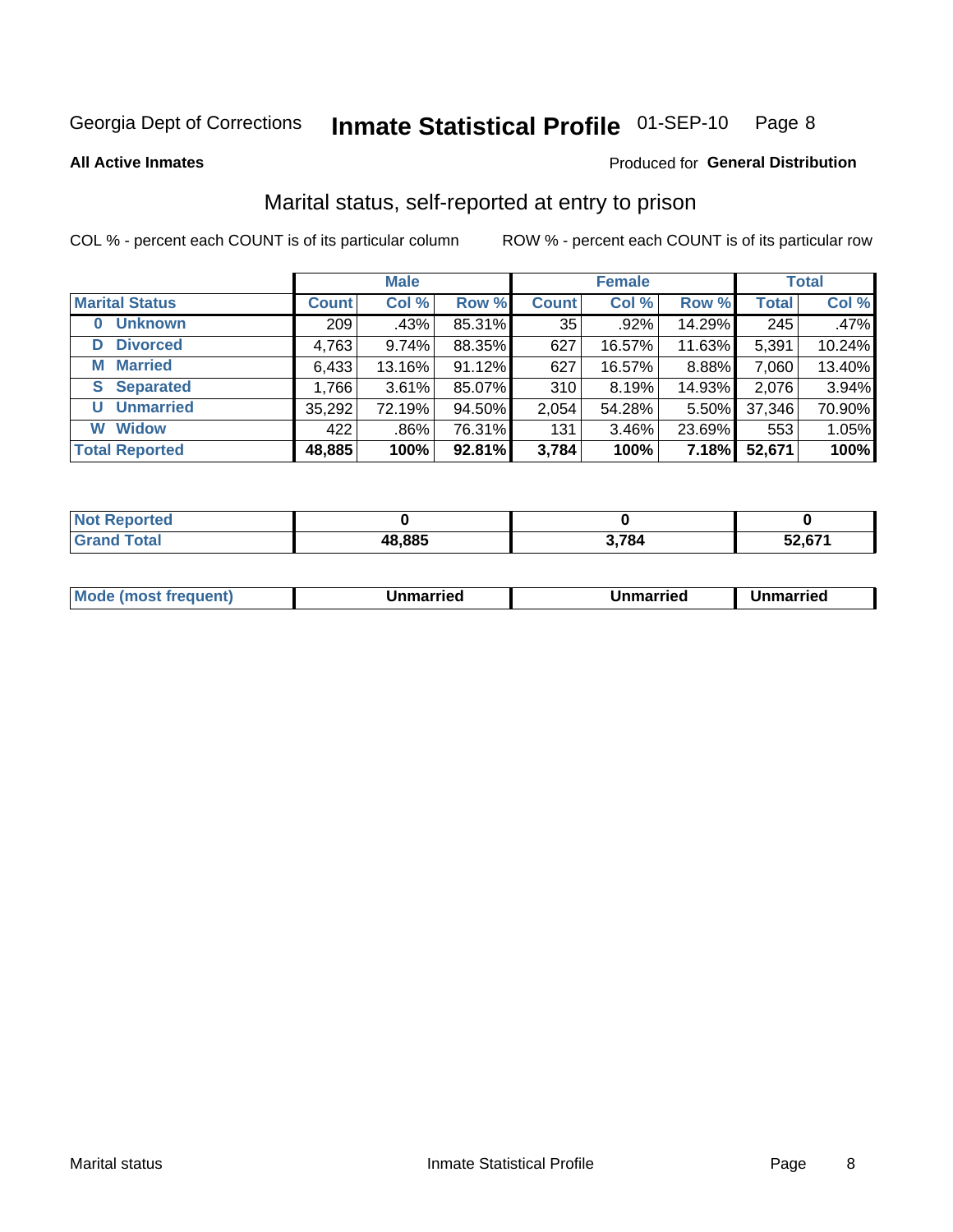#### Inmate Statistical Profile 01-SEP-10 Page 9

**All Active Inmates** 

### **Produced for General Distribution**

## Number of children, self reported at entry to prison

COL % - percent each COUNT is of its particular column

|                           |              | <b>Male</b> |        |              | <b>Female</b> |        | <b>Total</b> |               |  |
|---------------------------|--------------|-------------|--------|--------------|---------------|--------|--------------|---------------|--|
| <b>Number of Children</b> | <b>Count</b> | Col %       | Row %  | <b>Count</b> | Col %         | Row %  | <b>Total</b> | Col %         |  |
| $\bf{0}$                  | 20,311       | 41.81%      | 94.61% | 1,156        | 30.59%        | 5.38%  | 21,468       | 41.00%        |  |
|                           | 11,009       | 22.66%      | 93.67% | 744          | 19.69%        | 6.33%  |              | 11,753 22.44% |  |
| $\overline{2}$            | 8,056        | 16.58%      | 90.56% | 840          | 22.23%        | 9.44%  | 8,896        | 16.99%        |  |
| 3                         | 4,611        | 9.49%       | 89.17% | 560          | 14.82%        | 10.83% | 5,171        | 9.87%         |  |
| 4                         | 2,321        | 4.78%       | 89.65% | 268          | 7.09%         | 10.35% | 2,589        | 4.94%         |  |
| 5                         | 1,129        | 2.32%       | 90.90% | 112          | 2.96%         | 9.02%  | 1,242        | 2.37%         |  |
| 6                         | 569          | 1.17%       | 91.33% | 54           | 1.43%         | 8.67%  | 623          | 1.19%         |  |
| 7                         | 248          | 0.51%       | 91.85% | 22           | 0.58%         | 8.15%  | 270          | 0.52%         |  |
| 8                         | 129          | 0.27%       | 94.16% | 8            | 0.21%         | 5.84%  | 137          | 0.26%         |  |
| 9                         | 81           | 0.17%       | 93.10% | 6            | 0.16%         | 6.90%  | 87           | 0.17%         |  |
| 10                        | 47           | 0.10%       | 92.16% | 4            | 0.11%         | 7.84%  | 51           | 0.10%         |  |
| Over 10                   | 73           | 0.15%       | 93.59% | 5            | 0.13%         | 6.41%  | 78           | 0.15%         |  |
| <b>Total Reported</b>     | 48,584       | 100%        | 92.78% | 3,779        | 100%          | 7.22%  | 52,365       | 100%          |  |

| 300    |       | 305    |
|--------|-------|--------|
| 48 884 | 3.784 | 52,670 |

| <b>Mean</b><br>(average) | .32 | .70 | 1.35 |
|--------------------------|-----|-----|------|
| Median (middle)          |     |     |      |
| Mode<br>(most frequent)  |     |     |      |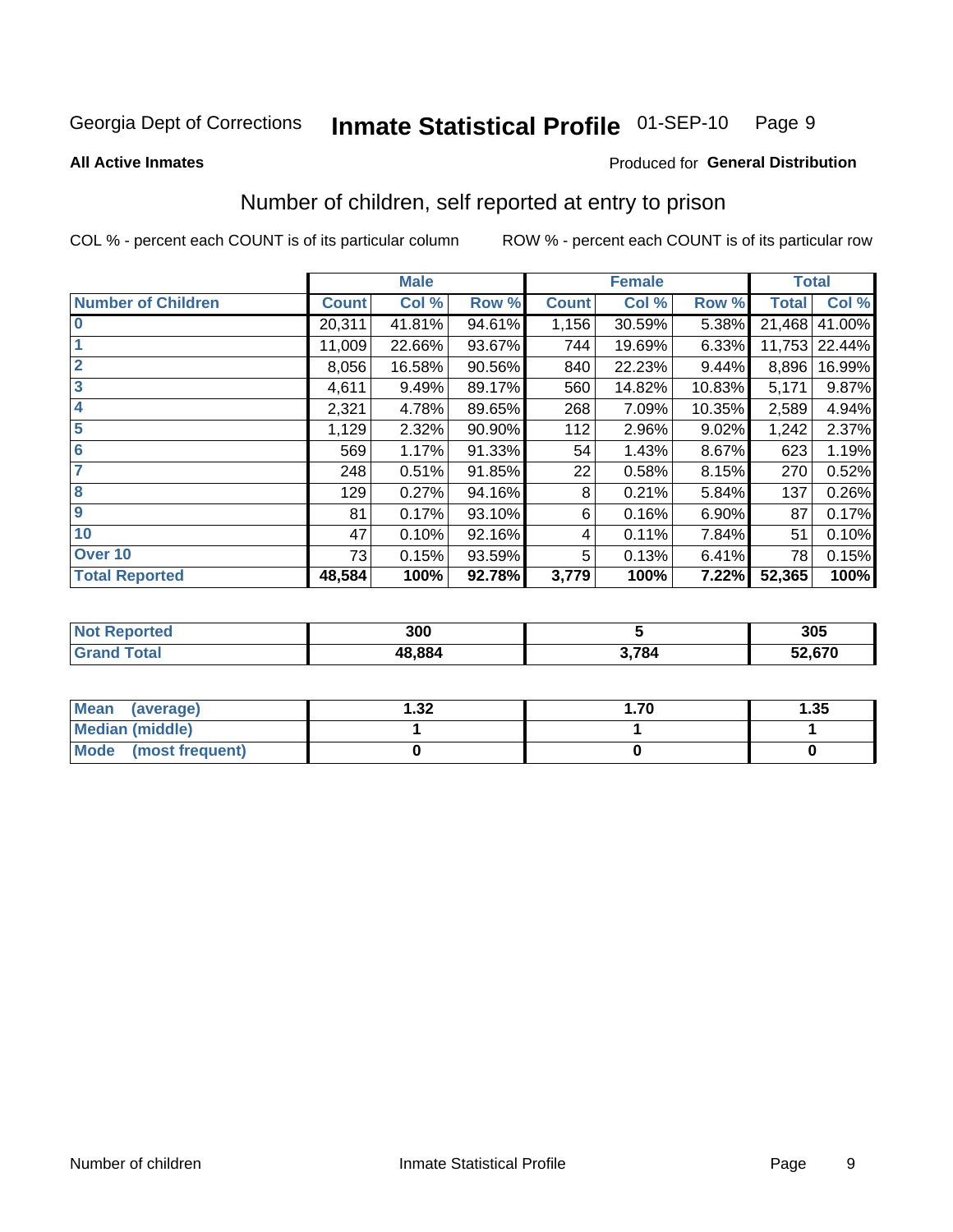#### Inmate Statistical Profile 01-SEP-10 Page 10

**All Active Inmates** 

### Produced for General Distribution

## Religious affiliation, self-reported at entry to prison

COL % - percent each COUNT is of its particular column

| <b>Male</b>    |                              |                |        | <b>Female</b> |                | <b>Total</b> |        |                |        |
|----------------|------------------------------|----------------|--------|---------------|----------------|--------------|--------|----------------|--------|
|                | <b>Religious Affiliation</b> | <b>Count</b>   | Col %  | Row %         | <b>Count</b>   | Col %        | Row %  | <b>Total</b>   | Col %  |
| 1              | <b>Islam</b>                 | 1,459          | 3.67%  | 97.79%        | 33             | 1.03%        | 2.21%  | 1,492          | 3.47%  |
| $\overline{2}$ | <b>Catholic</b>              | 2,089          | 5.26%  | 92.80%        | 162            | 5.08%        | 7.20%  | 2,251          | 5.24%  |
| 3              | <b>Baptist</b>               | 18,754         | 47.18% | 90.70%        | 1,922          | 60.21%       | 9.30%  | 20,677         | 48.15% |
| 4              | <b>Methodist</b>             | 756            | 1.90%  | 86.80%        | 115            | 3.60%        | 13.20% | 871            | 2.03%  |
| 5              | <b>EpiscopIn</b>             | 57             | .14%   | 89.06%        | 7              | .22%         | 10.94% | 64             | .15%   |
| $6\phantom{a}$ | <b>Presbytrn</b>             | 105            | .26%   | 92.11%        | 9              | .28%         | 7.89%  | 114            | .27%   |
| 7              | <b>Chc Of God</b>            | 503            | 1.27%  | 83.55%        | 99             | 3.10%        | 16.45% | 602            | 1.40%  |
| 8              | <b>Holiness</b>              | 1,277          | 3.21%  | 78.44%        | 351            | 11.00%       | 21.56% | 1,628          | 3.79%  |
| 9              | <b>Jewish</b>                | 51             | .13%   | 96.23%        | 2              | .06%         | 3.77%  | 53             | .12%   |
| 10             | <b>Anglican</b>              | 8              | .02%   | 80.00%        | $\overline{2}$ | .06%         | 20.00% | 10             | .02%   |
| 11             | <b>Grk Orthdx</b>            | 4              | .01%   | 80.00%        | 1              | .03%         | 20.00% | 5              | .01%   |
| 12             | <b>Hindu</b>                 | 9              | .02%   | 100.00%       |                |              |        | 9              | .02%   |
| 13             | <b>Buddhist</b>              | 51             | .13%   | 92.73%        | 4              | .13%         | 7.27%  | 55             | .13%   |
| 14             | <b>Taoist</b>                | 3              | .01%   | 100.00%       |                |              |        | 3              | .01%   |
| 15             | <b>Shintoist</b>             | 5              | .01%   | 100.00%       |                |              |        | 5              | .01%   |
| 16             | <b>Seven D Ad</b>            | 125            | .31%   | 89.93%        | 14             | .44%         | 10.07% | 139            | .32%   |
| 17             | <b>Jehovah Wt</b>            | 462            | 1.16%  | 94.29%        | 28             | .88%         | 5.71%  | 490            | 1.14%  |
| 18             | <b>Latr Day S</b>            | 54             | .14%   | 91.53%        | 5              | .16%         | 8.47%  | 59             | .14%   |
| 19             | Quaker                       | $\overline{2}$ | .01%   | 100.00%       |                |              |        | $\overline{2}$ | .01%   |
| 20             | <b>Other Prot</b>            | 7,163          | 18.02% | 95.69%        | 323            | 10.12%       | 4.31%  | 7,486          | 17.43% |
| 96             | <b>None</b>                  | 6,809          | 17.13% | 98.34%        | 115            | 3.60%        | 1.66%  | 6,924          | 16.13% |
|                | <b>Total Reported</b>        | 39,746         | 100%   | 92.56%        | 3,192          | 100%         | 7.43%  | 42,939         | 100%   |

| <b>orteo</b><br><b>N</b> | ,139   | 592   | <b>0.724</b><br>ا دت |
|--------------------------|--------|-------|----------------------|
| 'otal                    | 48,885 | 3,784 | 52,670               |

|  |  | <b>Mode (most frequent)</b> | Baptist | 3aptis | <b>Baptist</b> |
|--|--|-----------------------------|---------|--------|----------------|
|--|--|-----------------------------|---------|--------|----------------|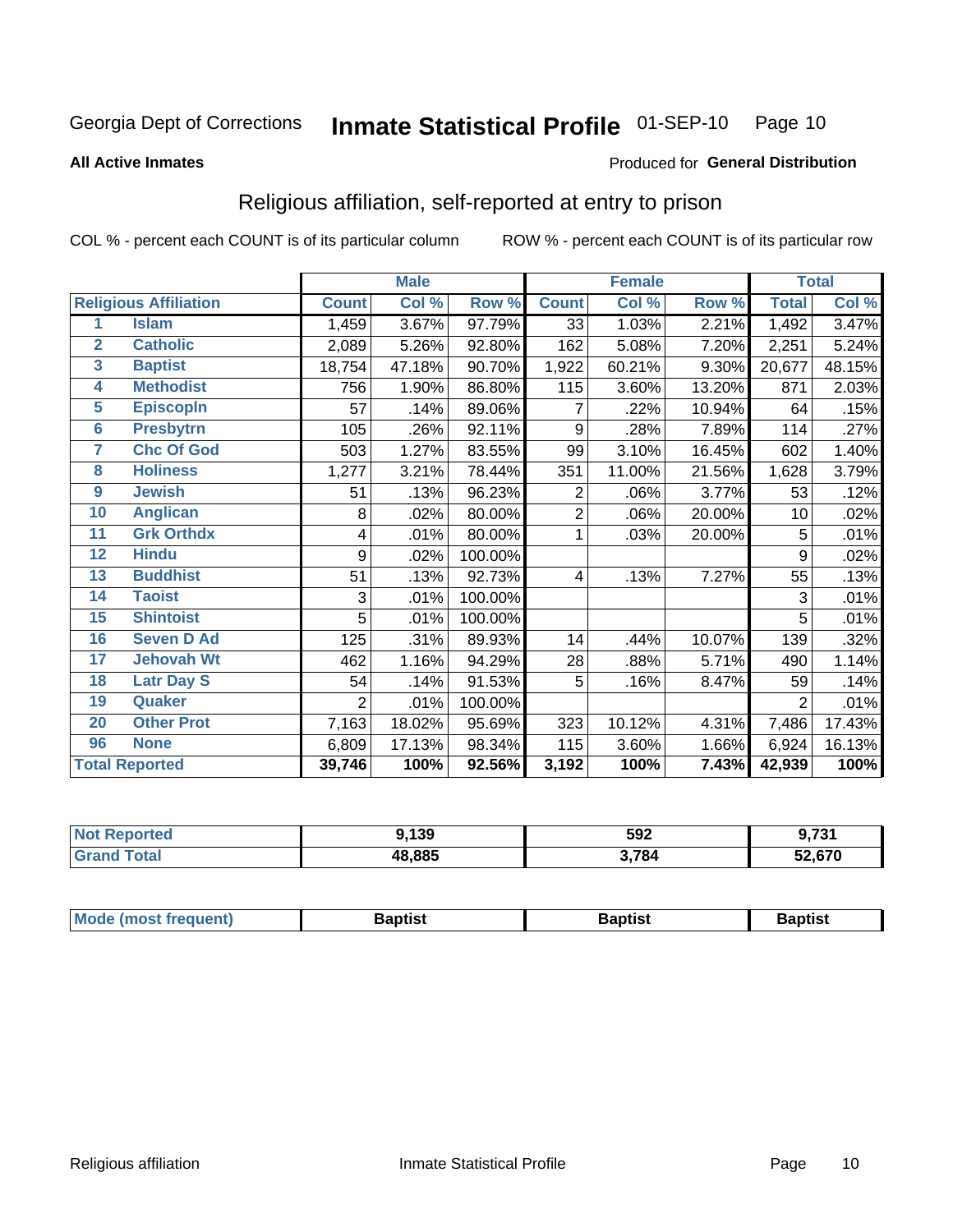#### Inmate Statistical Profile 01-SEP-10 Page 11

#### **All Active Inmates**

### Produced for General Distribution

## Home county, self-reported at entry to prison

COL % - percent each COUNT is of its particular column

|                         |                      |                  | <b>Male</b> |        |                         | <b>Female</b> |        | <b>Total</b> |       |
|-------------------------|----------------------|------------------|-------------|--------|-------------------------|---------------|--------|--------------|-------|
|                         | <b>Home County</b>   | <b>Count</b>     | Col %       | Row %  | <b>Count</b>            | Col %         | Row %  | <b>Total</b> | Col % |
| $\overline{1}$          | <b>Appling</b>       | $\overline{113}$ | .25%        | 94.17% | 7                       | .19%          | 5.83%  | 120          | .24%  |
| $\overline{2}$          | <b>Atkinson</b>      | 38               | .08%        | 97.44% | 1                       | .03%          | 2.56%  | 39           | .08%  |
| $\overline{\mathbf{3}}$ | <b>Bacon</b>         | 56               | .12%        | 93.33% | $\overline{\mathbf{4}}$ | .11%          | 6.67%  | 60           | .12%  |
| 4                       | <b>Baker</b>         | 21               | .05%        | 95.45% | 1                       | .03%          | 4.55%  | 22           | .04%  |
| 5                       | <b>Baldwin</b>       | 252              | .55%        | 94.38% | 15                      | .41%          | 5.62%  | 267          | .54%  |
| $6\phantom{a}$          | <b>Banks</b>         | 53               | .12%        | 86.89% | 8                       | .22%          | 13.11% | 61           | .12%  |
| 7                       | <b>Barrow</b>        | 266              | .58%        | 93.01% | 20                      | .54%          | 6.99%  | 286          | .58%  |
| 8                       | <b>Bartow</b>        | 533              | 1.17%       | 87.66% | 75                      | 2.04%         | 12.34% | 608          | 1.23% |
| $\overline{9}$          | <b>Ben Hill</b>      | 219              | .48%        | 94.81% | 12                      | .33%          | 5.19%  | 231          | .47%  |
| 10                      | <b>Berrien</b>       | 84               | .18%        | 92.31% | $\overline{7}$          | .19%          | 7.69%  | 91           | .18%  |
| $\overline{11}$         | <b>Bibb</b>          | 1,113            | 2.44%       | 94.16% | 69                      | 1.88%         | 5.84%  | 1,182        | 2.40% |
| $\overline{12}$         | <b>Bleckley</b>      | 70               | .15%        | 92.11% | 6                       | .16%          | 7.89%  | 76           | .15%  |
| $\overline{13}$         | <b>Brantley</b>      | 42               | .09%        | 87.50% | $\,6$                   | .16%          | 12.50% | 48           | .10%  |
| 14                      | <b>Brooks</b>        | 93               | .20%        | 96.88% | $\overline{3}$          | .08%          | 3.13%  | 96           | .19%  |
| 15                      | <b>Bryan</b>         | 89               | .20%        | 90.82% | $\overline{9}$          | .24%          | 9.18%  | 98           | .20%  |
| 16                      | <b>Bulloch</b>       | 342              | .75%        | 91.44% | 32                      | .87%          | 8.56%  | 374          | .76%  |
| $\overline{17}$         | <b>Burke</b>         | 187              | .41%        | 96.89% | $\,6$                   | .16%          | 3.11%  | 193          | .39%  |
| 18                      | <b>Butts</b>         | 141              | .31%        | 94.00% | $\overline{9}$          | .24%          | 6.00%  | 150          | .30%  |
| 19                      | <b>Calhoun</b>       | 55               | .12%        | 96.49% | $\overline{2}$          | .05%          | 3.51%  | 57           | .12%  |
| 20                      | <b>Camden</b>        | 122              | .27%        | 90.37% | 13                      | .35%          | 9.63%  | 135          | .27%  |
| $\overline{21}$         | <b>Candler</b>       | 91               | .20%        | 90.10% | 10                      | .27%          | 9.90%  | 101          | .20%  |
| $\overline{22}$         | <b>Carroll</b>       | 548              | 1.20%       | 88.39% | 72                      | 1.96%         | 11.61% | 620          | 1.26% |
| 23                      | <b>Catoosa</b>       | 204              | .45%        | 87.93% | 28                      | .76%          | 12.07% | 232          | .47%  |
| $\overline{24}$         | <b>Charlton</b>      | 44               | .10%        | 93.62% | 3                       | .08%          | 6.38%  | 47           | .10%  |
| 25                      | <b>Chatham</b>       | 2,212            | 4.85%       | 95.88% | 95                      | 2.58%         | 4.12%  | 2,307        | 4.68% |
| 26                      | <b>Chattahoochee</b> | 27               | .06%        | 93.10% | $\overline{2}$          | .05%          | 6.90%  | 29           | .06%  |
| $\overline{27}$         | <b>Chattooga</b>     | 230              | .50%        | 92.74% | 18                      | .49%          | 7.26%  | 248          | .50%  |
| 28                      | <b>Cherokee</b>      | 407              | .89%        | 87.90% | 56                      | 1.52%         | 12.10% | 463          | .94%  |
| 29                      | <b>Clarke</b>        | 442              | .97%        | 92.86% | 34                      | .92%          | 7.14%  | 476          | .97%  |
| 30                      | <b>Clay</b>          | 37               | .08%        | 86.05% | $\,6$                   | .16%          | 13.95% | 43           | .09%  |
| 31                      | <b>Clayton</b>       | 1,407            | 3.08%       | 92.81% | 109                     | 2.96%         | 7.19%  | 1,516        | 3.08% |
| 32                      | <b>Clinch</b>        | 59               | .13%        | 95.16% | 3                       | .08%          | 4.84%  | 62           | .13%  |
| 33                      | <b>Cobb</b>          | 2,070            | 4.54%       | 91.07% | 203                     | 5.52%         | 8.93%  | 2,273        | 4.61% |
| 34                      | <b>Coffee</b>        | 243              | .53%        | 93.10% | 18                      | .49%          | 6.90%  | 261          | .53%  |
| 35                      | <b>Colquitt</b>      | 265              | .58%        | 95.32% | 13                      | .35%          | 4.68%  | 278          | .56%  |
| 36                      | <b>Columbia</b>      | 199              | .44%        | 90.05% | 22                      | .60%          | 9.95%  | 221          | .45%  |
| 37                      | <b>Cook</b>          | 131              | .29%        | 94.93% | $\overline{7}$          | .19%          | 5.07%  | 138          | .28%  |
| 38                      | <b>Coweta</b>        | 414              | .91%        | 90.00% | 46                      | 1.25%         | 10.00% | 460          | .93%  |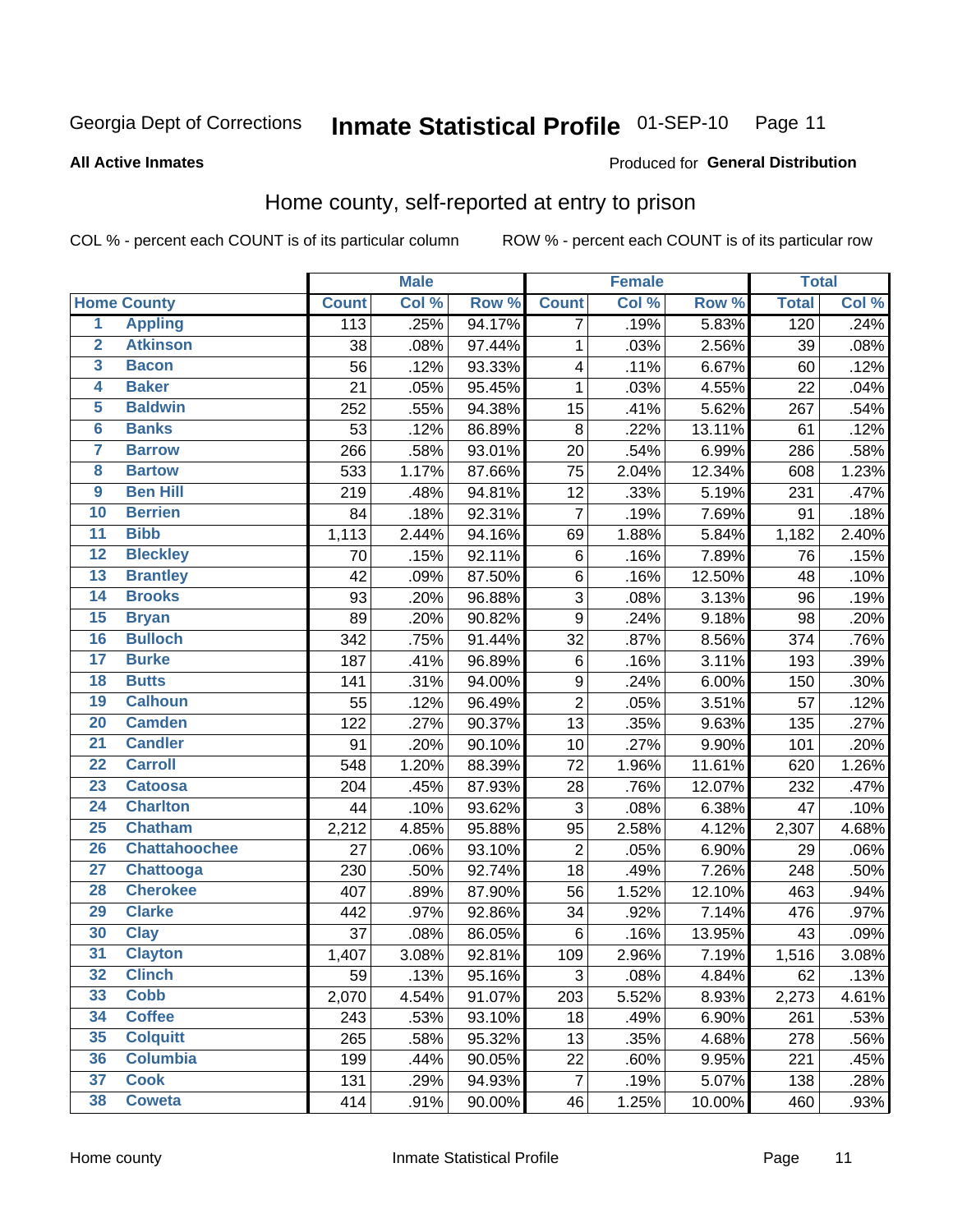#### Inmate Statistical Profile 01-SEP-10 Page 12

**All Active Inmates** 

### Produced for General Distribution

## Home county, self-reported at entry to prison

COL % - percent each COUNT is of its particular column

|                 |                    |                | <b>Male</b> |         |                  | <b>Female</b> |                  | <b>Total</b> |         |
|-----------------|--------------------|----------------|-------------|---------|------------------|---------------|------------------|--------------|---------|
|                 | <b>Home County</b> | <b>Count</b>   | Col %       | Row %   | <b>Count</b>     | Col %         | Row <sup>%</sup> | <b>Total</b> | Col %   |
| 39              | <b>Crawford</b>    | 24             | .05%        | 80.00%  | 6                | .16%          | 20.00%           | 30           | $.06\%$ |
| 40              | <b>Crisp</b>       | 230            | .50%        | 91.63%  | 21               | .57%          | 8.37%            | 251          | .51%    |
| 41              | <b>Dade</b>        | 62             | .14%        | 95.38%  | $\sqrt{3}$       | .08%          | 4.62%            | 65           | .13%    |
| 42              | <b>Dawson</b>      | 90             | .20%        | 91.84%  | 8                | .22%          | 8.16%            | 98           | .20%    |
| 43              | <b>Decatur</b>     | 304            | .67%        | 92.68%  | 24               | .65%          | 7.32%            | 328          | .67%    |
| 44              | <b>Dekalb</b>      | 2,807          | 6.15%       | 93.57%  | 193              | 5.25%         | 6.43%            | 3,000        | 6.09%   |
| 45              | <b>Dodge</b>       | 134            | .29%        | 91.16%  | 13               | .35%          | 8.84%            | 147          | .30%    |
| 46              | <b>Dooly</b>       | 79             | .17%        | 92.94%  | 6                | .16%          | 7.06%            | 85           | .17%    |
| 47              | <b>Dougherty</b>   | 912            | 2.00%       | 93.92%  | 59               | 1.60%         | 6.08%            | 971          | 1.97%   |
| 48              | <b>Douglas</b>     | 619            | 1.36%       | 90.10%  | 68               | 1.85%         | 9.90%            | 687          | 1.39%   |
| 49              | <b>Early</b>       | 74             | .16%        | 92.50%  | $\,6$            | .16%          | 7.50%            | 80           | .16%    |
| 50              | <b>Echols</b>      | $\overline{7}$ | .02%        | 77.78%  | $\overline{2}$   | .05%          | 22.22%           | 9            | .02%    |
| $\overline{51}$ | <b>Effingham</b>   | 157            | .34%        | 91.81%  | 14               | .38%          | 8.19%            | 171          | .35%    |
| 52              | <b>Elbert</b>      | 131            | .29%        | 92.25%  | 11               | .30%          | 7.75%            | 142          | .29%    |
| 53              | <b>Emanuel</b>     | 155            | .34%        | 92.26%  | 13               | .35%          | 7.74%            | 168          | .34%    |
| 54              | <b>Evans</b>       | 83             | .18%        | 93.26%  | 6                | .16%          | 6.74%            | 89           | .18%    |
| 55              | <b>Fannin</b>      | 95             | .21%        | 91.35%  | 9                | .24%          | 8.65%            | 104          | .21%    |
| 56              | <b>Fayette</b>     | 160            | .35%        | 92.49%  | 13               | .35%          | 7.51%            | 173          | .35%    |
| $\overline{57}$ | <b>Floyd</b>       | 684            | 1.50%       | 89.18%  | 83               | 2.26%         | 10.82%           | 767          | 1.56%   |
| 58              | <b>Forsyth</b>     | 192            | .42%        | 89.72%  | 22               | .60%          | 10.28%           | 214          | .43%    |
| 59              | <b>Franklin</b>    | 122            | .27%        | 93.13%  | $\mathsf g$      | .24%          | 6.87%            | 131          | .27%    |
| 60              | <b>Fulton</b>      | 5,479          | 12.01%      | 94.76%  | 303              | 8.24%         | 5.24%            | 5,782        | 11.73%  |
| 61              | <b>Gilmer</b>      | 116            | .25%        | 92.80%  | $\boldsymbol{9}$ | .24%          | 7.20%            | 125          | .25%    |
| 62              | <b>Glascock</b>    | 8              | .02%        | 100.00% |                  |               |                  | 8            | .02%    |
| 63              | <b>Glynn</b>       | 355            | .78%        | 94.67%  | 19               | .52%          | 5.07%            | 375          | .76%    |
| 64              | <b>Gordon</b>      | 258            | .57%        | 88.05%  | 35               | .95%          | 11.95%           | 293          | .59%    |
| 65              | <b>Grady</b>       | 180            | .39%        | 97.30%  | $\mathbf 5$      | .14%          | 2.70%            | 185          | .38%    |
| 66              | <b>Greene</b>      | 101            | .22%        | 92.66%  | 8                | .22%          | 7.34%            | 109          | .22%    |
| 67              | <b>Gwinnett</b>    | 1,644          | 3.60%       | 92.26%  | 138              | 3.75%         | 7.74%            | 1,782        | 3.62%   |
| 68              | <b>Habersham</b>   | 116            | .25%        | 92.80%  | $\boldsymbol{9}$ | .24%          | 7.20%            | 125          | .25%    |
| 69              | <b>Hall</b>        | 612            | 1.34%       | 90.94%  | 61               | 1.66%         | 9.06%            | 673          | 1.37%   |
| 70              | <b>Hancock</b>     | 57             | .12%        | 98.28%  | $\mathbf{1}$     | .03%          | 1.72%            | 58           | .12%    |
| $\overline{71}$ | <b>Haralson</b>    | 119            | .26%        | 90.15%  | 13               | .35%          | 9.85%            | 132          | .27%    |
| $\overline{72}$ | <b>Harris</b>      | 87             | .19%        | 88.78%  | 11               | .30%          | 11.22%           | 98           | .20%    |
| 73              | <b>Hart</b>        | 85             | .19%        | 94.44%  | $\mathbf 5$      | .14%          | 5.56%            | 90           | .18%    |
| 74              | <b>Heard</b>       | 64             | .14%        | 92.75%  | 5                | .14%          | 7.25%            | 69           | .14%    |
| 75              | <b>Henry</b>       | 470            | 1.03%       | 90.21%  | 51               | 1.39%         | 9.79%            | 521          | 1.06%   |
| 76              | <b>Houston</b>     | 507            | 1.11%       | 91.35%  | 48               | 1.31%         | 8.65%            | 555          | 1.13%   |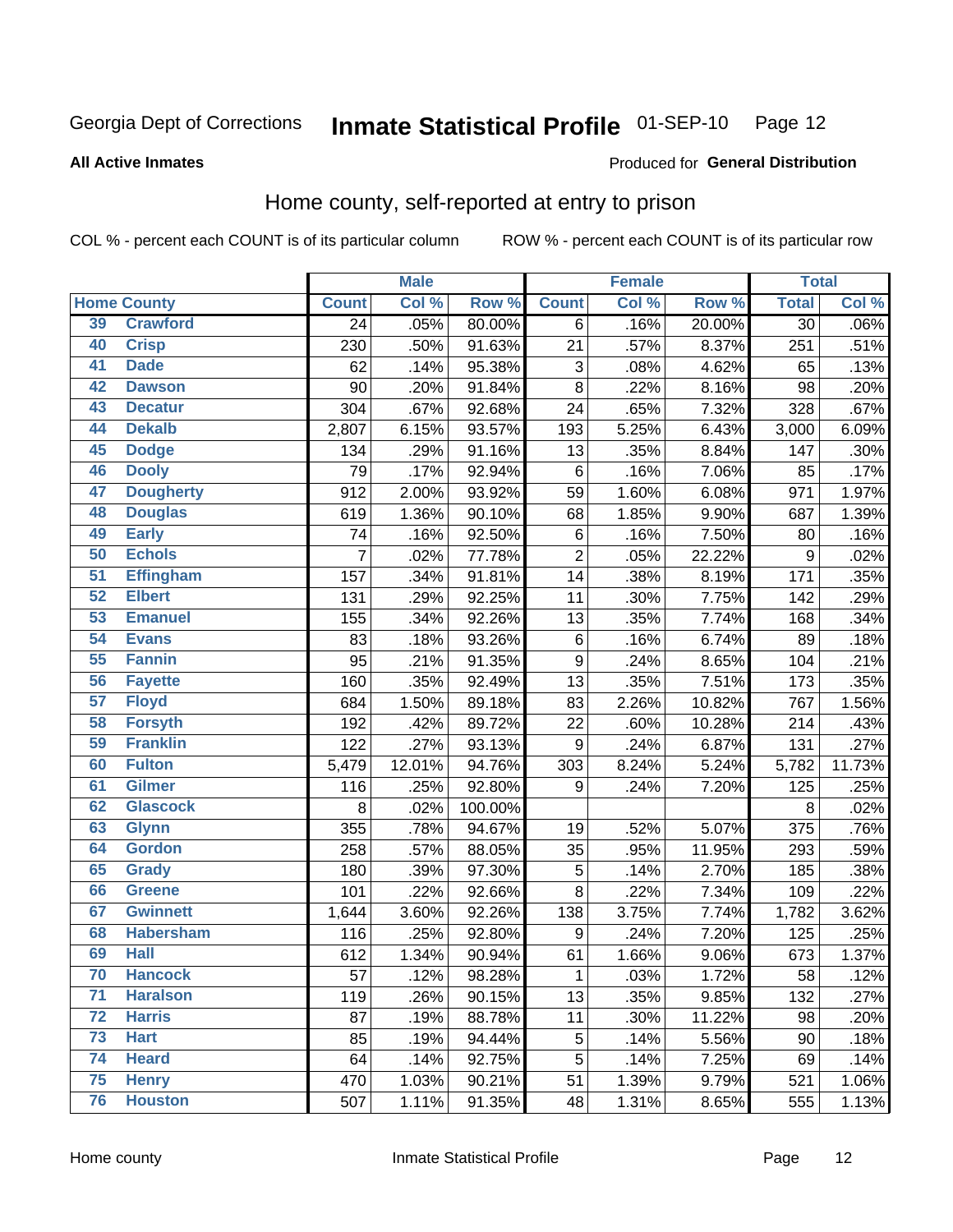## Inmate Statistical Profile 01-SEP-10 Page 13

**All Active Inmates** 

### **Produced for General Distribution**

### Home county, self-reported at entry to prison

COL % - percent each COUNT is of its particular column

|                  |                    |              | <b>Male</b> |        |                 | <b>Female</b> |        | <b>Total</b> |       |
|------------------|--------------------|--------------|-------------|--------|-----------------|---------------|--------|--------------|-------|
|                  | <b>Home County</b> | <b>Count</b> | Col %       | Row %  | <b>Count</b>    | Col %         | Row %  | <b>Total</b> | Col % |
| 77               | <b>Irwin</b>       | 70           | .15%        | 95.89% | 3               | .08%          | 4.11%  | 73           | .15%  |
| 78               | <b>Jackson</b>     | 182          | .40%        | 93.81% | 12              | .33%          | 6.19%  | 194          | .39%  |
| 79               | <b>Jasper</b>      | 69           | .15%        | 95.83% | 3               | .08%          | 4.17%  | 72           | .15%  |
| 80               | <b>Jeff Davis</b>  | 71           | .16%        | 84.52% | 13              | .35%          | 15.48% | 84           | .17%  |
| $\overline{81}$  | <b>Jefferson</b>   | 127          | .28%        | 96.95% | 4               | .11%          | 3.05%  | 131          | .27%  |
| 82               | <b>Jenkins</b>     | 70           | .15%        | 94.59% | 4               | .11%          | 5.41%  | 74           | .15%  |
| 83               | <b>Johnson</b>     | 45           | .10%        | 86.54% | $\overline{7}$  | .19%          | 13.46% | 52           | .11%  |
| 84               | <b>Jones</b>       | 97           | .21%        | 94.17% | $\,6$           | .16%          | 5.83%  | 103          | .21%  |
| 85               | <b>Lamar</b>       | 68           | .15%        | 91.89% | $\,6$           | .16%          | 8.11%  | 74           | .15%  |
| 86               | <b>Lanier</b>      | 37           | .08%        | 94.87% | $\overline{2}$  | .05%          | 5.13%  | 39           | .08%  |
| 87               | <b>Laurens</b>     | 287          | .63%        | 91.40% | 27              | .73%          | 8.60%  | 314          | .64%  |
| 88               | <b>Lee</b>         | 76           | .17%        | 96.20% | 3               | .08%          | 3.80%  | 79           | .16%  |
| 89               | <b>Liberty</b>     | 246          | .54%        | 93.18% | 18              | .49%          | 6.82%  | 264          | .54%  |
| 90               | <b>Lincoln</b>     | 37           | .08%        | 90.24% | 4               | .11%          | 9.76%  | 41           | .08%  |
| 91               | Long               | 41           | .09%        | 85.42% | $\overline{7}$  | .19%          | 14.58% | 48           | .10%  |
| 92               | <b>Lowndes</b>     | 455          | 1.00%       | 92.67% | 36              | .98%          | 7.33%  | 491          | 1.00% |
| 93               | <b>Lumpkin</b>     | 81           | .18%        | 90.00% | 9               | .24%          | 10.00% | 90           | .18%  |
| 94               | <b>Macon</b>       | 87           | .19%        | 96.67% | 3               | .08%          | 3.33%  | 90           | .18%  |
| 95               | <b>Madison</b>     | 117          | .26%        | 88.64% | $\overline{15}$ | .41%          | 11.36% | 132          | .27%  |
| 96               | <b>Marion</b>      | 36           | .08%        | 90.00% | 4               | .11%          | 10.00% | 40           | .08%  |
| 97               | <b>Mcduffie</b>    | 157          | .34%        | 95.15% | $\bf 8$         | .22%          | 4.85%  | 165          | .33%  |
| 98               | <b>Mcintosh</b>    | 58           | .13%        | 95.08% | 3               | .08%          | 4.92%  | 61           | .12%  |
| 99               | <b>Meriwether</b>  | 201          | .44%        | 92.63% | 16              | .44%          | 7.37%  | 217          | .44%  |
| 100              | <b>Miller</b>      | 26           | .06%        | 86.67% | 4               | .11%          | 13.33% | 30           | .06%  |
| 101              | <b>Mitchell</b>    | 195          | .43%        | 92.86% | 15              | .41%          | 7.14%  | 210          | .43%  |
| 102              | <b>Monroe</b>      | 125          | .27%        | 91.24% | 12              | .33%          | 8.76%  | 137          | .28%  |
| 103              | <b>Montgomery</b>  | 61           | .13%        | 93.85% | 4               | .11%          | 6.15%  | 65           | .13%  |
| 104              | <b>Morgan</b>      | 91           | .20%        | 92.86% | $\overline{7}$  | .19%          | 7.14%  | 98           | .20%  |
| 105              | <b>Murray</b>      | 174          | .38%        | 90.63% | 18              | .49%          | 9.38%  | 192          | .39%  |
| 106              | <b>Muscogee</b>    | 1,471        | 3.22%       | 94.42% | 87              | 2.37%         | 5.58%  | 1,558        | 3.16% |
| 107              | <b>Newton</b>      | 546          | 1.20%       | 90.70% | 56              | 1.52%         | 9.30%  | 602          | 1.22% |
| 108              | <b>Oconee</b>      | 40           | .09%        | 90.91% | 4               | .11%          | 9.09%  | 44           | .09%  |
| 109              | <b>Oglethorpe</b>  | 49           | .11%        | 92.45% | 4               | .11%          | 7.55%  | 53           | .11%  |
| 110              | <b>Paulding</b>    | 286          | .63%        | 87.73% | 40              | 1.09%         | 12.27% | 326          | .66%  |
| 111              | <b>Peach</b>       | 115          | .25%        | 95.04% | $\,6$           | .16%          | 4.96%  | 121          | .25%  |
| 112              | <b>Pickens</b>     | 109          | .24%        | 87.20% | 16              | .44%          | 12.80% | 125          | .25%  |
| $\overline{113}$ | <b>Pierce</b>      | 70           | .15%        | 93.33% | 5               | .14%          | 6.67%  | 75           | .15%  |
| $\overline{114}$ | <b>Pike</b>        | 50           | .11%        | 90.91% | 5               | .14%          | 9.09%  | 55           | .11%  |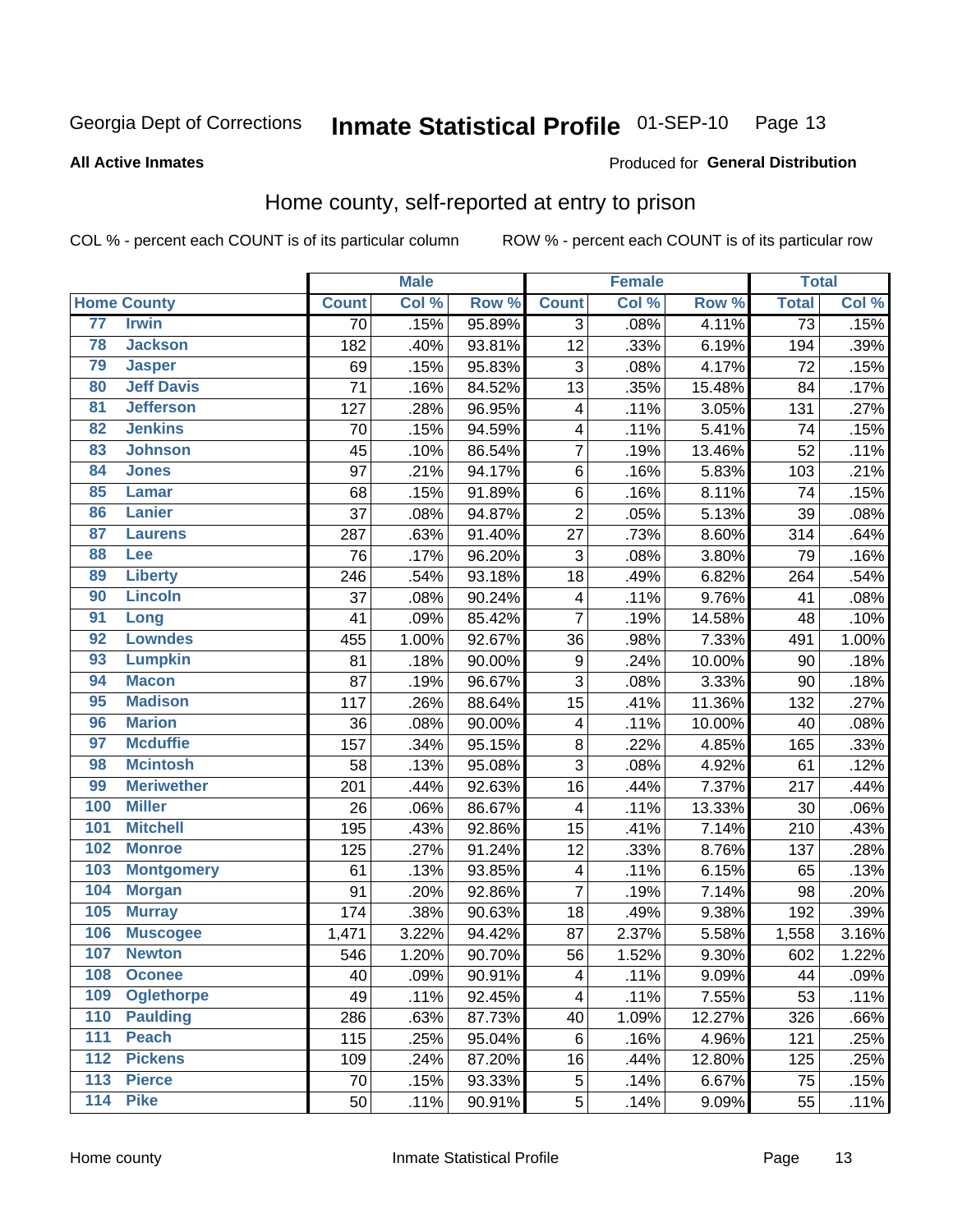#### Inmate Statistical Profile 01-SEP-10 Page 14

Produced for General Distribution

#### **All Active Inmates**

### Home county, self-reported at entry to prison

COL % - percent each COUNT is of its particular column

|                  |                    |              | <b>Male</b> |         |                         | <b>Female</b> |        | <b>Total</b> |       |
|------------------|--------------------|--------------|-------------|---------|-------------------------|---------------|--------|--------------|-------|
|                  | <b>Home County</b> | <b>Count</b> | Col %       | Row %   | <b>Count</b>            | Col %         | Row %  | <b>Total</b> | Col % |
| 115              | <b>Polk</b>        | 210          | .46%        | 87.50%  | 30                      | .82%          | 12.50% | 240          | .49%  |
| $\overline{116}$ | <b>Pulaski</b>     | 82           | .18%        | 92.13%  | $\overline{7}$          | .19%          | 7.87%  | 89           | .18%  |
| 117              | <b>Putnam</b>      | 122          | .27%        | 93.13%  | $\boldsymbol{9}$        | .24%          | 6.87%  | 131          | .27%  |
| 118              | Quitman            | 16           | .04%        | 88.89%  | $\overline{2}$          | .05%          | 11.11% | 18           | .04%  |
| 119              | <b>Rabun</b>       | 49           | .11%        | 79.03%  | 13                      | .35%          | 20.97% | 62           | .13%  |
| 120              | <b>Randolph</b>    | 59           | .13%        | 95.16%  | 3                       | .08%          | 4.84%  | 62           | .13%  |
| $121$            | <b>Richmond</b>    | 1,618        | 3.55%       | 94.02%  | 103                     | 2.80%         | 5.98%  | 1,721        | 3.49% |
| 122              | <b>Rockdale</b>    | 344          | .75%        | 90.05%  | 38                      | 1.03%         | 9.95%  | 382          | .77%  |
| 123              | <b>Schley</b>      | 25           | .05%        | 96.15%  | 1                       | .03%          | 3.85%  | 26           | .05%  |
| 124              | <b>Screven</b>     | 112          | .25%        | 91.06%  | 11                      | .30%          | 8.94%  | 123          | .25%  |
| 125              | <b>Seminole</b>    | 53           | .12%        | 85.48%  | $\boldsymbol{9}$        | .24%          | 14.52% | 62           | .13%  |
| 126              | <b>Spalding</b>    | 536          | 1.18%       | 91.94%  | 47                      | 1.28%         | 8.06%  | 583          | 1.18% |
| 127              | <b>Stephens</b>    | 163          | .36%        | 90.06%  | 18                      | .49%          | 9.94%  | 181          | .37%  |
| 128              | <b>Stewart</b>     | 35           | .08%        | 94.59%  | $\overline{2}$          | .05%          | 5.41%  | 37           | .08%  |
| 129              | <b>Sumter</b>      | 224          | .49%        | 95.32%  | 11                      | .30%          | 4.68%  | 235          | .48%  |
| 130              | <b>Talbot</b>      | 67           | .15%        | 94.37%  | $\overline{\mathbf{4}}$ | .11%          | 5.63%  | 71           | .14%  |
| $131$            | <b>Taliaferro</b>  | 11           | .02%        | 100.00% |                         |               |        | 11           | .02%  |
| 132              | <b>Tattnall</b>    | 158          | .35%        | 90.80%  | 16                      | .44%          | 9.20%  | 174          | .35%  |
| 133              | <b>Taylor</b>      | 78           | .17%        | 96.30%  | 3                       | .08%          | 3.70%  | 81           | .16%  |
| 134              | <b>Telfair</b>     | 103          | .23%        | 88.79%  | 13                      | .35%          | 11.21% | 116          | .24%  |
| 135              | <b>Terrell</b>     | 67           | .15%        | 91.78%  | 6                       | .16%          | 8.22%  | 73           | .15%  |
| 136              | <b>Thomas</b>      | 236          | .52%        | 92.19%  | 20                      | .54%          | 7.81%  | 256          | .52%  |
| 137              | <b>Tift</b>        | 275          | .60%        | 94.83%  | 15                      | .41%          | 5.17%  | 290          | .59%  |
| 138              | <b>Toombs</b>      | 278          | .61%        | 95.21%  | 14                      | .38%          | 4.79%  | 292          | .59%  |
| 139              | <b>Towns</b>       | 31           | .07%        | 86.11%  | 5                       | .14%          | 13.89% | 36           | .07%  |
| 140              | <b>Treutlen</b>    | 60           | .13%        | 92.31%  | $\overline{5}$          | .14%          | 7.69%  | 65           | .13%  |
| 141              | <b>Troup</b>       | 505          | 1.11%       | 89.86%  | 57                      | 1.55%         | 10.14% | 562          | 1.14% |
| $\overline{142}$ | <b>Turner</b>      | 69           | .15%        | 95.83%  | 3                       | .08%          | 4.17%  | 72           | .15%  |
| $\overline{143}$ | <b>Twiggs</b>      | 53           | .12%        | 91.38%  | $\mathbf 5$             | .14%          | 8.62%  | 58           | .12%  |
| 144              | <b>Union</b>       | 66           | .14%        | 89.19%  | $\overline{8}$          | .22%          | 10.81% | 74           | .15%  |
| 145              | <b>Upson</b>       | 161          | .35%        | 91.48%  | 15                      | .41%          | 8.52%  | 176          | .36%  |
| 146              | <b>Walker</b>      | 364          | .80%        | 91.92%  | 32                      | .87%          | 8.08%  | 396          | .80%  |
| $\overline{147}$ | <b>Walton</b>      | 362          | .79%        | 91.18%  | 35                      | .95%          | 8.82%  | 397          | .81%  |
| 148              | <b>Ware</b>        | 261          | .57%        | 94.91%  | 14                      | .38%          | 5.09%  | 275          | .56%  |
| 149              | <b>Warren</b>      | 37           | .08%        | 92.50%  | 3                       | .08%          | 7.50%  | 40           | .08%  |
| 150              | <b>Washington</b>  | 143          | .31%        | 89.38%  | 17                      | .46%          | 10.63% | 160          | .32%  |
| 151              | <b>Wayne</b>       | 177          | .39%        | 92.67%  | 14                      | .38%          | 7.33%  | 191          | .39%  |
| 152              | <b>Webster</b>     | 8            | .02%        | 88.89%  | $\mathbf{1}$            | .03%          | 11.11% | 9            | .02%  |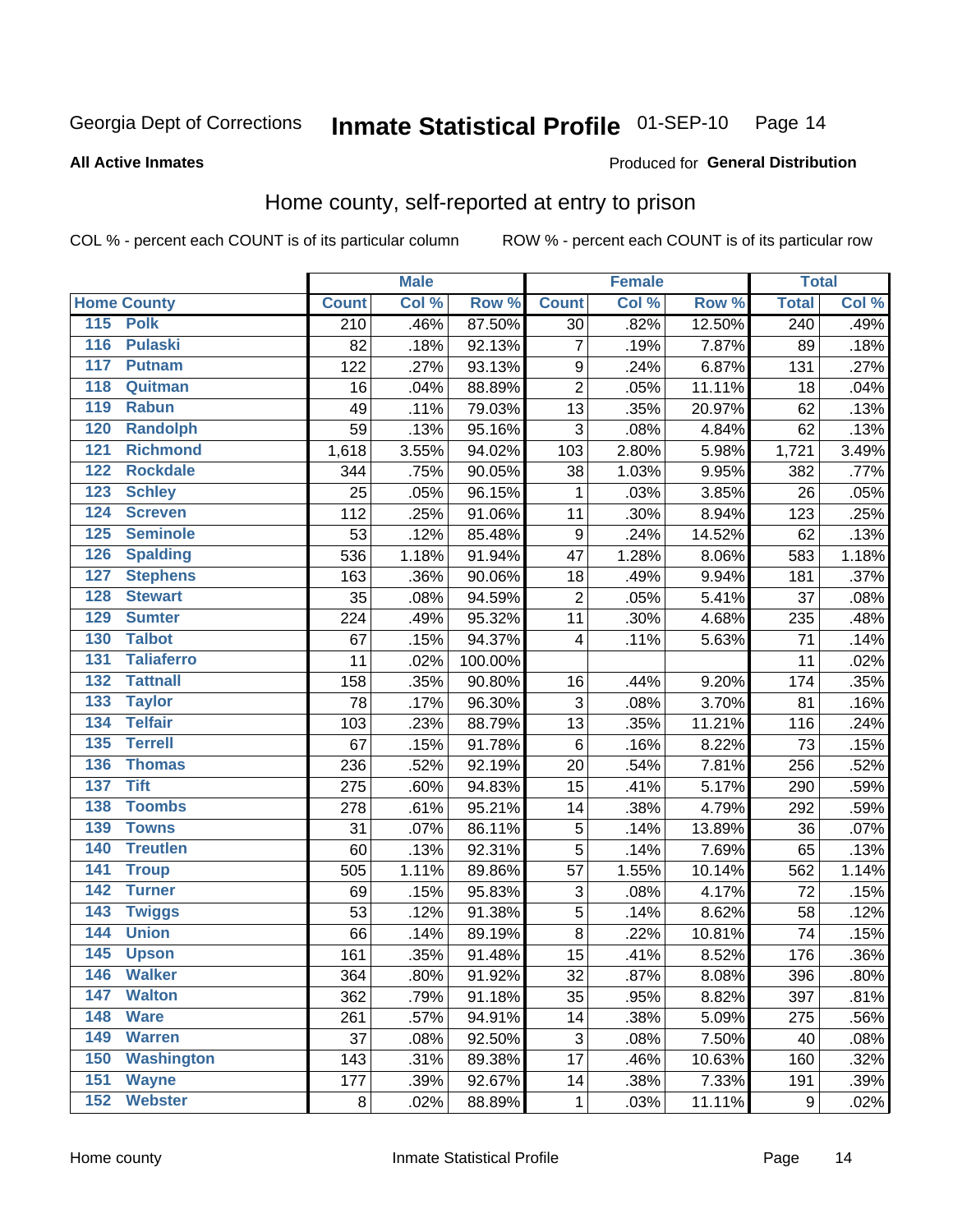## Inmate Statistical Profile 01-SEP-10 Page 15

**All Active Inmates** 

### Produced for General Distribution

### Home county, self-reported at entry to prison

COL % - percent each COUNT is of its particular column

|                         |                 | <b>Male</b> |        |              | <b>Female</b> |        | <b>Total</b> |       |
|-------------------------|-----------------|-------------|--------|--------------|---------------|--------|--------------|-------|
| <b>Home County</b>      | <b>Count</b>    | Col %       | Row %  | <b>Count</b> | Col %         | Row %  | <b>Total</b> | Col % |
| <b>Wheeler</b><br>153   | 30 <sup>2</sup> | .07%        | 83.33% | 6            | .16%          | 16.67% | 36           | .07%  |
| <b>White</b><br>154     | 90              | .20%        | 86.54% | 14           | .38%          | 13.46% | 104          | .21%  |
| <b>Whitfield</b><br>155 | 468             | 1.03%       | 86.35% | 74           | 2.01%         | 13.65% | 542          | 1.10% |
| <b>Wilcox</b><br>156    | 62              | .14%        | 87.32% | 9            | .24%          | 12.68% | 71           | .14%  |
| <b>Wilkes</b><br>157    | 62              | .14%        | 93.94% | 4            | .11%          | 6.06%  | 66           | .13%  |
| <b>Wilkinson</b><br>158 | 54              | .12%        | 88.52% | 7            | .19%          | 11.48% | 61           | .12%  |
| 159<br><b>Worth</b>     | 105             | .23%        | 93.75% | 7            | .19%          | 6.25%  | 112          | .23%  |
| <b>Unknown</b><br>160   | 1,103           | 2.42%       | 92.38% | 91           | 2.47%         | 7.62%  | 1,194        | 2.42% |
| <b>Total Rported</b>    | 45,613          | 100%        | 92.54% | 3,677        | 100%          | 7.46%  | 49,291       | 100%  |

| ported<br>NO | היה    | 107   | 3,379  |
|--------------|--------|-------|--------|
| <b>otal</b>  | 48.885 | 3,784 | 52,670 |

|  | Mode | ™ulton | ∶ulton | ™ulton |
|--|------|--------|--------|--------|
|--|------|--------|--------|--------|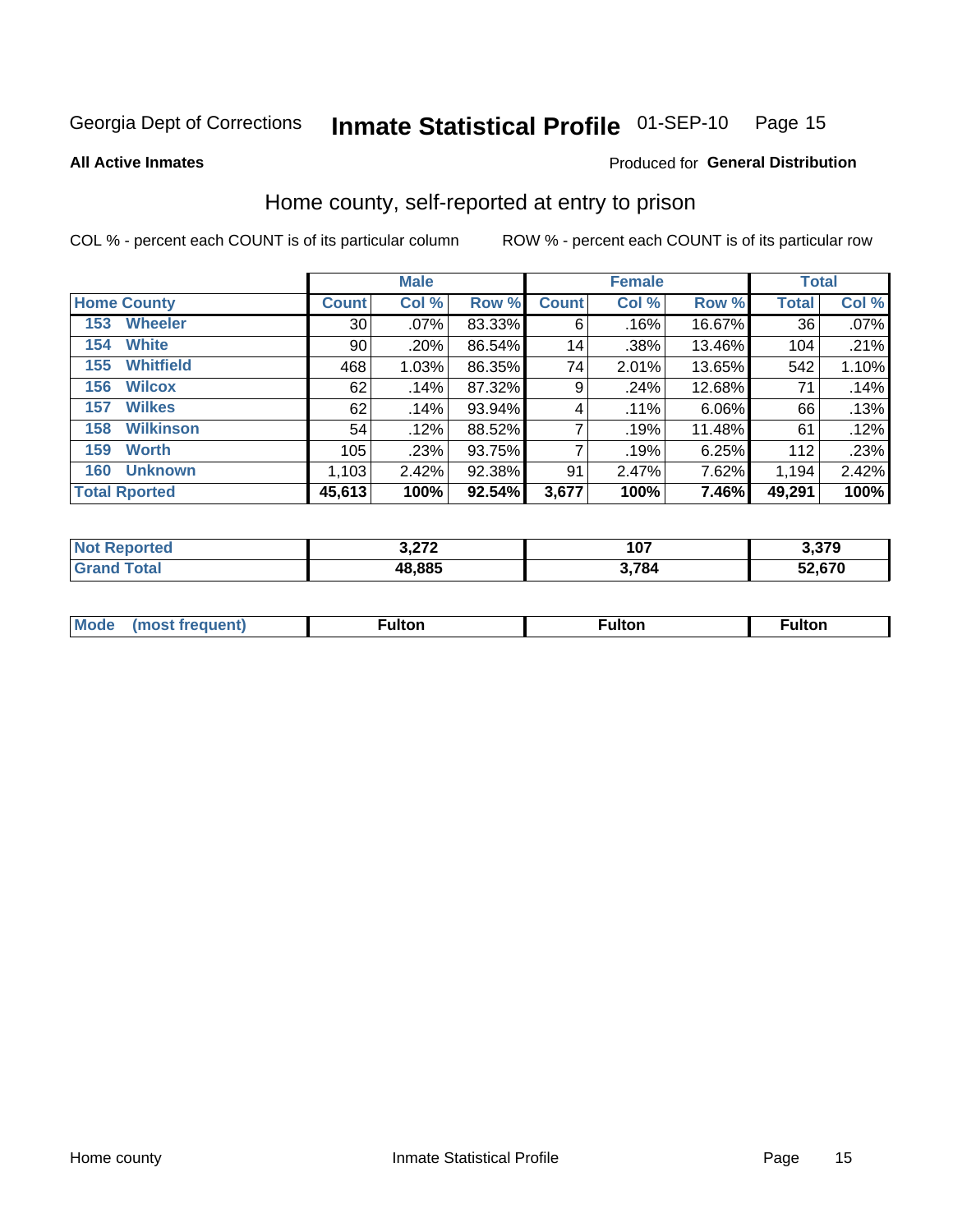## Inmate Statistical Profile 01-SEP-10 Page 16

**All Active Inmates** 

### Produced for General Distribution

## Socioeconomic class, self-reported at entry to prison

COL % - percent each COUNT is of its particular column

|                       |        | <b>Male</b> |        |                 | <b>Female</b> |       |        | <b>Total</b> |
|-----------------------|--------|-------------|--------|-----------------|---------------|-------|--------|--------------|
| Socioeconomic Class   | Count⊺ | Col %       | Row %  | <b>Count</b>    | Col %         | Row % | Total, | Col %        |
| <b>Welfare</b>        | 3,585  | 9.91%       | 94.44% | 211             | 9.82%         | 5.56% | 3,796  | 9.91%        |
| <b>Occ Employ</b>     | 1,276  | 3.53%       | 98.23% | 23 <sub>1</sub> | 1.07%         | 1.77% | 1,299  | 3.39%        |
| <b>Minimum Std</b>    | 14.443 | 39.93%      | 95.51% | 678             | 31.55%        | 4.48% | 15,122 | 39.46%       |
| <b>Middle</b>         | 16,867 | 46.63%      | 93.17% | 1,237           | 57.56%        | 6.83% | 18,104 | 47.24%       |
| <b>Total Reported</b> | 36,171 | 100%        | 94.39% | 2,149           | 100%          | 5.61% | 38,321 | 100%         |

| <b>Not Reported</b>   | 12,710 | .635  | 14,345 |
|-----------------------|--------|-------|--------|
| <b>Total</b><br>Grand | 48,881 | 3,784 | 52,666 |

| ____<br>____ |
|--------------|
|--------------|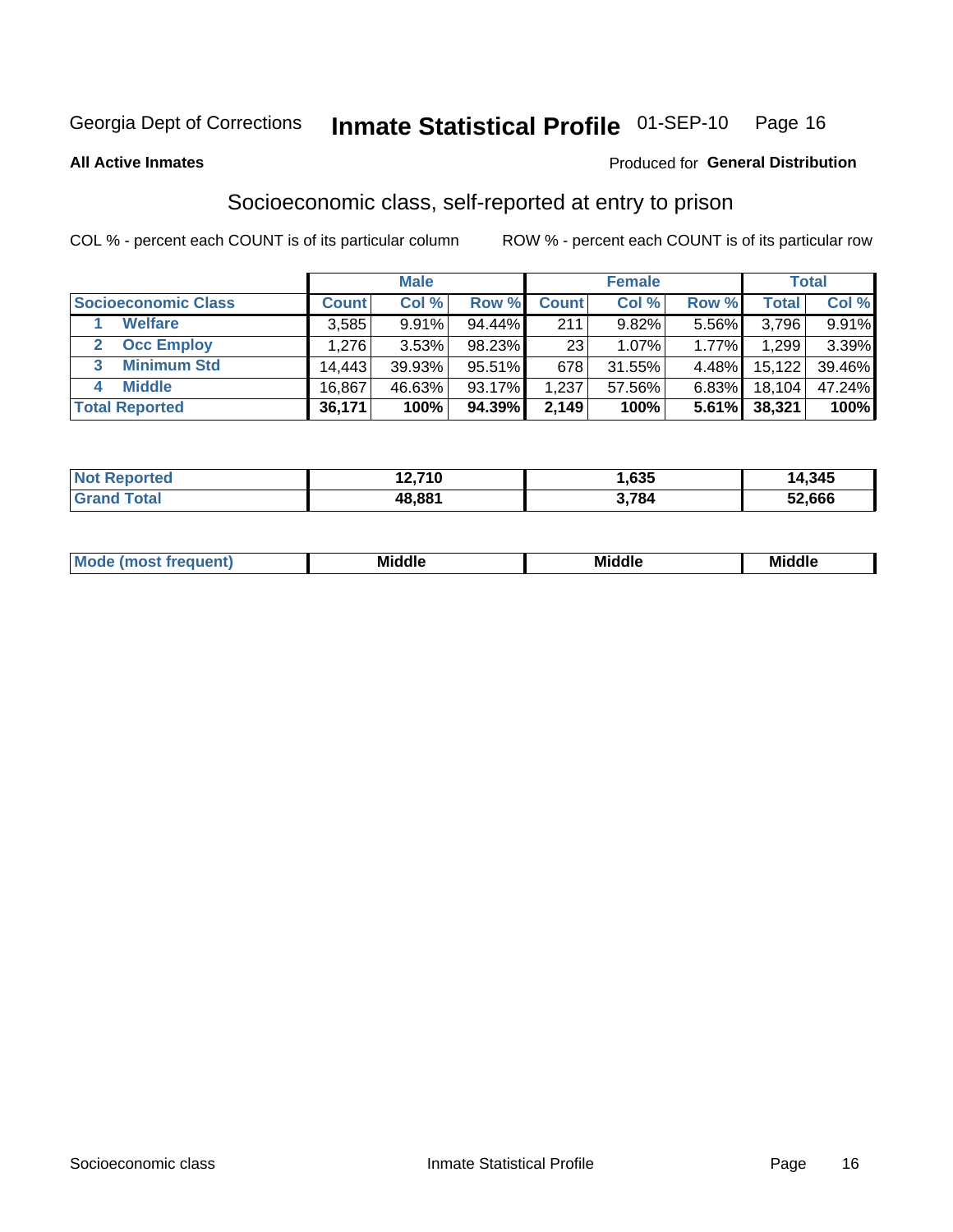## Inmate Statistical Profile 01-SEP-10 Page 17

**All Active Inmates** 

### Produced for General Distribution

## Environment to age 16, self-reported at entry to prison

COL % - percent each COUNT is of its particular column

|                                    |              | <b>Male</b> |        |              | <b>Female</b> |          |              | <b>Total</b> |
|------------------------------------|--------------|-------------|--------|--------------|---------------|----------|--------------|--------------|
| <b>Environment to age 16</b>       | <b>Count</b> | Col %       | Row %  | <b>Count</b> | Col %         | Row %    | <b>Total</b> | Col %        |
| <b>Rural/Farm</b>                  | 1,390        | 3.82%       | 95.40% | 67           | 3.14%         | 4.60%    | 1,457        | 3.78%        |
| <b>Rural/Nfarm</b><br>$\mathbf{2}$ | 2,015        | 5.54%       | 89.76% | 230          | 10.77%        | 10.24%   | 2,245        | 5.83%        |
| 3 S.M.S.A                          | 12,406       | 34.11%      | 96.91% | 395          | 18.50%        | $3.09\%$ | 12,801       | 33.25%       |
| <b>Urban</b><br>$\overline{4}$     | 7,982        | 21.95%      | 91.58% | 734          | 34.38%        | 8.42%    | 8,716        | 22.64%       |
| <b>Small Town</b><br>5             | 12,575       | 34.58%      | 94.66% | 709          | 33.21%        | 5.34%    | 13,285       | 34.50%       |
| <b>Total Reported</b>              | 36,368       | 100%        | 94.45% | 2,135        | 100%          | 5.54%    | 38,504       | 100%         |

| <b>Not Reported</b> | 12.517 | 649. ا | 14,166 |
|---------------------|--------|--------|--------|
| <b>Grand Total</b>  | 48,885 | 3,784  | 52,670 |

| <b>Mode</b><br>auent)<br>ns. | owr<br>Small | Jrban<br>____ | <b>TOWE</b><br>51 |
|------------------------------|--------------|---------------|-------------------|
|                              |              |               |                   |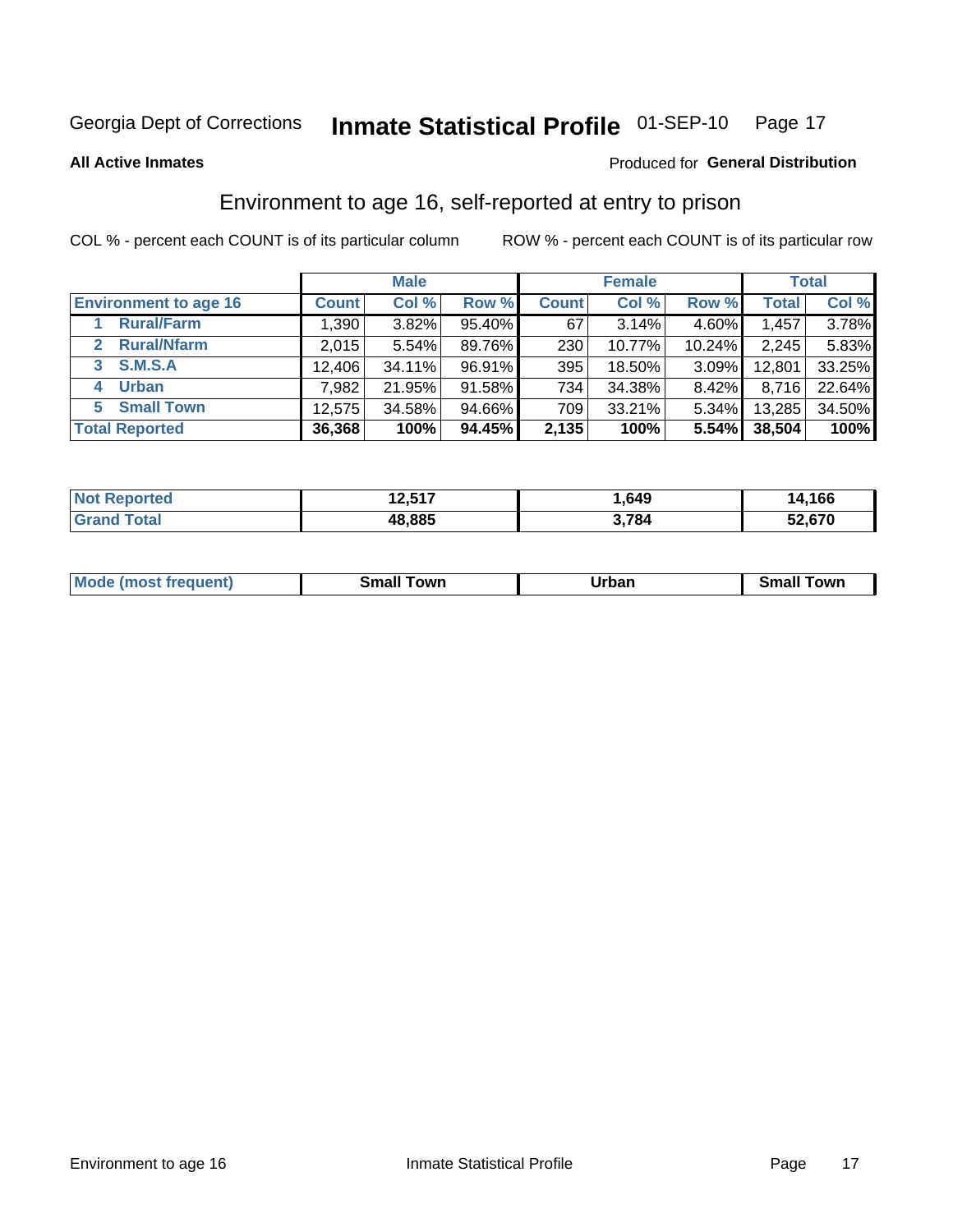## Inmate Statistical Profile 01-SEP-10 Page 18

#### **All Active Inmates**

### Produced for General Distribution

## Guardian status to age 16, self-reported at entry to prison

COL % - percent each COUNT is of its particular column

|                                  |              | <b>Male</b> |           |              | <b>Female</b> |       |        | <b>Total</b> |
|----------------------------------|--------------|-------------|-----------|--------------|---------------|-------|--------|--------------|
| <b>Guardian Status To Age 16</b> | <b>Count</b> | Col %       | Row %     | <b>Count</b> | Col %         | Row % | Total  | Col %        |
| 1 Orphanage                      | 24           | $.11\%$     | $96.00\%$ |              | $.17\%$       | 4.00% | 25     | $.11\%$      |
| 2 Father Only                    | 651          | 2.97%       | 97.46%    | 17           | 2.85%         | 2.54% | 668    | 2.96%        |
| <b>3 Both Parents</b>            | 8,555        | 38.99%      | 97.04%    | 261          | 43.72%        | 2.96% | 8,816  | 39.12%       |
| <b>4 Mother Only</b>             | 9,600        | 43.76%      | 98.05%    | 191          | 31.99%        | 1.95% | 9,791  | 43.44%       |
| <b>6 Oth Female</b>              | 577          | 2.63%       | 96.97%    | 18           | 3.02%         | 3.03% | 595    | 2.64%        |
| <b>7 Oth Male</b>                | 90           | .41%        | 98.90%    |              | $.17\%$       | 1.10% | 91     | .40%         |
| 8 Step-Parents                   | 213          | .97%        | 100.00%   |              |               |       | 213    | .95%         |
| 9 Foster Home                    | 368          | 1.68%       | 96.34%    | 14           | 2.35%         | 3.66% | 382    | 1.69%        |
| <b>10 Grand Parents</b>          | 1,862        | 8.49%       | 95.19%    | 94           | 15.75%        | 4.81% | 1,956  | 8.68%        |
| <b>Total Reported</b>            | 21,940       | 100%        | 97.35%    | 597          | 100%          | 2.65% | 22,537 | 100%         |

| ortea<br>NOT | 26,943 | 3,187 | ,130<br>30 |
|--------------|--------|-------|------------|
| .Gr          | 48.883 | 3,784 | 52,667     |

| Mode | วทIv<br>Mot | <b>Both Parents</b><br>Parents | lM.<br>Only<br>. |
|------|-------------|--------------------------------|------------------|
|      |             |                                |                  |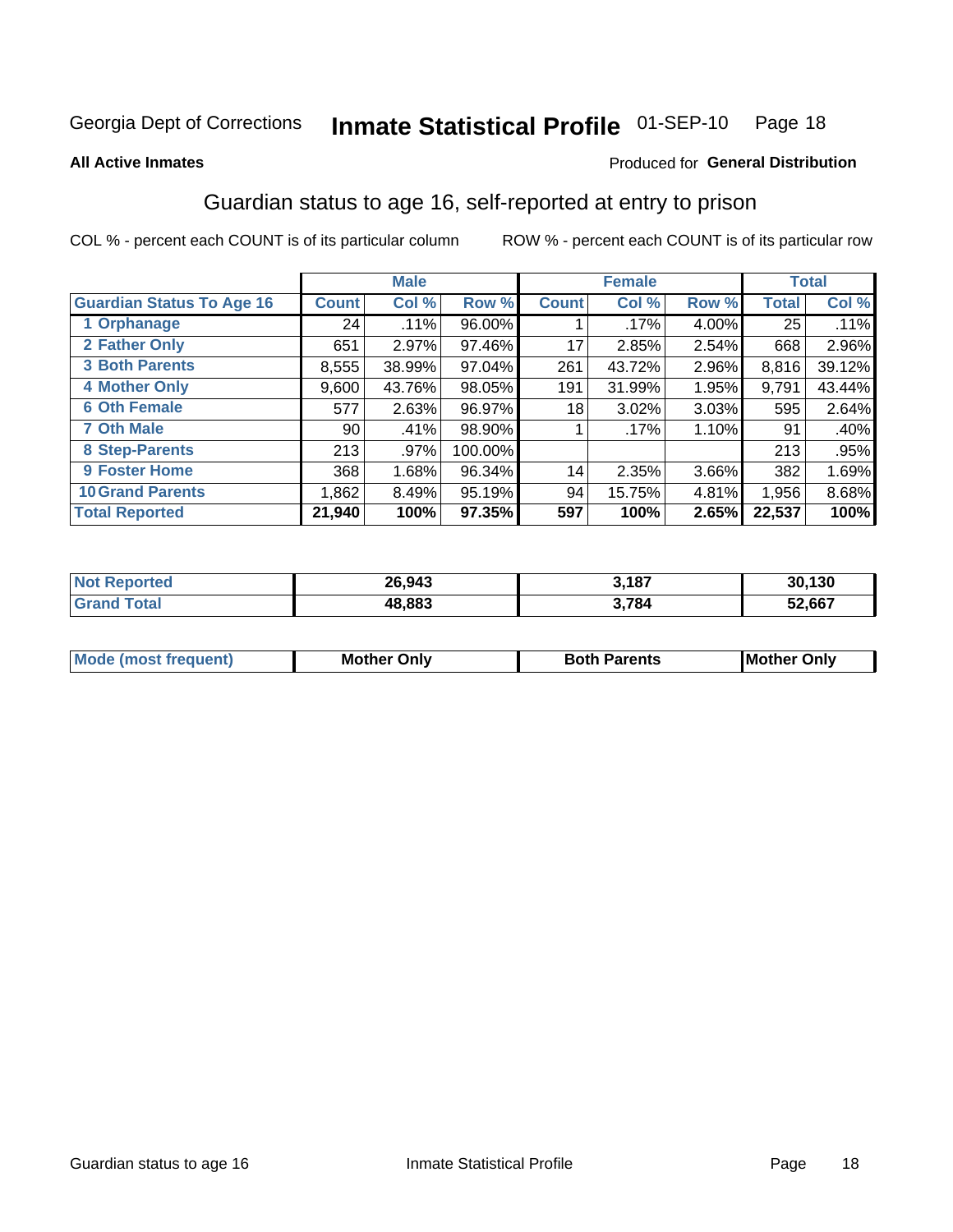#### Inmate Statistical Profile 01-SEP-10 Page 19

### **All Active Inmates**

### Produced for General Distribution

## Employment status before prison, self-reported at entry to prison

COL % - percent each COUNT is of its particular column

|                                  |              | <b>Male</b> |        |              | <b>Female</b> |        |              | <b>Total</b> |
|----------------------------------|--------------|-------------|--------|--------------|---------------|--------|--------------|--------------|
| <b>Employment Status</b>         | <b>Count</b> | Col %       | Row %  | <b>Count</b> | Col %         | Row %  | <b>Total</b> | Col %        |
| <b>Full Time</b>                 | 20,907       | 49.68%      | 95.57% | 968          | 42.87%        | 4.43%  | 21,875       | 49.33%       |
| <b>Part Time</b><br>$\mathbf{2}$ | 3,484        | 8.28%       | 96.51% | 126          | 5.58%         | 3.49%  | 3,610        | 8.14%        |
| Unempl $<$ 6m<br>3               | 4,245        | 10.09%      | 97.10% | 127          | 5.62%         | 2.90%  | 4,372        | 9.86%        |
| Unempl > 6m<br>4                 | 7,812        | 18.56%      | 93.07% | 582          | 25.78%        | 6.93%  | 8,394        | 18.93%       |
| <b>Never Workd</b><br>5          | 3,617        | 8.60%       | 96.40% | 135          | 5.98%         | 3.60%  | 3,752        | 8.46%        |
| <b>Student</b><br>6              | 502          | 1.19%       | 87.92% | 69           | 3.06%         | 12.08% | 571          | 1.29%        |
| <b>Incapable</b><br>7            | 1,515        | 3.60%       | 85.74% | 251          | 11.12%        | 14.20% | 1,767        | 3.99%        |
| <b>Total Reported</b>            | 42,082       | 100%        | 94.91% | 2,258        | 100%          | 5.09%  | 44,341       | 100%         |

| rteo<br>NO | 5,800  | .526  | 8,326  |
|------------|--------|-------|--------|
|            | 48,882 | 3,784 | 52,667 |

| Mc | ∴ull | ----<br>ıme<br>w |
|----|------|------------------|
|    |      |                  |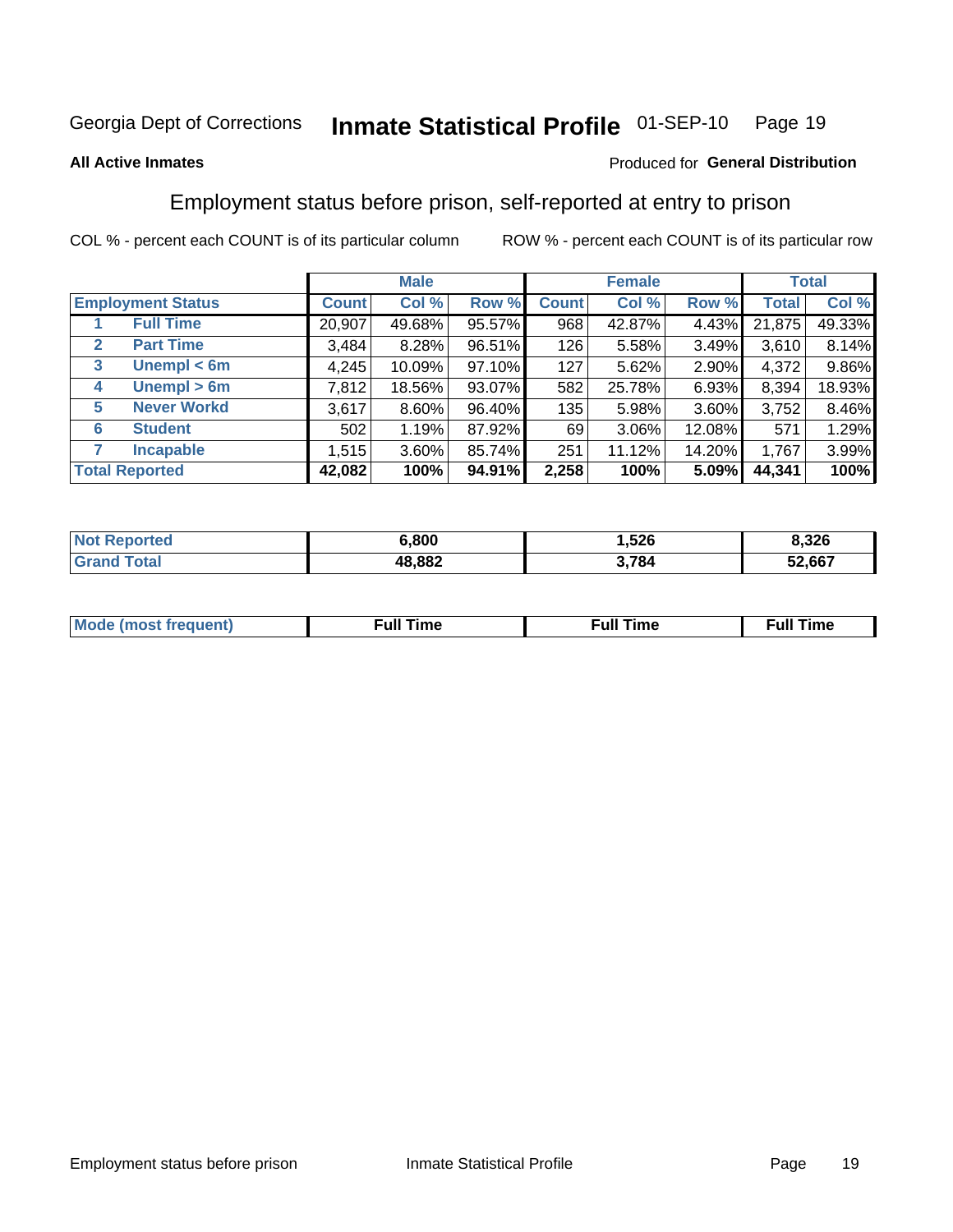### **All Active Inmates**

Produced for General Distribution

### Age at admission

COL % - percent each COUNT is of its particular column

|                         |              | <b>Male</b> |         |              | <b>Female</b> |          |              | <b>Total</b> |
|-------------------------|--------------|-------------|---------|--------------|---------------|----------|--------------|--------------|
| <b>Age At Admission</b> | <b>Count</b> | Col %       | Row %   | <b>Count</b> | Col %         | Row %    | <b>Total</b> | Col %        |
| 13                      | 1            | 0.01%       | 100.00% |              |               |          | 1            | 0.01%        |
| $\overline{14}$         | 14           | 0.03%       | 93.33%  | 1            | 0.03%         | 6.67%    | 15           | 0.03%        |
| 15                      | 62           | 0.13%       | 98.41%  | 1            | 0.03%         | 1.59%    | 63           | 0.12%        |
| 16                      | 177          | 0.36%       | 95.16%  | 9            | 0.24%         | 4.84%    | 186          | 0.35%        |
| $\overline{17}$         | 758          | 1.55%       | 96.81%  | 25           | 0.66%         | 3.19%    | 783          | 1.49%        |
| 18                      | 1,610        | 3.29%       | 97.52%  | 41           | 1.08%         | 2.48%    | 1,651        | 3.13%        |
| 19                      | 2,182        | 4.46%       | 96.59%  | 77           | 2.03%         | 3.41%    | 2,259        | 4.29%        |
| $\overline{20}$         | 2,152        | 4.40%       | 94.30%  | 130          | 3.44%         | 5.70%    | 2,282        | 4.33%        |
| $\overline{21}$         | 2,184        | 4.47%       | 94.87%  | 118          | 3.12%         | 5.13%    | 2,302        | 4.37%        |
| $\overline{22}$         | 2,136        | 4.37%       | 94.64%  | 121          | 3.20%         | 5.36%    | 2,257        | 4.29%        |
| 23                      | 2,042        | 4.18%       | 94.06%  | 129          | 3.41%         | 5.94%    | 2,171        | 4.12%        |
| $\overline{24}$         | 1,983        | 4.06%       | 93.63%  | 135          | 3.57%         | 6.37%    | 2,118        | 4.02%        |
| $\overline{25}$         | 1,862        | 3.81%       | 92.82%  | 144          | 3.81%         | 7.18%    | 2,006        | 3.81%        |
| 26                      | 1,802        | 3.69%       | 93.37%  | 128          | 3.38%         | 6.63%    | 1,930        | 3.66%        |
| 27                      | 1,770        | 3.62%       | 93.01%  | 133          | 3.51%         | 6.99%    | 1,903        | 3.61%        |
| 28                      | 1,807        | 3.70%       | 94.21%  | 111          | 2.93%         | 5.79%    | 1,918        | 3.64%        |
| 29                      | 1,691        | 3.46%       | 92.25%  | 142          | 3.75%         | 7.75%    | 1,833        | 3.48%        |
| 30                      | 1,588        | 3.25%       | 92.43%  | 130          | 3.44%         | 7.57%    | 1,718        | 3.26%        |
| 31                      | 1,478        | 3.02%       | 91.92%  | 130          | 3.44%         | 8.08%    | 1,608        | 3.05%        |
| $\overline{32}$         | 1,335        | 2.73%       | 92.64%  | 106          | 2.80%         | 7.36%    | 1,441        | 2.74%        |
| 33                      | 1,292        | 2.64%       | 92.09%  | 111          | 2.93%         | 7.91%    | 1,403        | 2.66%        |
| 34                      | 1,252        | 2.56%       | 91.12%  | 122          | 3.22%         | 8.88%    | 1,374        | 2.61%        |
| 35                      | 1,214        | 2.48%       | 91.69%  | 110          | 2.91%         | $8.31\%$ | 1,324        | 2.51%        |
| 36                      | 1,186        | 2.43%       | 91.80%  | 105          | 2.77%         | 8.13%    | 1,292        | 2.45%        |
| $\overline{37}$         | 1,202        | 2.46%       | 91.90%  | 106          | 2.80%         | 8.10%    | 1,308        | 2.48%        |
| 38                      | 1,109        | 2.27%       | 90.83%  | 112          | 2.96%         | 9.17%    | 1,221        | 2.32%        |
| 39                      | 1,096        | 2.24%       | 89.25%  | 132          | 3.49%         | 10.75%   | 1,228        | 2.33%        |
| 40                      | 1,081        | 2.21%       | 91.07%  | 106          | 2.80%         | 8.93%    | 1,187        | 2.25%        |
| 41                      | 989          | 2.02%       | 90.24%  | 107          | 2.83%         | 9.76%    | 1,096        | 2.08%        |
| 42                      | 991          | 2.03%       | 90.42%  | 105          | 2.77%         | 9.58%    | 1,096        | 2.08%        |
| 43                      | 914          | 1.87%       | 90.05%  | 101          | 2.67%         | 9.95%    | 1,015        | 1.93%        |
| 44                      | 891          | 1.82%       | 90.46%  | 94           | 2.48%         | 9.54%    | 985          | 1.87%        |
| 45                      | 834          | 1.71%       | 89.29%  | 100          | 2.64%         | 10.71%   | 934          | 1.77%        |
| 46                      | 769          | 1.57%       | 89.11%  | 94           | 2.48%         | 10.89%   | 863          | 1.64%        |
| 47                      | 716          | 1.46%       | 90.29%  | 77           | 2.03%         | 9.71%    | 793          | 1.51%        |
| 48                      | 657          | 1.34%       | 90.50%  | 69           | 1.82%         | 9.50%    | 726          | 1.38%        |
| 49                      | 607          | 1.24%       | 92.96%  | 46           | 1.22%         | 7.04%    | 653          | 1.24%        |
| 50                      | 499          | 1.02%       | 89.59%  | 58           | 1.53%         | 10.41%   | 557          | 1.06%        |
| 51                      | 449          | 0.92%       | 92.58%  | 36           | 0.95%         | 7.42%    | 485          | 0.92%        |
| 52                      | 404          | 0.83%       | 92.24%  | 34           | 0.90%         | 7.76%    | 438          | 0.83%        |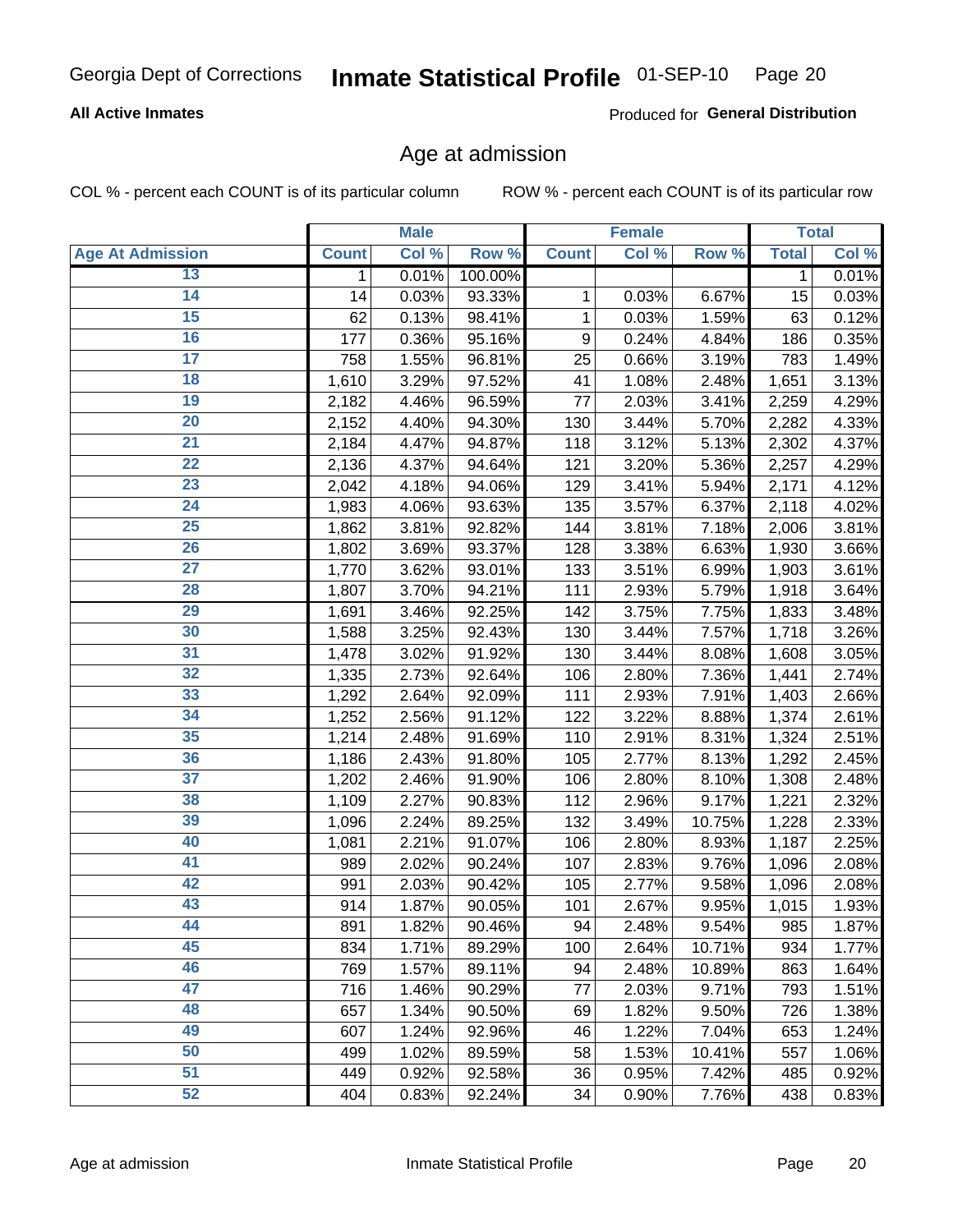### **All Active Inmates**

Produced for General Distribution

## Age at admission

COL % - percent each COUNT is of its particular column

|                         |                | <b>Male</b> |         |                 | <b>Female</b> |        |                | <b>Total</b> |
|-------------------------|----------------|-------------|---------|-----------------|---------------|--------|----------------|--------------|
| <b>Age At Admission</b> | <b>Count</b>   | Col %       | Row %   | <b>Count</b>    | Col %         | Row %  | <b>Total</b>   | Col %        |
| 53                      | 361            | 0.74%       | 89.58%  | $\overline{42}$ | 1.11%         | 10.42% | 403            | 0.77%        |
| 54                      | 261            | 0.53%       | 93.88%  | 17              | 0.45%         | 6.12%  | 278            | 0.53%        |
| $\overline{55}$         | 260            | 0.53%       | 92.86%  | 20              | 0.53%         | 7.14%  | 280            | 0.53%        |
| 56                      | 212            | 0.43%       | 94.22%  | 13              | 0.34%         | 5.78%  | 225            | 0.43%        |
| 57                      | 184            | 0.38%       | 95.34%  | 9               | 0.24%         | 4.66%  | 193            | 0.37%        |
| 58                      | 132            | 0.27%       | 92.96%  | 10              | 0.26%         | 7.04%  | 142            | 0.27%        |
| 59                      | 146            | 0.30%       | 93.59%  | 10              | 0.26%         | 6.41%  | 156            | 0.30%        |
| 60                      | 103            | 0.21%       | 96.26%  | 4               | 0.11%         | 3.74%  | 107            | 0.20%        |
| 61                      | 74             | 0.15%       | 92.50%  | 6               | 0.16%         | 7.50%  | 80             | 0.15%        |
| 62                      | 67             | 0.14%       | 97.10%  | $\overline{2}$  | 0.05%         | 2.90%  | 69             | 0.13%        |
| 63                      | 52             | 0.11%       | 92.86%  | 4               | 0.11%         | 7.14%  | 56             | 0.11%        |
| 64                      | 49             | 0.10%       | 98.00%  | 1               | 0.03%         | 2.00%  | 50             | 0.09%        |
| 65                      | 39             | 0.08%       | 100.00% |                 |               |        | 39             | 0.07%        |
| 66                      | 26             | 0.05%       | 96.30%  | 1               | 0.03%         | 3.70%  | 27             | 0.05%        |
| 67                      | 22             | 0.05%       | 88.00%  | 3               | 0.08%         | 12.00% | 25             | 0.05%        |
| 68                      | 20             | 0.04%       | 90.91%  | $\overline{2}$  | 0.05%         | 9.09%  | 22             | 0.04%        |
| 69                      | 26             | 0.05%       | 100.00% |                 |               |        | 26             | 0.05%        |
| 70                      | 11             | 0.02%       | 84.62%  | $\overline{2}$  | 0.05%         | 15.38% | 13             | 0.02%        |
| 71                      | $\overline{7}$ | 0.01%       | 100.00% |                 |               |        | 7              | 0.01%        |
| $\overline{72}$         | $\bf 8$        | 0.02%       | 100.00% |                 |               |        | 8              | 0.02%        |
| $\overline{73}$         | $\overline{7}$ | 0.01%       | 100.00% |                 |               |        | $\overline{7}$ | 0.01%        |
| 74                      | $\sqrt{5}$     | 0.01%       | 100.00% |                 |               |        | $\overline{5}$ | 0.01%        |
| $\overline{75}$         | 9              | 0.02%       | 100.00% |                 |               |        | 9              | 0.02%        |
| 76                      | $\overline{7}$ | 0.01%       | 100.00% |                 |               |        | $\overline{7}$ | 0.01%        |
| $\overline{77}$         | $\overline{c}$ | 0.01%       | 66.67%  | 1               | 0.03%         | 33.33% | 3              | 0.01%        |
| 78                      | $\overline{c}$ | 0.01%       | 100.00% |                 |               |        | $\overline{2}$ | 0.01%        |
| 79                      | 3              | 0.01%       | 75.00%  | 1               | 0.03%         | 25.00% | 4              | 0.01%        |
| 80                      | $\overline{2}$ | 0.01%       | 100.00% |                 |               |        | $\overline{2}$ | 0.01%        |
| $\overline{81}$         | $\mathbf 1$    | 0.01%       | 100.00% |                 |               |        | $\mathbf{1}$   | 0.01%        |
| 82                      | 1              | 0.01%       | 100.00% |                 |               |        | 1              | 0.01%        |
| <b>Total Reported</b>   | 48,885         | 100%        | 92.81%  | 3,784           | 100%          |        | 7.18% 52,670   | 100%         |

| <b>Not Reported</b> |        |       |        |
|---------------------|--------|-------|--------|
| <b>Grand Total</b>  | 48,885 | 3,784 | 52,670 |

| Mean<br>(average)       | 31.83 | 34.09 | 32.00 |
|-------------------------|-------|-------|-------|
| <b>Median (middle)</b>  | 30    | აა    | 30    |
| Mode<br>(most frequent) |       | 25    | n,    |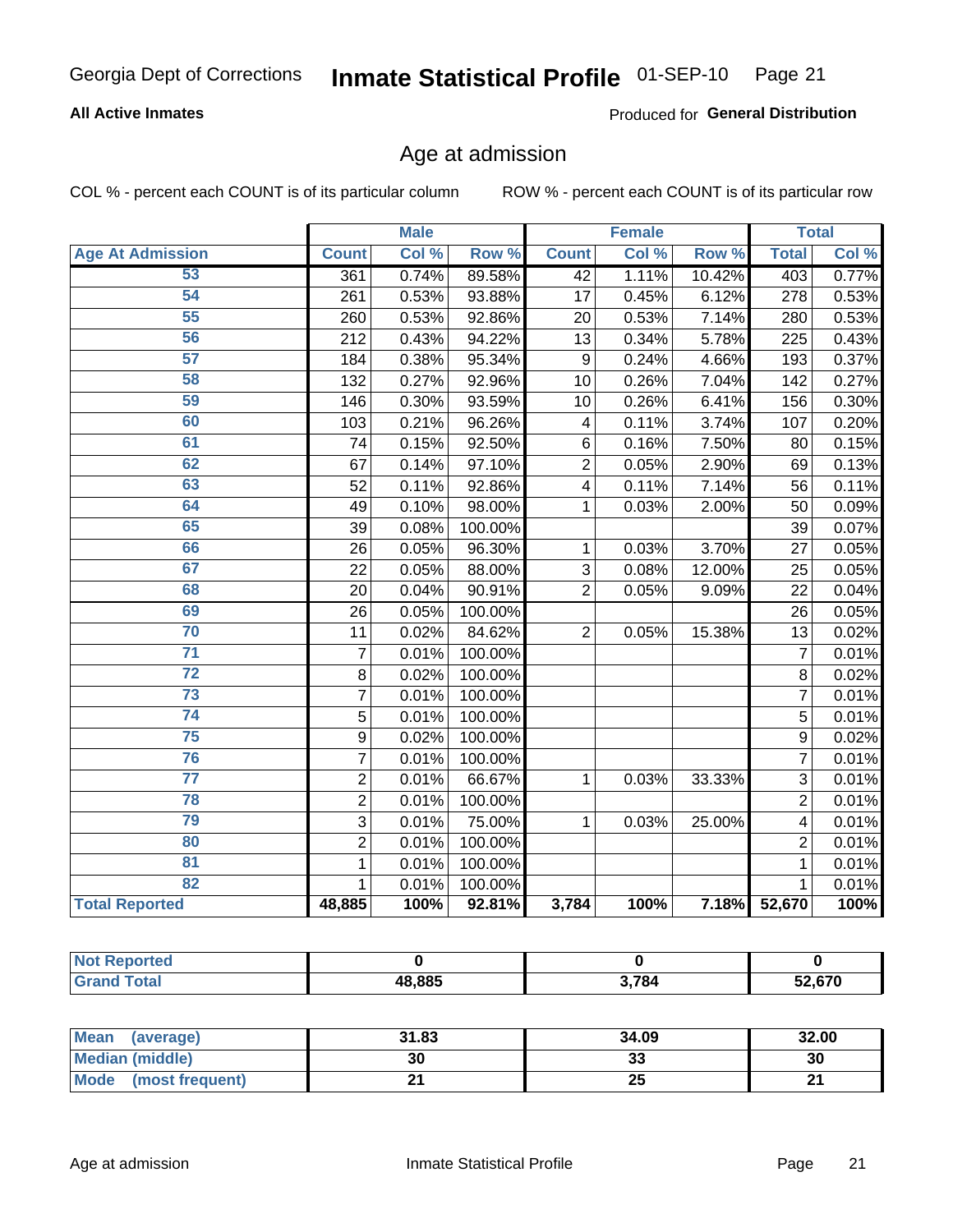### **All Active Inmates**

### Produced for General Distribution

### Height, measured at entry to prison

COL % - percent each COUNT is of its particular column

|                       |                  | <b>Male</b> |         |                  | <b>Female</b> |        |                | <b>Total</b> |
|-----------------------|------------------|-------------|---------|------------------|---------------|--------|----------------|--------------|
| <b>Height</b>         | <b>Count</b>     | Col %       | Row %   | <b>Count</b>     | Col %         | Row %  | <b>Total</b>   | Col %        |
| 4'10"                 | 3                | 0.03%       | 27.27%  | 8                | 3.79%         | 72.73% | 11             | 0.09%        |
| 4'11''                | 12               | 0.10%       | 15.19%  | 67               | 31.75%        | 84.81% | 79             | 0.65%        |
| 5'02''                | $\boldsymbol{2}$ | 0.02%       | 100.00% |                  |               |        | $\overline{2}$ | 0.02%        |
| 5'03''                | $\mathbf 2$      | 0.02%       | 100.00% |                  |               |        | $\overline{2}$ | 0.02%        |
| 5'04"                 | 1                | 0.01%       | 100.00% |                  |               |        | 1              | 0.01%        |
| 5'05''                | 13               | 0.11%       | 100.00% |                  |               |        | 13             | 0.11%        |
| 5'06''                | 13               | 0.11%       | 100.00% |                  |               |        | 13             | 0.11%        |
| 5'07''                | 23               | 0.19%       | 100.00% |                  |               |        | 23             | 0.19%        |
| 5'08''                | 24               | 0.20%       | 100.00% |                  |               |        | 24             | 0.20%        |
| 5'09''                | 30               | 0.25%       | 100.00% |                  |               |        | 30             | 0.25%        |
| 5'10''                | 5,752            | 48.15%      | 98.63%  | 80               | 37.91%        | 1.37%  | 5,832          | 47.97%       |
| 5'11''                | 5,979            | 50.05%      | 99.06%  | 56               | 26.54%        | 0.93%  | 6,036          | 49.65%       |
| 6'00''                | 24               | 0.20%       | 100.00% |                  |               |        | 24             | 0.20%        |
| 6'01''                | 16               | 0.13%       | 100.00% |                  |               |        | 16             | 0.13%        |
| 6'02''                | 16               | 0.13%       | 100.00% |                  |               |        | 16             | 0.13%        |
| 6'03''                | 4                | 0.03%       | 100.00% |                  |               |        | 4              | 0.03%        |
| 6'04''                | $\overline{5}$   | 0.04%       | 100.00% |                  |               |        | 5              | 0.04%        |
| 6'05''                | 3                | 0.03%       | 100.00% |                  |               |        | 3              | 0.02%        |
| 6'06''                | 1                | 0.01%       | 100.00% |                  |               |        | 1              | 0.01%        |
| 6'10''                | $\overline{7}$   | 0.06%       | 100.00% |                  |               |        | 7              | 0.06%        |
| 6'11''                | 15               | 0.13%       | 100.00% |                  |               |        | 15             | 0.12%        |
| Seven feet +          | 1                | 0.01%       | 100.00% |                  |               |        |                | 0.01%        |
| <b>Total Reported</b> | 11,946           | 100%        | 98.26%  | $\overline{211}$ | 100%          | 1.74%  | 12,158         | 100%         |

| ported<br>' NOT      | 36,939 | 3.573<br>ט וט ט | 40,512 |
|----------------------|--------|-----------------|--------|
| $\sim$<br>$-$ Gr $-$ | 48,885 | 3,784           | 52,670 |

| Mean<br>(average)              | <b>5'11"</b> | 5'06" | 5'10"                 |
|--------------------------------|--------------|-------|-----------------------|
| Median (middle)                | 544"         | 5'10" | 5'11"                 |
| <b>Mode</b><br>(most frequent) | 544"         | 5'10" | <b>5'44"</b><br>J I I |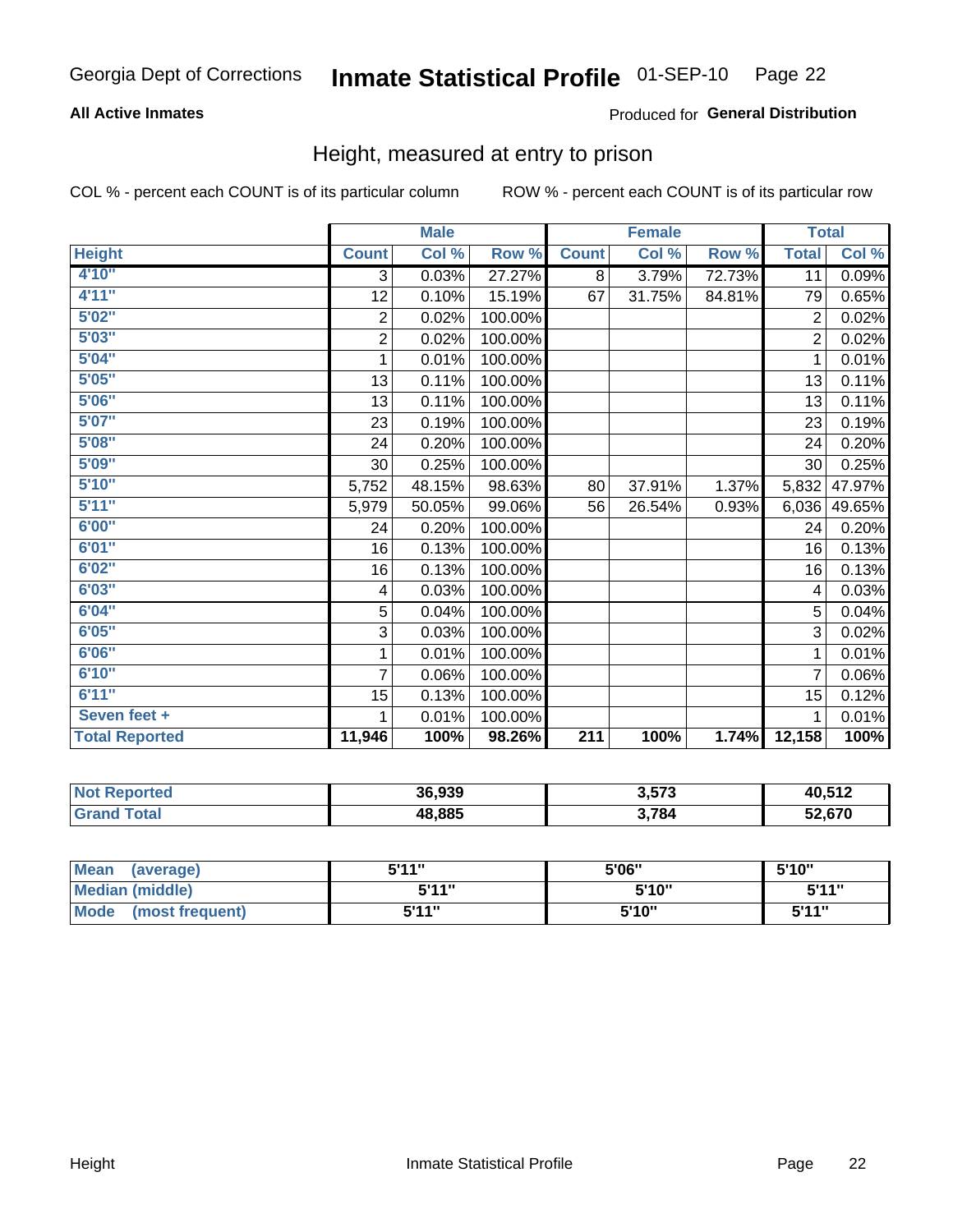### **All Active Inmates**

### Produced for General Distribution

## Weight, measured at entry to prison

COL % - percent each COUNT is of its particular column

|                        |                | <b>Male</b> |                  |                | <b>Female</b> |        | <b>Total</b>    |        |
|------------------------|----------------|-------------|------------------|----------------|---------------|--------|-----------------|--------|
| <b>Weight</b>          | <b>Count</b>   | Col %       | Row <sup>%</sup> | <b>Count</b>   | Col %         | Row %  | <b>Total</b>    | Col %  |
| <b>Under 80 pounds</b> | 30             | 0.06%       | 90.91%           | $\overline{3}$ | 0.08%         | 9.09%  | $\overline{33}$ | 0.06%  |
| 80 - 89 pounds         | 13             | 0.03%       | 86.67%           | $\overline{2}$ | 0.05%         | 13.33% | 15              | 0.03%  |
| 90 - 99 pounds         | 5              | 0.01%       | 27.78%           | 13             | 0.34%         | 72.22% | 18              | 0.03%  |
| 100 - 109 pounds       | 13             | 0.03%       | 19.12%           | 55             | 1.45%         | 80.88% | 68              | 0.13%  |
| 110 - 119 pounds       | 83             | 0.17%       | 31.80%           | 178            | 4.70%         | 68.20% | 261             | 0.50%  |
| 120 - 129 pounds       | 419            | 0.86%       | 55.94%           | 330            | 8.72%         | 44.06% | 749             | 1.43%  |
| 130 - 139 pounds       | 1,320          | 2.71%       | 75.34%           | 432            | 11.42%        | 24.66% | 1,752           | 3.34%  |
| 140 - 149 pounds       | 3,334          | 6.85%       | 87.03%           | 497            | 13.13%        | 12.97% | 3,831           | 7.31%  |
| 150 - 159 pounds       | 4,587          | 9.43%       | 92.24%           | 386            | 10.20%        | 7.76%  | 4,973           | 9.49%  |
| 160 - 169 pounds       | 7,045          | 14.48%      | 94.47%           | 412            | 10.89%        | 5.53%  | 7,457           | 14.22% |
| 170 - 179 pounds       | 6,021          | 12.38%      | 94.98%           | 317            | 8.38%         | 5.00%  | 6,339           | 12.09% |
| 180 - 189 pounds       | 6,888          | 14.16%      | 95.80%           | 302            | 7.98%         | 4.20%  | 7,190           | 13.72% |
| 190 - 199 pounds       | 4,405          | 9.06%       | 95.87%           | 190            | 5.02%         | 4.13%  | 4,595           | 8.77%  |
| 200 - 209 pounds       | 4,029          | 8.28%       | 96.34%           | 153            | 4.04%         | 3.66%  | 4,182           | 7.98%  |
| 210 - 219 pounds       | 2,818          | 5.79%       | 96.14%           | 113            | 2.99%         | 3.86%  | 2,931           | 5.59%  |
| 220 - 229 pounds       | 2,512          | 5.16%       | 96.06%           | 103            | 2.72%         | 3.94%  | 2,615           | 4.99%  |
| 230 - 239 pounds       | 1,498          | 3.08%       | 95.17%           | 76             | 2.01%         | 4.83%  | 1,574           | 3.00%  |
| 240 - 249 pounds       | 1,227          | 2.52%       | 94.97%           | 65             | 1.72%         | 5.03%  | 1,292           | 2.46%  |
| 250 - 259 pounds       | 743            | 1.53%       | 94.89%           | 40             | 1.06%         | 5.11%  | 783             | 1.49%  |
| 260 - 269 pounds       | 579            | 1.19%       | 94.45%           | 34             | 0.90%         | 5.55%  | 613             | 1.17%  |
| 270 - 279 pounds       | 314            | 0.65%       | 94.01%           | 20             | 0.53%         | 5.99%  | 334             | 0.64%  |
| 280 - 289 pounds       | 274            | 0.56%       | 93.52%           | 19             | 0.50%         | 6.48%  | 293             | 0.56%  |
| 290 - 299 pounds       | 122            | 0.25%       | 94.57%           | 7              | 0.18%         | 5.43%  | 129             | 0.25%  |
| 300 - 309 pounds       | 109            | 0.22%       | 87.20%           | 16             | 0.42%         | 12.80% | 125             | 0.24%  |
| 310 - 319 pounds       | 60             | 0.12%       | 93.75%           | 4              | 0.11%         | 6.25%  | 64              | 0.12%  |
| 320 - 329 pounds       | 73             | 0.15%       | 92.41%           | 6              | 0.16%         | 7.59%  | 79              | 0.15%  |
| 330 - 339 pounds       | 26             | 0.05%       | 92.86%           | $\overline{2}$ | 0.05%         | 7.14%  | 28              | 0.05%  |
| 340 - 349 pounds       | 13             | 0.03%       | 81.25%           | 3              | 0.08%         | 18.75% | 16              | 0.03%  |
| 350 - 359 pounds       | 31             | 0.06%       | 91.18%           | 3              | 0.08%         | 8.82%  | 34              | 0.06%  |
| 360 - 369 pounds       | 12             | 0.02%       | 85.71%           | $\overline{2}$ | 0.05%         | 14.29% | 14              | 0.03%  |
| 370 - 379 pounds       | 9              | 0.02%       | 100.00%          |                |               |        | 9               | 0.02%  |
| 380 - 389 pounds       | $\overline{7}$ | 0.01%       | 100.00%          |                |               |        | $\overline{7}$  | 0.01%  |
| 390 - 399 pounds       | 3              | 0.01%       | 100.00%          |                |               |        | 3               | 0.01%  |
| 400 pounds and over    | 15             | 0.03%       | 93.75%           | $\mathbf{1}$   | 0.03%         | 6.25%  | 16              | 0.03%  |
| <b>Total Reported</b>  | 48,637         | 100%        | 92.78%           | 3,784          | 100%          | 7.22%  | 52,422          | 100%   |

| <b>Not</b><br>ported<br>nel | 248    |       | 248    |
|-----------------------------|--------|-------|--------|
| ⊺otai                       | 48.885 | 3,784 | 52,670 |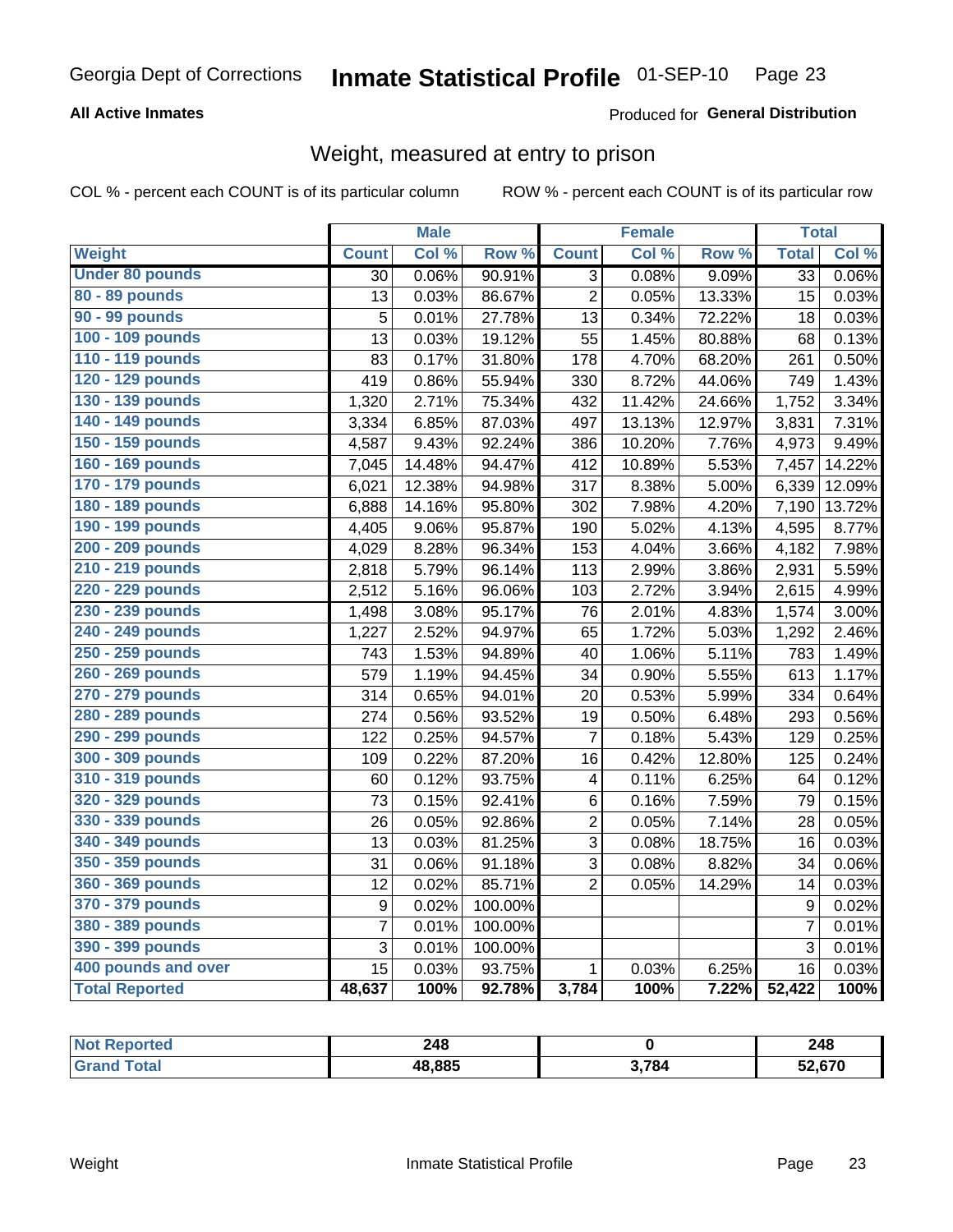### **All Active Inmates**

### Produced for General Distribution

## Weight, measured at entry to prison

COL % - percent each COUNT is of its particular column

|                          | <b>Male</b> | <b>Female</b> | Total |
|--------------------------|-------------|---------------|-------|
| <b>Mean</b><br>(average) | 185         | 165           | 183   |
| <b>Median (middle)</b>   | 180         | 159           | 180   |
| Mode<br>(most frequent)  | 180         | 140           | 180   |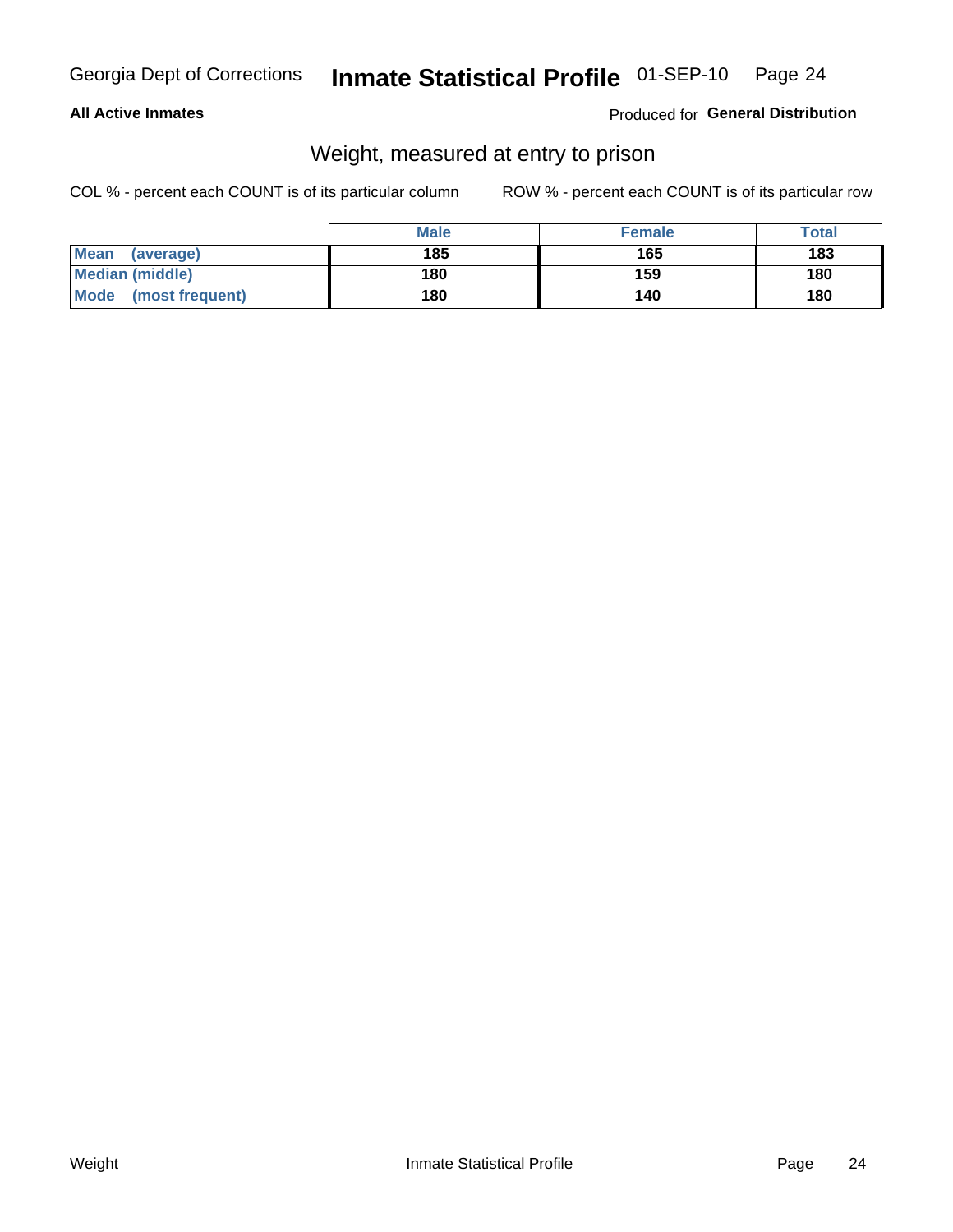#### Inmate Statistical Profile 01-SEP-10 Page 25

### **All Active Inmates**

**Produced for General Distribution** 

## Military service

COL % - percent each COUNT is of its particular column

|                             |              | <b>Male</b> |             |       | <b>Female</b> |          |              | <b>Total</b> |
|-----------------------------|--------------|-------------|-------------|-------|---------------|----------|--------------|--------------|
| <b>Military service</b>     | <b>Count</b> | Col %       | Row % Count |       | Col %         | Row %    | <b>Total</b> | Col %        |
| <b>Air Force</b>            | ,855         | 4.63%       | 98.30%      | 32    | .92%          | 1.70%    | 1,887        | 4.33%        |
| $\mathbf{2}$<br><b>Army</b> | 347          | $.87\%$     | 96.93%      | 11    | .32%          | 3.07%    | 358          | .82%         |
| <b>Navy</b><br>3            | 610          | 1.52%       | 98.23%      | 11    | .32%          | 1.77%    | 621          | 1.42%        |
| <b>Marines</b><br>4         | 41           | $.10\%$     | 100.00%     |       |               |          | 41           | .09%         |
| <b>Coast Guard</b><br>5.    | 435          | 1.08%       | 99.77%      |       | .03%          | .23%     | 436          | 1.00%        |
| <b>None</b><br>96           | 36,811       | 91.80%      | 91.48%      | 3,426 | 98.42%        | $8.51\%$ | 40,238       | 92.33%       |
| <b>Total Reported</b>       | 40,099       | 100%        | $92.01\%$   | 3,481 | 100%          | 7.99%    | 43,581       | 100%         |

| <b>ported</b><br>Nt    | 3,786  | 303   | 9,089  |
|------------------------|--------|-------|--------|
| <b>otal</b><br>' Grand | 48,885 | 3,784 | 52,670 |

| <b>Mode (most frequent)</b><br><b>Force</b><br><b>Force</b><br>orce<br>Aır |
|----------------------------------------------------------------------------|
|----------------------------------------------------------------------------|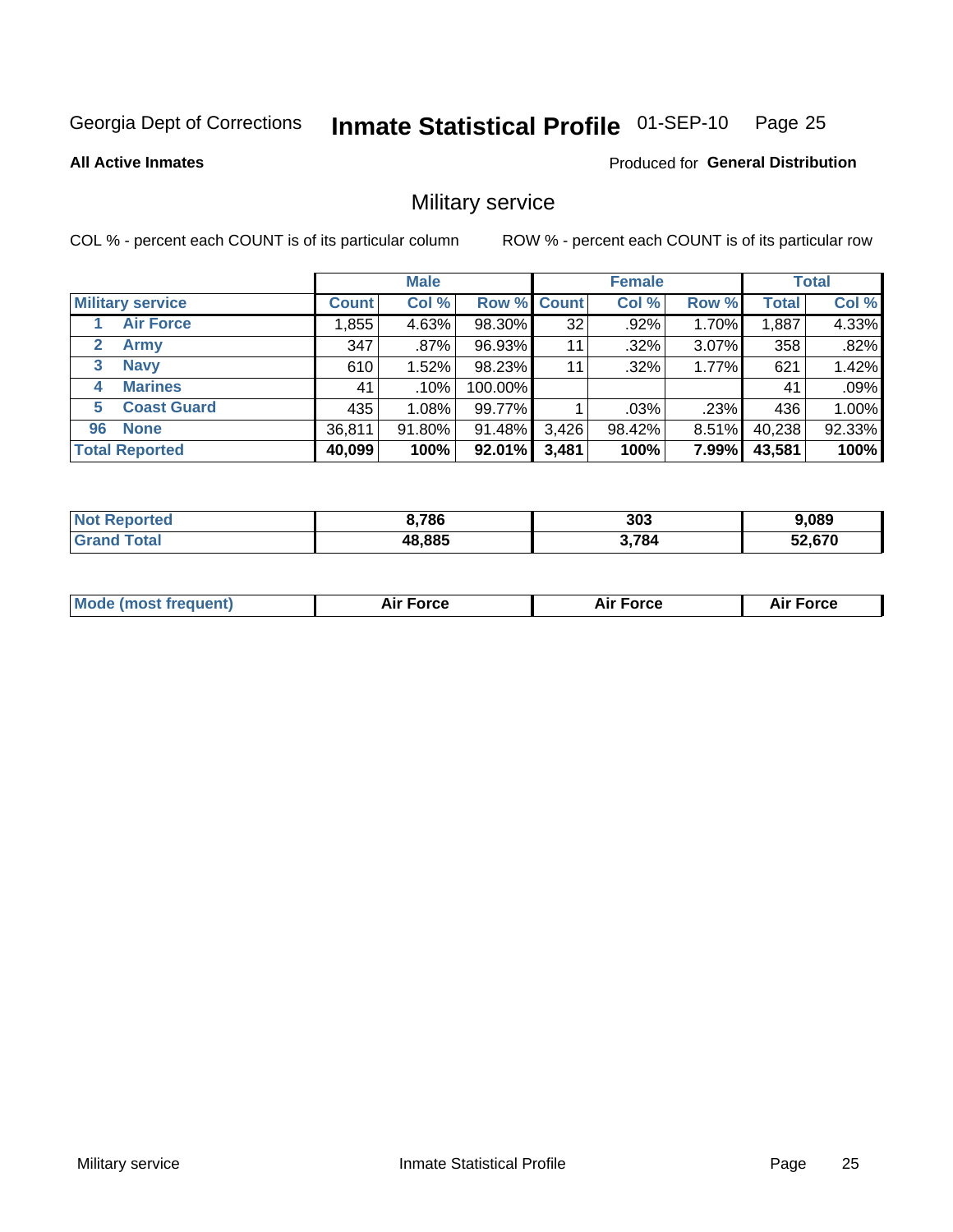#### Inmate Statistical Profile 01-SEP-10 Page 26

**All Active Inmates** 

### Produced for General Distribution

### Type of admission to prison

COL % - percent each COUNT is of its particular column

|              |                             |                | <b>Male</b> |                    |                | <b>Female</b> |        |              | <b>Total</b> |
|--------------|-----------------------------|----------------|-------------|--------------------|----------------|---------------|--------|--------------|--------------|
|              | <b>Type of Admission</b>    | <b>Count</b>   | Col %       | <b>Row % Count</b> |                | Col %         | Row %  | <b>Total</b> | Col %        |
|              | <b>Committed From Court</b> | 43,610         | 89.36%      | 92.89% 3,338       |                | 88.33%        | 7.11%  | 46,950       | 89.29%       |
| $\mathbf{2}$ | <b>Return Appeal/Bond</b>   | 4              | .01%        | 100.00%            |                |               |        | 4            | .01%         |
| 3            | <b>Parole Rev/New Sent</b>  | 2,000          | 4.10%       | 94.03%             | 127            | 3.36%         | 5.97%  | 2,127        | 4.04%        |
| 4            | <b>Par Rev/No New Sent</b>  | 821            | 1.68%       | 91.53%             | 76             | 2.01%         | 8.47%  | 897          | 1.71%        |
| 5            | <b>Prob Viol/Total Rev</b>  |                | .01%        | 100.00%            |                |               |        |              | .01%         |
| 6            | <b>Prob Viol/Partial</b>    | 835            | 1.71%       | 88.27%             | 111            | 2.94%         | 11.73% | 946          | 1.80%        |
| 7            | <b>Admit Fm Other Cust</b>  | 9              | $.02\%$     | 100.00%            |                |               |        | 9            | .02%         |
| 9            | <b>Prob Rev/Remainder</b>   | 1,364          | 2.79%       | 91.61%             | 125            | 3.31%         | 8.39%  | 1,489        | 2.83%        |
| 10           | <b>New Sent/Par Rev Pnd</b> | 15             | .03%        | 100.00%            |                |               |        | 15           | .03%         |
| 11           | <b>Life W/O Parole</b>      | 15             | .03%        | 100.00%            |                |               |        | 15           | .03%         |
| 30           | <b>Par Rev/Rsn Unknown</b>  | 94             | .19%        | 97.92%             | $\overline{2}$ | .05%          | 2.08%  | 96           | .18%         |
| 32           | <b>Pb Parole Rescinded</b>  | 2              | .01%        | 100.00%            |                |               |        | 2            | .01%         |
| 33           | <b>Prob Revoc/Spec Cond</b> | 11             | .02%        | 100.00%            |                |               |        | 11           | .02%         |
| 40           | <b>Par Rev/Revoc Center</b> | 14             | .03%        | 100.00%            |                |               |        | 14           | .03%         |
| 44           | <b>Whitworth Detention</b>  | $\overline{2}$ | .01%        | 100.00%            |                |               |        | 2            | .01%         |
| 50           | <b>Dcys At Risk</b>         | $\overline{2}$ | .01%        | 100.00%            |                |               |        | 2            | .01%         |
| 97           | <b>Other</b>                | 4              | .01%        | 100.00%            |                |               |        | 4            | .01%         |
|              | <b>Total Reported</b>       | 48,803         | 100%        | 92.81% 3,779       |                | 100%          | 7.19%  | 52,584       | 100%         |

| <b>Not</b><br>ported<br>. IN 617 | n c<br>ОZ |                 | 07<br>$\mathbf{o}$ |
|----------------------------------|-----------|-----------------|--------------------|
| <b>Total</b>                     | 48.885    | <u>ገ 784 - </u> | $\sim$ 0.74        |

| <b>Mode (most frequent)</b> | Court Cmmt | <b>Court Cmmt</b> | Court Cmmt |
|-----------------------------|------------|-------------------|------------|
|                             |            |                   |            |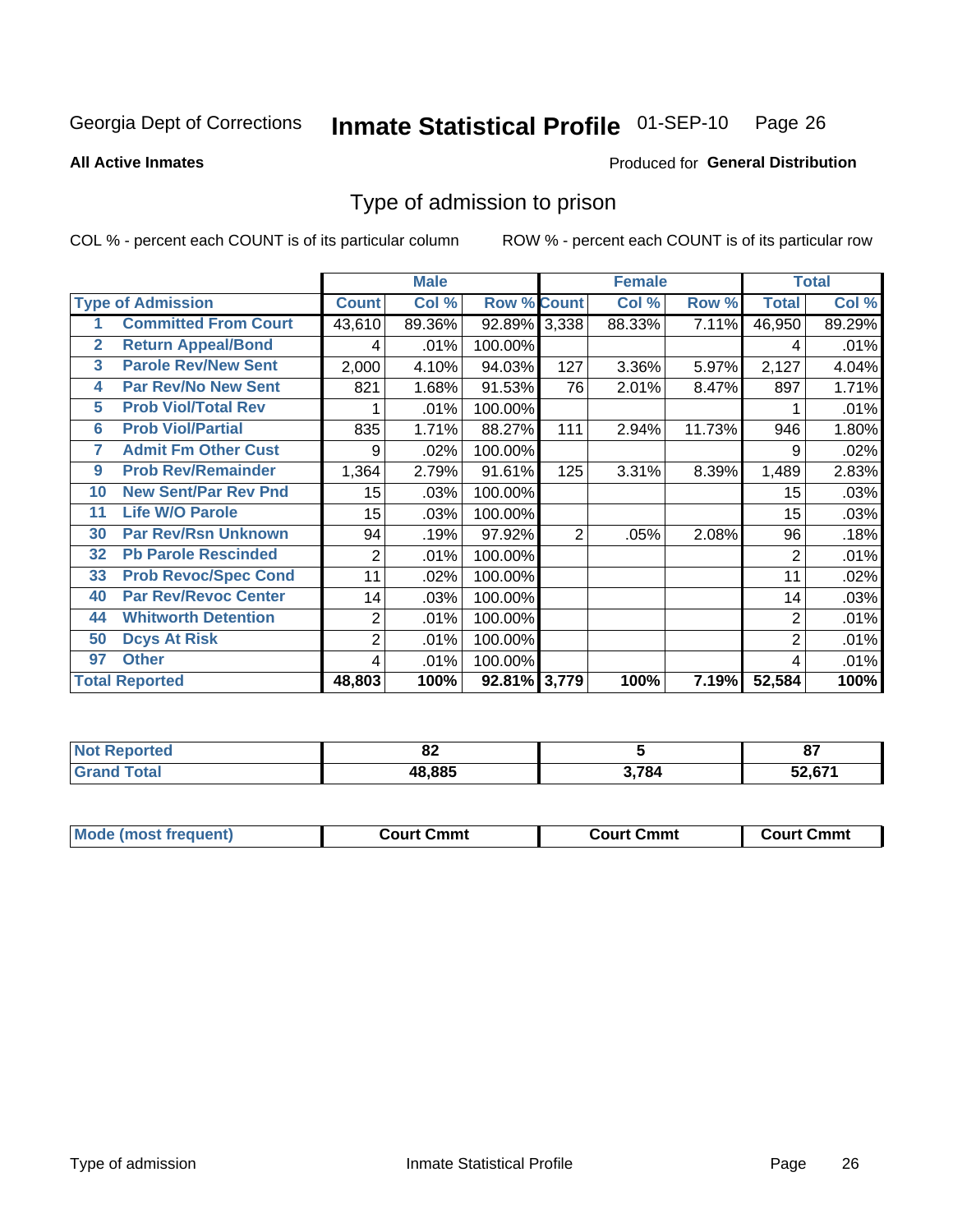## Inmate Statistical Profile 01-SEP-10 Page 27

**All Active Inmates** 

### Produced for General Distribution

### Current / last security status

COL % - percent each COUNT is of its particular column

|                        |              | <b>Male</b> |                    |       | <b>Female</b> |          |        | <b>Total</b> |
|------------------------|--------------|-------------|--------------------|-------|---------------|----------|--------|--------------|
| <b>Security Status</b> | <b>Count</b> | Col %       | <b>Row % Count</b> |       | Col %         | Row %    | Total  | Col %        |
| 0 Diag Incom           | 3            | .01%        | $60.00\%$          | 2     | $.06\%$       | 40.00%   | 5      | .01%         |
| 1 Wrk Releas           |              | $.01\%$     | 87.50%             |       | .03%          | 12.50%   | 8      | .02%         |
| 2 Trusty               | 23           | $.05\%$     | 95.83%             |       | $.03\%$       | 4.17%    | 24     | .05%         |
| 3 Minimum              | 11,901       | 25.42%      | 85.51%             | 2,017 | 57.83%        | 14.49%   | 13,918 | 27.67%       |
| 4 Medium               | 27,310       | 58.33%      | 95.64%             | 1,243 | 35.64%        | 4.35%    | 28,555 | 56.76%       |
| 5 Close                | 7,477        | 15.97%      | 97.10%             | 223   | 6.39%         | 2.90%    | 7,700  | 15.31%       |
| <b>Maximum</b><br>6.   | 95           | .20%        | 98.96%             |       | .03%          | $1.04\%$ | 96     | .19%         |
| <b>Total Reported</b>  | 46,816       | 100%        | 93.06%             | 3,488 | 100%          | 6.93%    | 50,306 | 100%         |

| <b>Still being diagnosed</b> | 2,069  | 296   | 2,365  |
|------------------------------|--------|-------|--------|
| <b>Not Reported</b>          |        |       |        |
| <b>Grand Total</b>           | 48,885 | 3,784 | 52,671 |

| <b>Mode</b><br>`reauent) | <b>Medium</b> | <b>BRID</b><br>num | Mer<br>dium |
|--------------------------|---------------|--------------------|-------------|
|                          |               |                    |             |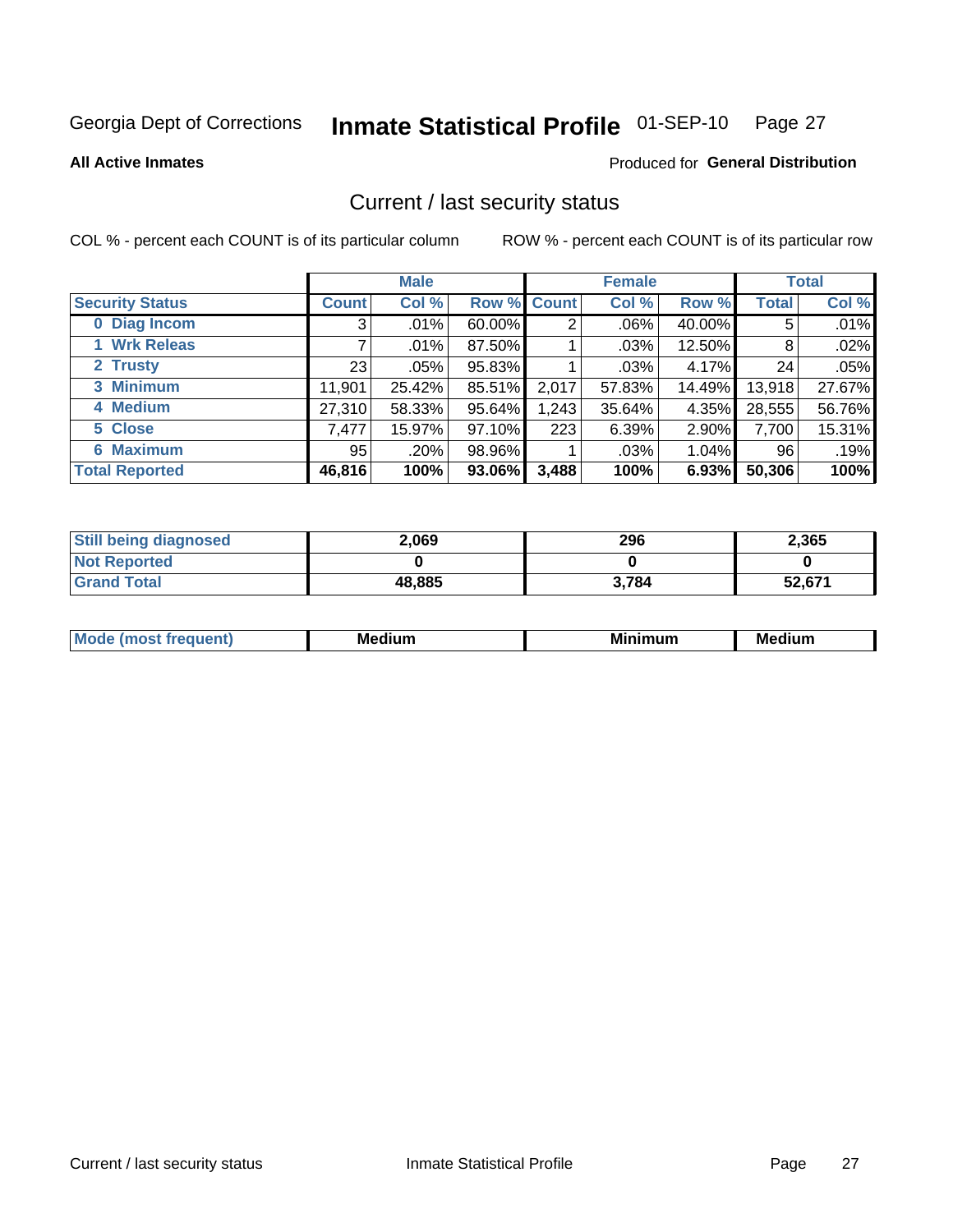## Inmate Statistical Profile 01-SEP-10 Page 28

**All Active Inmates** 

### Produced for General Distribution

## Current / last type of institution

COL % - percent each COUNT is of its particular column

|                            |              | <b>Male</b> |             |       | <b>Female</b> |        |              | <b>Total</b> |
|----------------------------|--------------|-------------|-------------|-------|---------------|--------|--------------|--------------|
| <b>Type of Institution</b> | <b>Count</b> | Col %       | Row % Count |       | Col %         | Row %  | <b>Total</b> | Col %        |
| <b>Transitional Center</b> | 2,288        | 4.72%       | 91.78%      | 205   | 5.49%         | 8.22%  | 2,493        | 4.77%        |
| <b>County Camp</b>         | 4,877        | 10.06%      | 100.00%     |       |               |        | 4,877        | 9.34%        |
| <b>State Prison</b>        | 35,018       | 72.23%      | 91.26%      | 3,351 | 89.69%        | 8.73%  | 38,371       | 73.48%       |
| <b>Private Prison</b>      | 5,192        | 10.71%      | 100.00%     |       |               |        | 5,192        | 9.94%        |
| <b>Pre Release Center</b>  | 1,104        | 2.28%       | 85.98%      | 180   | 4.82%         | 14.02% | 1,284        | 2.46%        |
| <b>Parole Revoc Center</b> |              | $.01\%$     | 100.00%     |       |               |        |              | .01%         |
| <b>Total Reported</b>      | 48,480       | 100%        | 92.84%      | 3,736 | 100%          | 7.15%  | 52,218       | 100%         |

| е | ᄳᅂ<br>−∪◡ | 48    | .<br>499 |
|---|-----------|-------|----------|
|   | 48.885    | 3.784 | EO CZA   |

| <b>Mode (most frequent)</b><br><b>State Prison</b><br><b>State Prison</b><br><b>State Prison</b> |
|--------------------------------------------------------------------------------------------------|
|--------------------------------------------------------------------------------------------------|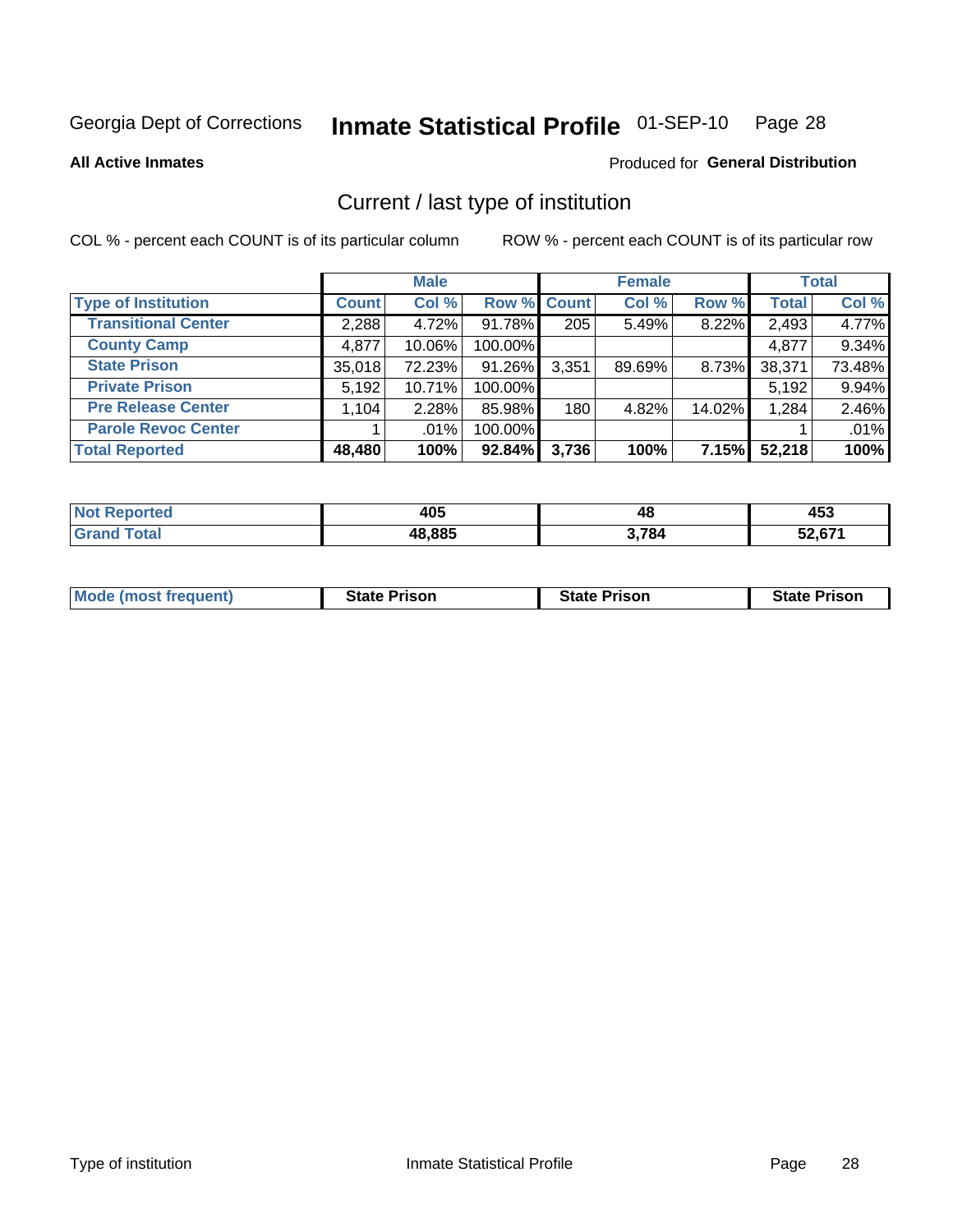#### Inmate Statistical Profile 01-SEP-10 Page 29

**Produced for General Distribution** 

### **All Active Inmates**

## Institution type - transitional centers

COL % - percent each COUNT is of its particular column

|                                          |                                 |              | <b>Male</b> |         |              | <b>Female</b> |         |              | <b>Total</b> |
|------------------------------------------|---------------------------------|--------------|-------------|---------|--------------|---------------|---------|--------------|--------------|
| <b>Institution Type - Trans. Centers</b> |                                 | <b>Count</b> | Col %       | Row %   | <b>Count</b> | Col %         | Row %   | <b>Total</b> | Col %        |
| 220                                      | <b>Albany Trans-Ctr</b>         | 154          | 6.73%       | 100.00% |              |               |         | 154          | 6.18%        |
| 223                                      | <b>Atlanta Male Trans-Ctr</b>   | 252          | 11.01%      | 100.00% |              |               |         | 252          | 10.11%       |
| 246                                      | <b>Augusta Trans-Ctr</b>        | 202          | 8.83%       | 100.00% |              |               |         | 202          | 8.10%        |
| 249                                      | <b>Clayton Transitional Ctr</b> | 328          | 14.34%      | 100.00% |              |               |         | 328          | 13.16%       |
| 247                                      | <b>Coastal Transitional Ctr</b> | 259          | 11.32%      | 100.00% |              |               |         | 259          | 10.39%       |
| 225                                      | <b>Columbus Trans-Ctr</b>       | 174          | 7.60%       | 100.00% |              |               |         | 174          | 6.98%        |
| 252                                      | <b>Emanuel-Swainsboro Tc</b>    | 211          | 9.22%       | 100.00% |              |               |         | 211          | 8.46%        |
| 250                                      | <b>Helms Trans-Ctr</b>          | 104          | 4.55%       | 100.00% |              |               |         | 104          | 4.17%        |
| 248                                      | <b>Lagrange Trans Ctr</b>       | 154          | 6.73%       | 100.00% |              |               |         | 154          | 6.18%        |
| 231                                      | <b>Macon Male Trans-Ctr</b>     | 152          | 6.64%       | 100.00% |              |               |         | 152          | 6.10%        |
| 235                                      | <b>Metro Womens Trans-Ctr</b>   |              |             |         | 205          | 100.00%       | 100.00% | 205          | 8.22%        |
| 253                                      | <b>Smith Trans-Ctr</b>          | 196          | 8.57%       | 100.00% |              |               |         | 196          | 7.86%        |
| 230                                      | <b>Valdosta Trans-Ctr</b>       | 102          | 4.46%       | 100.00% |              |               |         | 102          | 4.09%        |
|                                          | <b>Total Reported</b>           | 2,288        | 100%        | 91.78%  | 205          | 100%          | 8.22%   | 2,493        | 100%         |

| <b>rteo</b><br>n a |       |     |       |
|--------------------|-------|-----|-------|
|                    | 2,288 | 205 | 2,493 |

| <b>Mode (most frequent)</b> | 249 Clayton Transitional Ctr 235 Metro Womens Trans- | 249 Clayton<br>Transitional Ctr |
|-----------------------------|------------------------------------------------------|---------------------------------|
|                             |                                                      |                                 |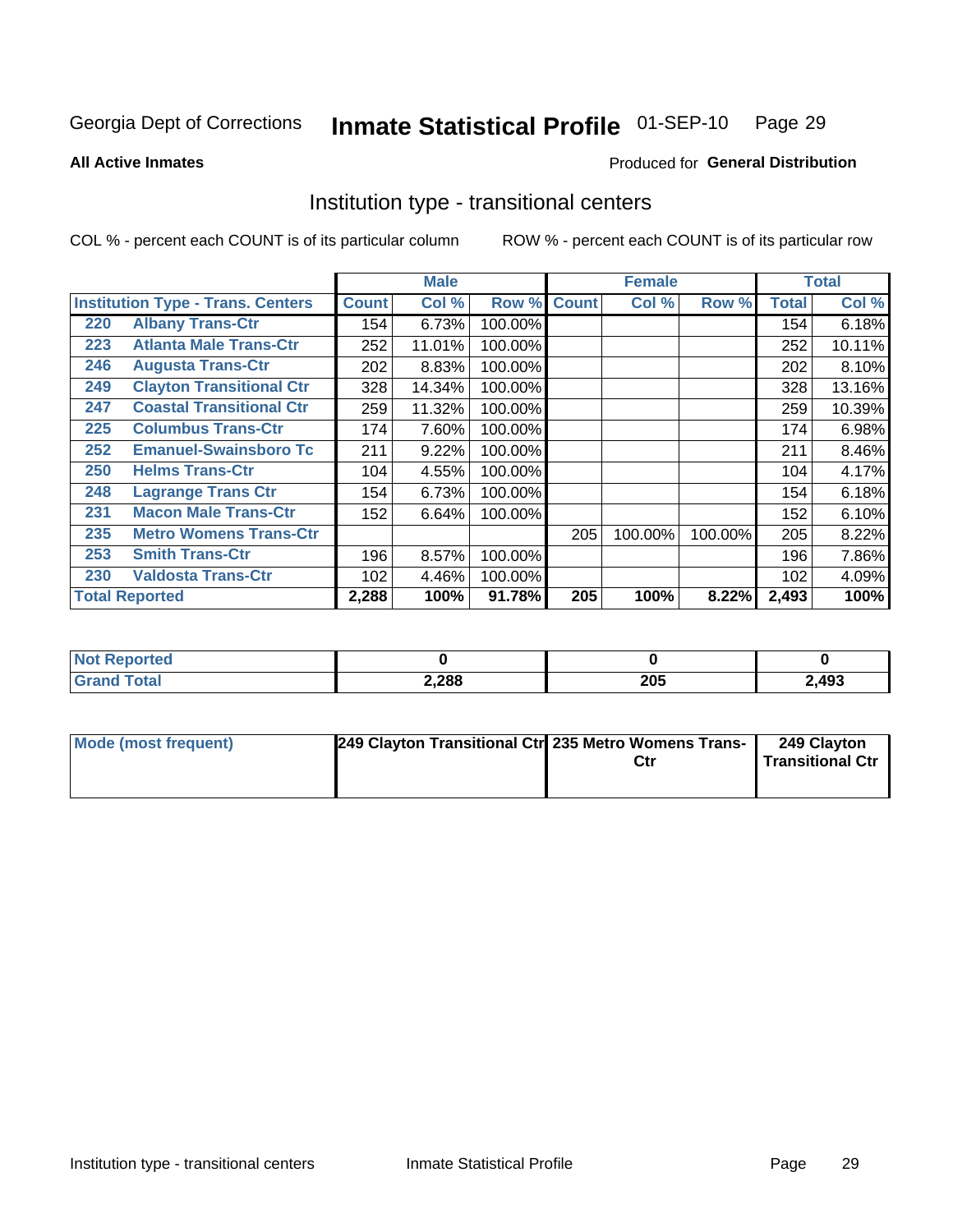#### Inmate Statistical Profile 01-SEP-10 Page 30

### **All Active Inmates**

### **Produced for General Distribution**

## Institution type - mental hospitals

COL % - percent each COUNT is of its particular column

|                                                  | Male  |                    | <b>Female</b> |                   | <b>Total</b> |
|--------------------------------------------------|-------|--------------------|---------------|-------------------|--------------|
| <b>Institution Type - Mental Hospitals Count</b> | Col % | <b>Row % Count</b> |               | Col % Row % Total | Col %        |
| <b>Total Reported</b>                            |       |                    |               |                   |              |

| <b>Not Reported</b>                     |  |  |
|-----------------------------------------|--|--|
| <b>otal</b><br>C <sub>r</sub><br>______ |  |  |

| Mode.<br>frequent) | <b>Nul</b><br>_____ | <b>Null</b> | <b>Null</b> |
|--------------------|---------------------|-------------|-------------|
|                    |                     |             |             |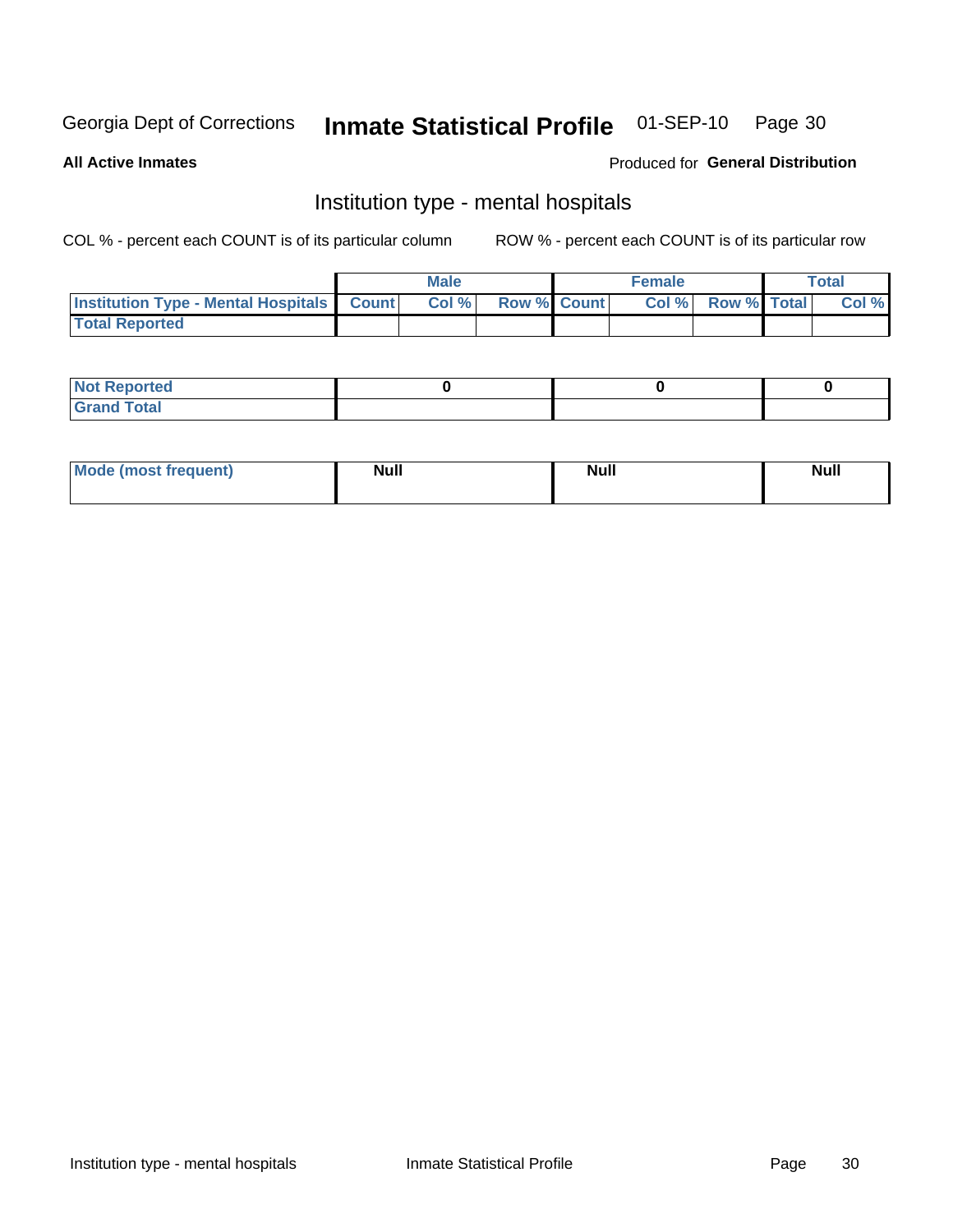#### Inmate Statistical Profile 01-SEP-10 Page 31

#### **All Active Inmates**

### **Produced for General Distribution**

### Institution type - county prisons

COL % - percent each COUNT is of its particular column

|                                          |              | <b>Male</b> |         |              | <b>Female</b> |               |              | <b>Total</b> |
|------------------------------------------|--------------|-------------|---------|--------------|---------------|---------------|--------------|--------------|
| <b>Institution Type - County Prisons</b> | <b>Count</b> | Col %       | Row %   | <b>Count</b> | Col %         | Row %         | <b>Total</b> | Col %        |
| <b>Bulloch County Ci</b><br>402          | 140          | 2.87%       | 100.00% |              |               |               | 140          | 2.87%        |
| <b>Carroll County Ci</b><br>404          | 215          | 4.41%       | 100.00% |              |               |               | 215          | 4.41%        |
| <b>Clarke County Ci</b><br>406           | 107          | 2.19%       | 100.00% |              |               |               | 107          | 2.19%        |
| <b>Clayton County Ci</b><br>456          | 229          | 4.70%       | 100.00% |              |               |               | 229          | 4.70%        |
| <b>Colquitt County Ci</b><br>407         | 185          | 3.79%       | 100.00% |              |               |               | 185          | 3.79%        |
| <b>Coweta County Ci</b><br>409           | 206          | 4.22%       | 100.00% |              |               |               | 206          | 4.22%        |
| <b>Decatur County Ci</b><br>411          | 214          | 4.39%       | 100.00% |              |               |               | 214          | 4.39%        |
| <b>Effingham County Ci</b><br>413        | 243          | 4.98%       | 100.00% |              |               |               | 243          | 4.98%        |
| <b>Floyd County Ci</b><br>415            | 339          | 6.95%       | 100.00% |              |               |               | 339          | 6.95%        |
| <b>Gwinnett County Ci</b><br>419         | 124          | 2.54%       | 100.00% |              |               |               | 124          | 2.54%        |
| <b>Hall County Ci</b><br>420             | 150          | 3.08%       | 100.00% |              |               |               | 150          | 3.08%        |
| <b>Harris County Ci</b><br>422           | 106          | 2.17%       | 100.00% |              |               |               | 106          | 2.17%        |
| <b>Jackson County Ci</b><br>426          | 173          | 3.55%       | 100.00% |              |               |               | 173          | 3.55%        |
| <b>Jefferson County Ci</b><br>428        | 183          | 3.75%       | 100.00% |              |               |               | 183          | 3.75%        |
| <b>Mitchell County Ci</b><br>433         | 119          | 2.44%       | 100.00% |              |               |               | 119          | 2.44%        |
| <b>Muscogee County Ci</b><br>435         | 518          | 10.62%      | 100.00% |              |               |               | 518          | 10.62%       |
| <b>Richmond County Ci</b><br>439         | 204          | 4.18%       | 100.00% |              |               |               | 204          | 4.18%        |
| <b>Screven County Prison</b><br>440      | 144          | 2.95%       | 100.00% |              |               |               | 144          | 2.95%        |
| <b>Spalding County Ci</b><br>441         | 372          | 7.63%       | 100.00% |              |               |               | 372          | 7.63%        |
| <b>Sumter County Ci</b><br>443           | 345          | 7.07%       | 100.00% |              |               |               | 345          | 7.07%        |
| <b>Terrell County Ci</b><br>444          | 139          | 2.85%       | 100.00% |              |               |               | 139          | 2.85%        |
| <b>Thomas County Ci</b><br>445           | 153          | 3.14%       | 100.00% |              |               |               | 153          | 3.14%        |
| <b>Troup County Ci</b><br>447            | 269          | 5.52%       | 100.00% |              |               |               | 269          | 5.52%        |
| <b>Total Reported</b>                    | 4,877        | 100%        | 100%    |              |               | $\frac{9}{6}$ | 4,877        | 100%         |

| <b>Not Reported</b>          |        |              |
|------------------------------|--------|--------------|
| <b>Total</b><br><b>Grand</b> | $07 -$ | - 077<br>.01 |

| <b>Mode (most frequent)</b> | 435 Muscogee County Ci | <b>Null</b> | 435 Muscogee<br><b>County Ci</b> |
|-----------------------------|------------------------|-------------|----------------------------------|
|-----------------------------|------------------------|-------------|----------------------------------|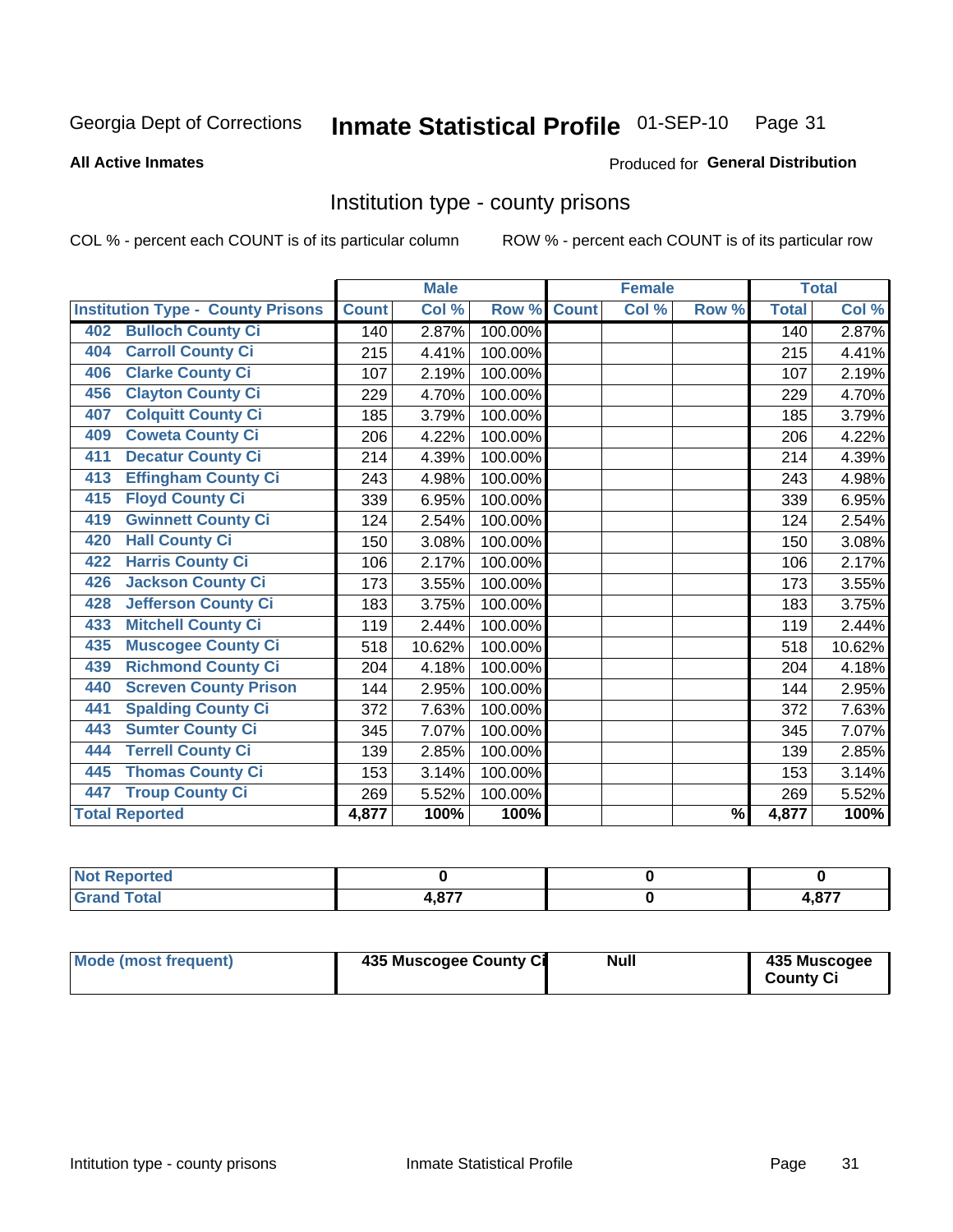## Inmate Statistical Profile 01-SEP-10 Page 32

### **All Active Inmates**

### Produced for General Distribution

### Institution type - state prisons

COL % - percent each COUNT is of its particular column

|                                         |              | <b>Male</b> |         |              | <b>Female</b> |         | <b>Total</b> |       |
|-----------------------------------------|--------------|-------------|---------|--------------|---------------|---------|--------------|-------|
| <b>Institution Type - State Prisons</b> | <b>Count</b> | Col %       | Row %   | <b>Count</b> | Col %         | Row %   | <b>Total</b> | Col % |
| <b>508 Arrendale State Prison</b>       |              |             |         | 1,375        | 41.03%        | 100.00% | 1,375        | 3.58% |
| 532<br><b>Augusta State Med.</b>        | 1,137        | 3.25%       | 99.48%  | 6            | .18%          | .52%    | 1,143        | 2.98% |
| <b>Prison</b>                           |              |             |         |              |               |         |              |       |
| <b>543 Autry State Prison</b>           | 1,646        | 4.70%       | 100.00% |              |               |         | 1,646        | 4.29% |
| <b>Baldwin State Prison</b><br>553      | 930          | 2.66%       | 100.00% |              |               |         | 930          | 2.42% |
| <b>Burrus Corr Trn Cntr</b><br>534      | 669          | 1.91%       | 100.00% |              |               |         | 669          | 1.74% |
| 547<br><b>Calhoun State Prison</b>      | 1,612        | 4.60%       | 100.00% |              |               |         | 1,612        | 4.20% |
| <b>Central State Prison</b><br>531      | 838          | 2.39%       | 100.00% |              |               |         | 838          | 2.18% |
| 523<br><b>Coastal State Prison</b>      | 1,444        | 4.12%       | 100.00% |              |               |         | 1,444        | 3.76% |
| <b>Dodge State Prison</b><br>503        | 1,187        | 3.39%       | 99.92%  |              |               |         | 1,188        | 3.10% |
| <b>Dooly State Prison</b><br>548        | 1,685        | 4.81%       | 100.00% |              |               |         | 1,685        | 4.39% |
| <b>Ga Diag &amp; Class Pris</b><br>521  | 1,760        | 5.03%       | 99.94%  |              |               |         | 1,761        | 4.59% |
| 517<br><b>Ga State Prison</b>           | 1,467        | 4.19%       | 100.00% |              |               |         | 1,467        | 3.82% |
| <b>Hancock State Prison</b><br>541      | 1,307        | 3.73%       | 100.00% |              |               |         | 1,307        | 3.41% |
| <b>Hays State Prison</b><br>540         | 1,675        | 4.78%       | 100.00% |              |               |         | 1,675        | 4.37% |
| <b>Johnson State Prison</b><br>545      | 1,540        | 4.40%       | 100.00% |              |               |         | 1,540        | 4.01% |
| <b>Lee State Prison</b><br>510          | 726          | 2.07%       | 100.00% |              |               |         | 726          | 1.89% |
| 564<br><b>Long State Prison</b>         | 215          | .61%        | 100.00% |              |               |         | 215          | .56%  |
| <b>Macon State Prison</b><br>549        | 1,757        | 5.02%       | 100.00% |              |               |         | 1,757        | 4.58% |
| 519<br><b>Men'S State Prison</b>        | 673          | 1.92%       | 100.00% |              |               |         | 673          | 1.75% |
| <b>Metro State Prison (W)</b><br>554    | 6            | .02%        | .75%    | 795          | 23.72%        | 99.25%  | 801          | 2.09% |
| 509<br><b>Montgomery State Prison</b>   | 390          | 1.11%       | 100.00% |              |               |         | 390          | 1.02% |
| <b>Phillips State Prison</b><br>505     | 1,066        | 3.04%       | 100.00% |              |               |         | 1,066        | 2.78% |
| 557<br><b>Pulaski State Prison (W)</b>  |              |             |         | 1,175        | 35.06%        | 100.00% | 1,175        | 3.06% |
| 533<br><b>Rogers State Prison</b>       | 1,431        | 4.09%       | 100.00% |              |               |         | 1,431        | 3.73% |
| <b>Rutledge State Prison</b><br>530     | 575          | 1.64%       | 100.00% |              |               |         | 575          | 1.50% |
| <b>Smith State Prison</b><br>550        | 1,574        | 4.49%       | 100.00% |              |               |         | 1,574        | 4.10% |
| <b>Telfair State Prison</b><br>542      | 1,142        | 3.26%       | 100.00% |              |               |         | 1,142        | 2.98% |
| <b>Valdosta State Prison</b><br>537     | 1,330        | 3.80%       | 100.00% |              |               |         | 1,330        | 3.47% |
| 506<br><b>Walker State Prison</b>       | 380          | 1.09%       | 100.00% |              |               |         | 380          | .99%  |
| <b>Ware State Prison</b><br>501         | 1,509        | 4.31%       | 100.00% |              |               |         | 1,509        | 3.93% |
| <b>Washington Sp</b><br>552             | 1,522        | 4.35%       | 100.00% |              |               |         | 1,522        | 3.97% |
| <b>Wilcox State Prison</b><br>546       | 1,825        | 5.21%       | 100.00% |              |               |         | 1,825        | 4.76% |
| <b>Total Reported</b>                   | 35,018       | 100%        | 91.26%  | 3,351        | 100%          | 8.73%   | 38,371       | 100%  |

| Reported     |        |       |        |
|--------------|--------|-------|--------|
| <b>Total</b> | 35.018 | 3,351 | 38,371 |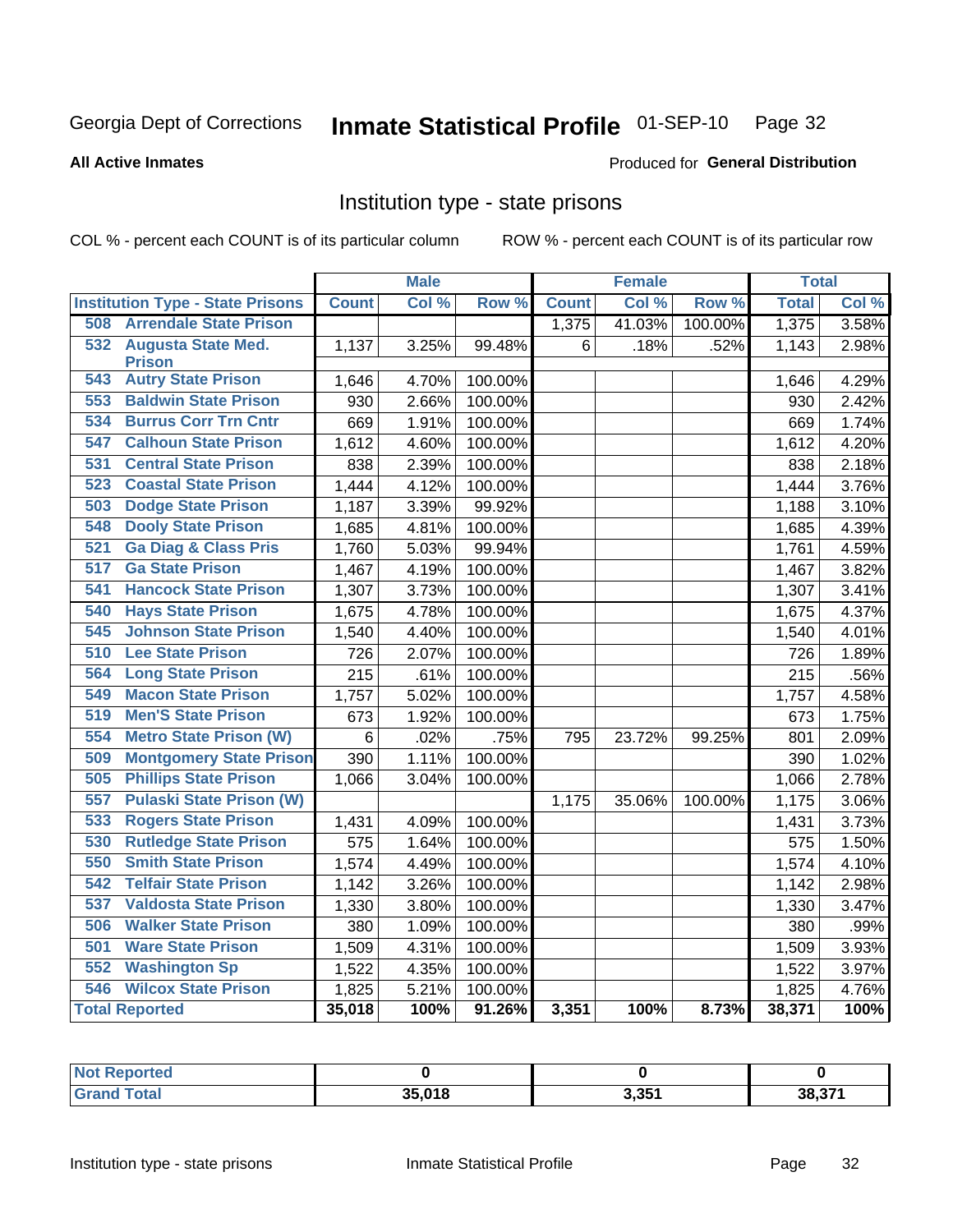## Inmate Statistical Profile 01-SEP-10 Page 33

### **All Active Inmates**

### Produced for General Distribution

### Institution type - state prisons

COL % - percent each COUNT is of its particular column

|                      | <b>Male</b>             | Female                            | Total                      |
|----------------------|-------------------------|-----------------------------------|----------------------------|
| Mode (most frequent) | 546 Wilcox State Prison | <b>508 Arrendale State Prison</b> | 546 Wilcox State<br>Prison |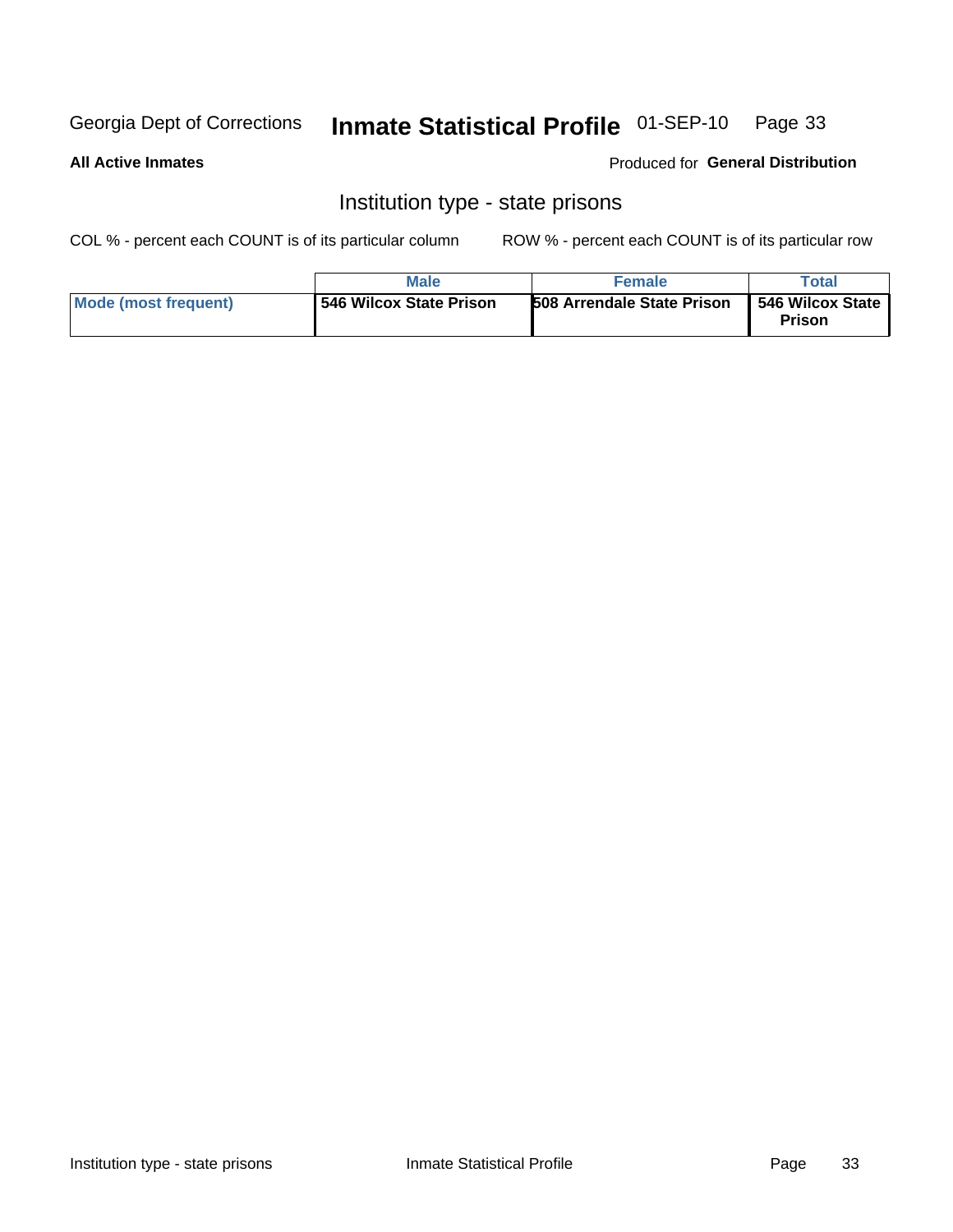## Inmate Statistical Profile 01-SEP-10 Page 33

**All Active Inmates** 

### Produced for General Distribution

## Institution type - private prisons

COL % - percent each COUNT is of its particular column

|                                           |              | <b>Male</b> |                    | <b>Female</b> |       |              | <b>Total</b> |
|-------------------------------------------|--------------|-------------|--------------------|---------------|-------|--------------|--------------|
| <b>Institution Type - Private Prisons</b> | <b>Count</b> | Col%        | <b>Row % Count</b> | Col %         | Row % | <b>Total</b> | Col %        |
| 569<br><b>Coffee Corr Facility</b>        | 2.603        | $50.13\%$   | 100.00%            |               |       | 2.603        | 50.13%       |
| <b>Wheeler Corr Facility</b><br>571       | 2.589.       | 49.87%      | 100.00%            |               |       | 2,589        | 49.87%       |
| <b>Total Reported</b>                     | 5.192        | 100%        | $100\%$            |               |       | $\%$ 5,192   | 100%         |

| Reported<br>NO |       |       |
|----------------|-------|-------|
| 'otal          | 5,192 | 5,192 |

| Mode (most frequent) | <b>569 Coffee Corr Facility</b> | <b>Null</b> | 569 Coffee Corr<br><b>Facility</b> |
|----------------------|---------------------------------|-------------|------------------------------------|
|----------------------|---------------------------------|-------------|------------------------------------|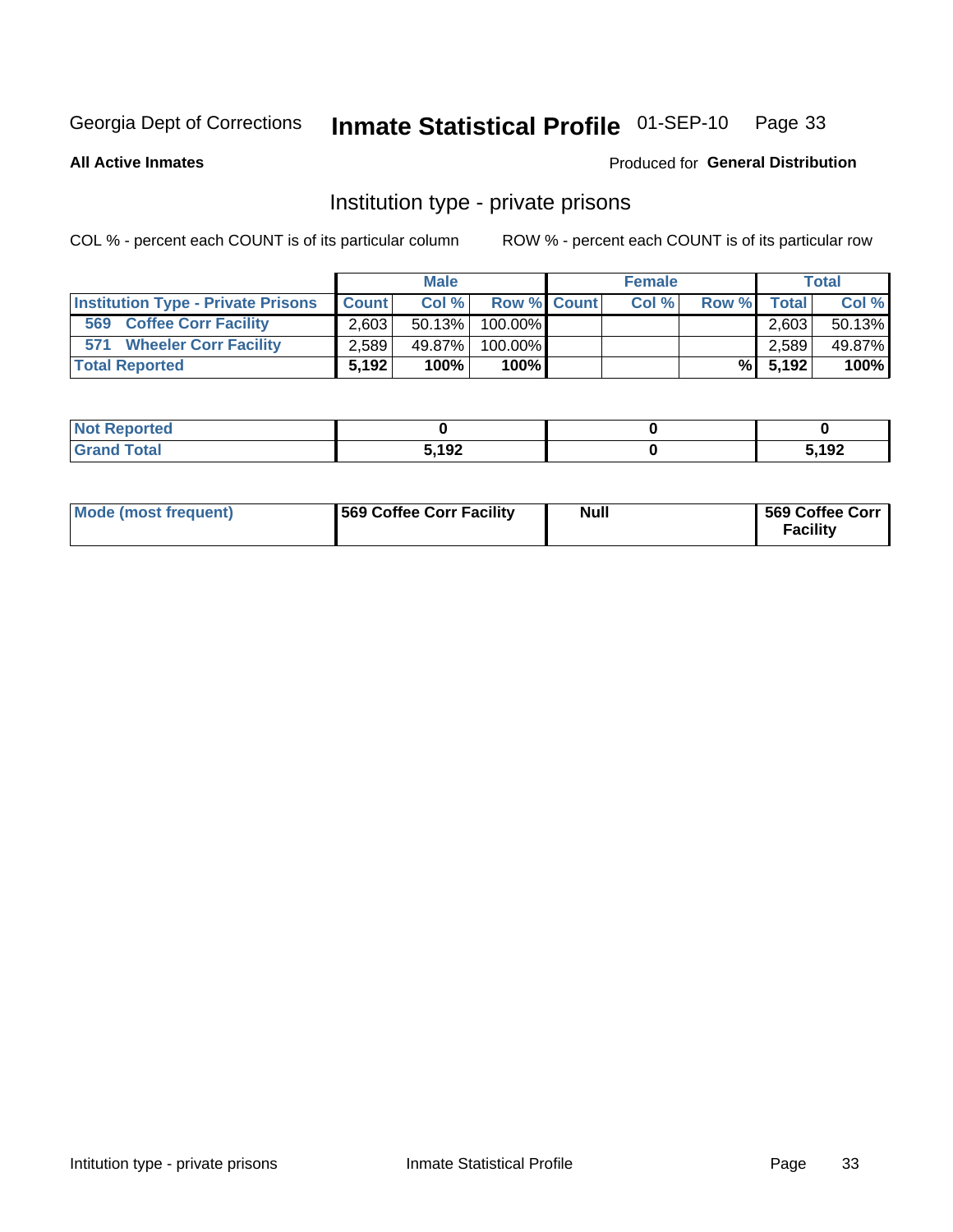## Inmate Statistical Profile 01-SEP-10 Page 34

**All Active Inmates** 

Produced for General Distribution

## Institution type - prison annexes

COL % - percent each COUNT is of its particular column

|                                                   | <b>Male</b> |                    | <b>Female</b> |             | <b>Total</b> |
|---------------------------------------------------|-------------|--------------------|---------------|-------------|--------------|
| <b>Institution Type - Prison Annexe   Count  </b> | Col %       | <b>Row % Count</b> | Col %         | Row % Total | Col %        |
| <b>Total Reported</b>                             |             |                    |               |             |              |

| <b>Reported</b><br>I NOT                      |  |  |
|-----------------------------------------------|--|--|
| <b>Total</b><br>Carar<br>$\sim$ . When $\sim$ |  |  |

| <b>Mode</b>     | <b>Null</b> | <b>Null</b> | <b>Null</b> |
|-----------------|-------------|-------------|-------------|
| most frequent). |             |             |             |
|                 |             |             |             |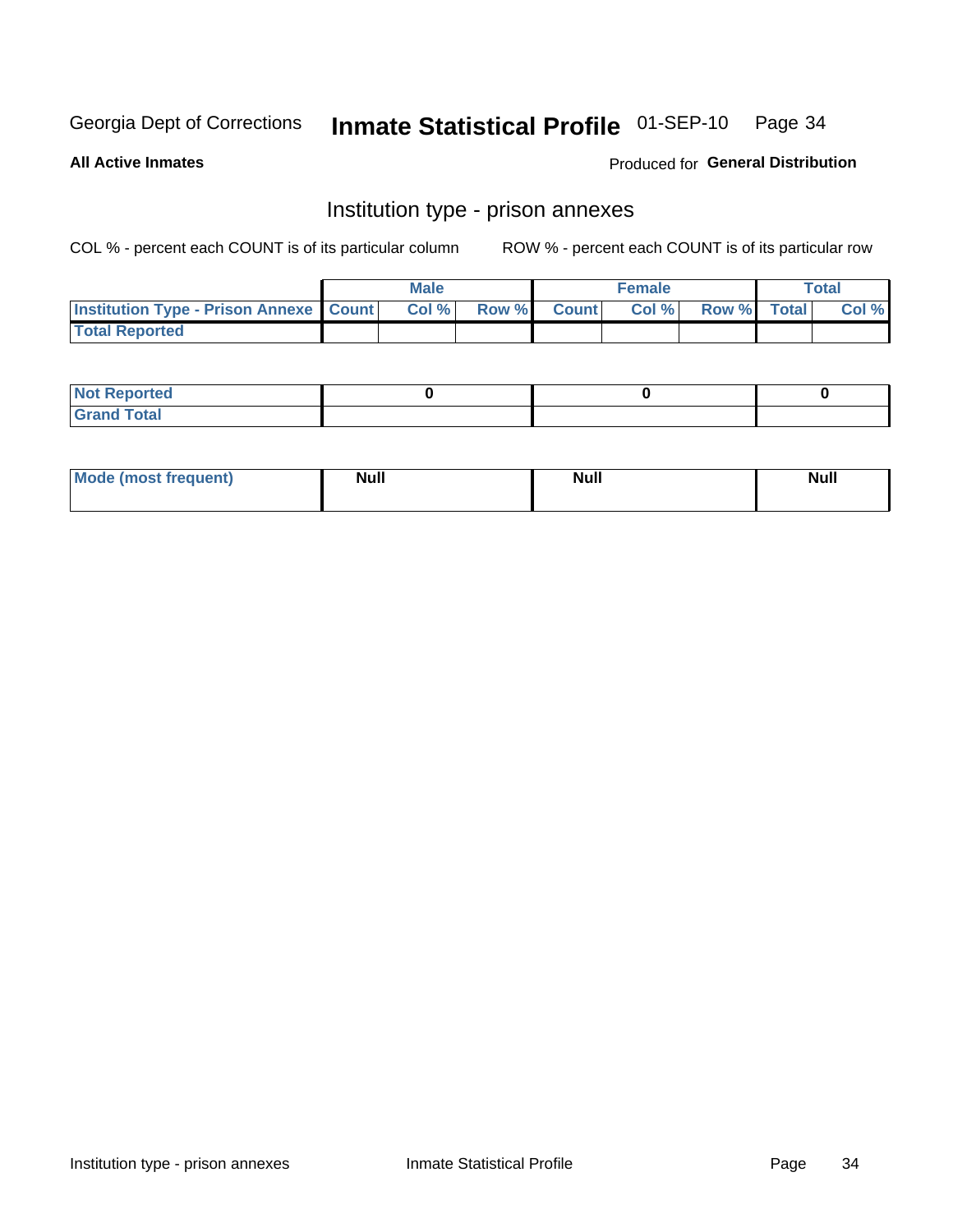## Inmate Statistical Profile 01-SEP-10 Page 35

**All Active Inmates** 

Produced for General Distribution

## Institution type - pre-release centers

COL % - percent each COUNT is of its particular column

|                                         |              | <b>Male</b> |         |              | <b>Female</b> |         |              | <b>Total</b> |
|-----------------------------------------|--------------|-------------|---------|--------------|---------------|---------|--------------|--------------|
| <b>Institution Type - Prison Annexe</b> | <b>Count</b> | Col %       | Row %   | <b>Count</b> | Col %         | Row %   | <b>Total</b> | Col %        |
| 7507 Appling Pre-Release Ctr            | 221          | 20.02%      | 100.00% |              |               |         | 221          | 17.21%       |
| 7521 Lamar Pre-Release Center           | 221          | 20.02%      | 100.00% |              |               |         | 221          | 17.21%       |
| <b>7546 Turner Pre-Release</b>          | 218          | 19.75%      | 100.00% |              |               |         | 218          | 16.98%       |
| <b>Center</b>                           |              |             |         |              |               |         |              |              |
| 7538 W Central Pre-Release Ctr          |              |             |         | 180          | 100.00%       | 100.00% | 180          | 14.02%       |
| 556 Western Pre-Release Cntr            | 226          | 20.47%      | 100.00% |              |               |         | 226          | 17.60%       |
| 7572 Wilkes Pre-Release                 | 218          | 19.75%      | 100.00% |              |               |         | 218          | 16.98%       |
| <b>Center</b>                           |              |             |         |              |               |         |              |              |
| <b>Total Reported</b>                   | 1,104        | 100%        | 85.98%  | 180          | 100%          | 14.02%  | 1,284        | 100%         |

| oorted<br>NI ( |       |     |       |
|----------------|-------|-----|-------|
| 'otal          | 1,104 | 180 | 1,284 |

| Mode (most frequent) |      | 556 Western Pre-Release   7538 W Central Pre-Release   556 Western Pre- |                     |  |  |
|----------------------|------|-------------------------------------------------------------------------|---------------------|--|--|
|                      | Cntr | Ctr                                                                     | <b>Release Cntr</b> |  |  |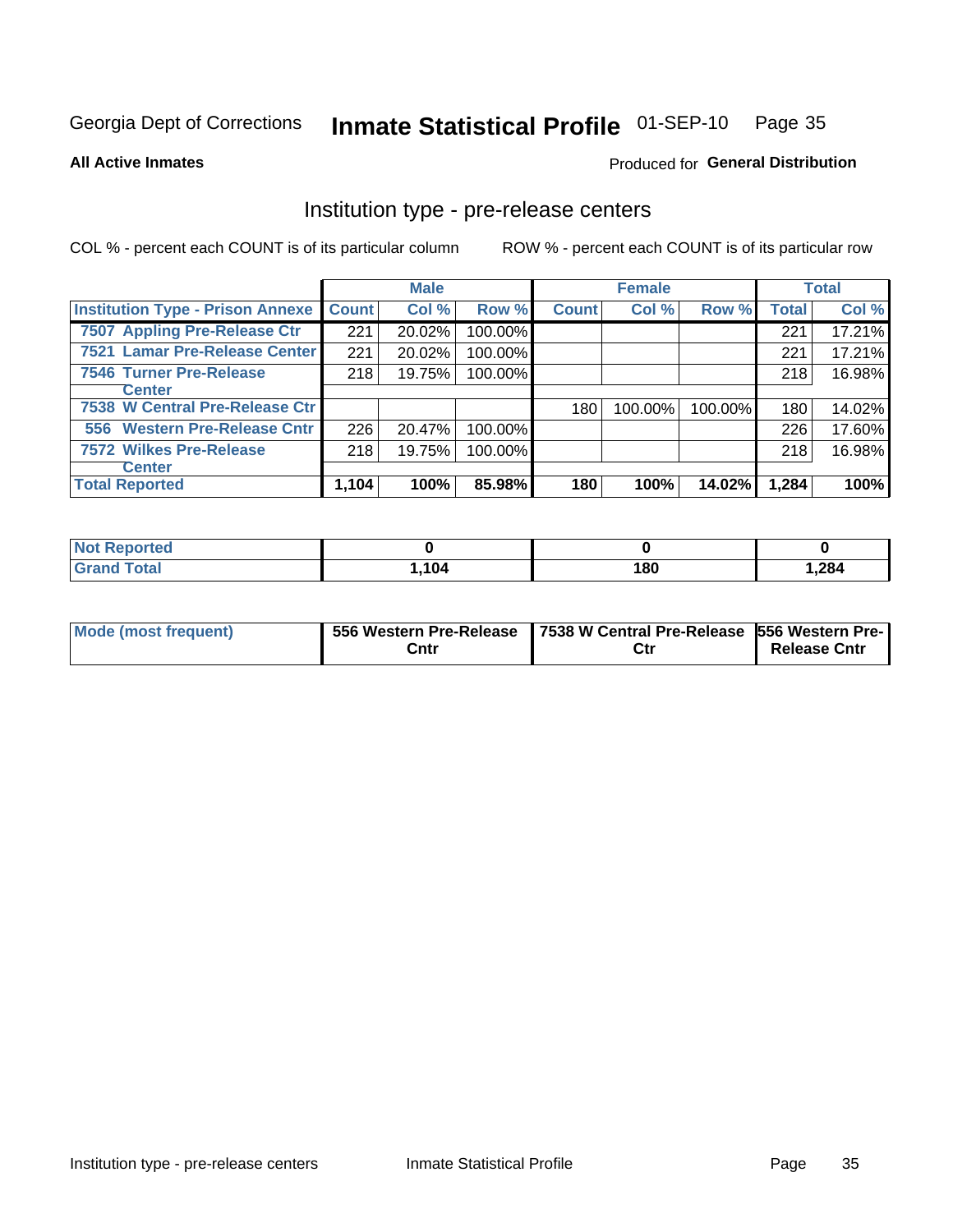#### Inmate Statistical Profile 01-SEP-10 Page 36

**All Active Inmates** 

#### Produced for General Distribution

# Institution type - inmate boot camp

COL % - percent each COUNT is of its particular column

|                                      |              | <b>Male</b> |             | <b>Female</b> |             | Total |
|--------------------------------------|--------------|-------------|-------------|---------------|-------------|-------|
| <b>Institution Type - Boot Camps</b> | <b>Count</b> | Col %       | Row % Count | Col%          | Row % Total | Col % |
| <b>Total Rported</b>                 |              |             |             |               |             |       |

| <b>Not Reported</b><br>.        |  |  |
|---------------------------------|--|--|
| Total<br><b>C</b> <sub>He</sub> |  |  |

| <b>AhoM</b>       | <b>Null</b> | <b>Null</b> | Ab d' |
|-------------------|-------------|-------------|-------|
| <b>"requent</b> ) |             |             | _____ |
|                   |             |             |       |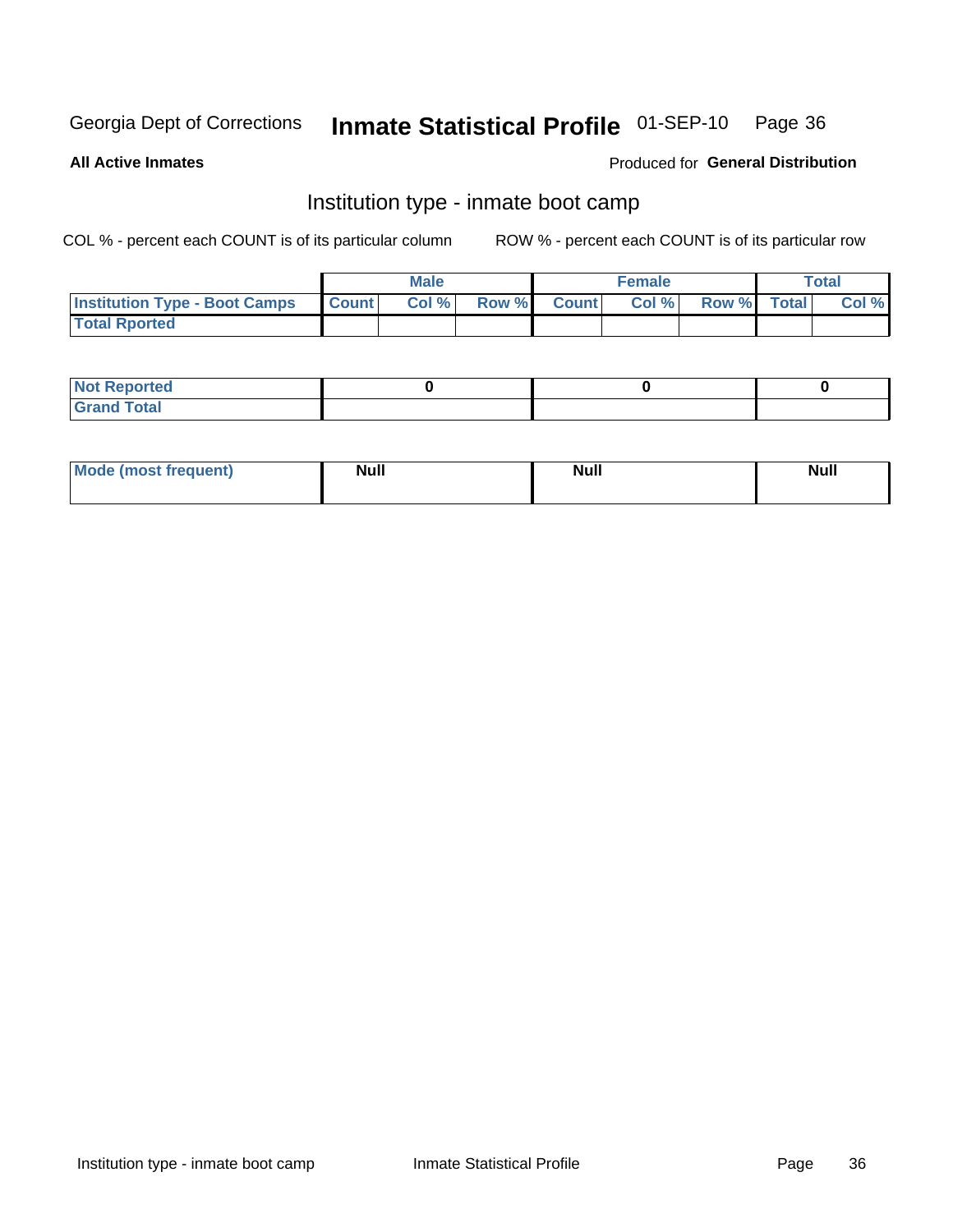#### Inmate Statistical Profile 01-SEP-10 Page 37

**All Active Inmates** 

#### Produced for General Distribution

## Number of disciplinary reports

COL % - percent each COUNT is of its particular column

|                                       |              | <b>Male</b> |             |       | <b>Female</b> |       |        | <b>Total</b> |
|---------------------------------------|--------------|-------------|-------------|-------|---------------|-------|--------|--------------|
| <b>Number of Disciplinary Reports</b> | <b>Count</b> | Col %       | Row % Count |       | Col %         | Row % | Total  | Col %        |
|                                       | 20,507       | 41.95%      | 90.03%      | 2,269 | 59.96%        | 9.96% | 22,777 | 43.24%       |
|                                       | 2,266        | 4.64%       | 94.65%      | 128   | 3.38%         | 5.35% | 2,394  | 4.55%        |
| $\mathbf{2}$                          | 5,968        | 12.21%      | 92.10%      | 511   | 13.50%        | 7.89% | 6,480  | 12.30%       |
| 3                                     | .697         | 3.47%       | 95.07%      | 88    | 2.33%         | 4.93% | 1,785  | 3.39%        |
|                                       | 2,935        | 6.00%       | 93.77%      | 195   | 5.15%         | 6.23% | 3,130  | 5.94%        |
| 5                                     | ا 290.1      | 2.64%       | 96.20%      | 51    | 1.35%         | 3.80% | 1,341  | 2.55%        |
| <b>More Than 5</b>                    | 14,222       | 29.09%      | 96.33%      | 542   | 14.32%        | 3.67% | 14,764 | 28.03%       |
| <b>Total Reported</b>                 | 48,885       | 100%        | 92.81%      | 3,784 | 100%          | 7.18% | 52,671 | 100%         |

| <b>Not Reported</b> |        |       |        |
|---------------------|--------|-------|--------|
| Total               | 48.885 | ` 784 | 52,671 |

| Mean (average)       | ר ה<br>0.ZZ | 2.98 | 5.98 |
|----------------------|-------------|------|------|
| Median (middle)      |             |      |      |
| Mode (most frequent) |             |      |      |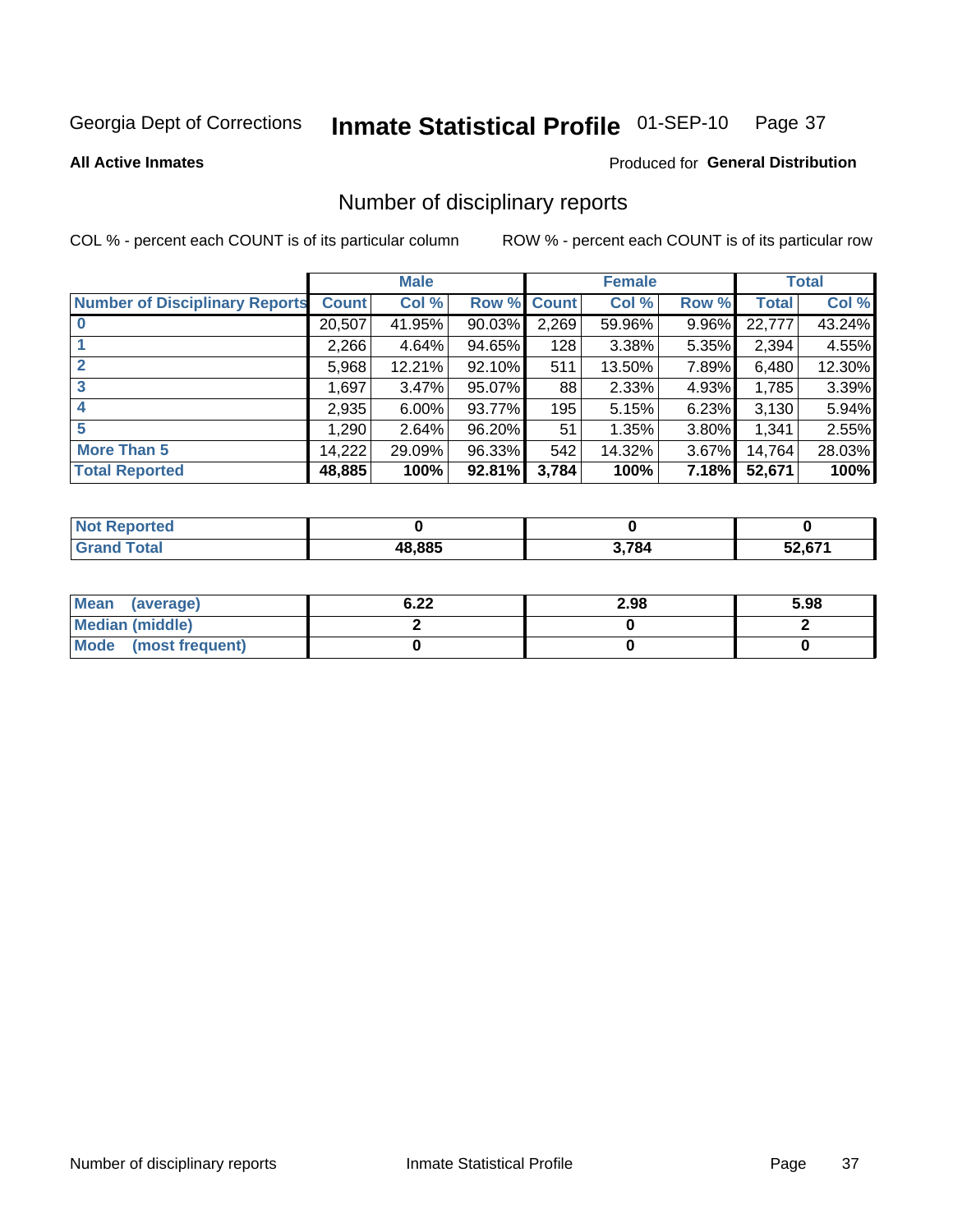# Inmate Statistical Profile 01-SEP-10 Page 38

#### **All Active Inmates**

### **Produced for General Distribution**

# Number of transfers

COL % - percent each COUNT is of its particular column

|                            |         | <b>Male</b> |        |              | <b>Female</b> |        |              | <b>Total</b> |
|----------------------------|---------|-------------|--------|--------------|---------------|--------|--------------|--------------|
| <b>Number of Transfers</b> | Count l | Col %       | Row %  | <b>Count</b> | Col %         | Row %  | <b>Total</b> | Col %        |
| $\bf{0}$                   | 2,681   | 5.48%       | 83.57% | 526          | 13.90%        | 16.40% | 3,208        | 6.09%        |
|                            | 4,755   | 9.73%       | 90.95% | 473          | 12.50%        | 9.05%  | 5,228        | 9.93%        |
| $\mathbf{2}$               | 13,105  | 26.81%      | 89.01% | 1,618        | 42.76%        | 10.99% | 14,723       | 27.95%       |
| 3                          | 6,947   | 14.21%      | 93.17% | 509          | 13.45%        | 6.83%  | 7,456        | 14.16%       |
| 4                          | 6,017   | $12.31\%$   | 95.45% | 287          | 7.58%         | 4.55%  | 6,304        | 11.97%       |
| 5                          | 4,792   | $9.80\%$    | 95.97% | 201          | 5.31%         | 4.03%  | 4,993        | 9.48%        |
| <b>More Than 5</b>         | 10,588  | 21.66%      | 98.41% | 170          | 4.49%         | 1.58%  | 10,759       | 20.43%       |
| <b>Total Reported</b>      | 48,885  | 100%        | 92.81% | 3,784        | 100%          | 7.18%  | 52,671       | 100.0%       |

| วrted<br>NO. |              |              |                           |
|--------------|--------------|--------------|---------------------------|
| <b>Total</b> | 18.885<br>Δэ | <b>3.784</b> | $E^{\prime}$ $E^{\prime}$ |

| Mean (average)         | 3.91 | דר ר<br>Z.ZI | 3.79 |
|------------------------|------|--------------|------|
| <b>Median (middle)</b> |      |              |      |
| Mode (most frequent)   |      |              |      |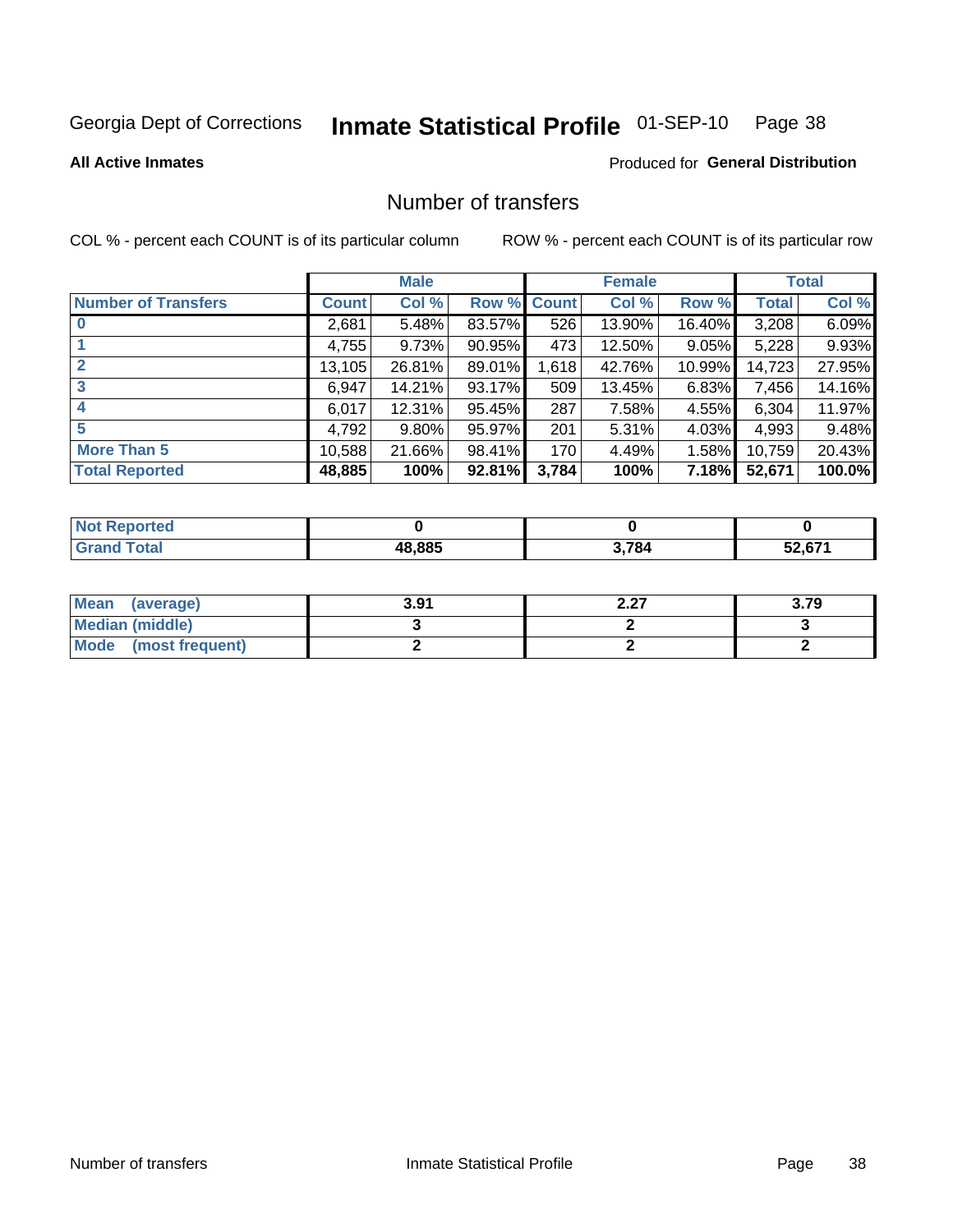# Inmate Statistical Profile 01-SEP-10 Page 39

**All Active Inmates** 

**Produced for General Distribution** 

# Number of escapes

COL % - percent each COUNT is of its particular column

|                          |              | <b>Male</b> |             |       | <b>Female</b> |       |        | <b>Total</b> |
|--------------------------|--------------|-------------|-------------|-------|---------------|-------|--------|--------------|
| <b>Number of Escapes</b> | <b>Count</b> | Col %       | Row % Count |       | Col %         | Row % | Total  | Col %        |
|                          | 48,563       | 99.34%      | 92.78%      | 3,777 | 99.82%        | 7.22% | 52,342 | 99.38%       |
|                          | 142          | 0.29%       | $99.30\%$   |       | 0.03%         | 0.70% | 143    | 0.27%        |
|                          | 165          | 0.34%       | 96.49%      | 6     | 0.16%         | 3.51% | 171    | 0.32%        |
|                          | 11           | 0.02%       | $100.00\%$  |       |               |       | 11     | 0.02%        |
|                          |              | 0.01%       | $100.00\%$  |       |               |       |        | 0.01%        |
| <b>Total Reported</b>    | 48,885       | 100%        | 92.81%      | 3,784 | 100.0%        | 7.18% | 52,671 | 100%         |

| <b>Not Reported</b> |        |       |               |
|---------------------|--------|-------|---------------|
| <b>Total</b>        | 48.885 | 3.784 | <u>።ግ ድግብ</u> |

| Mean (average)         |  | .0 <sup>4</sup> |
|------------------------|--|-----------------|
| <b>Median (middle)</b> |  |                 |
| Mode (most frequent)   |  |                 |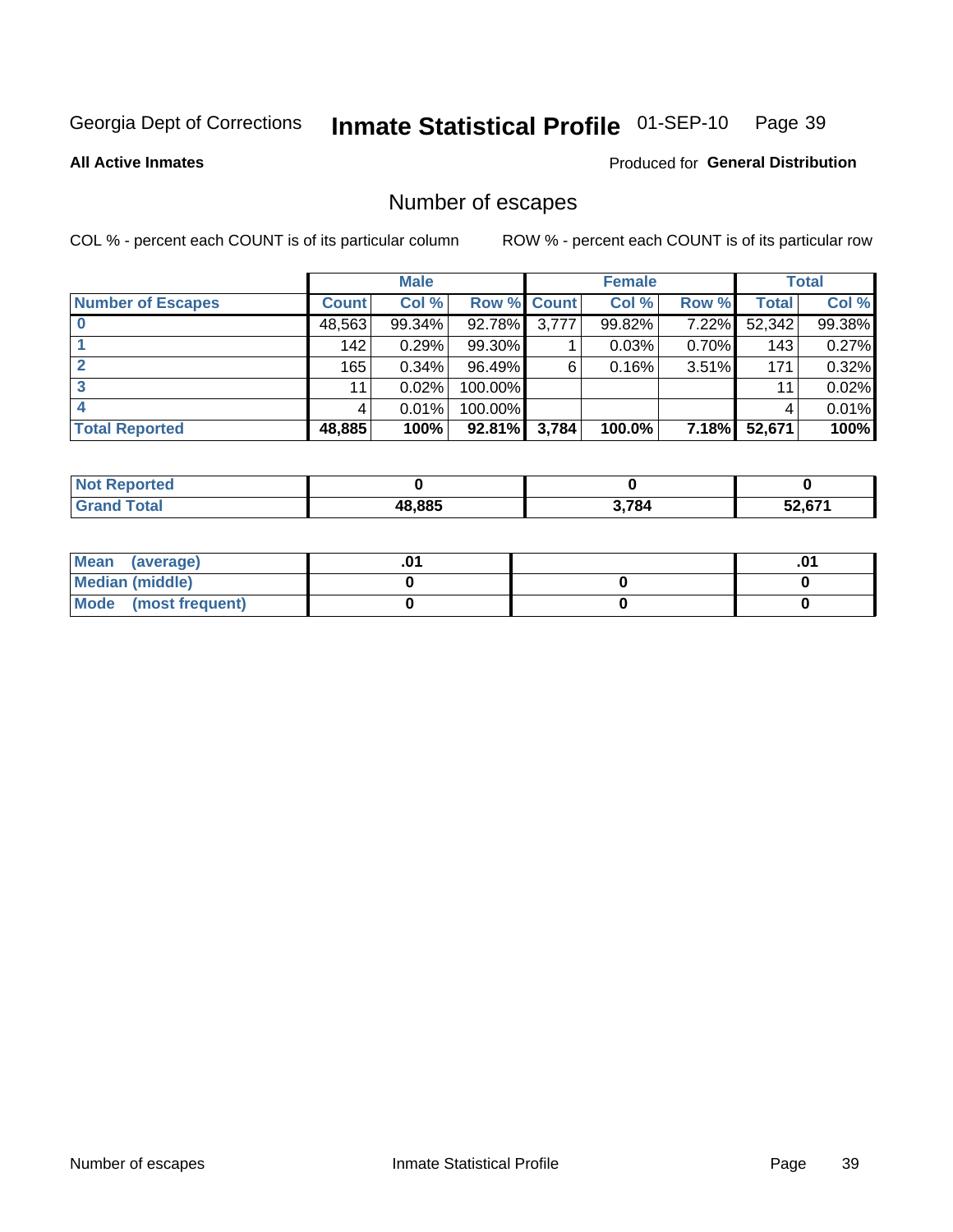#### Inmate Statistical Profile 01-SEP-10 Page 40

**All Active Inmates** 

#### Produced for General Distribution

# Split sentences - Probation to follow

COL % - percent each COUNT is of its particular column

|                            |              | <b>Male</b> |                    |     | <b>Female</b> |          |              | <b>Total</b> |
|----------------------------|--------------|-------------|--------------------|-----|---------------|----------|--------------|--------------|
| <b>Probation to follow</b> | <b>Count</b> | Col%        | <b>Row % Count</b> |     | Col %         | Row %    | <b>Total</b> | Col %        |
| <b>Yes</b>                 | 14.874       | $30.43\%$   | 94.56%             | 854 | 22.57%        |          | 5.43% 15,729 | 29.86%       |
| <b>No</b>                  | 34.011       | 69.57%      | $92.07\%$ 2.930    |     | 77.43%        |          | 7.93% 36,942 | 70.14%       |
| <b>Total Reported</b>      | 48,885       | 100%        | 92.81% 3,784       |     | 100%          | $7.18\%$ | 52,671       | 100%         |

|--|

| $M$ ode<br>uent).<br>.<br><b>No</b><br><b>NC</b><br><b>NO</b> |
|---------------------------------------------------------------|
|---------------------------------------------------------------|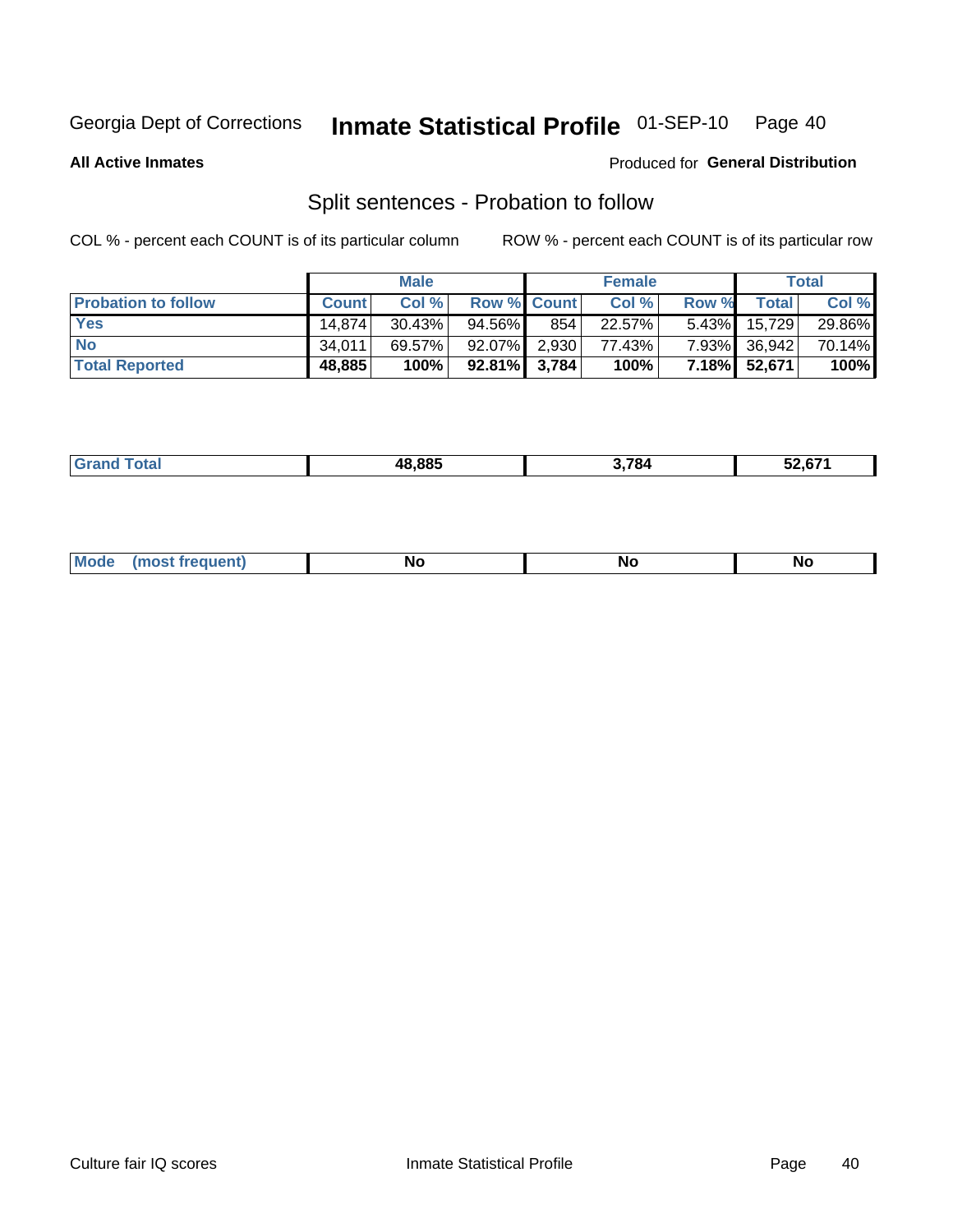#### Inmate Statistical Profile 01-SEP-10 Page 41

**All Active Inmates** 

#### Produced for General Distribution

# Probable future release type of still active inmates

COL % - percent each COUNT is of its particular column

|                                         |              | <b>Male</b> |                    |     | <b>Female</b> |          | <b>Total</b> |        |
|-----------------------------------------|--------------|-------------|--------------------|-----|---------------|----------|--------------|--------|
| <b>Probable Future Release Type</b>     | <b>Count</b> | Col %       | <b>Row % Count</b> |     | Col %         | Row %    | <b>Total</b> | Col %  |
| <b>Paroled with probation to follow</b> | 5,669        | 11.60%      | 93.98%             | 362 | 9.57%         | $6.00\%$ | 6,032        | 11.45% |
| Paroled w/o probation to follow         | 6,698        | 13.70%      | 92.85%             | 516 | 13.64%        | 7.15%    | 7,214        | 13.70% |
| <b>Maxout with probation to follow</b>  | 8,730        | 17.86%      | 94.75%             | 484 | 12.80%        | 5.25%    | 9,214        | 17.50% |
| <b>Maxout w/o probation to follow</b>   | 20,545       | 42.04%      | $90.70\%$ 2.106    |     | 55.68%        | 9.30%    | 22,652       | 43.02% |
| Life, LWOP or death sentence            | 7,233        | 14.80%      | 95.84%             | 314 | 8.30%         | 4.16%    | 7,547        | 14.33% |
| <b>Total Reported</b>                   | 48,875       | 100%        | $92.81\%$ 3,782    |     | 100%          | 7.18%    | 52,659       | 100%   |

| eleased |                     |             |        |
|---------|---------------------|-------------|--------|
| otal    | $AB$ <sub>R75</sub> | <u> 70ງ</u> | 52,659 |

| <b>Mode (most frequent)</b> | <b>Maxout w/o PROB follow</b> | Maxout w/o PROB follow   Maxout w/o PROB |        |
|-----------------------------|-------------------------------|------------------------------------------|--------|
|                             |                               |                                          | follow |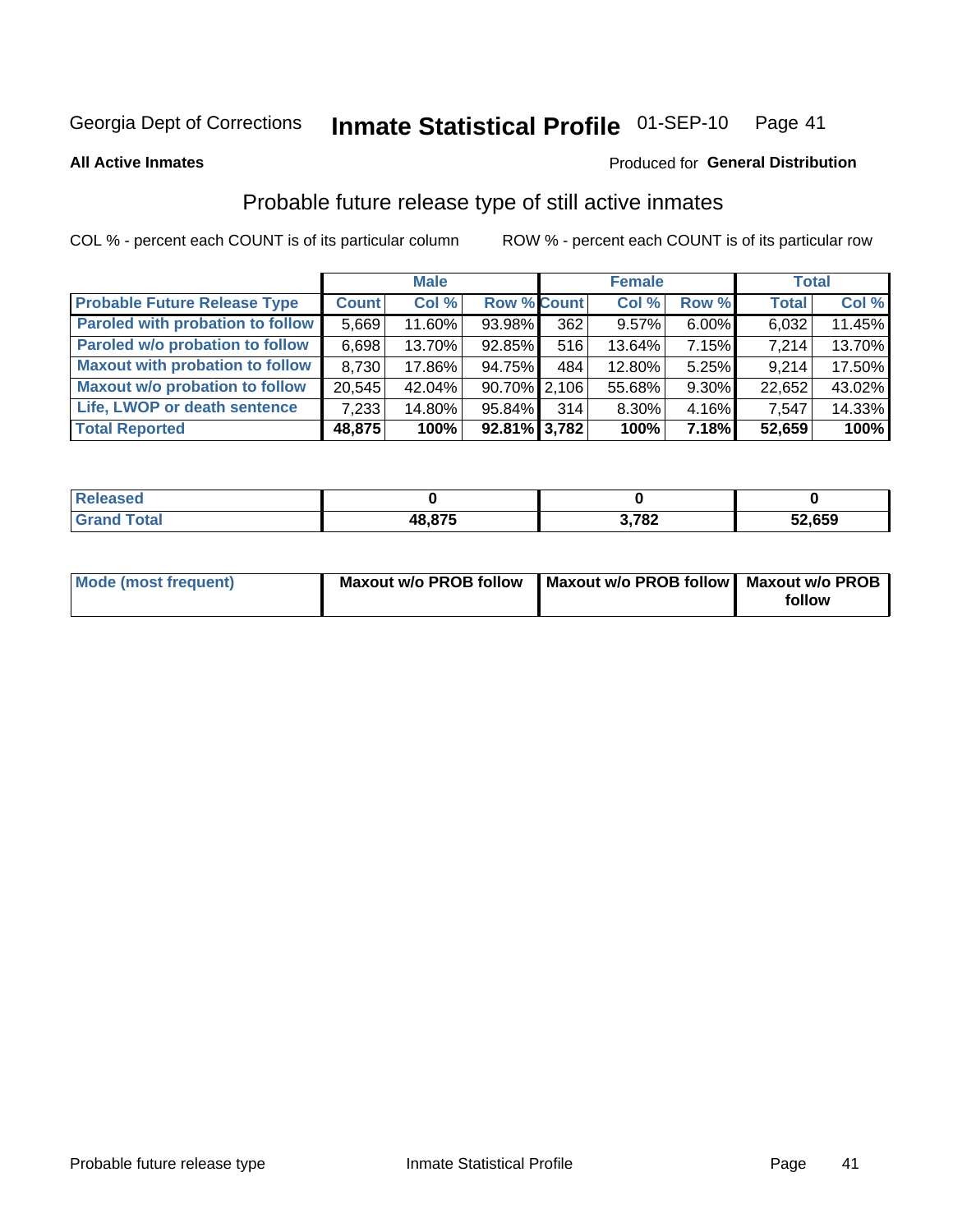### **All Active Inmates**

### **Produced for General Distribution**

# Time served in current (or last) institution

COL % - percent each COUNT is of its particular column

|                            |              | <b>Male</b> |        |              | <b>Female</b> |        |              | <b>Total</b> |
|----------------------------|--------------|-------------|--------|--------------|---------------|--------|--------------|--------------|
| <b>Time In Institution</b> | <b>Count</b> | Col %       | Row %  | <b>Count</b> | Col %         | Row %  | <b>Total</b> | Col %        |
| 0 to 3 months              | 12,958       | 26.51%      | 92.13% | 1,106        | 29.23%        | 7.86%  | 14,065       | 26.70%       |
| 3.01 to 6 months           | 7,859        | 16.08%      | 92.96% | 594          | 15.70%        | 7.03%  | 8,454        | 16.05%       |
| 6.01 to 9 months           | 5,320        | 10.88%      | 91.35% | 504          | 13.32%        | 8.65%  | 5,824        | 11.06%       |
| 9.01 to 12 months          | 3,899        | 7.98%       | 92.66% | 309          | 8.17%         | 7.34%  | 4,208        | 7.99%        |
| 12.01 to 18 months         | 5,880        | 12.03%      | 93.88% | 383          | 10.12%        | 6.12%  | 6,263        | 11.89%       |
| <b>18.01 to 24 months</b>  | 3,799        | 7.77%       | 94.24% | 232          | 6.13%         | 5.76%  | 4,031        | 7.65%        |
| $2.01$ to 3 years          | 3,655        | 7.48%       | 92.67% | 289          | 7.64%         | 7.33%  | 3,944        | 7.49%        |
| 3.01 to 4 years            | 1,574        | 3.22%       | 94.76% | 87           | 2.30%         | 5.24%  | 1,661        | 3.15%        |
| $4.01$ to 5 years          | 1,059        | 2.17%       | 92.98% | 80           | 2.11%         | 7.02%  | 1,139        | 2.16%        |
| 5.01 to 6 years            | 657          | 1.34%       | 85.88% | 108          | 2.85%         | 14.12% | 765          | 1.45%        |
| 6.01 to 7 years            | 510          | 1.04%       | 96.59% | 18           | 0.48%         | 3.41%  | 528          | 1.00%        |
| 7.01 to 8 years            | 364          | 0.74%       | 96.55% | 13           | 0.34%         | 3.45%  | 377          | 0.72%        |
| $8.01$ to 9 years          | 308          | 0.63%       | 95.36% | 15           | 0.40%         | 4.64%  | 323          | 0.61%        |
| 9.01 to 10 years           | 224          | 0.46%       | 94.92% | 12           | 0.32%         | 5.08%  | 236          | 0.45%        |
| Over 10 years              | 819          | 1.68%       | 96.01% | 34           | 0.90%         | 3.99%  | 853          | 1.62%        |
| <b>Total Reported</b>      | 48,885       | 100%        | 92.81% | 3,784        | 100%          | 7.18%  | 52,671       | 100%         |

| <b>NOT</b><br>чес |        |     |            |
|-------------------|--------|-----|------------|
|                   | 48,885 | 784 | $E = 0.77$ |

| <b>Mean</b><br>(average) | 24 months | 14 months | 23 months |  |
|--------------------------|-----------|-----------|-----------|--|
| Median (middle)          | 8 months  | 7 months  | 8 months  |  |
| Mode (most frequent)     | 0 months  | 3 months  | 1 months  |  |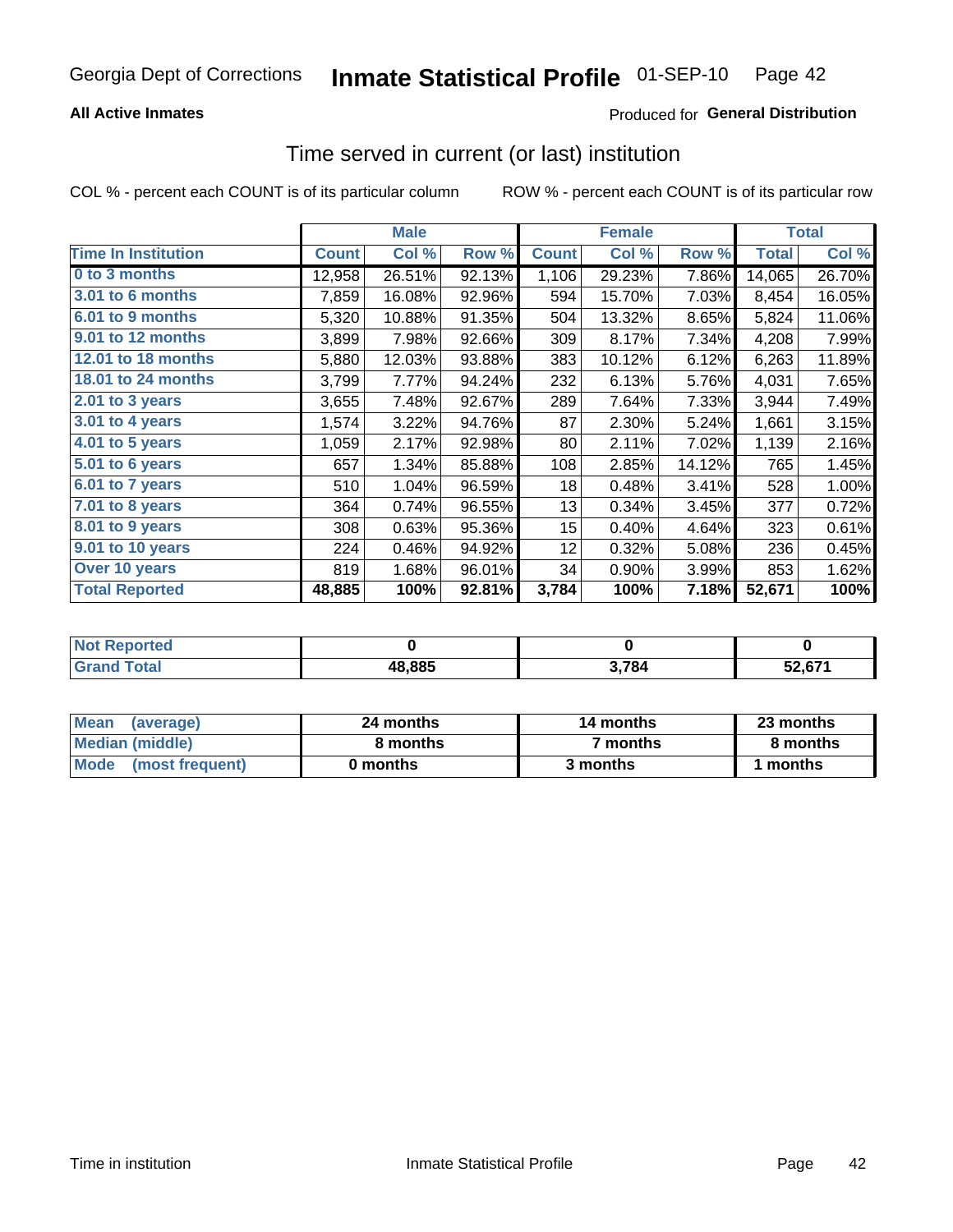#### Inmate Statistical Profile 01-SEP-10 Page 43

#### **All Active Inmates**

#### Produced for General Distribution

## Highest grade level attained

COL % - percent each COUNT is of its particular column

|                              |                 | <b>Male</b> |         |                         | <b>Female</b> |        |              | <b>Total</b> |
|------------------------------|-----------------|-------------|---------|-------------------------|---------------|--------|--------------|--------------|
| <b>Grade Level</b>           | <b>Count</b>    | Col %       | Row %   | <b>Count</b>            | Col %         | Row %  | <b>Total</b> | Col %        |
| No school at all             | 33              | 0.07%       | 100.00% |                         |               |        | 33           | $0.06\%$     |
| <b>Grade 1</b>               | 49              | 0.10%       | 96.08%  | $\overline{2}$          | 0.05%         | 3.92%  | 51           | 0.10%        |
| <b>Grade 2</b>               | 83              | 0.17%       | 97.65%  | $\overline{\mathbf{c}}$ | 0.05%         | 2.35%  | 85           | 0.16%        |
| Grade 3                      | 126             | 0.26%       | 94.03%  | $\bf 8$                 | 0.22%         | 5.97%  | 134          | 0.26%        |
| Grade 4                      | 155             | 0.32%       | 94.51%  | $\boldsymbol{9}$        | 0.24%         | 5.49%  | 164          | 0.32%        |
| Grade 5                      | 200             | 0.41%       | 90.91%  | 20                      | 0.54%         | 9.09%  | 220          | 0.42%        |
| Grade 6                      | 700             | 1.45%       | 94.72%  | 38                      | 1.02%         | 5.14%  | 739          | 1.42%        |
| <b>Grade 7</b>               | 1,030           | 2.13%       | 94.41%  | 61                      | 1.64%         | 5.59%  | 1,091        | 2.10%        |
| Grade 8                      | 3,723           | 7.71%       | 93.33%  | 266                     | 7.16%         | 6.67%  | 3,989        | 7.67%        |
| Grade 9                      | 6,452           | 13.36%      | 94.33%  | 388                     | 10.44%        | 5.67%  | 6,840        | 13.15%       |
| Grade 10                     | 8,666           | 17.95%      | 94.80%  | 475                     | 12.79%        | 5.20%  | 9,141        | 17.58%       |
| Grade 11                     | 8,458           | 17.52%      | 94.78%  | 466                     | 12.54%        | 5.22%  | 8,924        | 17.16%       |
| <b>Grade 12 or GED</b>       | 13,527          | 28.01%      | 92.05%  | 1,168                   | 31.44%        | 7.95%  | 14,695       | 28.26%       |
| Some tech school             | 354             | 0.73%       | 86.55%  | 55                      | 1.48%         | 13.45% | 409          | 0.79%        |
| <b>Completed tech school</b> | 412             | 0.85%       | 85.48%  | 70                      | 1.88%         | 14.52% | 482          | 0.93%        |
| College, 1 year              | 1,330           | 2.75%       | 85.42%  | 227                     | 6.11%         | 14.58% | 1,557        | 2.99%        |
| College, 2 year              | 1,748           | 3.62%       | 86.84%  | 265                     | 7.13%         | 13.16% | 2,013        | 3.87%        |
| College, 3 year              | 470             | 0.97%       | 89.35%  | 56                      | 1.51%         | 10.65% | 526          | 1.01%        |
| <b>Bachelor's degree</b>     | 622             | 1.29%       | 84.40%  | 115                     | 3.10%         | 15.60% | 737          | 1.42%        |
| <b>Master's degree</b>       | 112             | 0.23%       | 84.21%  | 21                      | 0.57%         | 15.79% | 133          | 0.26%        |
| Ph.D. degree                 | 15              | 0.03%       | 93.75%  | 1                       | 0.03%         | 6.25%  | 16           | 0.03%        |
| Law degree                   | 15              | 0.03%       | 88.24%  | $\overline{2}$          | 0.05%         | 11.76% | 17           | 0.03%        |
| <b>Medical degree</b>        | 10 <sub>1</sub> | 0.02%       | 100.00% |                         |               |        | 10           | 0.02%        |
| <b>Total Reported</b>        | 48,290          | 100%        | 92.85%  | 3,715                   | 100%          | 7.14%  | 52,006       | 100.0%       |

| r 20 | 595    | <b>69</b>  | 664<br>$ -$ |
|------|--------|------------|-------------|
|      | 18.885 | <b>704</b> | -^ ^-^      |

| <b>Mean</b><br>(average)       | 10.67           | 11.25           | 10.72             |
|--------------------------------|-----------------|-----------------|-------------------|
| Median (middle)                | Grade 11        | Grade 12 or GED | Grade 11          |
| <b>Mode</b><br>(most frequent) | Grade 12 or GED | Grade 12 or GED | I Grade 12 or GED |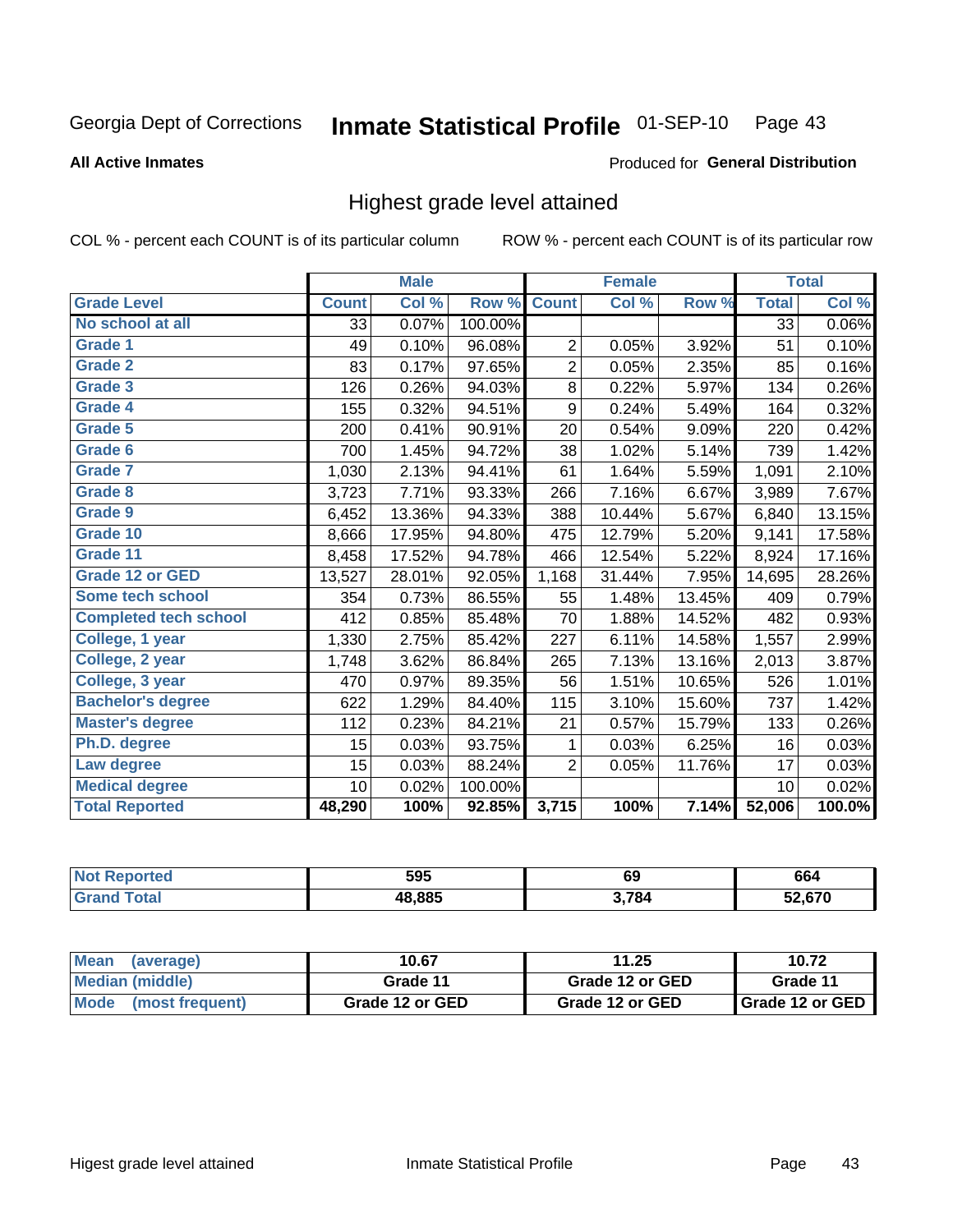# Inmate Statistical Profile 01-SEP-10 Page 44

#### **All Active Inmates**

# **Produced for General Distribution**

# Culture fair IQ scores

COL % - percent each COUNT is of its particular column

|                       |              | <b>Male</b> |             |       | <b>Female</b> |        |              | <b>Total</b> |
|-----------------------|--------------|-------------|-------------|-------|---------------|--------|--------------|--------------|
| <b>IQ Scores</b>      | <b>Count</b> | Col %       | Row % Count |       | Col %         | Row %  | <b>Total</b> | Col %        |
| $60 - 69$             | ,445         | 3.23%       | 95.32%      | 71    | 2.30%         | 4.68%  | 1,516        | 3.17%        |
| $70 - 79$             | 3,622        | 8.11%       | 92.61%      | 289   | 9.35%         | 7.39%  | 3,911        | 8.19%        |
| $80 - 89$             | 6,913        | 15.47%      | 89.73%      | 790   | 25.57%        | 10.25% | 7,704        | 16.13%       |
| $90 - 99$             | 11,871       | 26.57%      | 91.96%      | 1,038 | 33.59%        | 8.04%  | 12,909       | 27.02%       |
| $100 - 109$           | 11,940       | 26.73%      | 96.45%      | 438   | 14.17%        | 3.54%  | 12,379       | 25.91%       |
| $110 - 119$           | 7,341        | 16.43%      | 97.18%      | 213   | 6.89%         | 2.82%  | 7,554        | 15.81%       |
| $120 - 129$           | ,469         | 3.29%       | 91.13%      | 143   | 4.63%         | 8.87%  | 1,612        | 3.37%        |
| $130 - 139$           | 60           | 0.13%       | 45.80%      | 71    | 2.30%         | 54.20% | 131          | 0.27%        |
| 140 & Up              | 15           | 0.03%       | 28.85%      | 37    | 1.20%         | 71.15% | 52           | 0.11%        |
| <b>Total Reported</b> | 44,676       | 100%        | 93.53%      | 3,090 | 100%          | 6.47%  | 47,768       | 100%         |

| <b>Not Reported</b>         | 3,432  | 440   | 3,872  |
|-----------------------------|--------|-------|--------|
| <b>Not Valid (under 60)</b> | フフフ    | 254   | 1,031  |
| <b>Grand Total</b>          | 48,885 | 3,784 | 52,671 |

| <b>Mean</b><br>(average)       | כם  | 96 | 97 |
|--------------------------------|-----|----|----|
| Median (middle)                | 99  | 94 | 99 |
| <b>Mode</b><br>(most frequent) | 103 | 94 | 99 |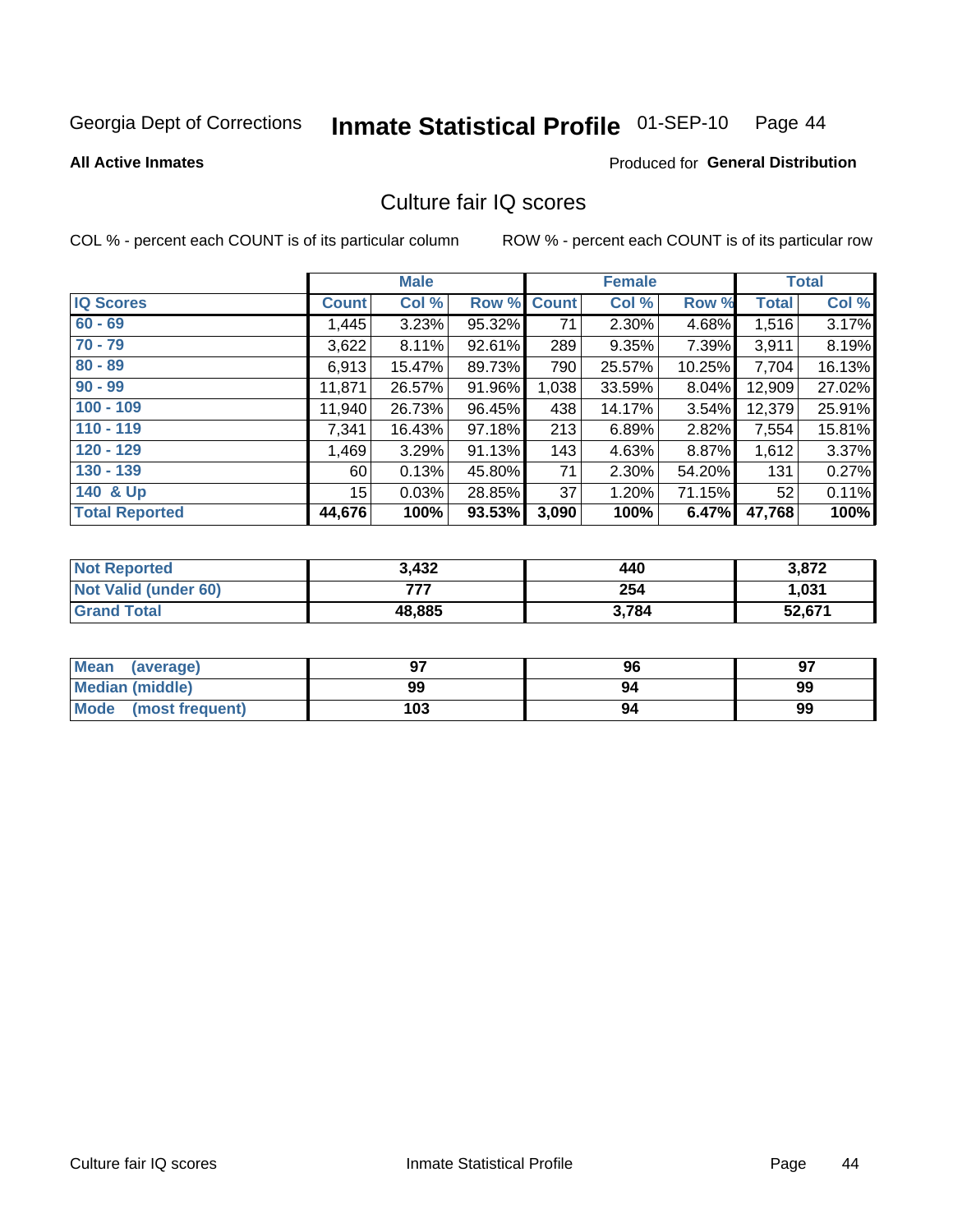#### Inmate Statistical Profile 01-SEP-10 Page 45

**All Active Inmates** 

#### Produced for General Distribution

# Wide Range Achievement Test (WRAT) reading score

COL % - percent each COUNT is of its particular column

|                           |              | <b>Male</b> |        |              | <b>Female</b> |        |              | <b>Total</b> |
|---------------------------|--------------|-------------|--------|--------------|---------------|--------|--------------|--------------|
| <b>WRAT Reading Score</b> | <b>Count</b> | Col %       | Row %  | <b>Count</b> | Col %         | Row %  | <b>Total</b> | Col %        |
| 0.1 to 0.9                | 958          | 2.11%       | 98.66% | 13           | 0.39%         | 1.34%  | 971          | 1.99%        |
| 1.0 to 1.9                | 1,138        | 2.51%       | 97.18% | 33           | 0.99%         | 2.82%  | 1,171        | 2.40%        |
| 2.0 to 2.9                | 2,053        | 4.52%       | 96.20% | 81           | 2.42%         | 3.80%  | 2,134        | 4.38%        |
| 3.0 to 3.9                | 3,803        | 8.38%       | 95.17% | 193          | 5.77%         | 4.83%  | 3,996        | 8.20%        |
| 4.0 to 4.9                | 4,357        | 9.60%       | 94.29% | 263          | 7.86%         | 5.69%  | 4,621        | 9.48%        |
| 5.0 to 5.9                | 3,721        | 8.20%       | 95.12% | 191          | 5.71%         | 4.88%  | 3,912        | 8.03%        |
| 6.0 to 6.9                | 3,993        | 8.80%       | 93.67% | 270          | 8.07%         | 6.33%  | 4,263        | 8.75%        |
| 7.0 to 7.9                | 1,783        | 3.93%       | 93.84% | 117          | 3.50%         | 6.16%  | 1,900        | 3.90%        |
| 8.0 to 8.9                | 3,533        | 7.78%       | 93.89% | 230          | 6.87%         | 6.11%  | 3,763        | 7.72%        |
| 9.0 to 9.9                | 2,663        | 5.87%       | 94.90% | 143          | 4.27%         | 5.10%  | 2,806        | 5.76%        |
| 10.0 to 10.9              | 2,621        | 5.77%       | 92.78% | 203          | 6.07%         | 7.19%  | 2,825        | 5.80%        |
| 11.0 to 11.9              | 3,340        | 7.36%       | 90.83% | 337          | 10.07%        | 9.17%  | 3,677        | 7.54%        |
| 12.0 to 12.9              | 9,698        | 21.36%      | 90.02% | 1,075        | 32.13%        | 9.98%  | 10,773       | 22.10%       |
| 13                        | 1,736        | 3.82%       | 89.81% | 197          | 5.89%         | 10.19% | 1,933        | 3.97%        |
| <b>Total Reported</b>     | 45,397       | 100%        | 93.13% | 3,346        | 100.0%        | 6.86%  | 48,745       | 100.0%       |

| <b>rted</b><br>NO | 3,488  | 190<br>490 | 3,926  |
|-------------------|--------|------------|--------|
| $T$ stol $T$      | 48.885 | 3,784      | EN 674 |

| Mean<br>(average)      | 8.06       | 9.37 | 8.15 |
|------------------------|------------|------|------|
| <b>Median (middle)</b> | י ה<br>0.Z | 10.8 | 0.Z  |
| Mode (most frequent)   | 12.9       | 12.9 | 12.9 |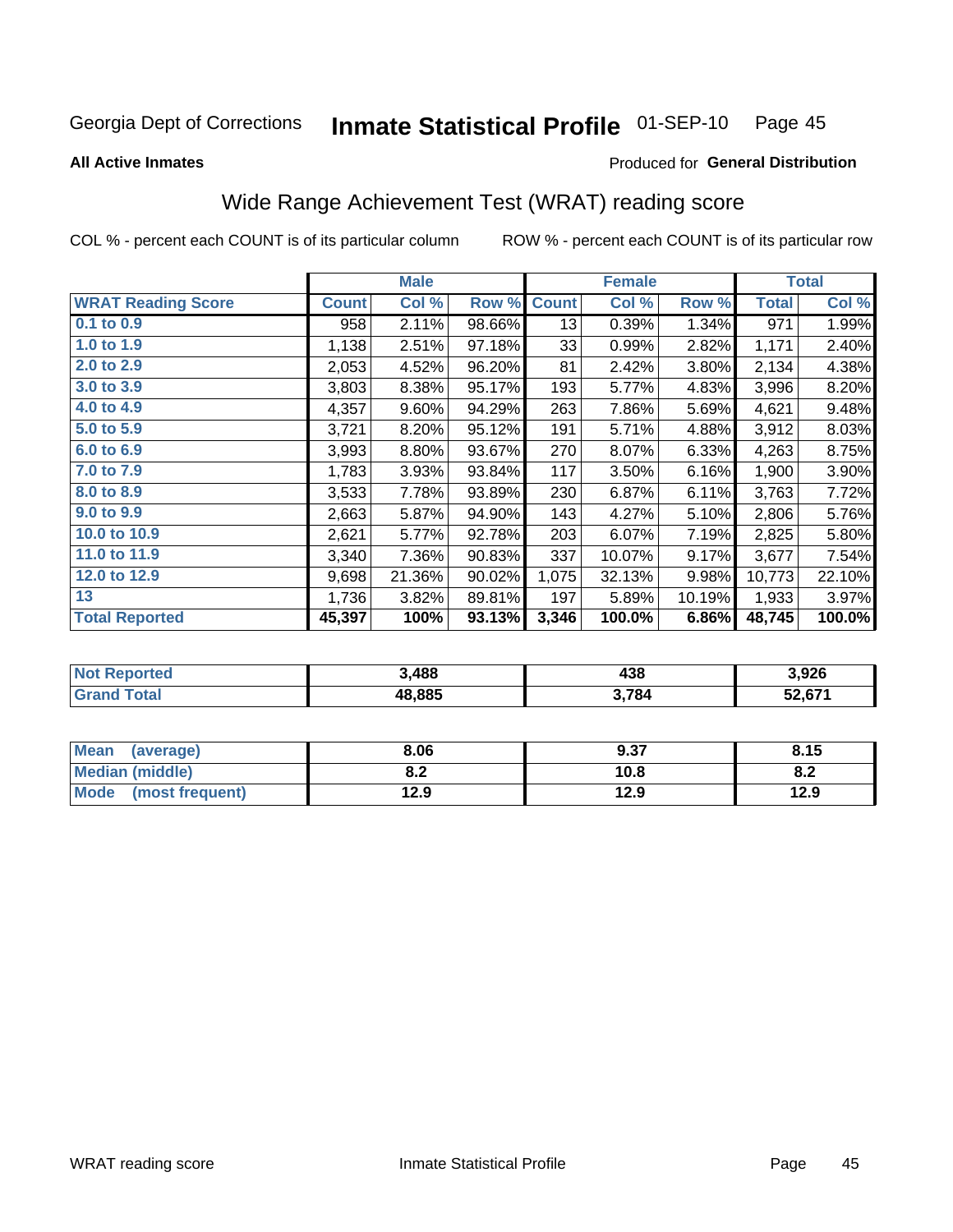#### Inmate Statistical Profile 01-SEP-10 Page 46

**All Active Inmates** 

#### Produced for General Distribution

# Wide Range Achievement Test (WRAT) math score

COL % - percent each COUNT is of its particular column

|                              |              | <b>Male</b> |        |              | <b>Female</b> |        |              | <b>Total</b> |
|------------------------------|--------------|-------------|--------|--------------|---------------|--------|--------------|--------------|
| <b>WRAT Mathematic Score</b> | <b>Count</b> | Col %       | Row %  | <b>Count</b> | Col %         | Row %  | <b>Total</b> | Col %        |
| $0.1$ to $0.9$               | 135          | 0.30%       | 97.12% | 4            | 0.12%         | 2.88%  | 139          | 0.29%        |
| 1.0 to 1.9                   | 314          | 0.69%       | 96.02% | 13           | 0.39%         | 3.98%  | 327          | 0.67%        |
| 2.0 to 2.9                   | 1,147        | 2.53%       | 94.87% | 62           | 1.85%         | 5.13%  | 1,209        | 2.48%        |
| 3.0 to 3.9                   | 2,713        | 5.97%       | 96.00% | 113          | 3.38%         | 4.00%  | 2,826        | 5.80%        |
| 4.0 to 4.9                   | 5,499        | 12.11%      | 94.88% | 296          | 8.85%         | 5.11%  | 5,796        | 11.89%       |
| 5.0 to 5.9                   | 6,801        | 14.98%      | 94.47% | 398          | 11.89%        | 5.53%  | 7,199        | 14.77%       |
| 6.0 to 6.9                   | 9,878        | 21.75%      | 93.83% | 650          | 19.43%        | 6.17%  | 10,528       | 21.59%       |
| 7.0 to 7.9                   | 4,834        | 10.65%      | 94.40% | 287          | 8.58%         | 5.60%  | 5,121        | 10.50%       |
| 8.0 to 8.9                   | 4,002        | 8.81%       | 90.11% | 438          | 13.09%        | 9.86%  | 4,441        | 9.11%        |
| 9.0 to 9.9                   | 2,939        | 6.47%       | 93.01% | 221          | 6.60%         | 6.99%  | 3,160        | 6.48%        |
| 10.0 to 10.9                 | 1,208        | 2.66%       | 96.64% | 42           | 1.26%         | 3.36%  | 1,250        | 2.56%        |
| 11.0 to 11.9                 | 1,660        | 3.66%       | 90.27% | 179          | 5.35%         | 9.73%  | 1,839        | 3.77%        |
| 12.0 to 12.9                 | 4,065        | 8.95%       | 86.90% | 613          | 18.32%        | 13.10% | 4,678        | 9.59%        |
| 13                           | 212          | 0.47%       | 87.60% | 30           | 0.90%         | 12.40% | 242          | 0.50%        |
| <b>Total Reported</b>        | 45,407       | 100%        | 93.13% | 3,346        | 100.0%        | 6.86%  | 48,755       | 100%         |

| enorted?<br>NO1 | ,478   | ാറ<br>490 | 3.916  |
|-----------------|--------|-----------|--------|
| ota             | 18.885 | 3,784     | 52,671 |

| <b>Mean</b><br>(average)       | 712<br>. | 8.05 | 7.19 |
|--------------------------------|----------|------|------|
| <b>Median (middle)</b>         | כ.ס      |      | o.o  |
| <b>Mode</b><br>(most frequent) | 6.9      | 12.9 | 6.9  |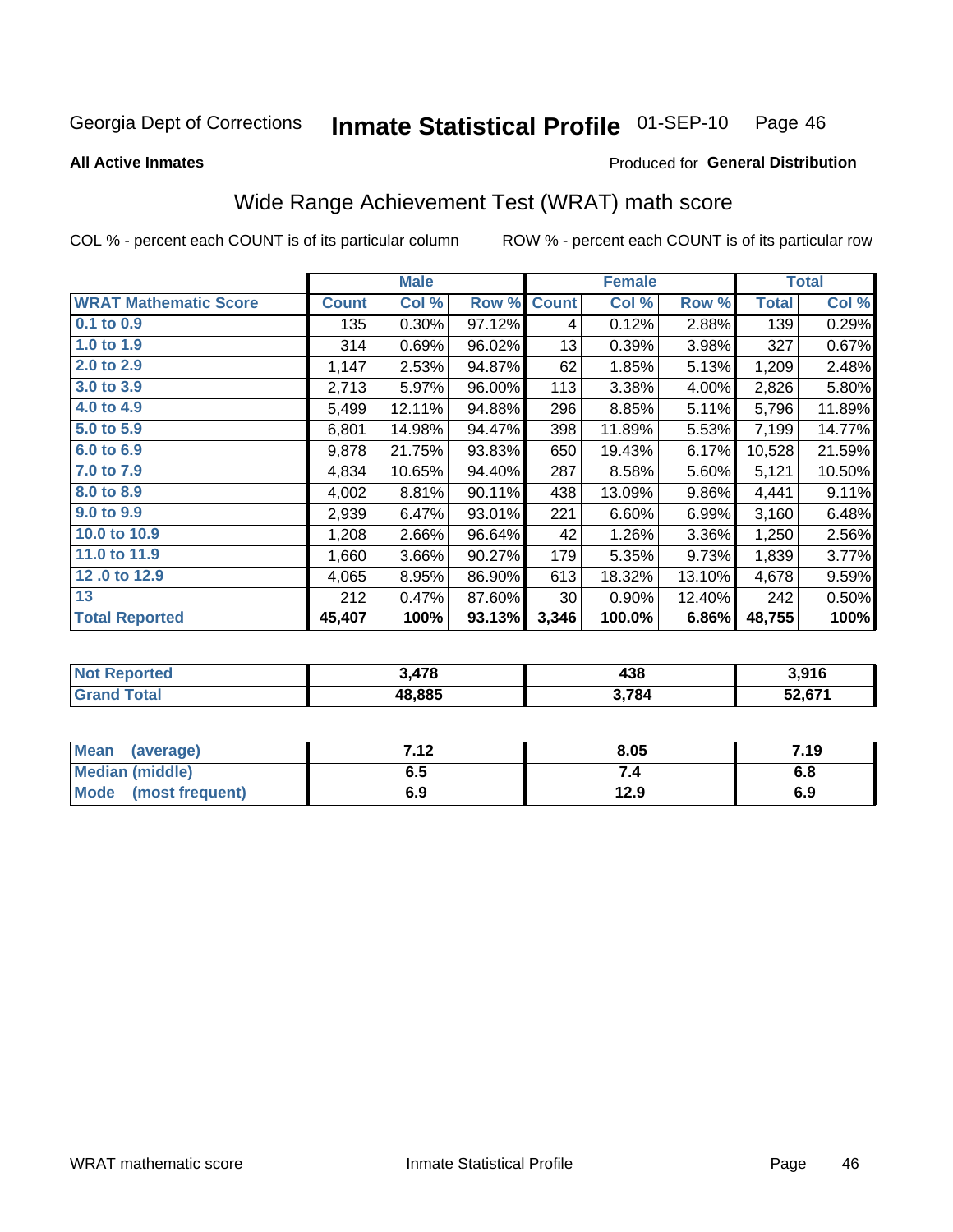#### Inmate Statistical Profile 01-SEP-10 Page 47

#### **All Active Inmates**

#### Produced for General Distribution

# Wide Range Achievement Test (WRAT) spelling score

COL % - percent each COUNT is of its particular column

|                            |              | <b>Male</b> |        |              | <b>Female</b> |        |              | <b>Total</b> |
|----------------------------|--------------|-------------|--------|--------------|---------------|--------|--------------|--------------|
| <b>WRAT Spelling Score</b> | <b>Count</b> | Col %       | Row %  | <b>Count</b> | Col %         | Row %  | <b>Total</b> | Col %        |
| $0.1$ to $0.9$             | 1,114        | 2.45%       | 98.41% | 18           | 0.54%         | 1.59%  | 1,132        | 2.32%        |
| 1.0 to 1.9                 | 1,735        | 3.82%       | 98.08% | 34           | 1.02%         | 1.92%  | 1,769        | 3.63%        |
| 2.0 to 2.9                 | 2,969        | 6.54%       | 97.76% | 68           | 2.03%         | 2.24%  | 3,037        | 6.23%        |
| 3.0 to 3.9                 | 3,783        | 8.33%       | 96.51% | 137          | 4.09%         | 3.49%  | 3,920        | 8.04%        |
| 4.0 to 4.9                 | 3,739        | 8.23%       | 96.14% | 149          | 4.45%         | 3.83%  | 3,889        | 7.98%        |
| 5.0 to 5.9                 | 5,321        | 11.72%      | 94.78% | 293          | 8.75%         | 5.22%  | 5,614        | 11.51%       |
| 6.0 to 6.9                 | 4,704        | 10.36%      | 94.59% | 269          | 8.03%         | 5.41%  | 4,973        | 10.20%       |
| 7.0 to 7.9                 | 3,830        | 8.43%       | 93.44% | 269          | 8.03%         | 6.56%  | 4,099        | 8.41%        |
| 8.0 to 8.9                 | 3,573        | 7.87%       | 92.61% | 285          | 8.51%         | 7.39%  | 3,858        | 7.91%        |
| 9.0 to 9.9                 | 2,539        | 5.59%       | 93.17% | 186          | 5.56%         | 6.83%  | 2,725        | 5.59%        |
| 10.0 to 10.9               | 2,443        | 5.38%       | 93.03% | 183          | 5.47%         | 6.97%  | 2,626        | 5.39%        |
| 11.0 to 11.9               | 2,609        | 5.75%       | 90.62% | 269          | 8.03%         | 9.34%  | 2,879        | 5.90%        |
| 12.0 to 12.9               | 6,224        | 13.71%      | 85.37% | 1,067        | 31.87%        | 14.63% | 7,291        | 14.95%       |
| 13                         | 824          | 1.81%       | 87.20% | 121          | 3.61%         | 12.80% | 945          | 1.94%        |
| <b>Total Reported</b>      | 45,407       | 100%        | 93.13% | 3,348        | 100%          | 6.87%  | 48,757       | 100%         |

| orted<br>NO | 3,478  | 10C<br>490 | .914   |
|-------------|--------|------------|--------|
| <b>otal</b> | 18.885 | 3,784      | 52,671 |

| <b>Mean</b><br>(average) | 7.23 | 9.29 | , מ<br>، ن |
|--------------------------|------|------|------------|
| <b>Median (middle)</b>   | ν.,  | 9.6  | . . Z      |
| Mode (most frequent)     | 12.9 | 12.9 | 12.9       |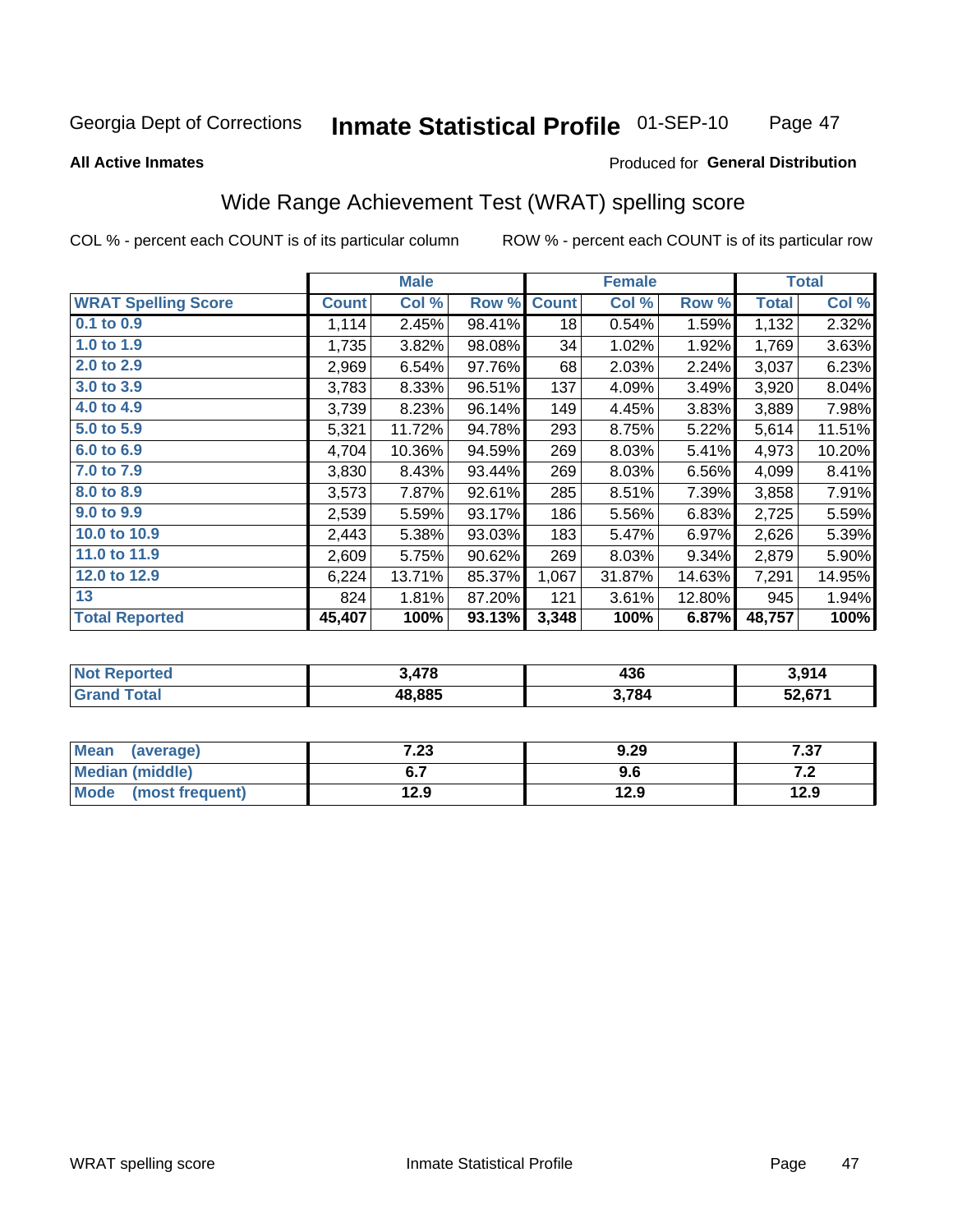### **All Active Inmates**

### Produced for General Distribution

### Scope of substance abuse - summary

COL % - percent each COUNT is of its particular column

|                        |              | <b>Male</b> |           |              | <b>Female</b> |          |        | Total  |
|------------------------|--------------|-------------|-----------|--------------|---------------|----------|--------|--------|
| <b>Substance Abuse</b> | <b>Count</b> | Col %       | Row %     | <b>Count</b> | Col %         | Row %    | Total  | Col %  |
| <b>None</b>            | 24.428       | 49.97%      | 91.34%    | 2,314        | 61.15%        | $8.65\%$ | 26,743 | 50.77% |
| <b>Drugs only</b>      | 13,399       | $27.41\%$   | $91.79\%$ | .197         | 31.63%        | $8.20\%$ | 14,597 | 27.71% |
| <b>Alcohol only</b>    | 2.644        | $5.41\%$    | 98.00%    | 54           | 1.43%         | $2.00\%$ | 2,698  | 5.12%  |
| Drugs and alcohol      | 8.414        | $17.21\%$   | 97.46%    | 219          | 5.79%         | 2.54%    | 8,633  | 16.39% |
| <b>Total Reported</b>  | 48,885       | 100%        | $92.81\%$ | 3,784        | 100%          | 7.18%    | 52,671 | 100%   |

| <b>Not Reported</b> |        |       |        |
|---------------------|--------|-------|--------|
| <b>Grand Total</b>  | 18.885 | 3,784 | 52,671 |

| nuem | <b>Mo</b> | None | <b>None</b> | None |
|------|-----------|------|-------------|------|
|------|-----------|------|-------------|------|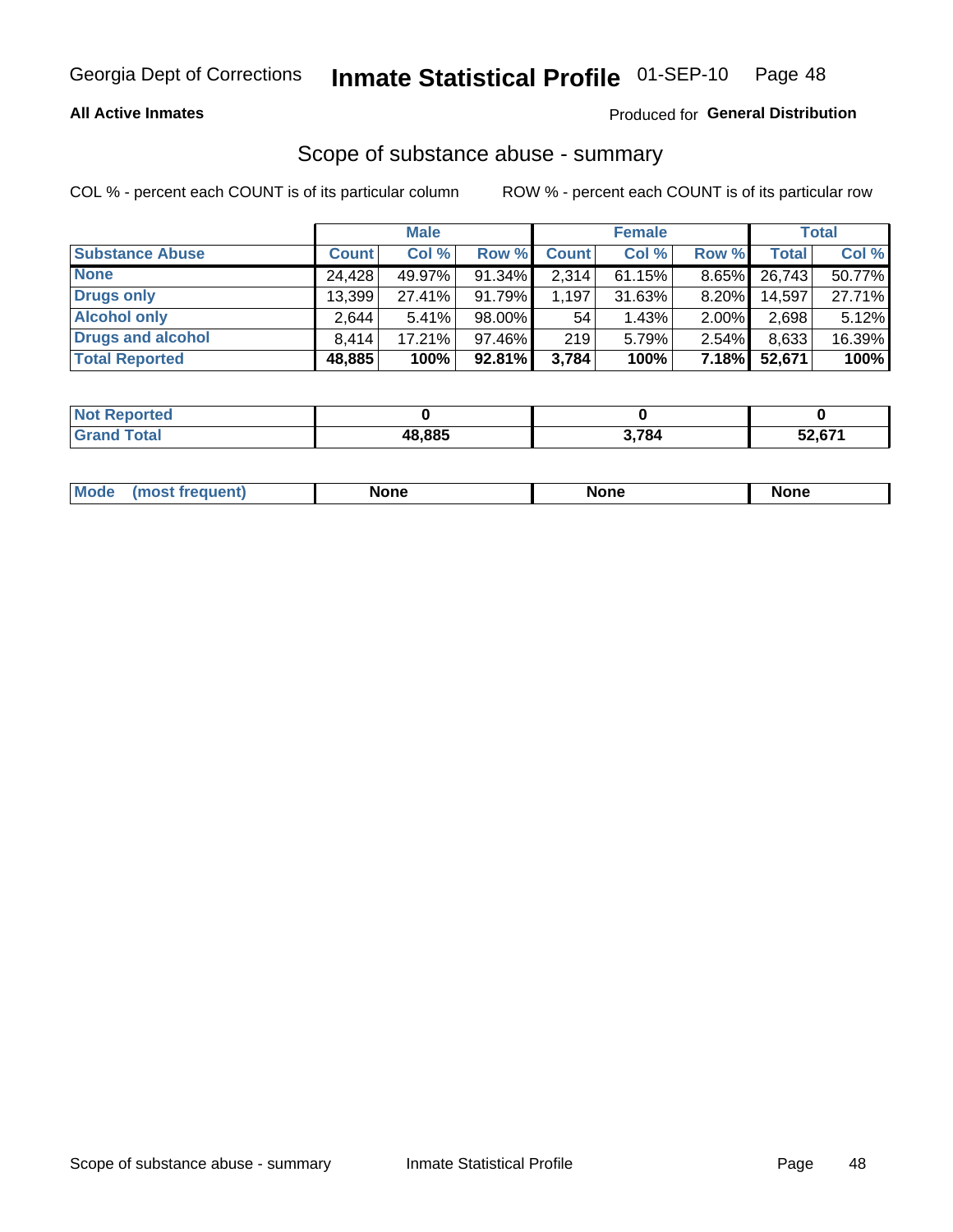### **All Active Inmates**

### **Produced for General Distribution**

### Scope of substance abuse - detail

COL % - percent each COUNT is of its particular column

|                                      |              | <b>Male</b> |        |              | <b>Female</b> |        |              | <b>Total</b> |
|--------------------------------------|--------------|-------------|--------|--------------|---------------|--------|--------------|--------------|
| <b>Substance Abuse</b>               | <b>Count</b> | Col %       | Row %  | <b>Count</b> | Col %         | Row %  | <b>Total</b> | Col %        |
| No drug or alcohol problems          | 24,428       | 49.97%      | 91.34% | 2,314        | 61.15%        | 8.65%  | 26,743       | 50.77%       |
| <b>Drug addiction but no alcohol</b> | 224          | 0.46%       | 82.35% | 48           | 1.27%         | 17.65% | 272          | 0.52%        |
| <b>Drug addiction and alcohol</b>    | 97           | 0.20%       | 97.98% | 2            | 0.05%         | 2.02%  | 99           | 0.19%        |
| <b>labuse</b>                        |              |             |        |              |               |        |              |              |
| <b>Drug addiction and alcoholism</b> | 61           | 0.12%       | 95.31% | 3            | 0.08%         | 4.69%  | 64           | 0.12%        |
| No drug problem but alcohol          | 2,185        | 4.47%       | 98.91% | 24           | 0.63%         | 1.09%  | 2,209        | 4.19%        |
| <b>labuse</b>                        |              |             |        |              |               |        |              |              |
| No drug problem but alcoholism       | 459          | 0.94%       | 93.87% | 30           | 0.79%         | 6.13%  | 489          | 0.93%        |
| Drug experiment but no alcohol       | 6,359        | 13.01%      | 96.36% | 240          | 6.34%         | 3.64%  | 6,599        | 12.53%       |
| <b>Drug experiment &amp; alcohol</b> | 1,188        | 2.43%       | 98.59% | 17           | 0.45%         | 1.41%  | 1,205        | 2.29%        |
| <b>labuse</b>                        |              |             |        |              |               |        |              |              |
| Drug experiment & alcoholism         | 394          | 0.81%       | 95.40% | 19           | 0.50%         | 4.60%  | 413          | 0.78%        |
| Drug abuse but no alcohol            | 6,816        | 13.94%      | 88.22% | 909          | 24.02%        | 11.77% | 7,726        | 14.67%       |
| Drug abuse and alcohol abuse         | 5,710        | 11.68%      | 98.67% | 77           | 2.03%         | 1.33%  | 5,787        | 10.99%       |
| <b>Drug abuse and alcoholism</b>     | 964          | 1.97%       | 90.52% | 101          | 2.67%         | 9.48%  | 1,065        | 2.02%        |
| <b>Total Reported</b>                | 48,885       | 100%        | 92.81% | 3,784        | 100%          | 7.18%  | 52,671       | 100%         |

| oorted<br>NO |        |       |                      |
|--------------|--------|-------|----------------------|
| 'otal        | 48.885 | 3,784 | $E0$ $E74$<br>10, SC |

| Mode (most frequent) | No drug or alcohol problems No drug or alcohol problems No drug or alcohol |          |
|----------------------|----------------------------------------------------------------------------|----------|
|                      |                                                                            | problems |
|                      |                                                                            |          |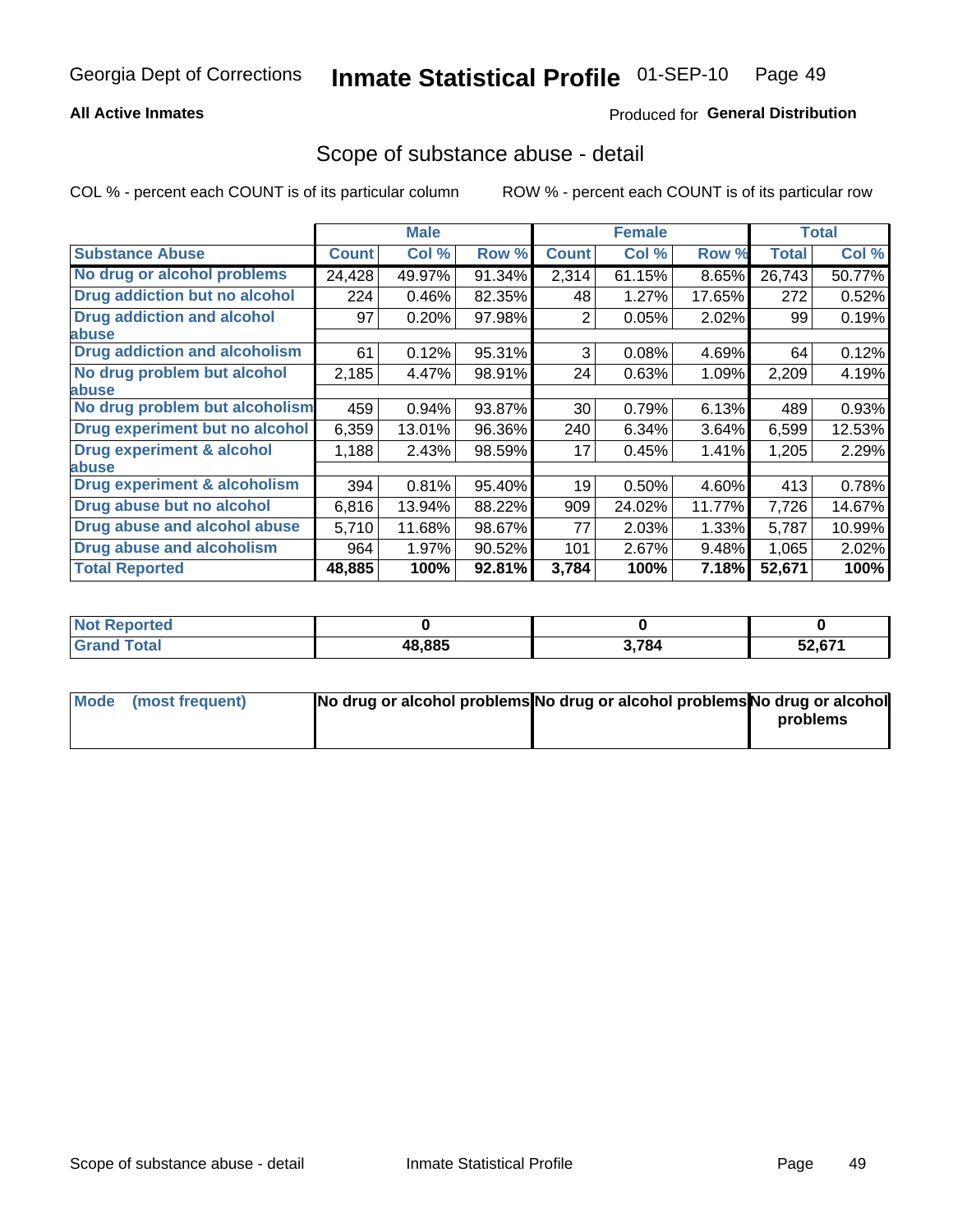#### Inmate Statistical Profile 01-SEP-10 Page 50

**All Active Inmates** 

### **Produced for General Distribution**

# Current / last mental health treatment level

COL % - percent each COUNT is of its particular column

|                                    |              | <b>Male</b> |         |              | <b>Female</b> |        |              | <b>Total</b> |
|------------------------------------|--------------|-------------|---------|--------------|---------------|--------|--------------|--------------|
| <b>Mental Health Treatment Lev</b> | <b>Count</b> | Col %       | Row %   | <b>Count</b> | Col %         | Row %  | <b>Total</b> | Col %        |
| 1 No problem at current time       | 2,280        | 18.20%      | 96.82%  | 75           | 3.27%         | 3.18%  | 2,355        | 15.89%       |
| 2 Receiving outpatient             | 8,288        | 66.17%      | 79.26%  | 2,168        | 94.59%        | 20.73% | 10,457       | 70.56%       |
| <b>Treatment</b>                   |              |             |         |              |               |        |              |              |
| 3 Inpatient, moderate              | 1,527        | 12.19%      | 97.57%  | 38           | 1.66%         | 2.43%  | 1,565        | 10.56%       |
| <b>Treatment</b>                   |              |             |         |              |               |        |              |              |
| 4 Inpatient, intensive             | 397          | 3.17%       | 97.30%  | 11           | 0.48%         | 2.70%  | 408          | 2.75%        |
| <b>Treatment</b>                   |              |             |         |              |               |        |              |              |
| <b>5 Undergoing crisis</b>         | 27           | 0.22%       | 100.00% |              |               |        | 27           | 0.18%        |
| <b>stabilization</b>               |              |             |         |              |               |        |              |              |
| <b>6 Hospital for criminally</b>   | 7            | 0.06%       | 100.00% |              |               |        | 7            | 0.05%        |
| <b>Tinsane</b>                     |              |             |         |              |               |        |              |              |
| <b>Total Evaluated</b>             | 12,526       | 100%        | 84.53%  | 2,292        | 100%          | 15.47% | 14,819       | 100%         |

| Never had MH evaluation | 36,359 | 1,492 | 37,851 |
|-------------------------|--------|-------|--------|
| <b>Grand Total</b>      | 48,885 | 3,784 | 52,670 |

| <b>Median (middle)</b>         | <b>Receiving outpatient</b><br>treatment | <b>Receiving outpatient</b><br>treatment | <b>Receiving</b><br>outpatient<br>treatment |
|--------------------------------|------------------------------------------|------------------------------------------|---------------------------------------------|
| <b>Mode</b><br>(most frequent) | <b>Receiving outpatient</b><br>treatment | <b>Receiving outpatient</b><br>treatment | Receiving<br>outpatient<br>treatment        |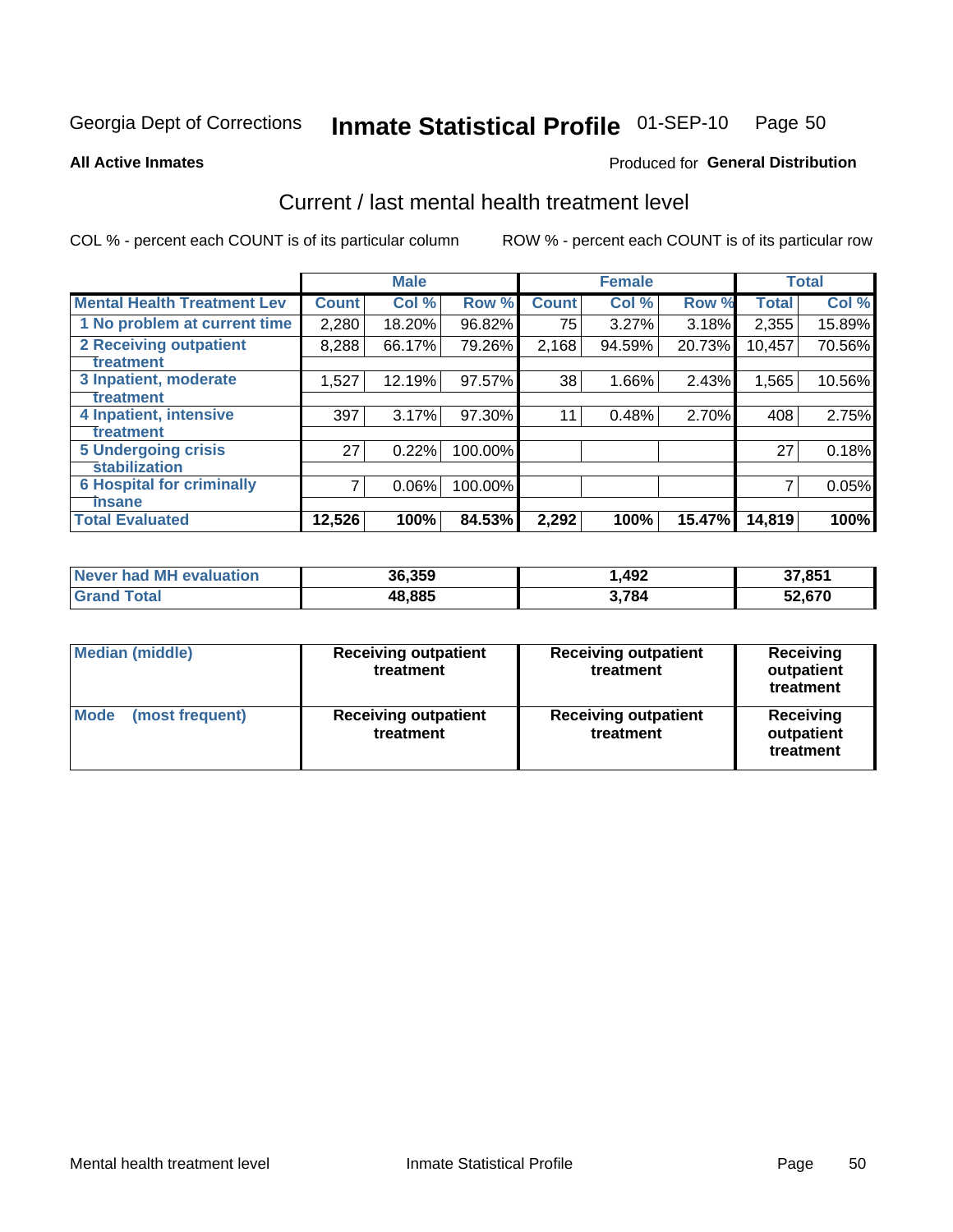### **All Active Inmates**

### Produced for General Distribution

# PULHESDWIT medical scale - 'P' overall condition ('P'hysical)

COL % - percent each COUNT is of its particular column

|                                         | <b>Male</b> |        |              |                                     |        |               | <b>Total</b>               |
|-----------------------------------------|-------------|--------|--------------|-------------------------------------|--------|---------------|----------------------------|
| <b>Count</b>                            | Col %       |        | <b>Count</b> | Col %                               | Row %  | <b>Total</b>  | Col %                      |
| 34,793                                  | 74.69%      | 94.61% | 1,983        | 55.61%                              | 5.39%  | 36,777        | 73.33%                     |
| 10,099                                  | 21.68%      | 87.69% | 1,417        | 39.74%                              | 12.30% | 11,517        | 22.96%                     |
|                                         |             |        |              |                                     |        |               |                            |
| 1,523                                   | 3.27%       |        | 104          | 2.92%                               | 6.39%  | 1,627         | 3.24%                      |
|                                         |             |        |              |                                     |        |               |                            |
| 4 Significant problems requiring<br>164 | 0.35%       |        | 14           | 0.39%                               |        | 178           | 0.35%                      |
|                                         |             |        |              |                                     |        |               |                            |
| 5                                       | 0.01%       |        |              | 0.03%                               |        | 6             | 0.01%                      |
|                                         |             |        |              |                                     |        |               |                            |
|                                         |             |        | 47           | 1.32%                               |        | 47            | 0.09%                      |
| 46,584                                  | 100%        | 92.89% | 3,566        | 100%                                | 7.11%  | 50,152        | 100%                       |
|                                         |             |        |              | Row %<br>93.61%<br>92.13%<br>83.33% |        | <b>Female</b> | 7.87%<br>16.67%<br>100.00% |

| тео | 2,301  | 218 | 510<br>6.J I J  |
|-----|--------|-----|-----------------|
|     | 10.00E | 784 | ca ata<br>J∠,o≠ |

| Mode | (most frequent) | 1 No medical illness | 1 No medical illness | 1 No medical<br>illness |
|------|-----------------|----------------------|----------------------|-------------------------|
|------|-----------------|----------------------|----------------------|-------------------------|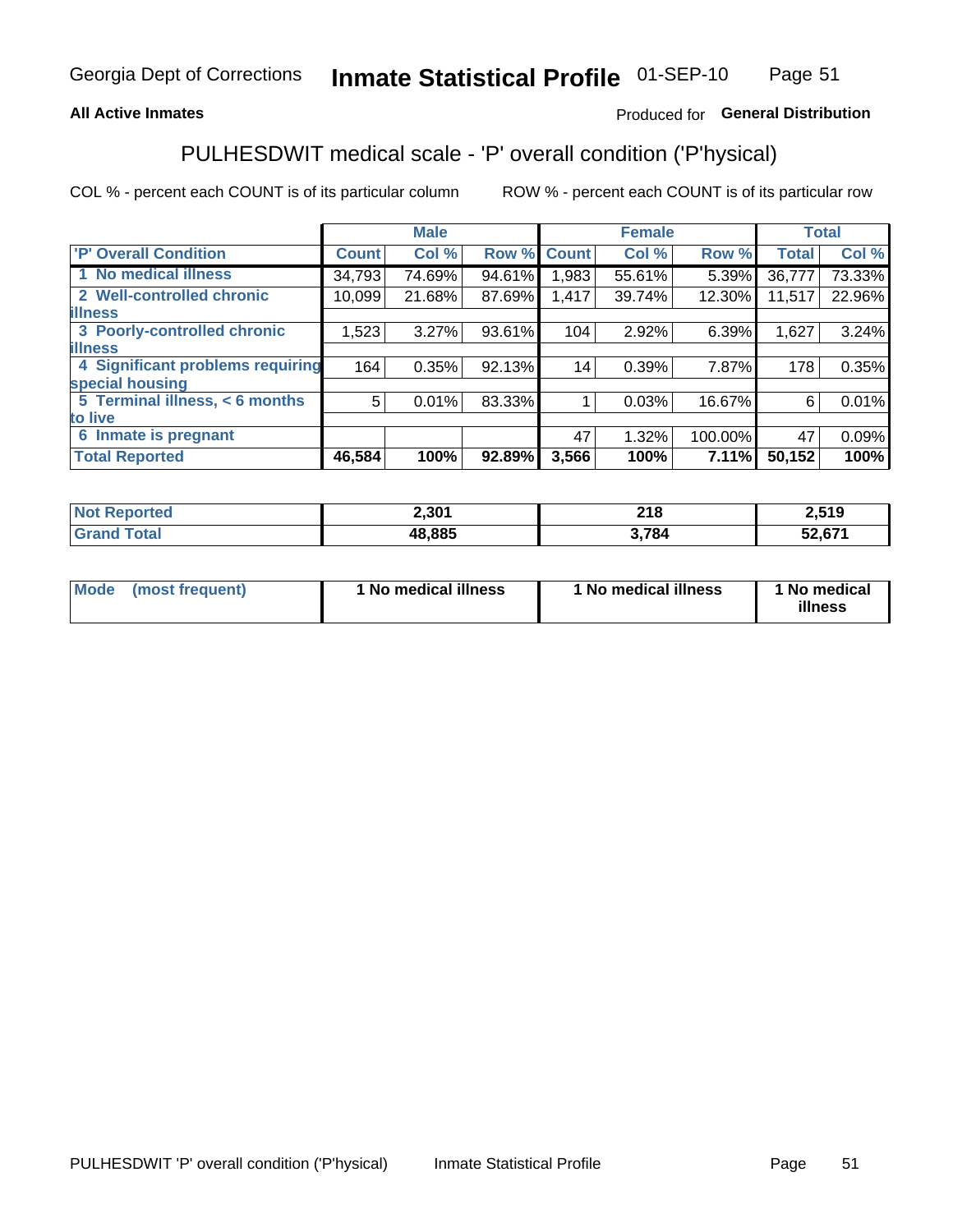#### **All Active Inmates**

### Produced for General Distribution

# PULHESDWIT medical scale - 'U' upper body

COL % - percent each COUNT is of its particular column

|                              |              | <b>Male</b> |         |                | <b>Female</b> |        |              | <b>Total</b> |
|------------------------------|--------------|-------------|---------|----------------|---------------|--------|--------------|--------------|
| <b>U' Upper Body</b>         | <b>Count</b> | Col %       | Row %   | <b>Count</b>   | Col %         | Row %  | <b>Total</b> | Col %        |
| 1 Upper bones, joints,       | 44,690       | 96.09%      | 93.11%  | 3,303          | 92.57%        | 6.88%  | 47,995       | 95.84%       |
| muscles all OK               |              |             |         |                |               |        |              |              |
| 2 One or both arms minimally | 1,536        | 3.30%       | 86.00%  | 250            | 7.01%         | 14.00% | 1,786        | 3.57%        |
| limited                      |              |             |         |                |               |        |              |              |
| 3 One or both arms           | 235          | 0.51%       | 94.76%  | 13             | 0.36%         | 5.24%  | 248          | 0.50%        |
| <b>moderately limited</b>    |              |             |         |                |               |        |              |              |
| 4 One arm disabled,          | 46           | 0.10%       | 95.83%  | $\overline{2}$ | 0.06%         | 4.17%  | 48           | 0.10%        |
| paralyzed, or amputated      |              |             |         |                |               |        |              |              |
| 5 Both arms disabled,        | 3            | 0.01%       | 100.00% |                |               |        | 3            | 0.01%        |
| paralyzed, or amputated      |              |             |         |                |               |        |              |              |
| <b>Total Reported</b>        | 46,510       | 100%        | 92.87%  | 3,568          | 100%          | 7.12%  | 50,080       | 100.0%       |

| <b>Not Reported</b> | 2,375  | 216   | 2,591  |
|---------------------|--------|-------|--------|
| <b>Grand Total</b>  | 48,885 | 3,784 | 52,671 |

| Mode (most frequent) | 1 Upper bones, joints,<br>muscles all OK | 1 Upper bones, joints,<br>muscles all OK | 1 Upper bones,<br>joints, muscles all<br>ΟK |
|----------------------|------------------------------------------|------------------------------------------|---------------------------------------------|
|----------------------|------------------------------------------|------------------------------------------|---------------------------------------------|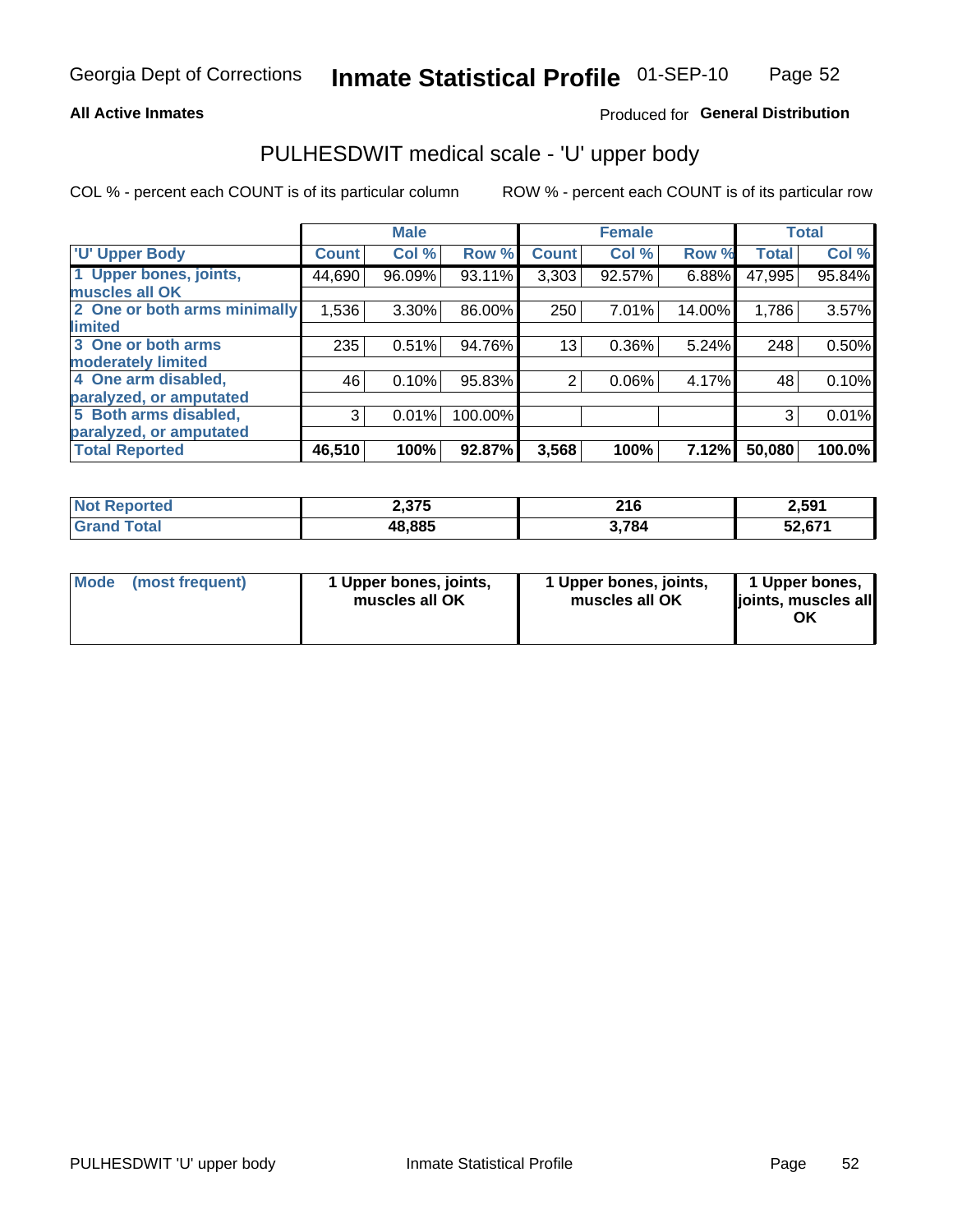#### **All Active Inmates**

### Produced for General Distribution

# PULHESDWIT medical scale - 'L' lower body

COL % - percent each COUNT is of its particular column

|                                |              | <b>Male</b> |        |              | <b>Female</b> |        |              | <b>Total</b> |
|--------------------------------|--------------|-------------|--------|--------------|---------------|--------|--------------|--------------|
| 'L' Lower Body                 | <b>Count</b> | Col %       | Row %  | <b>Count</b> | Col %         | Row %  | <b>Total</b> | Col %        |
| 1 Lower bones, joints,         | 41,413       | 89.04%      | 93.85% | 2,714        | 76.09%        | 6.15%  | 44,129       | 88.12%       |
| muscles all OK                 |              |             |        |              |               |        |              |              |
| 2 One or both legs minimally   | 4,298        | 9.24%       | 84.01% | 818          | 22.93%        | 15.99% | 5,116        | 10.22%       |
| limited                        |              |             |        |              |               |        |              |              |
| 3 One or both legs             | 677          | 1.46%       | 96.30% | 26           | 0.73%         | 3.70%  | 703          | 1.40%        |
| moderately limited             |              |             |        |              |               |        |              |              |
| 4 One leg disabled, paralyzed, | 113          | 0.24%       | 94.17% |              | 0.20%         | 5.83%  | 120          | 0.24%        |
| or amputated                   |              |             |        |              |               |        |              |              |
| 5 Both legs disabled,          | 11           | 0.02%       | 84.62% | 2            | 0.06%         | 15.38% | 13           | 0.03%        |
| paralyzed, or amputated        |              |             |        |              |               |        |              |              |
| <b>Total Reported</b>          | 46,512       | 100%        | 92.87% | 3,567        | 100%          | 7.12%  | 50,081       | 100.0%       |

| <b>Not Reported</b>   | 0.272<br>ں ان ک | <b>047</b><br>- 11 | 2,590  |
|-----------------------|-----------------|--------------------|--------|
| <b>Total</b><br>Grand | 48,885          | 3,784              | 52,671 |

|  | Mode (most frequent) | 1 Lower bones, joints,<br>muscles all OK | 1 Lower bones, joints,<br>muscles all OK | 1 Lower bones,<br>joints, muscles all<br>ΟK |
|--|----------------------|------------------------------------------|------------------------------------------|---------------------------------------------|
|--|----------------------|------------------------------------------|------------------------------------------|---------------------------------------------|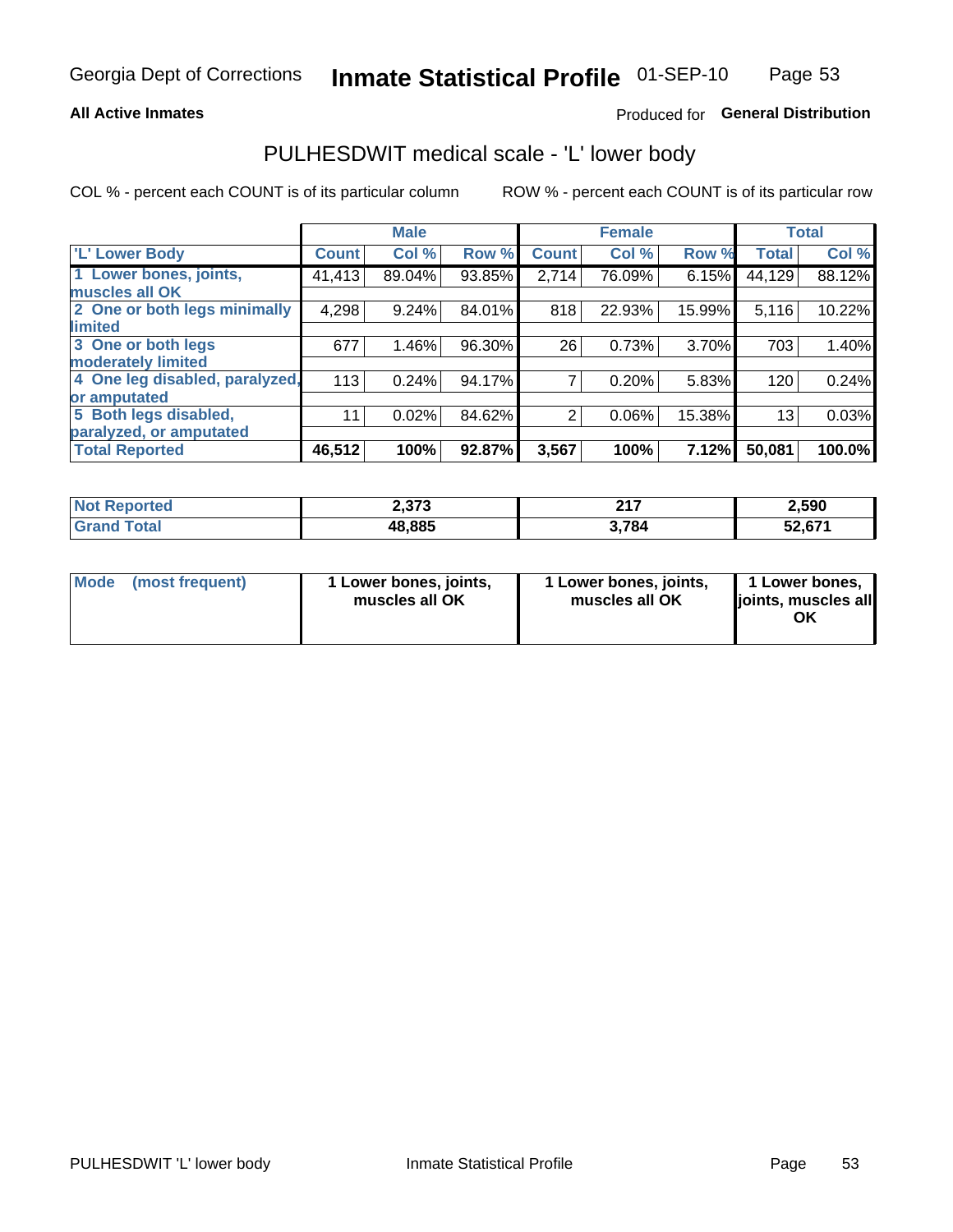#### **All Active Inmates**

### Produced for General Distribution

## PULHESDWIT medical scale - 'H' hearing

COL % - percent each COUNT is of its particular column

|                                |              | <b>Male</b> |             |       | <b>Female</b> |        | <b>Total</b> |        |
|--------------------------------|--------------|-------------|-------------|-------|---------------|--------|--------------|--------|
| <b>'H' Hearing</b>             | <b>Count</b> | Col %       | Row % Count |       | Col %         | Row %  | <b>Total</b> | Col %  |
| 1 Normal hearing both ears     | 46,006       | 98.96%      | 92.87%      | 3,531 | 98.96%        | 7.13%  | 49,539       | 98.96% |
| 2 Some loss in one ear with    | 369          | 0.79%       | 91.56%      | 34    | 0.95%         | 8.44%  | 403          | 0.81%  |
| other OK, or mild loss in both |              |             |             |       |               |        |              |        |
| 3 Total loss in one ear with   | 74           | 0.16%       | 98.67%      |       | 0.03%         | 1.33%  | 75           | 0.15%  |
| mild loss in other             |              |             |             |       |               |        |              |        |
| 4 Severe loss in both ears     | 25           | 0.05%       | 100.00%     |       |               |        | 25           | 0.05%  |
| 5 Total loss in both ears,     | 17           | 0.04%       | 89.47%      | 2     | $0.06\%$      | 10.53% | 19           | 0.04%  |
| requiring special housing      |              |             |             |       |               |        |              |        |
| <b>Total Reported</b>          | 46,491       | 100%        | 92.87%      | 3,568 | 100%          | 7.13%  | 50,061       | 100.0% |

| morted and   | 2,394  | 216<br>$\sim$ | 2,610  |
|--------------|--------|---------------|--------|
| <b>Total</b> | 48.885 | .784          | 52,671 |

| Mode (most frequent) | 1 Normal hearing both ears 11 Normal hearing both ears 1 Normal hearing | both ears |
|----------------------|-------------------------------------------------------------------------|-----------|
|                      |                                                                         |           |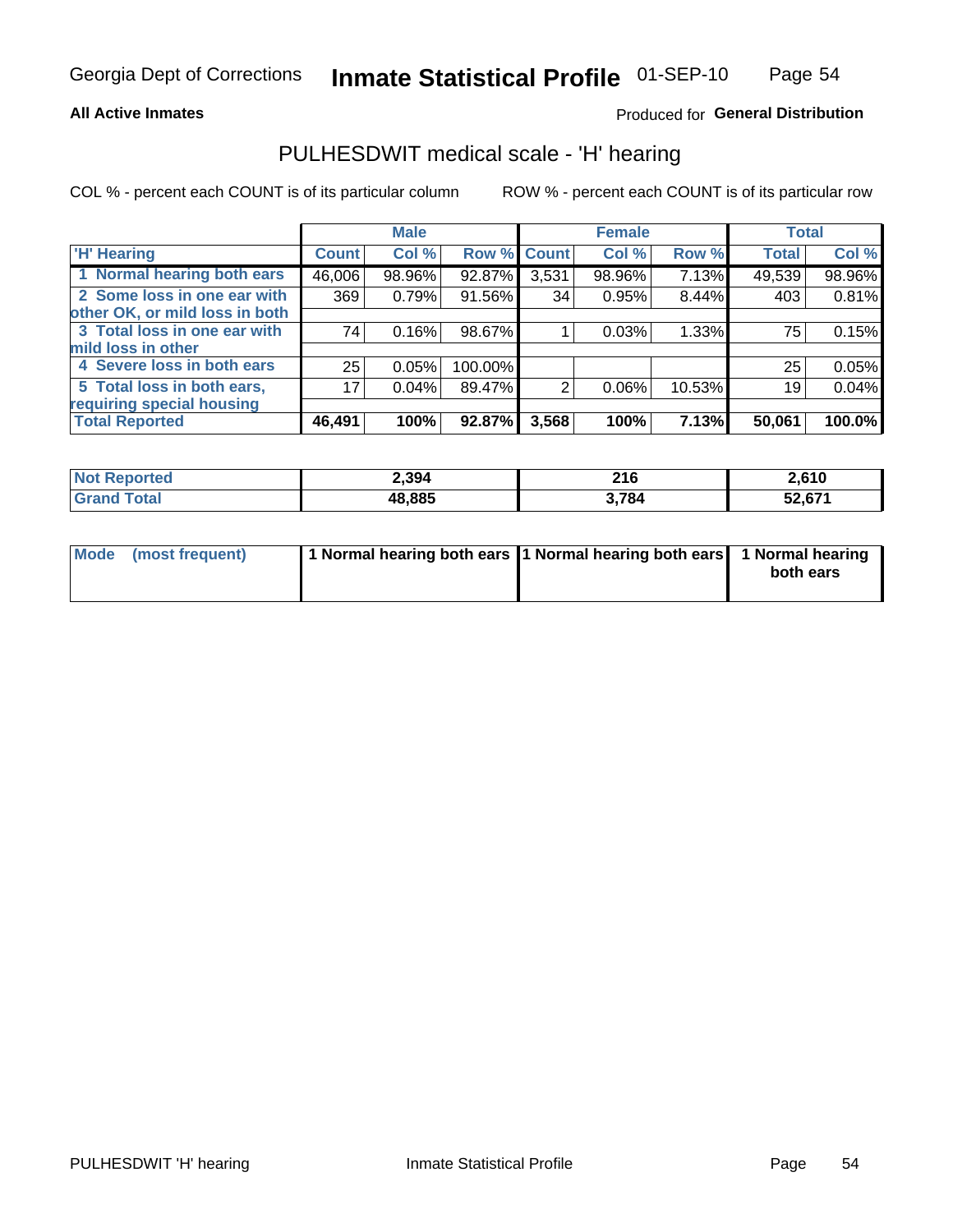#### **All Active Inmates**

### Produced for General Distribution

## PULHESDWIT medical scale - 'E' vision

COL % - percent each COUNT is of its particular column

|                                 |              | <b>Male</b> |         |              | <b>Female</b> |        |              | <b>Total</b> |
|---------------------------------|--------------|-------------|---------|--------------|---------------|--------|--------------|--------------|
| <b>E' Vision</b>                | <b>Count</b> | Col %       | Row %   | <b>Count</b> | Col %         | Row %  | <b>Total</b> | Col %        |
| 1 Correctable to 20/40 in both  | 38,770       | 84.73%      | 94.58%  | 2,221        | 62.27%        | 5.42%  | 40,993       | 83.11%       |
| eyes                            |              |             |         |              |               |        |              |              |
| 2 Correctable to 20/70 in one   | 6,240        | 13.64%      | 83.49%  | 1,234        | 34.59%        | 16.51% | 7,474        | 15.15%       |
| eye, may be blind in other      |              |             |         |              |               |        |              |              |
| 3 Correctable to 20/200 in one  | 631          | 1.38%       | 85.16%  | 110          | 3.08%         | 14.84% | 741          | 1.50%        |
| eye, may be blind in other      |              |             |         |              |               |        |              |              |
| 4 One eye not correctable to    | 103          | 0.23%       | 98.10%  | 2            | 0.06%         | 1.90%  | 105          | 0.21%        |
| 20/200, other may be blind      |              |             |         |              |               |        |              |              |
| 5 Blind in both eyes, requiring | 11           | 0.02%       | 100.00% |              |               |        | 11           | 0.02%        |
| special housing                 |              |             |         |              |               |        |              |              |
| <b>Total Reported</b>           | 45,755       | 100%        | 92.76%  | 3,567        | 100%          | 7.23%  | 49,324       | 100%         |

| <b>Not Reported</b> | 3,130  | 247<br>4 I I | 3,347  |
|---------------------|--------|--------------|--------|
| <b>Total</b>        | 48,885 | 3,784        | 52,671 |

| Mode (most frequent) | 1 Correctable to 20/40 in both<br>eves | 1 Correctable to 20/40 in   1 Correctable to  <br>both eves | 20/40 in both eyes |
|----------------------|----------------------------------------|-------------------------------------------------------------|--------------------|
|                      |                                        |                                                             |                    |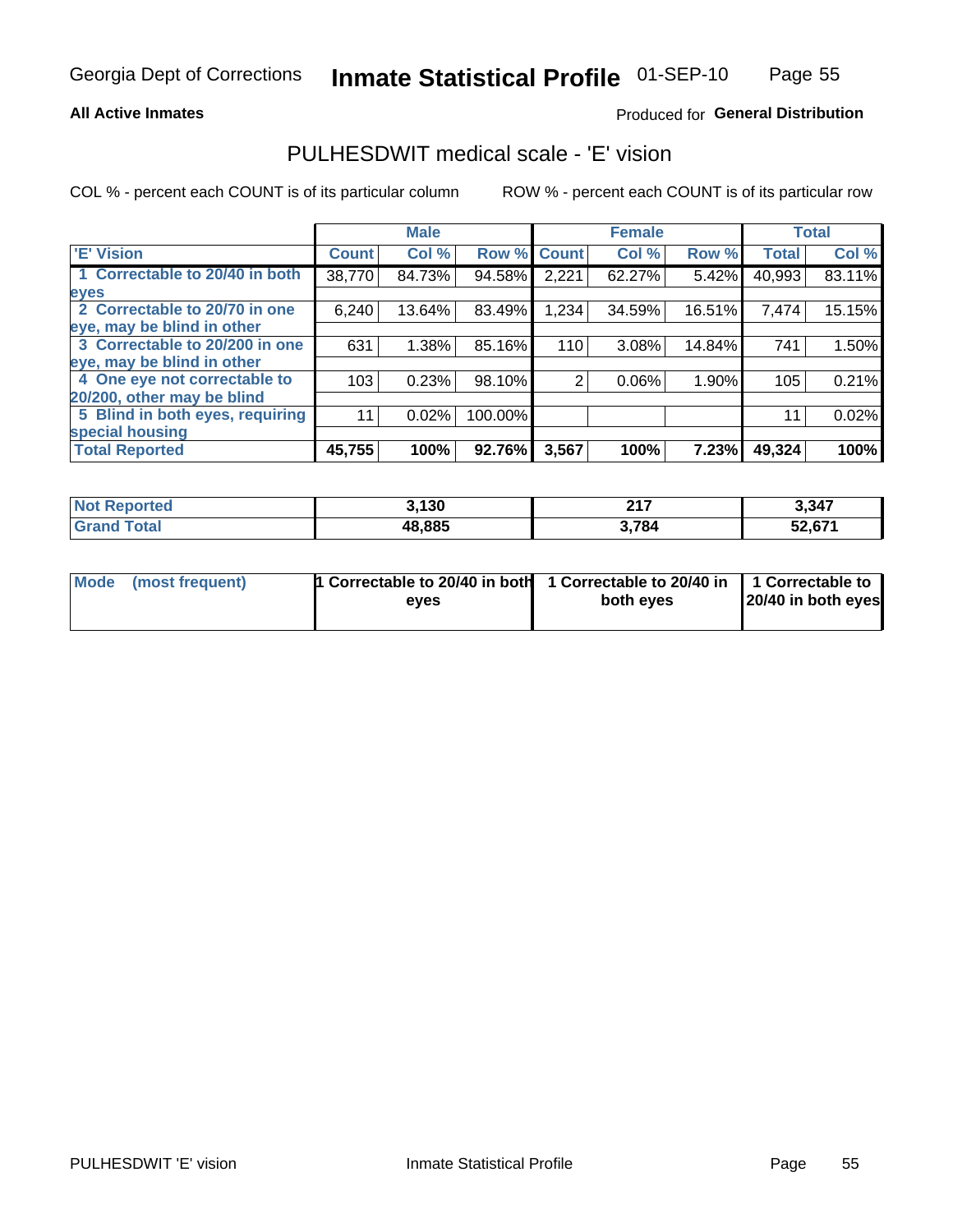#### **All Active Inmates**

### Produced for General Distribution

# PULHESDWIT medical scale - 'S' pSychiatric

COL % - percent each COUNT is of its particular column

|                                        |              | <b>Male</b> |         |             | <b>Female</b> |          |              | <b>Total</b> |
|----------------------------------------|--------------|-------------|---------|-------------|---------------|----------|--------------|--------------|
| 'S' pSychiatric                        | <b>Count</b> | Col %       |         | Row % Count | Col %         | Row %    | <b>Total</b> | Col %        |
| 1 No impairment or disorders           | 39,867       | 86.61%      | 94.96%  | 2,112       | 60.60%        | $5.03\%$ | 41,981       | 84.78%       |
| 2 Stable, or in remission, or          | 4,731        | 10.28%      | 77.99%  | 1,335       | 38.31%        | 22.01%   | 6,066        | 12.25%       |
| mild impairment or retardation         |              |             |         |             |               |          |              |              |
| 3 Requires moderate inpatient          | 1,193        | 2.59%       | 97.87%  | 26          | 0.75%         | 2.13%    | 1,219        | 2.46%        |
| treatment                              |              |             |         |             |               |          |              |              |
| 4 Requires intensive inpatient         | 211          | 0.46%       | 94.62%  | 12          | 0.34%         | 5.38%    | 223          | 0.45%        |
| treatment                              |              |             |         |             |               |          |              |              |
| <b>5 Requires Crisis Stabilization</b> | 27           | $0.06\%$    | 100.00% |             |               |          | 27           | 0.05%        |
| Unit (CSU) inpatient care              |              |             |         |             |               |          |              |              |
| <b>Total Reported</b>                  | 46,029       | 100%        | 92.96%  | 3,485       | 100%          | 7.04%    | 49,516       | 100%         |

| <b>Not Reported</b> | 2,856  | 299   | 3,155                   |
|---------------------|--------|-------|-------------------------|
| $\tau$ otal         | 48,885 | 3,784 | EN 074<br><b>52,671</b> |

| Mode            | <b>1 No impairment or disorders</b> | 1 No impairment or | 1 No impairment or |
|-----------------|-------------------------------------|--------------------|--------------------|
| (most frequent) |                                     | disorders          | disorders          |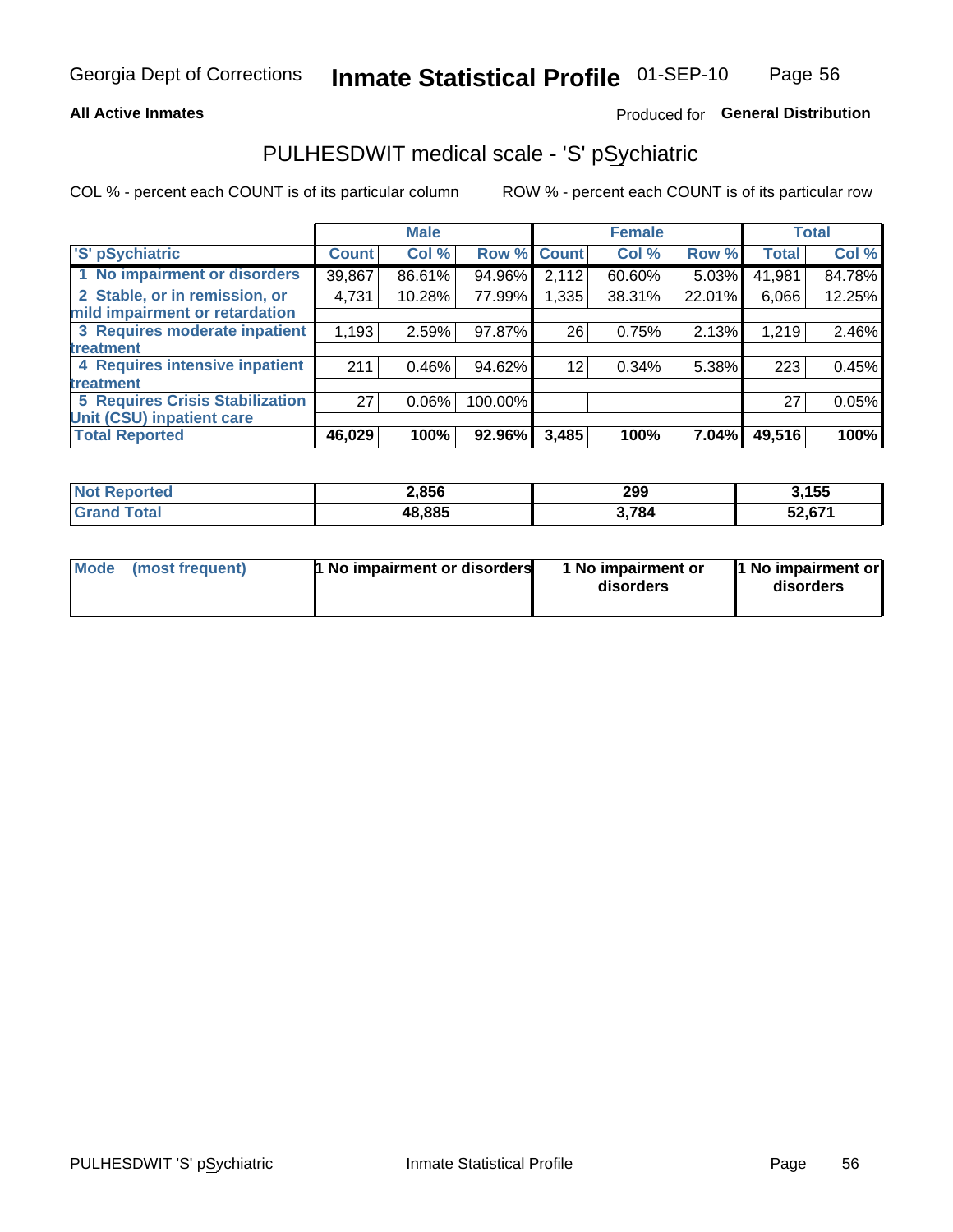#### **All Active Inmates**

### Produced for General Distribution

# PULHESDWIT medical scale - 'D' dental

COL % - percent each COUNT is of its particular column

|                                 |                 | <b>Male</b> |         |              | <b>Female</b> |       |              | <b>Total</b> |
|---------------------------------|-----------------|-------------|---------|--------------|---------------|-------|--------------|--------------|
| 'D' Dental                      | <b>Count</b>    | Col %       | Row %   | <b>Count</b> | Col %         | Row % | <b>Total</b> | Col %        |
| 1 Minimal routine dental health | 18,533          | 41.97%      | 90.27%  | .997         | 57.40%        | 9.73% | 20,530       | 43.09%       |
| <b>needs</b>                    |                 |             |         |              |               |       |              |              |
| 2 Moderate cavities and/or gum  | 16,605          | 37.60%      | 92.97%  | 1,255        | 36.07%        | 7.03% | 17,861       | 37.49%       |
| disease                         |                 |             |         |              |               |       |              |              |
| 3 Extensive gum disease         | 8,995           | 20.37%      | 97.54%  | 227          | 6.52%         | 2.46% | 9,222        | 19.36%       |
| and/or widespread decay         |                 |             |         |              |               |       |              |              |
| 4 Urgent need for dental        | 26 <sub>1</sub> | 0.06%       | 100.00% |              |               |       | 26           | 0.05%        |
| <b>services</b>                 |                 |             |         |              |               |       |              |              |
| 5 Life-threatening disease or   |                 | 0.01%       | 100.00% |              |               |       |              | 0.01%        |
| extreme pain or infection       |                 |             |         |              |               |       |              |              |
| <b>Total Reported</b>           | 44,160          | 100%        | 92.70%  | 3,479        | 100%          | 7.30% | 47,640       | 100%         |

| <b>Not Reported</b> | 4,725  | 305   | 5,030  |
|---------------------|--------|-------|--------|
| <b>Total</b>        | 48,885 | 3,784 | 52.670 |

| 1 Minimal routine dental<br>Mode<br>(most frequent)<br>health needs | 1 Minimal routine dental 1 Minimal routine<br>health needs | dental health<br>needs |
|---------------------------------------------------------------------|------------------------------------------------------------|------------------------|
|---------------------------------------------------------------------|------------------------------------------------------------|------------------------|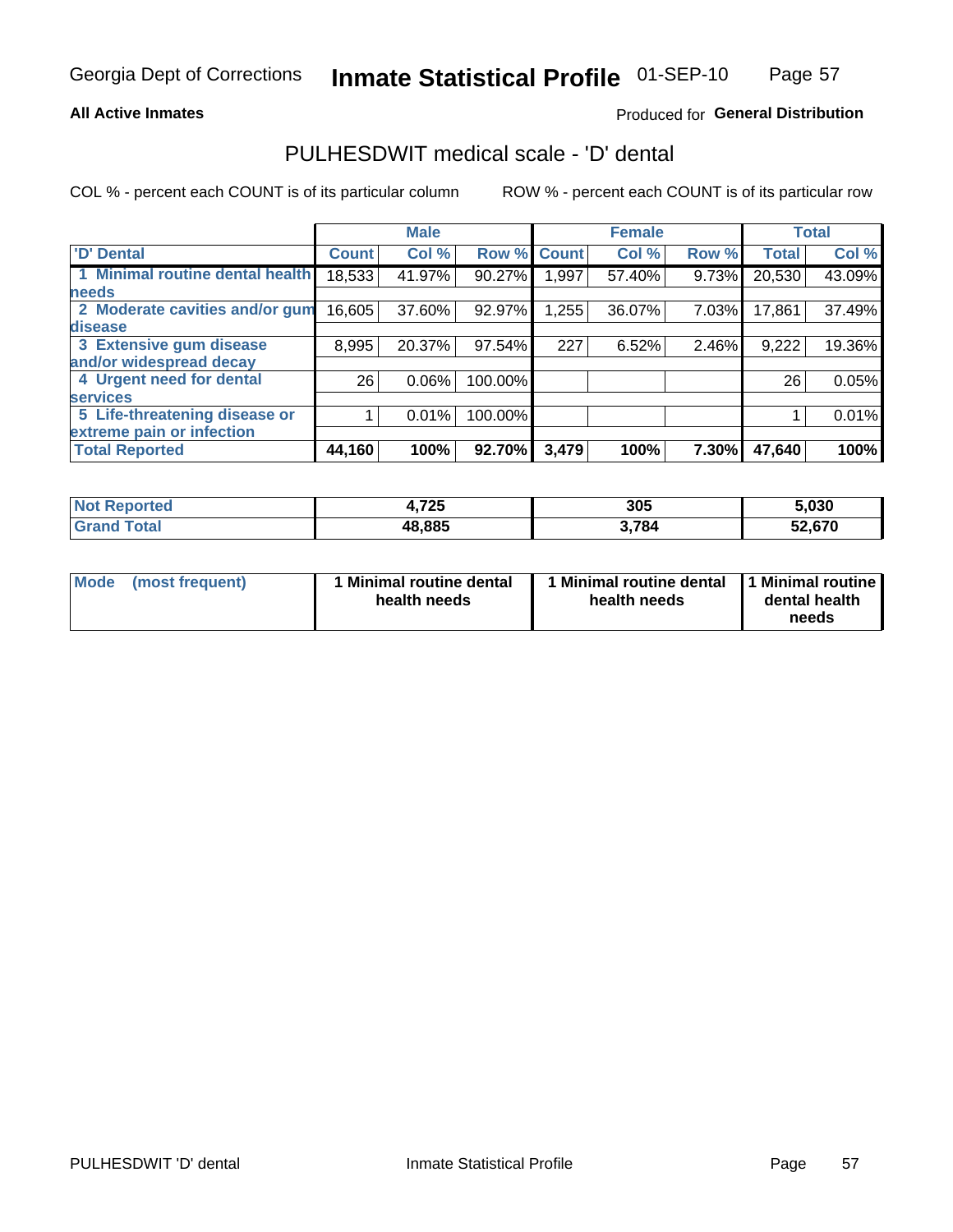#### **All Active Inmates**

### Produced for General Distribution

# PULHESDWIT medical scale - 'W' work ability

COL % - percent each COUNT is of its particular column

|                                 |              | <b>Male</b> |        |             | <b>Female</b> |        |              | <b>Total</b> |
|---------------------------------|--------------|-------------|--------|-------------|---------------|--------|--------------|--------------|
| 'W' work ability                | <b>Count</b> | Col %       |        | Row % Count | Col %         | Row %  | <b>Total</b> | Col %        |
| 1 Unrestricted work or activity | 38,746       | 83.32%      | 93.25% | 2,802       | 78.53%        | 6.74%  | 41,549       | 82.98%       |
| 2 Minor restrictions on type of | 6,112        | 13.14%      | 91.10% | 597         | 16.73%        | 8.90%  | 6,709        | 13.40%       |
| <b>work</b>                     |              |             |        |             |               |        |              |              |
| 3 Moderate restrictions on type | 1,110        | 2.39%       | 91.28% | 105         | 2.94%         | 8.63%  | 1,216        | 2.43%        |
| of work                         |              |             |        |             |               |        |              |              |
| 4 Major restrictions on type of | 419          | $0.90\%$    | 87.29% | 61          | 1.71%         | 12.71% | 480          | 0.96%        |
| <b>work</b>                     |              |             |        |             |               |        |              |              |
| 5 Cannot work under any         | 117          | 0.25%       | 97.50% | 3           | 0.08%         | 2.50%  | 120          | 0.24%        |
| <b>circumstances</b>            |              |             |        |             |               |        |              |              |
| <b>Total Reported</b>           | 46,504       | 100%        | 92.87% | 3,568       | 100%          | 7.13%  | 50,074       | 100.0%       |

| <b>Emorted</b><br>N. | 2,381  | <b>01C</b><br>ZIV | 2,597           |
|----------------------|--------|-------------------|-----------------|
| <b>Total</b>         | 48,885 | <b>े784</b>       | EN C74<br>52.67 |

| Mode            | 1 Unrestricted work or | 1 Unrestricted work or | 1 Unrestricted   |
|-----------------|------------------------|------------------------|------------------|
| (most frequent) | activity               | activity               | work or activity |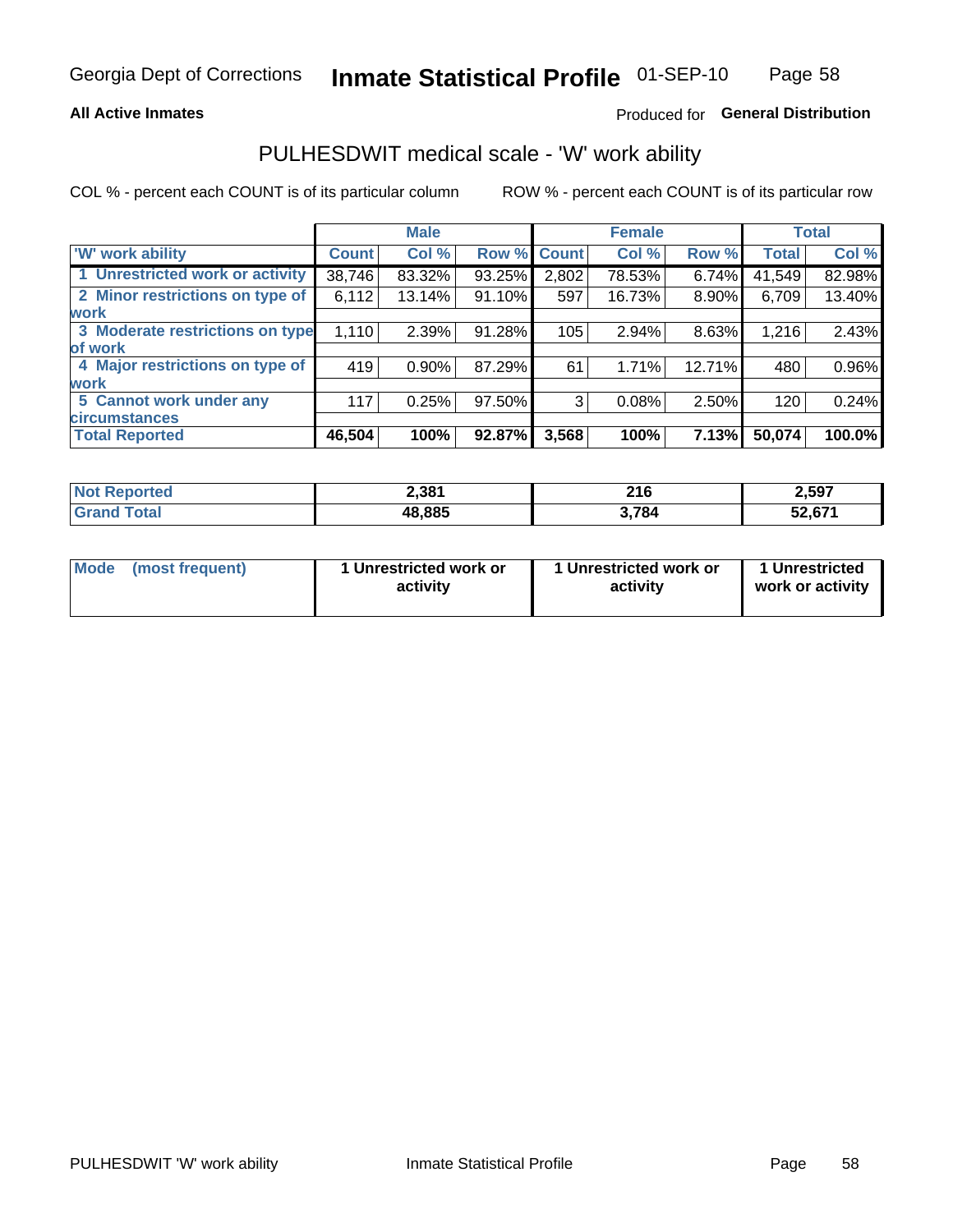#### **All Active Inmates**

### Produced for General Distribution

# PULHESDWIT medical scale - 'I' impairment

COL % - percent each COUNT is of its particular column

|                                   |                    | <b>Male</b> |         |              | <b>Female</b> |        |              | <b>Total</b> |
|-----------------------------------|--------------------|-------------|---------|--------------|---------------|--------|--------------|--------------|
| <b>T' Impairment</b>              | Count <sup>1</sup> | Col %       | Row %   | <b>Count</b> | Col %         | Row %  | <b>Total</b> | Col %        |
| 1 No impairments or               | 46,222             | 99.46%      | 92.86%  | 3,554        | 99.64%        | 7.14%  | 49,778       | 99.47%       |
| disabilities                      |                    |             |         |              |               |        |              |              |
| 2 Wheelchair-bound but            | 147                | 0.32%       | 96.08%  | 6            | 0.17%         | 3.92%  | 153          | 0.31%        |
| otherwise OK                      |                    |             |         |              |               |        |              |              |
| <b>3 Needs low-level Assisted</b> | 28                 | 0.06%       | 87.50%  | 4            | 0.11%         | 12.50% | 32           | $0.06\%$     |
| Living (level I)                  |                    |             |         |              |               |        |              |              |
| 4 Needs moderate Assisted         | 13                 | 0.03%       | 100.00% |              |               |        | 13           | 0.03%        |
| <b>Living (level II)</b>          |                    |             |         |              |               |        |              |              |
| <b>5 Needs maximal Assisted</b>   | 62                 | 0.13%       | 95.38%  | 3            | 0.08%         | 4.62%  | 65           | 0.13%        |
| Living (level III)                |                    |             |         |              |               |        |              |              |
| <b>Total Reported</b>             | 46,472             | 100%        | 92.87%  | 3,567        | 100%          | 7.13%  | 50,041       | 100%         |

| <b>rted</b><br>NO1 | 2,413  | $\sim$<br>. | 2,630   |
|--------------------|--------|-------------|---------|
| int                | 48,885 | ,784        | 52.67'' |

| <b>Mode</b>     | l No impairments or | 1 No impairments or | 1 No impairments |
|-----------------|---------------------|---------------------|------------------|
| (most frequent) | disabilities        | disabilities        | or disabilities  |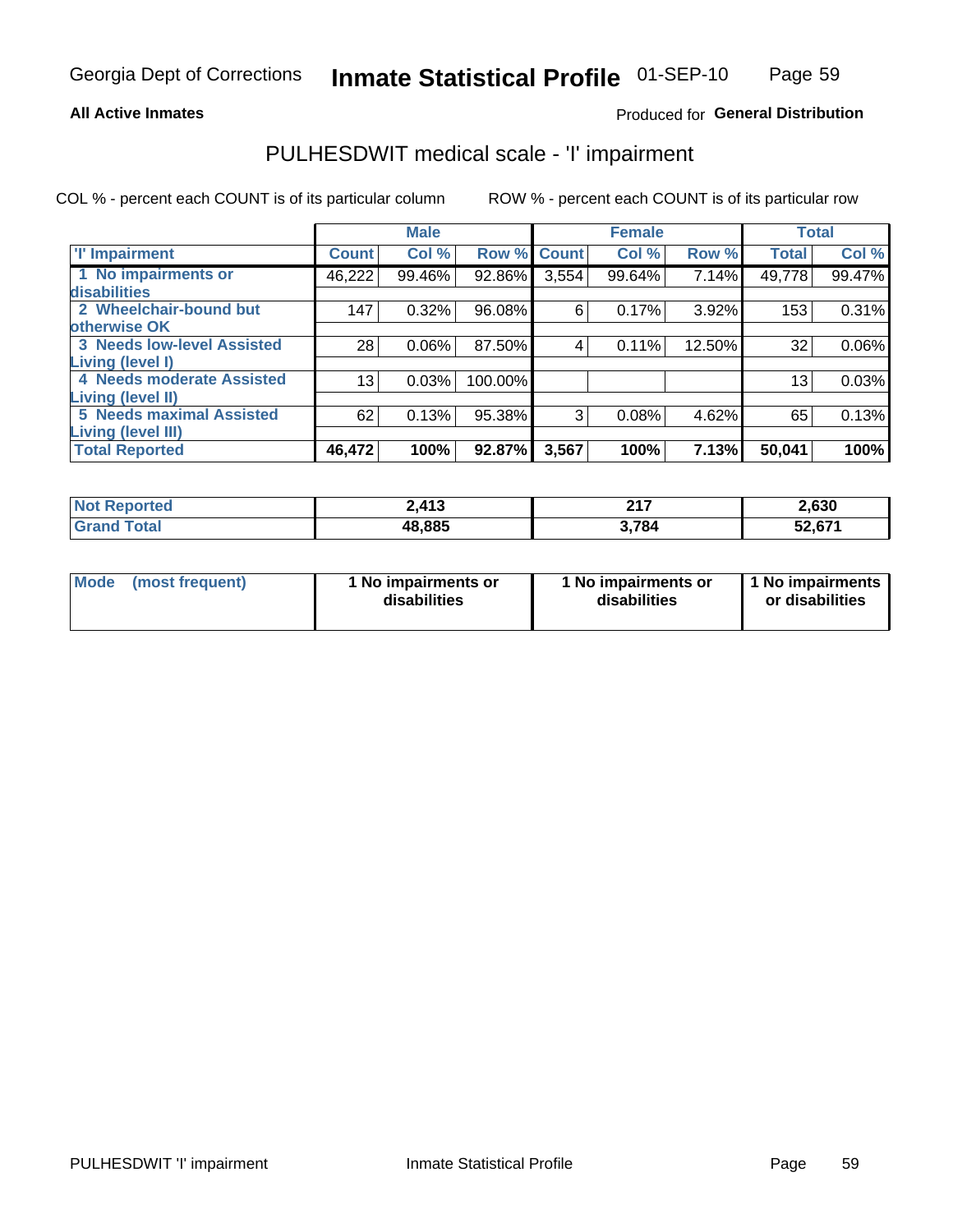#### **All Active Inmates**

### Produced fo General Distribution

# PULHESDWIT medical scale - 'T' transportability

COL % - percent each COUNT is of its particular column

|                              |              | <b>Male</b> |         |              | <b>Female</b> |       |              | <b>Total</b> |
|------------------------------|--------------|-------------|---------|--------------|---------------|-------|--------------|--------------|
| <b>T' Transportability</b>   | <b>Count</b> | Col %       | Row %   | <b>Count</b> | Col %         | Row % | <b>Total</b> | Col %        |
| 1 Can be transported in any  | 46,292       | 99.62%      | 92.88%  | 3,545        | 99.69%        | 7.11% | 49,839       | 99.62%       |
| ordinary approved vehicle    |              |             |         |              |               |       |              |              |
| 2 Wheelchair-bound, not      | 69           | 0.15%       | 90.79%  | 7            | 0.20%         | 9.21% | 76           | 0.15%        |
| needing special vehicle      |              |             |         |              |               |       |              |              |
| 3 Wheelchair-bound, requires | 15           | 0.03%       | 100.00% |              |               |       | 15           | 0.03%        |
| special vehicle              |              |             |         |              |               |       |              |              |
| 4 Needs specially-equipped   |              | 0.02%       | 100.00% |              |               |       |              | 0.01%        |
| medical vehicle              |              |             |         |              |               |       |              |              |
| <b>5 Requires ambulance</b>  | 86           | 0.19%       | 95.56%  | 4            | 0.11%         | 4.44% | 90           | 0.18%        |
| transport                    |              |             |         |              |               |       |              |              |
| <b>Total Reported</b>        | 46,469       | 100%        | 92.89%  | 3,556        | 100%          | 7.11% | 50,027       | 100%         |

| <b>Not</b><br>Reported | 2,416  | 228<br>____ | 2,644 |
|------------------------|--------|-------------|-------|
| <b>otal</b>            | 48,885 | .784        | E2E74 |

|  | Mode (most frequent) | 1 Can be transported in any 1 Can be transported in any<br>ordinary approved vehicle   ordinary approved vehicle   transported in any |  | 1 Can be<br>  ordinary approved  <br>vehicle |
|--|----------------------|---------------------------------------------------------------------------------------------------------------------------------------|--|----------------------------------------------|
|--|----------------------|---------------------------------------------------------------------------------------------------------------------------------------|--|----------------------------------------------|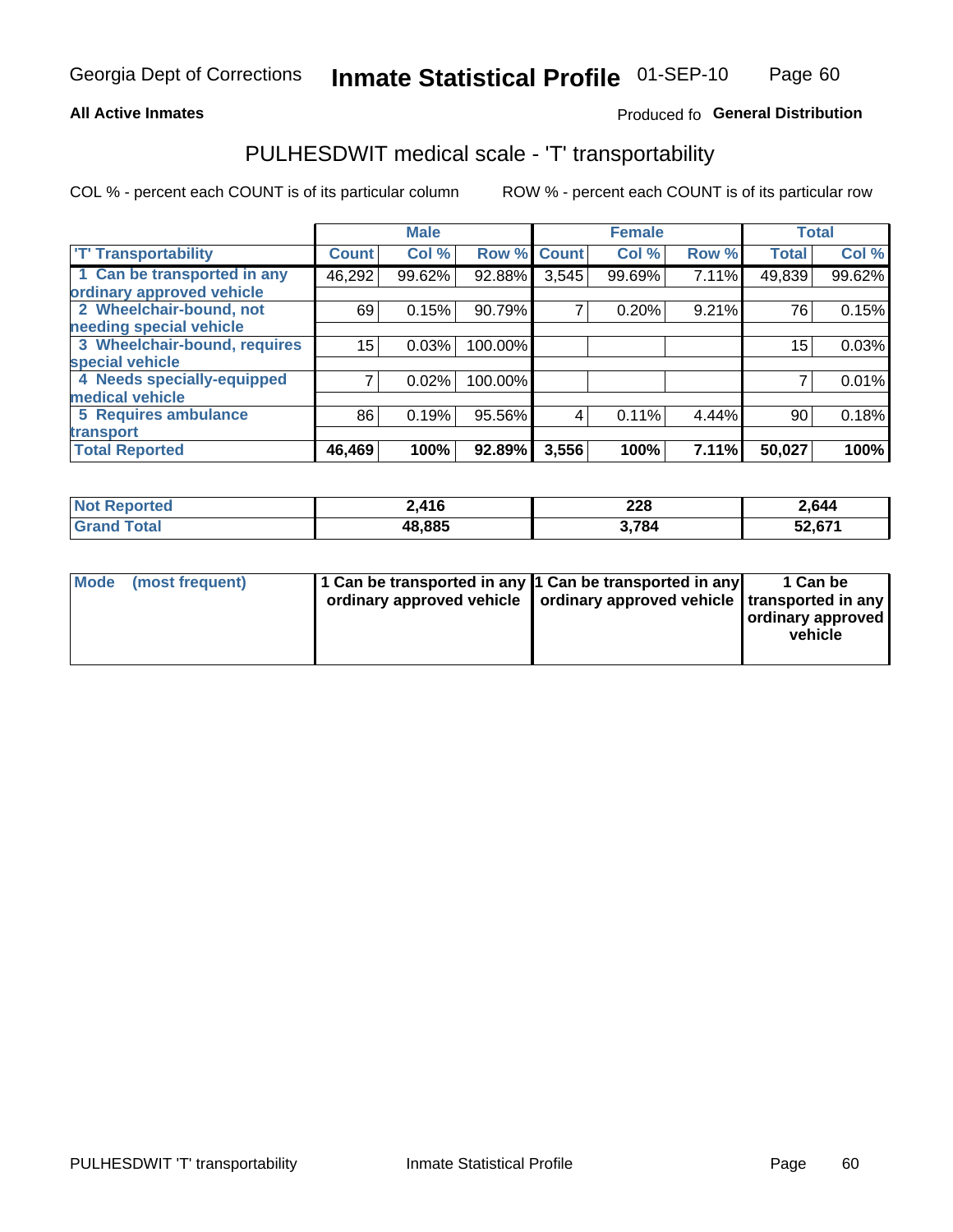#### **All Active Inmates**

### Produced for General Distribution

## Criminality in family, self-reported

COL % - percent each COUNT is of its particular column

|                              |              | <b>Male</b> |        |              | <b>Female</b> |           |              | <b>Total</b> |
|------------------------------|--------------|-------------|--------|--------------|---------------|-----------|--------------|--------------|
| <b>Criminality In Family</b> | <b>Count</b> | Col%        | Row %  | <b>Count</b> | Col %         | Row %     | Total        | Col %        |
| Yes, criminality in family   | 8.395        | 21.78%      | 89.81% | 953          | 43.80%        | $10.19\%$ | 9.348        | 22.96%       |
| No criminality in family     | 30.143       | 78.22%      | 96.10% | 1,223        | 56.20%        |           | 3.90% 31,367 | 77.04%       |
| <b>Total Reported</b>        | 38,538       | 100%        | 94.65% | 2.176        | 100%          | $5.34\%$  | 40,715       | $100\%$      |

| <b>Not</b><br>Reported | 10,347 | .608 | 1,955  |
|------------------------|--------|------|--------|
| <b>Total</b>           | 48,885 | ,784 | 52.670 |

|  | Mode (most frequent) | No criminality in family | No criminality in family | No criminality in<br>family |
|--|----------------------|--------------------------|--------------------------|-----------------------------|
|--|----------------------|--------------------------|--------------------------|-----------------------------|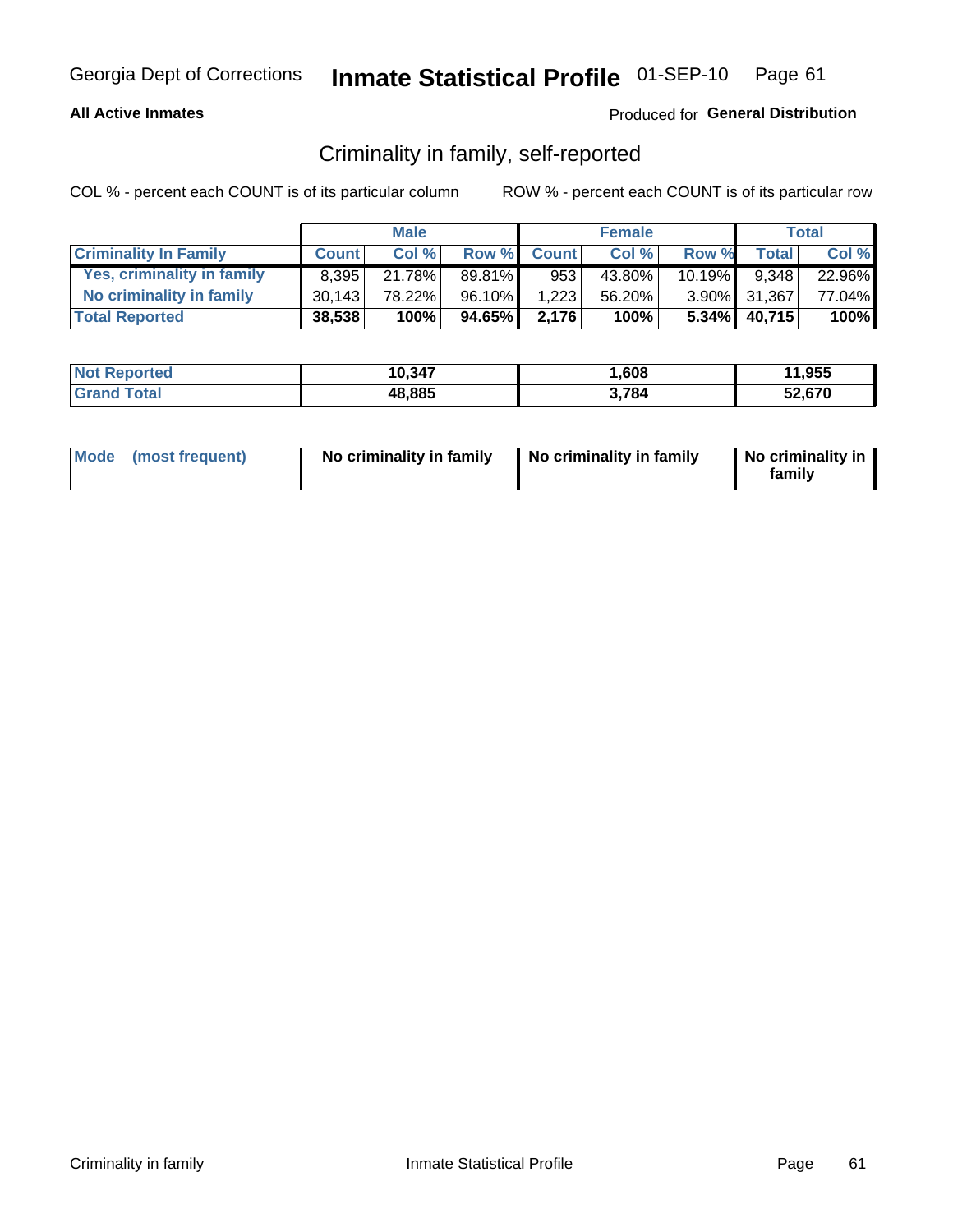#### **All Active Inmates**

### Produced for General Distribution

## Alcoholism in family, self-reported

COL % - percent each COUNT is of its particular column

|                             |              | <b>Male</b> |        |              | <b>Female</b> |          |              | Total   |
|-----------------------------|--------------|-------------|--------|--------------|---------------|----------|--------------|---------|
| <b>Alcoholism In Family</b> | <b>Count</b> | Col%        | Row %  | <b>Count</b> | Col %         | Row %    | <b>Total</b> | Col %   |
| Yes, alcoholism in family   | 5.384        | $13.97\%$   | 90.31% | 578          | 26.56%        | $9.69\%$ | 5,962        | 14.64%  |
| No alcoholism in family     | 33,154       | 86.03%      | 95.40% | 1,598        | 73.44%        |          | 4.60% 34,753 | 85.36%  |
| <b>Total Reported</b>       | 38,538       | 100%        | 94.65% | 2.176        | 100%          |          | 5.34% 40,715 | $100\%$ |

| <b>Not Reported</b>     | 10,347 | 608. | 1,955  |
|-------------------------|--------|------|--------|
| <b>Fotal</b><br>l Grand | 48,885 | 784، | 52,670 |

|  | Mode (most frequent) | No alcoholism in family | No alcoholism in family | No alcoholism in<br>family |
|--|----------------------|-------------------------|-------------------------|----------------------------|
|--|----------------------|-------------------------|-------------------------|----------------------------|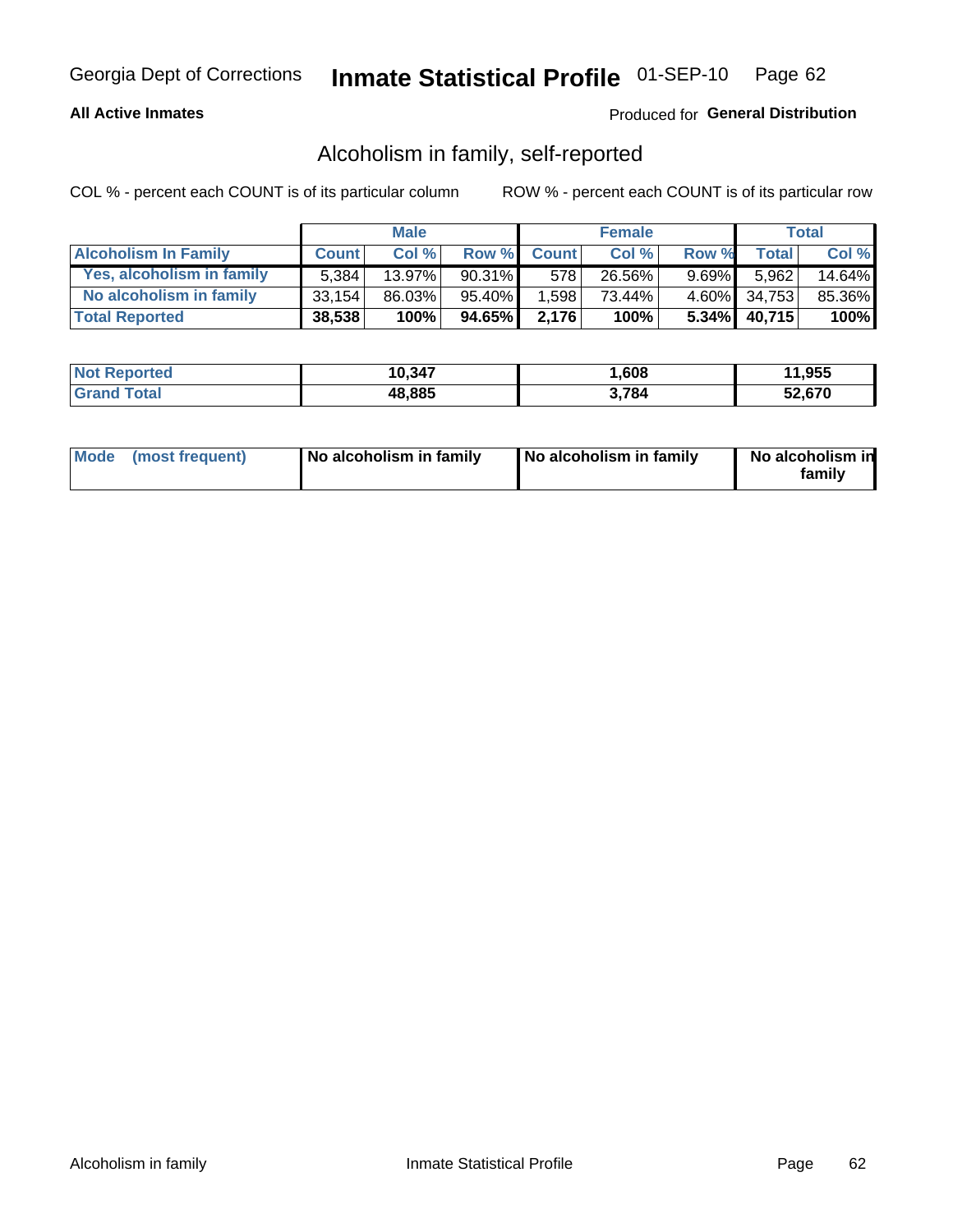#### **All Active Inmates**

### Produced for General Distribution

## Drug abuse in family, self-reported

COL % - percent each COUNT is of its particular column

|                           |              | <b>Male</b> |        |              | <b>Female</b> |           |              | Total    |
|---------------------------|--------------|-------------|--------|--------------|---------------|-----------|--------------|----------|
| Drug Abuse In Family      | <b>Count</b> | Col%        | Row %  | <b>Count</b> | Col %         | Row %     | <b>Total</b> | Col %    |
| Yes, drug abuse in family | 2,978        | 7.73%       | 85.48% | 506          | 23.25%        | $14.52\%$ | 3.484        | $8.56\%$ |
| No drug abuse in family   | 35.560       | $92.27\%$   | 95.51% | 1.670        | 76.75%        |           | 4.49% 37,231 | 91.44%   |
| <b>Total Reported</b>     | 38,538       | 100%        | 94.65% | 2.176        | 100%          |           | 5.34% 40,715 | $100\%$  |

| <b>Not Reported</b>     | 10,347 | 608. | 1,955  |
|-------------------------|--------|------|--------|
| <b>Fotal</b><br>l Grand | 48,885 | 784، | 52,670 |

|  | Mode (most frequent) | No drug abuse in family | No drug abuse in family | No drug abuse in<br>family |
|--|----------------------|-------------------------|-------------------------|----------------------------|
|--|----------------------|-------------------------|-------------------------|----------------------------|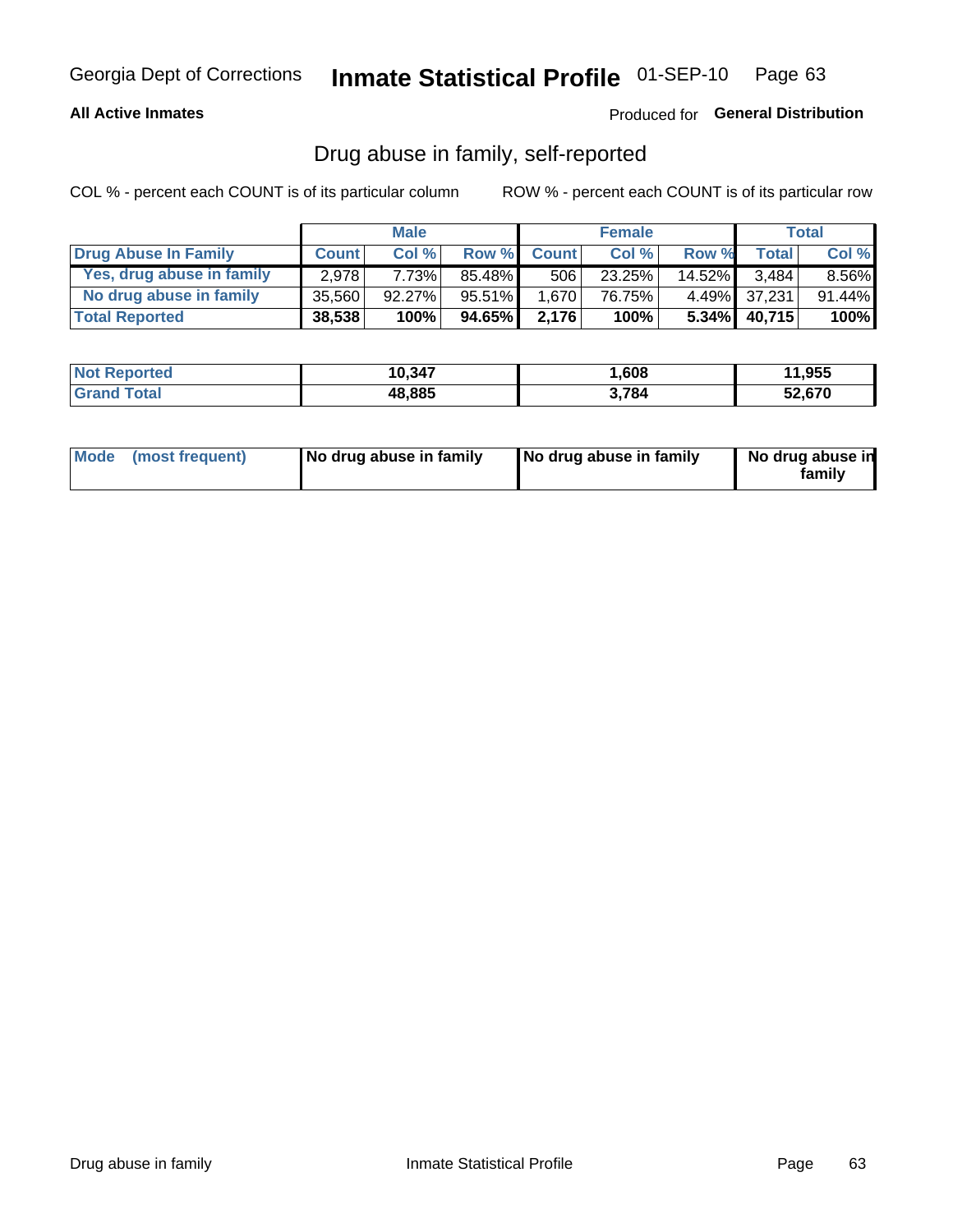### **All Active Inmates**

### Produced for General Distribution

## Subjected to frequent beatings, self-reported

COL % - percent each COUNT is of its particular column

|                            |              | <b>Male</b> |        |              | <b>Female</b> |          |        | Total  |
|----------------------------|--------------|-------------|--------|--------------|---------------|----------|--------|--------|
| <b>Frequent beatings</b>   | <b>Count</b> | Col %       | Row %  | <b>Count</b> | Col %         | Row %    | Total  | Col%   |
| Yes, subjected to frequent | 1,543        | 4.00%       | 82.56% | 326          | $14.98\%$     | 17.44%   | .869   | 4.59%  |
| beatings                   |              |             |        |              |               |          |        |        |
| Not subjected to frequent  | 36,995       | 96.00%      | 95.24% | $1,850 +$    | 85.02%        | 4.76%    | 38,846 | 95.41% |
| beatings                   |              |             |        |              |               |          |        |        |
| <b>Total Reported</b>      | 38,538       | 100%        | 94.65% | 2,176        | 100%          | $5.34\%$ | 40,715 | 100%   |

| <b>Not</b><br>Reported | 10,347 | 608, ا | 11,955 |
|------------------------|--------|--------|--------|
| Total                  | 48,885 | 3,784  | 52,670 |

| Mode (most frequent) | Not subjected to frequent<br>beatings | Not subjected to frequent<br>beatings | Not subjected to<br><b>frequent beatings</b> |
|----------------------|---------------------------------------|---------------------------------------|----------------------------------------------|
|                      |                                       |                                       |                                              |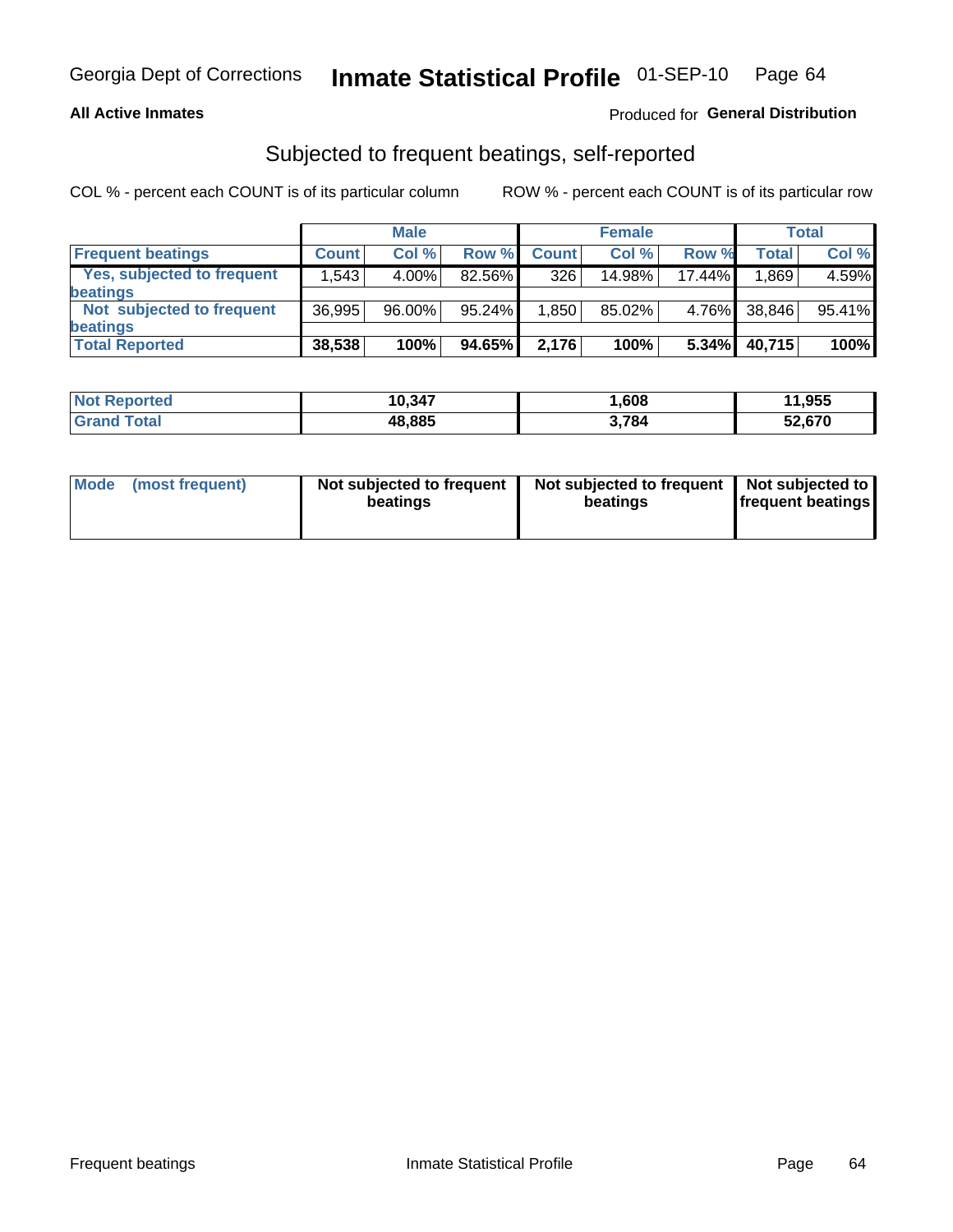### **All Active Inmates**

### **Produced for General Distribution**

## Father absent during inmate's childhood

COL % - percent each COUNT is of its particular column

|                           |              | <b>Male</b> |        |              | <b>Female</b> |          |              | Total  |
|---------------------------|--------------|-------------|--------|--------------|---------------|----------|--------------|--------|
| <b>Father Absent</b>      | <b>Count</b> | Col %       | Row %  | <b>Count</b> | Col %         | Row %    | <b>Total</b> | Col %  |
| Yes, father was absent    | 18.682       | 48.48%      | 95.89% | 800          | 36.76%        | $4.11\%$ | 19,482       | 47.85% |
| No, father was not absent | 19.856       | 51.52%      | 93.51% | 1.376        | 63.24%        |          | 6.48% 21,233 | 52.15% |
| <b>Total Reported</b>     | 38,538       | 100%        | 94.65% | 2.176        | 100%          | $5.34\%$ | 40,715       | 100%   |

| <b>Not Reported</b> | 10,347 | .608  | 11,955 |
|---------------------|--------|-------|--------|
| <b>Grand Total</b>  | 48,885 | 3,784 | 52,670 |

|  | Mode (most frequent) | No, father was not absent No, father was not absent |  | No, father was not<br>absent |
|--|----------------------|-----------------------------------------------------|--|------------------------------|
|--|----------------------|-----------------------------------------------------|--|------------------------------|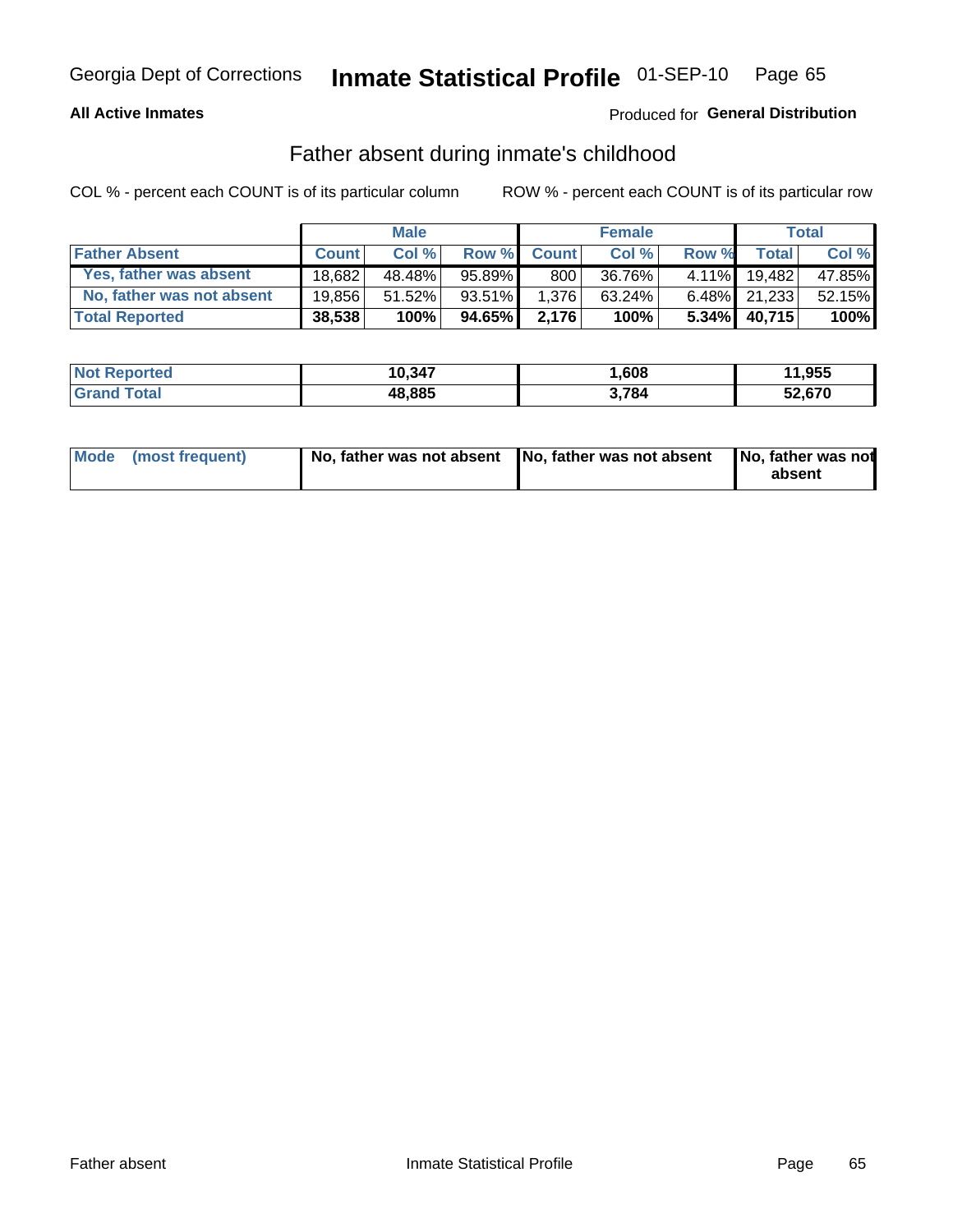#### **All Active Inmates**

### Produced for General Distribution

## Mother absent during inmate's childhood

COL % - percent each COUNT is of its particular column

|                           |              | <b>Male</b> |        |              | <b>Female</b> |          |              | Total  |
|---------------------------|--------------|-------------|--------|--------------|---------------|----------|--------------|--------|
| <b>Mother Absent</b>      | <b>Count</b> | Col%        | Row %  | <b>Count</b> | Col %         | Row %    | <b>Total</b> | Col %  |
| Yes, mother was absent    | 4.952'       | 12.85%      | 94.32% | 298          | 13.69%        | $5.68\%$ | 5,250        | 12.89% |
| No, mother was not absent | 33.586       | 87.15%      | 94.70% | 1,878        | 86.31%        |          | 5.30% 35,465 | 87.11% |
| <b>Total Reported</b>     | 38,538       | 100%        | 94.65% | 2.176        | 100%          | $5.34\%$ | 40,715       | 100%   |

| <b>Not</b><br>Reported | 10,347 | .608 | 1,955  |
|------------------------|--------|------|--------|
| ota <sup>-</sup>       | 48,885 | .784 | 52,670 |

| Mode (most frequent) | No, mother was not absent   No, mother was not absent   No, mother was | not absent |
|----------------------|------------------------------------------------------------------------|------------|
|                      |                                                                        |            |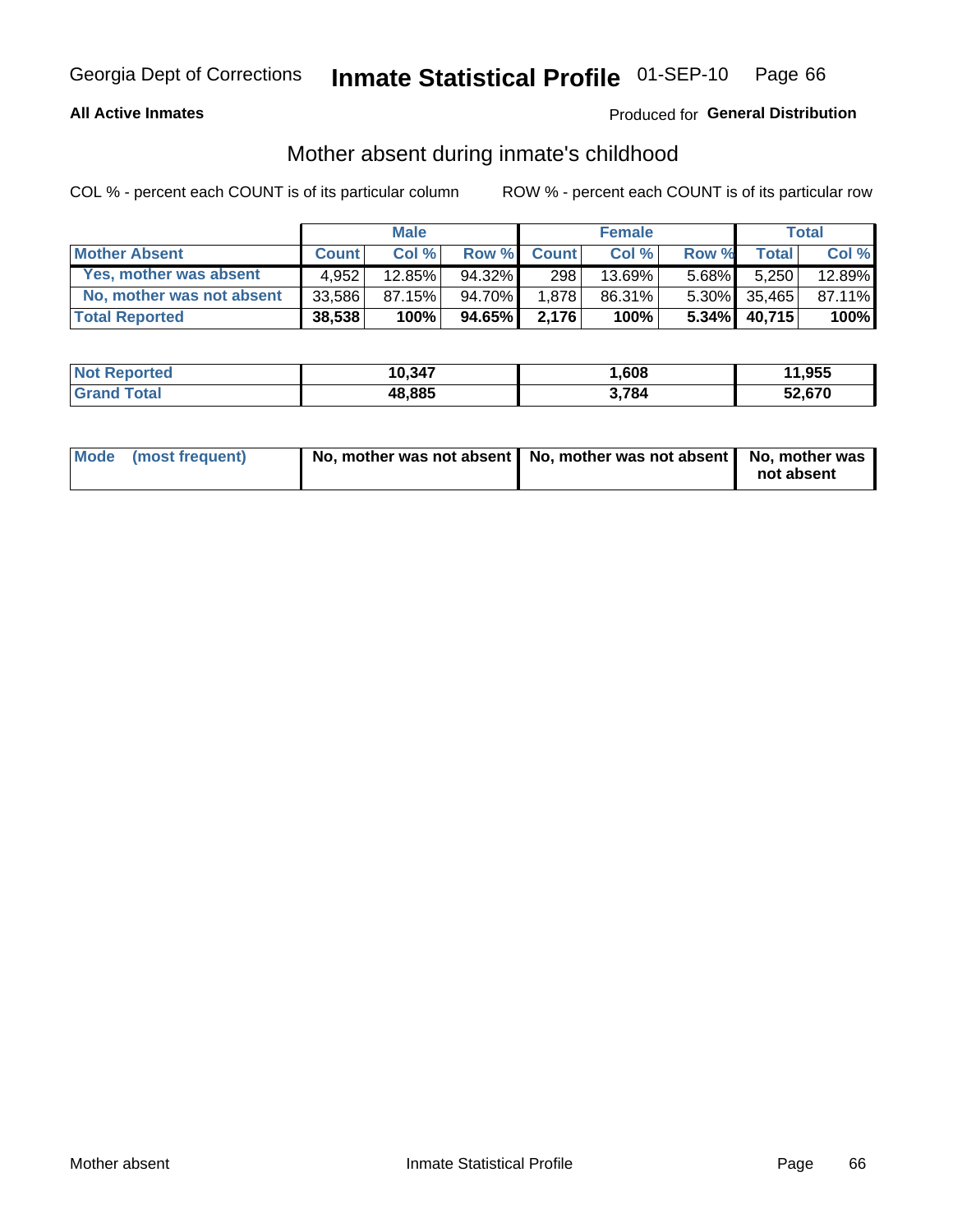### **All Active Inmates**

### Produced for General Distribution

## Inmate diagnosed as manipulative

COL % - percent each COUNT is of its particular column

|                       |              | <b>Male</b> |        |              | <b>Female</b> |          |                 | Total  |
|-----------------------|--------------|-------------|--------|--------------|---------------|----------|-----------------|--------|
| <b>Manipulative</b>   | <b>Count</b> | Col %       | Row %  | <b>Count</b> | Col%          | Row %    | <b>Total</b>    | Col %  |
| Yes, manipulative     | 7.371        | $20.46\%$   | 99.57% | 31           | 1.43%         | $0.42\%$ | 7.403           | 19.39% |
| No, not manipulative  | 28,652       | 79.54%      | 93.07% | 2,134        | 98.57%        | $6.93\%$ | 30,786          | 80.61% |
| <b>Total Reported</b> | 36,023       | 100%        | 94.33% | 2,165        | 100%          |          | $5.67\%$ 38,189 | 100%   |

| <b>Not Reported</b>          | 12,862 | ,619  | 14,481 |
|------------------------------|--------|-------|--------|
| <b>Total</b><br><b>Grand</b> | 48,885 | 3,784 | 52.670 |

|  | Mode (most frequent) | No, not manipulative | No, not manipulative | No. not<br><b>I</b> manipulative |
|--|----------------------|----------------------|----------------------|----------------------------------|
|--|----------------------|----------------------|----------------------|----------------------------------|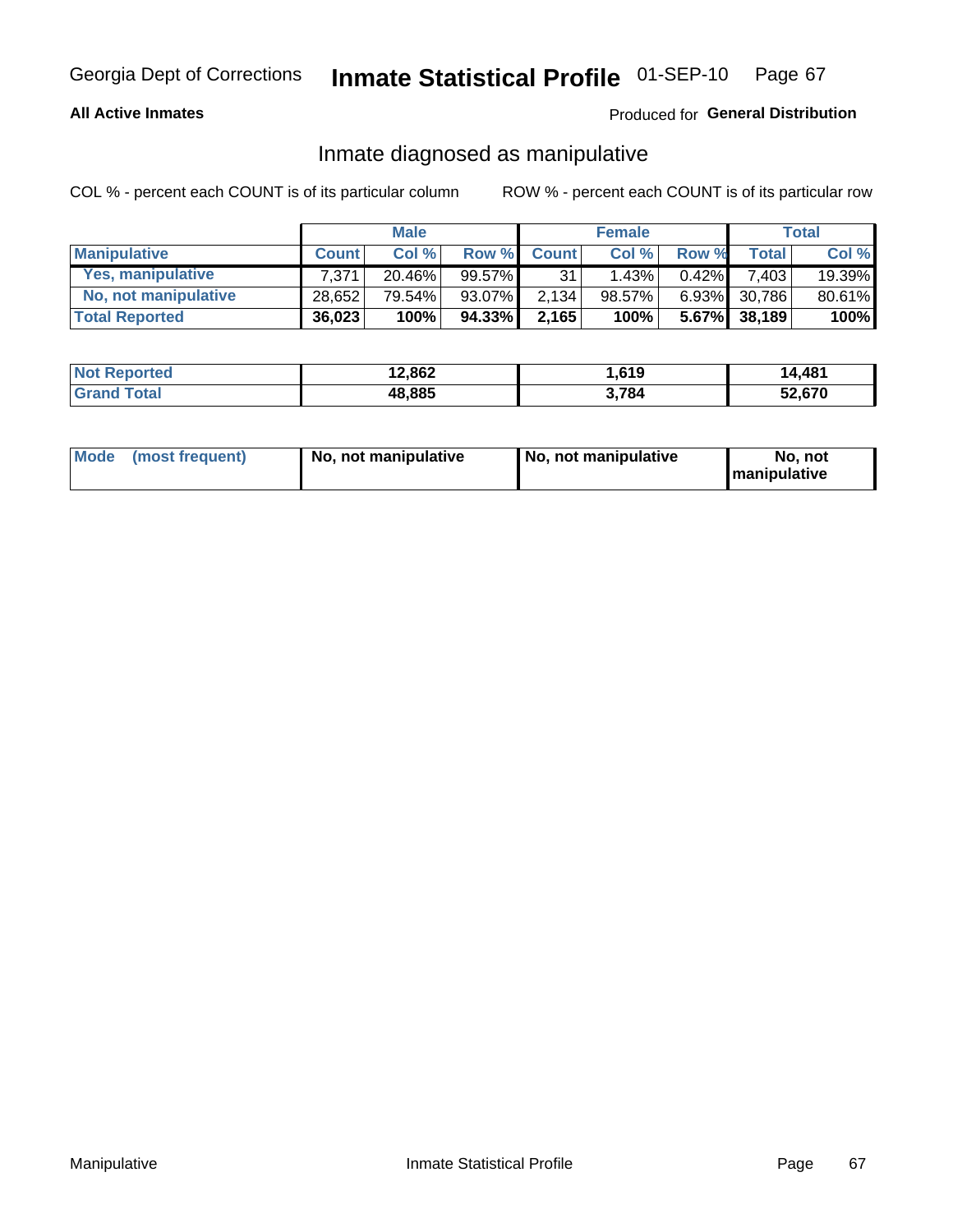#### **All Active Inmates**

Produced for General Distribution

## Inmate diagnosed as assaultive

COL % - percent each COUNT is of its particular column

|                           |              | <b>Male</b> |        |              | <b>Female</b> |          |              | Total  |
|---------------------------|--------------|-------------|--------|--------------|---------------|----------|--------------|--------|
| <b>Assaultive</b>         | <b>Count</b> | Col%        | Row %  | <b>Count</b> | Col %         | Row %    | <b>Total</b> | Col %  |
| Yes, assaultive           | 17.572       | 48.78%      | 95.28% | 871          | 40.23%        | 4.72%    | 18,443       | 48.29% |
| <b>No, not assaultive</b> | 18.451       | $51.22\%$   | 93.44% | 1,294        | 59.77%        | $6.55\%$ | 19,746       | 51.71% |
| <b>Total Reported</b>     | 36,023       | 100%        | 94.33% | 2,165        | 100%          |          | 5.67% 38,189 | 100%   |

| <b>Not Reported</b> | 12,862 | 1,619 | 14,481 |
|---------------------|--------|-------|--------|
| <b>Grand Total</b>  | 48,885 | 3,784 | 52,670 |

|  | Mode (most frequent) | No, not assaultive | No, not assaultive | No, not assaultive |
|--|----------------------|--------------------|--------------------|--------------------|
|--|----------------------|--------------------|--------------------|--------------------|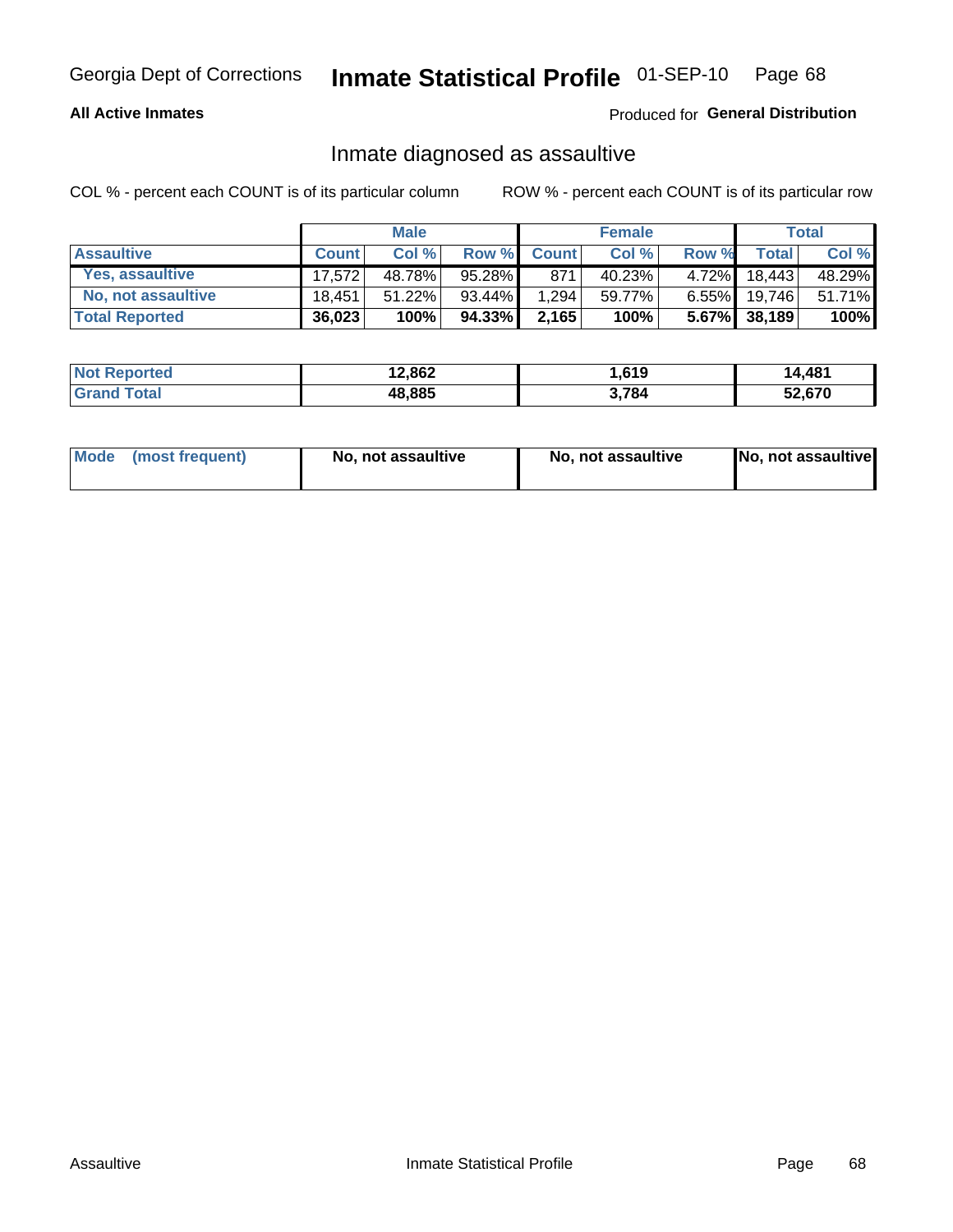#### Inmate Statistical Profile 01-SEP-10 Page 69

**All Active Inmates** 

#### **Produced for General Distribution**

## Number of prior Georgia incarcerations

COL % - percent each COUNT is of its particular column

|                                       |              | <b>Male</b> |                    |       | <b>Female</b> |       |        | <b>Total</b> |
|---------------------------------------|--------------|-------------|--------------------|-------|---------------|-------|--------|--------------|
| <b>Num of Prior GA Incarcerations</b> | <b>Count</b> | Col %       | <b>Row % Count</b> |       | Col %         | Row % | Total  | Col %        |
| $\bf{0}$                              | 28,388       | 58.07%      | 91.55%             | 2,618 | 69.19%        | 8.44% | 31,008 | 58.87%       |
|                                       | 8,518        | 17.42%      | 94.30%             | 515   | 13.61%        | 5.70% | 9,033  | 17.15%       |
| $\mathbf{2}$                          | 4,789        | 9.80%       | 94.12%             | 299   | 7.90%         | 5.88% | 5,088  | 9.66%        |
| 3                                     | 2,883        | 5.90%       | 95.37%             | 140   | 3.70%         | 4.63% | 3,023  | 5.74%        |
| 4                                     | 1,773        | 3.63%       | 95.27%             | 88    | 2.33%         | 4.73% | 1,861  | 3.53%        |
| 5                                     | 1,086        | 2.22%       | 95.43%             | 52    | 1.37%         | 4.57% | 1,138  | 2.16%        |
| <b>More Than 5</b>                    | 1,448        | 2.96%       | 95.26%             | 72    | 1.90%         | 4.74% | 1,520  | 2.89%        |
| <b>Total Reported</b>                 | 48,885       | 100%        | 92.81%             | 3,784 | 100%          | 7.18% | 52,671 | 100%         |

| <b>Not Reported</b> |        |       |        |
|---------------------|--------|-------|--------|
| <b>Total</b>        | 48,885 | 3,784 | 52,671 |

| Mean (average)       | l.01 | .99 |
|----------------------|------|-----|
| Median (middle)      |      |     |
| Mode (most frequent) |      |     |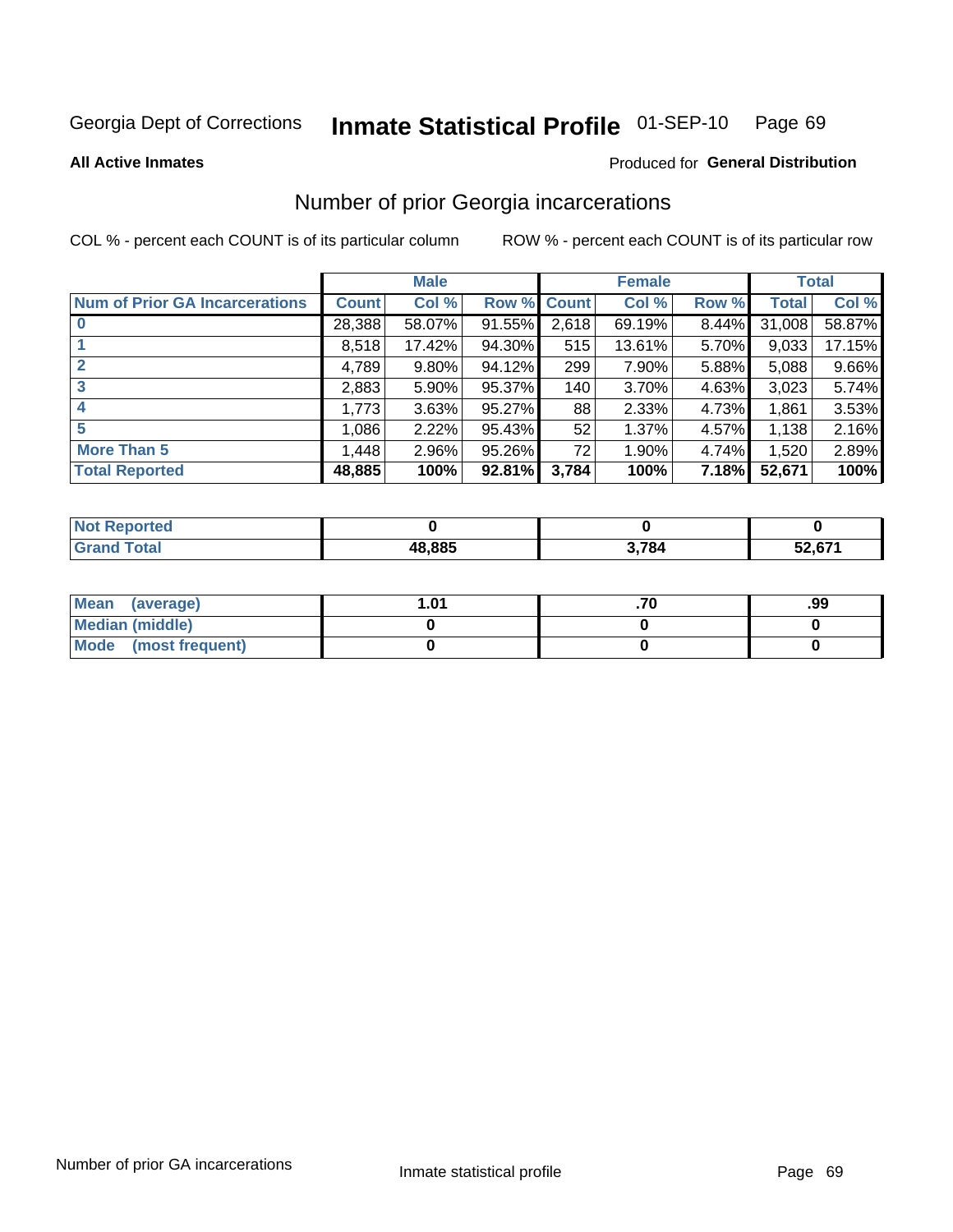#### Inmate Statistical Profile 01-SEP-10 Page 70

#### **All Active Inmates**

#### Produced for General Distribution

### Prison sentence in years

COL % - percent each COUNT is of its particular column

ROW % - percent each COUNT is of its particular row

|                                 |              | <b>Male</b> |         |              | <b>Female</b> |        |              | <b>Total</b> |
|---------------------------------|--------------|-------------|---------|--------------|---------------|--------|--------------|--------------|
| <b>Prison Sentence In Years</b> | <b>Count</b> | Col %       | Row %   | <b>Count</b> | Col %         | Row %  | <b>Total</b> | Col %        |
| $0 - 1$                         | 1,254        | 2.57%       | 84.27%  | 234          | 6.18%         | 15.73% | 1,488        | 2.83%        |
| $1.1 - 2$                       | 3,572        | 7.31%       | 88.35%  | 471          | 12.45%        | 11.65% | 4,043        | 7.68%        |
| $2.1 - 3$                       | 3,872        | 7.92%       | 86.80%  | 589          | 15.57%        | 13.20% | 4,461        | 8.47%        |
| $3.1 - 4$                       | 2,749        | 5.62%       | 90.46%  | 290          | 7.66%         | 9.54%  | 3,039        | 5.77%        |
| $4.1 - 5$                       | 5,136        | 10.51%      | 90.23%  | 555          | 14.67%        | 9.75%  | 5,692        | 10.81%       |
| $5.1 - 6$                       | 1,874        | 3.83%       | 92.54%  | 151          | 3.99%         | 7.46%  | 2,025        | 3.84%        |
| $6.1 - 7$                       | 1,911        | 3.91%       | 92.90%  | 146          | 3.86%         | 7.10%  | 2,057        | 3.91%        |
| $7.1 - 8$                       | 1,758        | 3.60%       | 93.46%  | 123          | 3.25%         | 6.54%  | 1,881        | 3.57%        |
| $8.1 - 9$                       | 776          | 1.59%       | 93.49%  | 54           | 1.43%         | 6.51%  | 830          | 1.58%        |
| $9.1 - 10$                      | 5,978        | 12.23%      | 94.50%  | 348          | 9.20%         | 5.50%  | 6,326        | 12.01%       |
| $10.1 - 12$                     | 2,353        | 4.81%       | 95.30%  | 116          | 3.07%         | 4.70%  | 2,469        | 4.69%        |
| $12.1 - 15$                     | 3,742        | 7.65%       | 95.80%  | 163          | 4.31%         | 4.17%  | 3,906        | 7.42%        |
| $15.1 - 20$                     | 3,686        | 7.54%       | 96.32%  | 141          | 3.73%         | 3.68%  | 3,827        | 7.27%        |
| 20.1 - Over                     | 2,988        | 6.11%       | 97.11%  | 89           | 2.35%         | 2.89%  | 3,077        | 5.84%        |
| <b>Life</b>                     | 6,540        | 13.38%      | 95.60%  | 301          | 7.95%         | 4.40%  | 6,841        | 12.99%       |
| <b>Life Without Parole</b>      | 593          | 1.21%       | 98.02%  | 12           | 0.32%         | 1.98%  | 605          | 1.15%        |
| <b>Death</b>                    | 100          | 0.20%       | 99.01%  |              | 0.03%         | 0.99%  | 101          | 0.19%        |
| <b>Youthful Offenders</b>       | 3            | 0.01%       | 100.00% |              |               |        | 3            | 0.01%        |
| <b>Total Reported</b>           | 48,885       | 100%        | 92.81%  | 3,784        | 100.0%        | 7.18%  | 52,671       | 100.0%       |

| Reported<br>I NOT F      |        |       |        |
|--------------------------|--------|-------|--------|
| A <sub>1</sub><br>. Caro | 18.885 | 8.784 | :2.674 |

#### **Determinate (numeric) sentences only**

| <b>Mea</b><br>1119.0111 | $\sim$ 00<br>دد.ء،<br>___ | ~ | 14. I J |
|-------------------------|---------------------------|---|---------|
|                         |                           |   |         |

All sentences (including determinate), with life, life without parole, and death sentences figured at 45 years

| Mean | .<br>19.V | $\overline{a}$ $\overline{a}$<br>גס.טו | 18.90 |
|------|-----------|----------------------------------------|-------|
|      |           |                                        |       |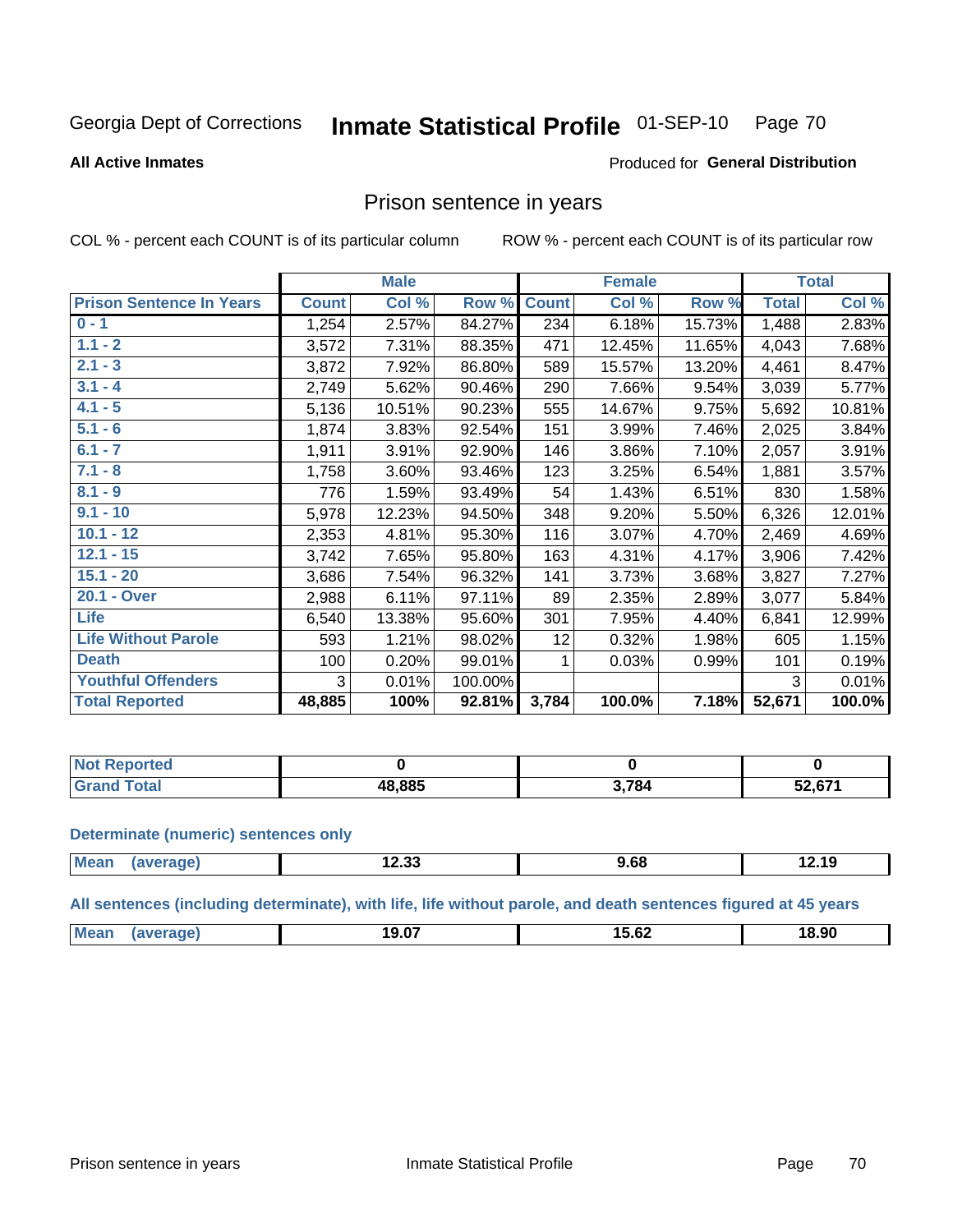#### Inmate Statistical Profile 01-SEP-10 Georgia Dept of Corrections Page 71

#### **All Active Inmates**

#### Produced for General Distribution

# Primary offense, broken out into felonies vs misdemeanors

COL % - percent each COUNT is of its particular column

|                                  |              | <b>Male</b> |                    | <b>Female</b> |          | Total        |         |
|----------------------------------|--------------|-------------|--------------------|---------------|----------|--------------|---------|
| <b>Felonies and Misdemeanors</b> | <b>Count</b> | Col%        | <b>Row % Count</b> | Col %         | Row %    | <b>Total</b> | Col %   |
| <b>Felonies</b>                  | 48.841       | 100.00%     | 92.81% 3.780       | 100.00%       | $7.18\%$ | 52,622       | 100.00% |
| <b>Total Reported</b>            | 48,841       | 100%        | $92.81\%$ 3.780    | 100%          | $7.18\%$ | 52,622       | 100%    |

| <b>Not Repor</b><br><b>ported</b> | 40     |        | 48     |
|-----------------------------------|--------|--------|--------|
| Gran                              | 48.885 | 48,845 | 52,670 |

| <b>Mode</b><br>frequent)<br>nies<br>≧ (most tr.<br>. | onies<br>. | lonies<br>ею<br>____ |
|------------------------------------------------------|------------|----------------------|
|------------------------------------------------------|------------|----------------------|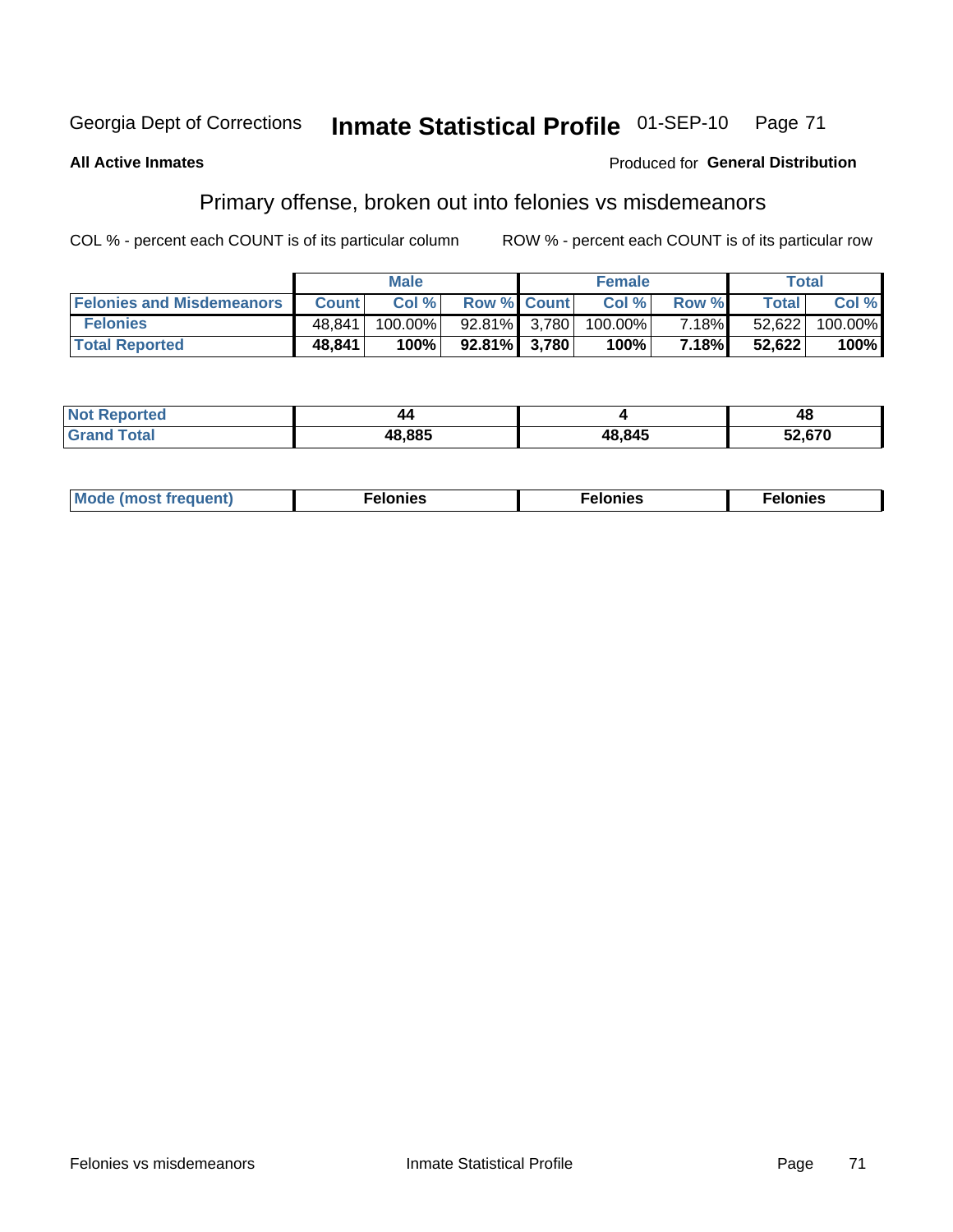#### Inmate Statistical Profile 01-SEP-10 Page 72

#### **All Active Inmates**

### **Produced for General Distribution**

### Primary offense, broken out into six broad crime categories

COL % - percent each COUNT is of its particular column

|                                  |              | <b>Male</b> |        |                 | <b>Female</b> |        |              | <b>Total</b> |
|----------------------------------|--------------|-------------|--------|-----------------|---------------|--------|--------------|--------------|
| <b>Crime Categories</b>          | <b>Count</b> | Col %       |        | Row % Count     | Col %         | Row %  | <b>Total</b> | Col %        |
| <b>Violent</b>                   | 22,690       | 46.46%      | 94.12% | 1,417           | 37.49%        | 5.88%  | 24,107       | 45.81%       |
| <b>Sex Crime</b><br>$\mathbf{2}$ | 7,635        | 15.63%      | 98.48% | 117             | $3.10\%$      | 1.51%  | 7,753        | 14.73%       |
| 3<br><b>Property</b>             | 9,119        | 18.67%      | 87.94% | 1,250           | 33.07%        | 12.06% | 10,369       | 19.70%       |
| <b>Drug</b><br>4                 | 7,353        | 15.05%      | 89.57% | 856             | 22.65%        | 10.43% | 8,209        | 15.60%       |
| <b>Habit/DUI</b><br>5            | 102          | .21%        | 91.07% | 10 <sup>1</sup> | .26%          | 8.93%  | 112          | .21%         |
| <b>Other</b><br>6                | 1,942        | 3.98%       | 93.73% | 130             | 3.44%         | 6.27%  | 2,072        | 3.94%        |
| <b>Total Reported</b>            | 48,841       | 100%        | 92.81% | 3,780           | 100%          | 7.18%  | 52,622       | 100%         |

| <b>Not</b><br><b>Reported</b> |        |       | 40     |
|-------------------------------|--------|-------|--------|
| <b>Total</b>                  | 48,885 | 3,784 | 2,670ء |

| M | - --<br>1010111 | .<br><b>VIOIGIIL</b> | 1.91311 |
|---|-----------------|----------------------|---------|
|   |                 |                      |         |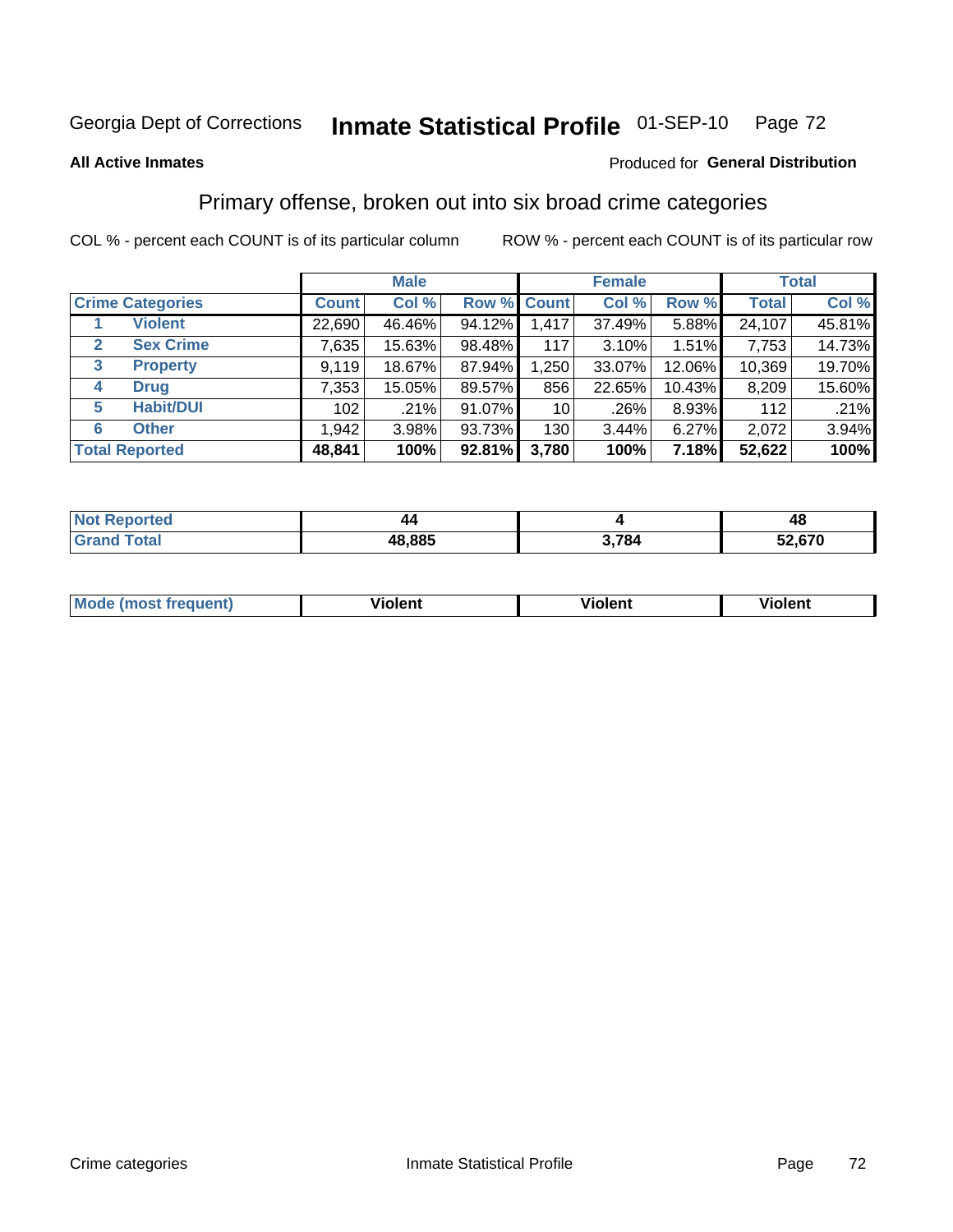# Inmate Statistical Profile 01-SEP-10 Page 73

#### **All Active Inmates**

#### Produced for General Distribution

### Primary offense, detailed offense code

COL % - percent each COUNT is of its particular column

|      |                                            |                         | <b>Male</b> |         |                         | <b>Female</b> |        |                         | <b>Total</b> |
|------|--------------------------------------------|-------------------------|-------------|---------|-------------------------|---------------|--------|-------------------------|--------------|
|      | <b>Primary Offense</b>                     | <b>Count</b>            | Col %       | Row %   | <b>Count</b>            | Col %         | Row %  | <b>Total</b>            | Col %        |
| 1100 | <b>Misc Homicide Offense</b>               | 11                      | .02%        | 84.62%  | $\overline{2}$          | .05%          | 15.38% | $\overline{13}$         | .02%         |
| 1101 | <b>Murder</b>                              | 4,872                   | 9.98%       | 94.38%  | 290                     | 7.67%         | 5.62%  | 5,162                   | 9.81%        |
| 1102 | <b>Voluntary Manslaughter</b>              | 1,022                   | 2.09%       | 88.56%  | 132                     | 3.49%         | 11.44% | 1,154                   | 2.19%        |
| 1103 | <b>Involuntary Manslaughter</b>            | 116                     | .24%        | 82.27%  | 25                      | .66%          | 17.73% | 141                     | .27%         |
| 1118 | <b>Feticide By Vehicle</b>                 | 1                       | .01%        | 33.33%  | $\overline{2}$          | .05%          | 66.67% | 3                       | .01%         |
| 1119 | <b>Vol Manslaughter Of</b>                 | 1                       | .01%        | 100.00% |                         |               |        | 1                       | .01%         |
|      | <b>Fetus</b>                               |                         |             |         |                         |               |        |                         |              |
| 1120 | <b>Reckless Abandonment</b>                | 1                       | .01%        | 50.00%  | $\mathbf{1}$            | .03%          | 50.00% | $\overline{2}$          | .01%         |
| 1121 | <b>Feticide</b>                            | $\overline{\mathbf{4}}$ | .01%        | 100.00% |                         |               |        | $\overline{\mathbf{4}}$ | .01%         |
| 1123 | <b>Vehicular Homicide</b>                  | 342                     | .70%        | 89.06%  | 42                      | 1.11%         | 10.94% | 384                     | .73%         |
| 1124 | <b>Homicide By Vessel</b>                  | 15                      | .03%        | 93.75%  | 1                       | .03%          | 6.25%  | 16                      | .03%         |
| 1125 | <b>Conceal Death Of</b><br><b>Another</b>  | 16                      | .03%        | 88.89%  | $\overline{2}$          | .05%          | 11.11% | 18                      | .03%         |
| 1190 | <b>Atmpt Murder</b>                        | 16                      | .03%        | 100.00% |                         |               |        | 16                      | .03%         |
| 1191 | <b>Murder, Conspire To</b>                 | 3                       | .01%        | 50.00%  | 3                       | .08%          | 50.00% | 6                       | .01%         |
|      | <b>Commit</b>                              |                         |             |         |                         |               |        |                         |              |
| 1300 | <b>Misc Assault/Battery</b>                | 13                      | .03%        | 92.86%  | $\mathbf 1$             | .03%          | 7.14%  | 14                      | .03%         |
| 1301 | <b>Family Violence Battery</b>             | 92                      | .19%        | 100.00% |                         |               |        | 92                      | .17%         |
| 1302 | <b>Aggrav Assault</b>                      | 4,384                   | 8.98%       | 93.84%  | 288                     | 7.62%         | 6.16%  | 4,672                   | 8.88%        |
| 1303 | <b>Atmpt Aggrav Assault</b>                | 7                       | .01%        | 87.50%  | 1                       | .03%          | 12.50% | 8                       | .02%         |
| 1304 | <b>Aggravated Assault On</b>               | 3                       | .01%        | 100.00% |                         |               |        | 3                       | .01%         |
| 1305 | $65+$<br><b>Aggrav Battery</b>             | 849                     | 1.74%       | 93.19%  | 62                      | 1.64%         | 6.81%  | 911                     | 1.73%        |
| 1306 | <b>Misc Family Violence</b>                | 4                       | .01%        | 100.00% |                         |               |        | 4                       | .01%         |
| 1307 | <b>Terrorist Threats &amp; Acts</b>        | 354                     | .72%        | 96.46%  | 13                      | .34%          | 3.54%  | 367                     | .70%         |
| 1308 | <b>False Imprisonment</b>                  | 205                     | .42%        | 98.09%  | $\overline{\mathbf{4}}$ | .11%          | 1.91%  | 209                     | .40%         |
| 1309 | <b>False Impris Color Legal</b>            |                         | .01%        | 100.00% |                         |               |        | 1                       | .01%         |
| 1311 | <b>Kidnapping</b>                          | 1,549                   | 3.17%       | 96.99%  | 48                      | 1.27%         | 3.01%  | 1,597                   | 3.03%        |
| 1312 | <b>Interference With</b>                   | 11                      | .02%        | 91.67%  | $\mathbf 1$             | .03%          | 8.33%  | 12                      | .02%         |
|      | <b>Custody</b>                             |                         |             |         |                         |               |        |                         |              |
| 1314 | <b>Aggrav Assault Peace</b><br><b>Ofcr</b> | 299                     | .61%        | 95.22%  | 15                      | .40%          | 4.78%  | 314                     | .60%         |
| 1315 | <b>Aggrav Battery Peace</b><br><b>Ofcr</b> | 17                      | .03%        | 85.00%  | 3 <sup>1</sup>          | .08%          | 15.00% | 20                      | .04%         |
| 1316 | <b>Simple Battery</b>                      | 14                      | .03%        | 100.00% |                         |               |        | 14                      | .03%         |
| 1317 | <b>Reck Cond Infected</b><br><b>Person</b> | 12                      | .02%        | 80.00%  | 3                       | .08%          | 20.00% | 15                      | .03%         |
| 1318 | <b>Injury By Vehicle</b>                   | 93                      | .19%        | 89.42%  | 11                      | .29%          | 10.58% | 104                     | .20%         |
| 1320 | <b>Stalking</b>                            | $\overline{2}$          | .01%        | 100.00% |                         |               |        | $\overline{2}$          | .01%         |
| 1321 | <b>Aggrav Stalking</b>                     | 270                     | .55%        | 97.12%  | 8 <sup>1</sup>          | .21%          | 2.88%  | 278                     | .53%         |
| 1390 | <b>Atmpt Kidnap</b>                        | 4                       | .01%        | 100.00% |                         |               |        | 4                       | .01%         |
|      |                                            |                         |             |         |                         |               |        |                         |              |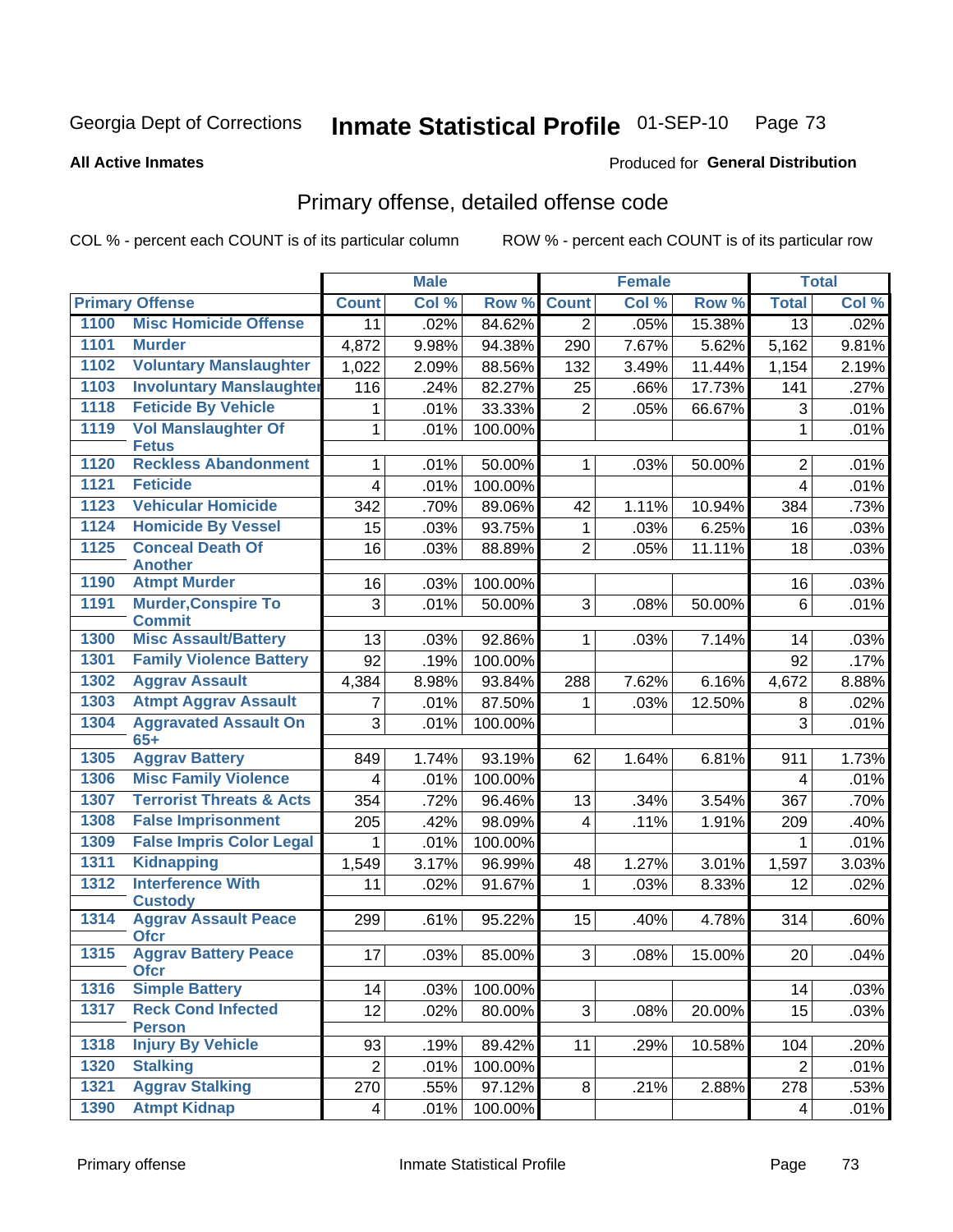#### Inmate Statistical Profile 01-SEP-10 Page 74

#### **All Active Inmates**

### **Produced for General Distribution**

### Primary offense, detailed offense code

COL % - percent each COUNT is of its particular column

|      |                                              |                | <b>Male</b>  |                   |                | <b>Female</b> |                  |                      | <b>Total</b> |
|------|----------------------------------------------|----------------|--------------|-------------------|----------------|---------------|------------------|----------------------|--------------|
|      | <b>Primary Offense</b>                       | <b>Count</b>   | Col %        | Row %             | <b>Count</b>   | Col %         | Row %            | <b>Total</b>         | Col %        |
| 1400 | <b>Arson Misc</b>                            | $\mathbf{1}$   | .01%         | 100.00%           |                |               |                  | $\mathbf 1$          | .01%         |
| 1401 | <b>Arson 1st Degree</b>                      | 107            | .22%         | 84.92%            | 19             | .50%          | 15.08%           | 126                  | .24%         |
| 1402 | <b>Arson 2nd Degree</b>                      | 15             | .03%         | 88.24%            | $\overline{2}$ | .05%          | 11.76%           | 17                   | .03%         |
| 1403 | <b>Arson 3rd Degree</b>                      | $\overline{2}$ | .01%         | 66.67%            | $\mathbf{1}$   | .03%          | 33.33%           | $\mathfrak{S}$       | .01%         |
| 1501 | <b>Crmnl Damage 1st</b>                      | 33             | .07%         | 94.29%            | $\overline{2}$ | .05%          | 5.71%            | 35                   | .07%         |
|      | <b>Degree</b>                                |                |              |                   |                |               |                  |                      |              |
| 1502 | <b>Crmnl Damage 2nd</b>                      | 94             | .19%         | 94.00%            | 6              | .16%          | 6.00%            | 100                  | .19%         |
| 1504 | <b>Degree</b><br><b>Damage, Destroy Secr</b> | $\mathbf{1}$   | .01%         | 100.00%           |                |               |                  | 1                    | .01%         |
|      | <b>Prop</b>                                  |                |              |                   |                |               |                  |                      |              |
| 1506 | <b>Alter Id</b>                              | $\overline{2}$ | .01%         | 100.00%           |                |               |                  | $\overline{2}$       | .01%         |
| 1601 | <b>Burglary</b>                              | 5,003          | 10.24%       | 96.06%            | 205            | 5.42%         | 3.94%            | 5,208                | 9.90%        |
| 1602 | <b>Poss Tools Commit</b>                     | 39             | .08%         | 97.50%            | $\mathbf{1}$   | .03%          | 2.50%            | 40                   | .08%         |
|      | <b>Crime</b>                                 |                |              |                   |                |               |                  |                      |              |
| 1690 | <b>Atmpt Burglary</b>                        | 40             | .08%         | 97.56%            | $\mathbf{1}$   | .03%          | 2.44%            | 41                   | .08%         |
| 1701 | <b>Forgery 1st Degree</b>                    | 1,036          | 2.12%        | 71.40%            | 415            | 10.98%        | 28.60%           | 1,451                | 2.76%        |
| 1702 | <b>Forgery 2nd Degree</b>                    | 28             | .06%         | 80.00%            | $\overline{7}$ | .19%          | 20.00%           | 35                   | .07%         |
| 1704 | <b>Bad Checks</b>                            | 7              | .01%         | 77.78%            | $\overline{2}$ | .05%          | 22.22%           | $\boldsymbol{9}$     | .02%         |
| 1750 | <b>Fraudulent Checks</b>                     | 5              | .01%         | 71.43%            | $\overline{2}$ | .05%          | 28.57%           | $\overline{7}$       | .01%         |
| 1751 | <b>Theft Credit Card</b>                     | 20             | .04%         | 71.43%            | 8              | .21%          | 28.57%           | 28                   | .05%         |
| 1752 | <b>Forgery Credit Card</b>                   | 3              | .01%         | 100.00%           |                |               |                  | 3                    | .01%         |
| 1753 | <b>Fraudulent Credit Card</b>                | 56             | .11%         | 62.92%            | 33             | .87%          | 37.08%           | 89                   | .17%         |
| 1756 | <b>Financial Identity Fraud</b>              | 44             | .09%         | 52.38%            | 40             | 1.06%         | 47.62%           | 84                   | .16%         |
| 1759 | <b>Telecommunications</b>                    | $\mathbf{1}$   | .01%         | 100.00%           |                |               |                  | $\mathbf{1}$         | .01%         |
| 1760 | <b>Fraud</b><br><b>Computer Pornography</b>  | 19             |              |                   |                |               |                  |                      |              |
| 1761 | <b>Computer Theft</b>                        | 5              | .04%<br>.01% | 100.00%<br>35.71% | 9              | .24%          |                  | 19                   | .04%<br>.03% |
| 1762 | <b>Computer Trespass</b>                     | $\overline{2}$ |              |                   | $\mathbf{1}$   | .03%          | 64.29%<br>33.33% | 14<br>$\mathfrak{S}$ | .01%         |
| 1795 | <b>Failr Pay Natrl Prd/Chttl</b>             |                | .01%         | 66.67%            |                |               |                  |                      |              |
| 1796 | <b>Fraudulent Access</b>                     |                |              | 100.00%           | 1              | .03%          | 100.00%          | $\mathbf{1}$         | .01%         |
|      | <b>Compute</b>                               | $\mathbf{1}$   | .01%         |                   |                |               |                  | $\mathbf{1}$         | .01%         |
| 1799 | <b>Misc Fraud</b>                            | 11             | .02%         | 61.11%            | $\overline{7}$ | .19%          | 38.89%           | 18                   | .03%         |
| 1802 | <b>Theft By Taking</b>                       | 861            | 1.76%        | 83.11%            | 175            | 4.63%         | 16.89%           | 1,036                | 1.97%        |
| 1803 | <b>Theft By Deception</b>                    | 48             | .10%         | 85.71%            | 8              | .21%          | 14.29%           | 56                   | .11%         |
| 1804 | <b>Theft By Extortion</b>                    | 1              | .01%         | 50.00%            | $\mathbf{1}$   | .03%          | 50.00%           | 2                    | .01%         |
| 1805 | <b>Theft Of Lost Property</b>                | 1              | .01%         | 50.00%            | $\mathbf{1}$   | .03%          | 50.00%           | $\overline{2}$       | .01%         |
| 1806 | <b>Theft By Rec Stolen Prop</b>              | 881            | 1.80%        | 94.53%            | 51             | 1.35%         | 5.47%            | 932                  | 1.77%        |
| 1807 | <b>Theft Of Services</b>                     | 6              | .01%         | 100.00%           |                |               |                  | 6                    | .01%         |
| 1808 | <b>Theft By Conversion</b>                   | 34             | .07%         | 77.27%            | 10             | .26%          | 22.73%           | 44                   | .08%         |
| 1812 | <b>Atmpt Theft By Taking</b>                 | 5              | .01%         | 83.33%            | $\mathbf 1$    | .03%          | 16.67%           | 6                    | .01%         |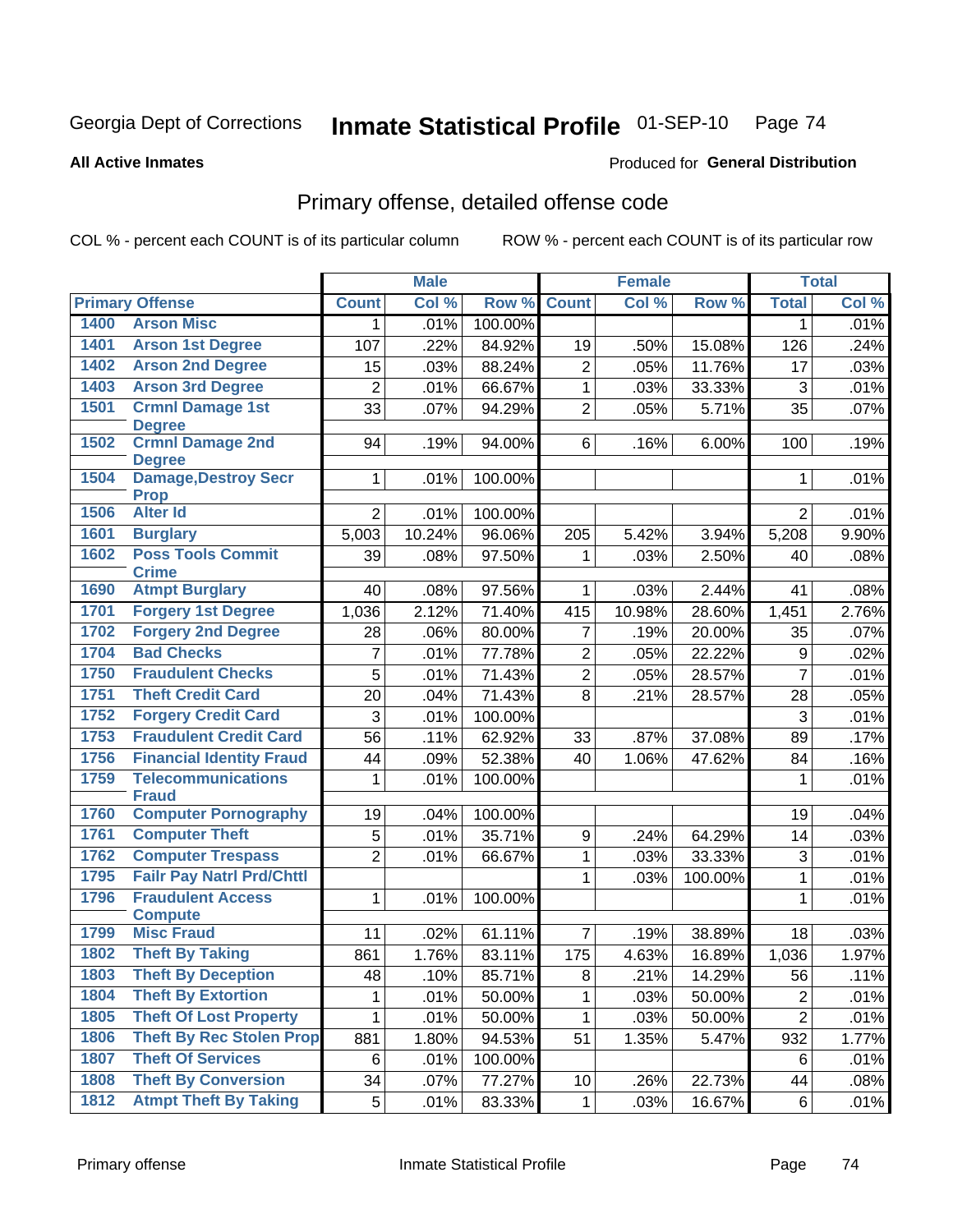# Inmate Statistical Profile 01-SEP-10 Page 75

Produced for General Distribution

#### **All Active Inmates**

# Primary offense, detailed offense code

COL % - percent each COUNT is of its particular column

|      |                                                |                 | <b>Male</b>   |         |                         | <b>Female</b> |                     |                         | <b>Total</b> |
|------|------------------------------------------------|-----------------|---------------|---------|-------------------------|---------------|---------------------|-------------------------|--------------|
|      | <b>Primary Offense</b>                         | <b>Count</b>    | Col %         | Row %   | <b>Count</b>            | Col %         | Row %               | <b>Total</b>            | Col %        |
| 1813 | <b>Theft Motorveh Or Part</b>                  | 103             | .21%          | 91.15%  | 10                      | .26%          | 8.85%               | 113                     | .21%         |
| 1815 | <b>Theft Bring Prop In State</b>               | 12              | .02%          | 100.00% |                         |               |                     | 12                      | .02%         |
| 1816 | <b>Theft Recv Prop Out</b>                     | $\overline{2}$  | .01%          | 50.00%  | $\overline{2}$          | .05%          | 50.00%              | 4                       | .01%         |
| 1821 | <b>State</b><br><b>Theft By Shoplifting</b>    | 428             |               | 67.40%  |                         |               |                     |                         | 1.21%        |
| 1880 | <b>Entering Vehicle</b>                        | 137             | .88%          |         | 207                     | 5.48%         | 32.60%              | 635                     |              |
| 1901 | <b>Robbery</b>                                 | 1,657           | .28%<br>3.39% | 96.48%  | 5                       | .13%<br>2.86% | 3.52%               | 142                     | .27%         |
| 1902 | <b>Armed Robbery</b>                           |                 |               | 93.88%  | 108                     | 4.58%         | 6.12%               | 1,765                   | 3.35%        |
|      |                                                | 5,088           | 10.42%        | 96.71%  | 173                     |               | 3.29%               | 5,261                   | 10.00%       |
| 1903 | <b>Robbery By Force</b>                        | 205             | .42%          | 91.52%  | 19                      | .50%          | 8.48%               | 224                     | .43%         |
| 1904 | <b>Robbery By Intimidation</b>                 | 255             | .52%          | 90.43%  | 27                      | .71%          | 9.57%               | 282                     | .54%         |
| 1905 | <b>Robbery By Sudden</b><br><b>Snatch</b>      | 131             | .27%          | 92.91%  | 10                      | .26%          | 7.09%               | 141                     | .27%         |
| 1911 | <b>Hijacking Motor Vehicle</b>                 | 40              | .08%          | 100.00% |                         |               |                     | 40                      | .08%         |
| 1991 | <b>Atmpt Robbery</b>                           | 36              | .07%          | 97.30%  | 1                       | .03%          | 2.70%               | 37                      | .07%         |
| 1992 | <b>Atmpt Armed Robbery</b>                     | 74              | .15%          | 94.87%  | $\overline{\mathbf{4}}$ | .11%          | $\overline{5.13\%}$ | 78                      | .15%         |
| 2000 | <b>Misc Sexual Offense</b>                     | 28              | .06%          | 100.00% |                         |               |                     | 28                      | .05%         |
| 2001 | <b>Rape</b>                                    | 1,780           | 3.64%         | 99.78%  | 4                       | .11%          | .22%                | 1,784                   | 3.39%        |
| 2002 | <b>Sodomy</b>                                  | 25              | .05%          | 96.15%  | 1                       | .03%          | 3.85%               | 26                      | .05%         |
| 2003 | <b>Aggrav Sodomy</b>                           | 215             | .44%          | 99.54%  | $\mathbf{1}$            | .03%          | .46%                | 216                     | .41%         |
| 2004 | <b>Bestiality</b>                              | $\overline{2}$  | .01%          | 100.00% |                         |               |                     | $\overline{2}$          | .01%         |
| 2006 | <b>Incest</b>                                  | 157             | .32%          | 97.52%  | 4                       | .11%          | 2.48%               | 161                     | .31%         |
| 2007 | <b>Bigamy</b>                                  |                 |               |         | $\overline{2}$          | .05%          | 100.00%             | $\overline{2}$          | .01%         |
| 2009 | <b>Aggrav Sexual Battery</b>                   | 179             | .37%          | 99.44%  | 1                       | .03%          | .56%                | 180                     | .34%         |
| 2011 | <b>Sexual Battery</b>                          | 97              | .20%          | 98.98%  | 1                       | .03%          | 1.02%               | 98                      | .19%         |
| 2016 | <b>Pimping A Minor Under</b>                   | 5               | .01%          | 71.43%  | $\overline{2}$          | .05%          | 28.57%              | $\overline{7}$          | .01%         |
| 2017 | 18<br><b>Pandering By</b>                      | 3               |               |         |                         |               |                     |                         |              |
|      | <b>Compulsion</b>                              |                 | .01%          | 100.00% |                         |               |                     | 3                       | .01%         |
| 2018 | <b>Statutory Rape</b>                          | 779             | 1.59%         | 98.73%  | 10                      | .26%          | 1.27%               | 789                     | 1.50%        |
| 2019 | <b>Child Molestation</b>                       | 2,452           | 5.02%         | 97.65%  | 58                      | 1.53%         | 2.31%               | 2,511                   | 4.77%        |
| 2020 | <b>Enticing Child-Indec</b>                    | 95              | .19%          | 95.00%  | 5                       | .13%          | 5.00%               | 100                     | .19%         |
| 2021 | <b>Purp</b><br><b>Aggrav Child Molestation</b> |                 |               | 98.54%  | 19                      |               |                     |                         | 2.48%        |
| 2023 | Sexl/Asslt/Agn/Pers/Cstdy                      | 1,286<br>3      | 2.63%         | 100.00% |                         | .50%          | 1.46%               | 1,305<br>$\sqrt{3}$     |              |
| 2025 | <b>Solicit Sodomy From</b>                     | $\overline{5}$  | .01%<br>.01%  | 83.33%  | $\mathbf 1$             | .03%          | 16.67%              | 6                       | .01%<br>.01% |
|      | <b>Minor</b>                                   |                 |               |         |                         |               |                     |                         |              |
| 2026 | <b>Sex Offender Fail Registr</b>               | 262             | .54%          | 97.40%  | $\overline{7}$          | .19%          | 2.60%               | 269                     | .51%         |
| 2028 | <b>Sex Offender Fail To</b><br><b>Move</b>     | 5 <sup>1</sup>  | .01%          | 100.00% |                         |               |                     | 5                       | .01%         |
| 2090 | <b>Entice Child, Attempted</b>                 | $\vert 4 \vert$ | .01%          | 100.00% |                         |               |                     | $\overline{\mathbf{4}}$ | .01%         |
|      |                                                |                 |               |         |                         |               |                     |                         |              |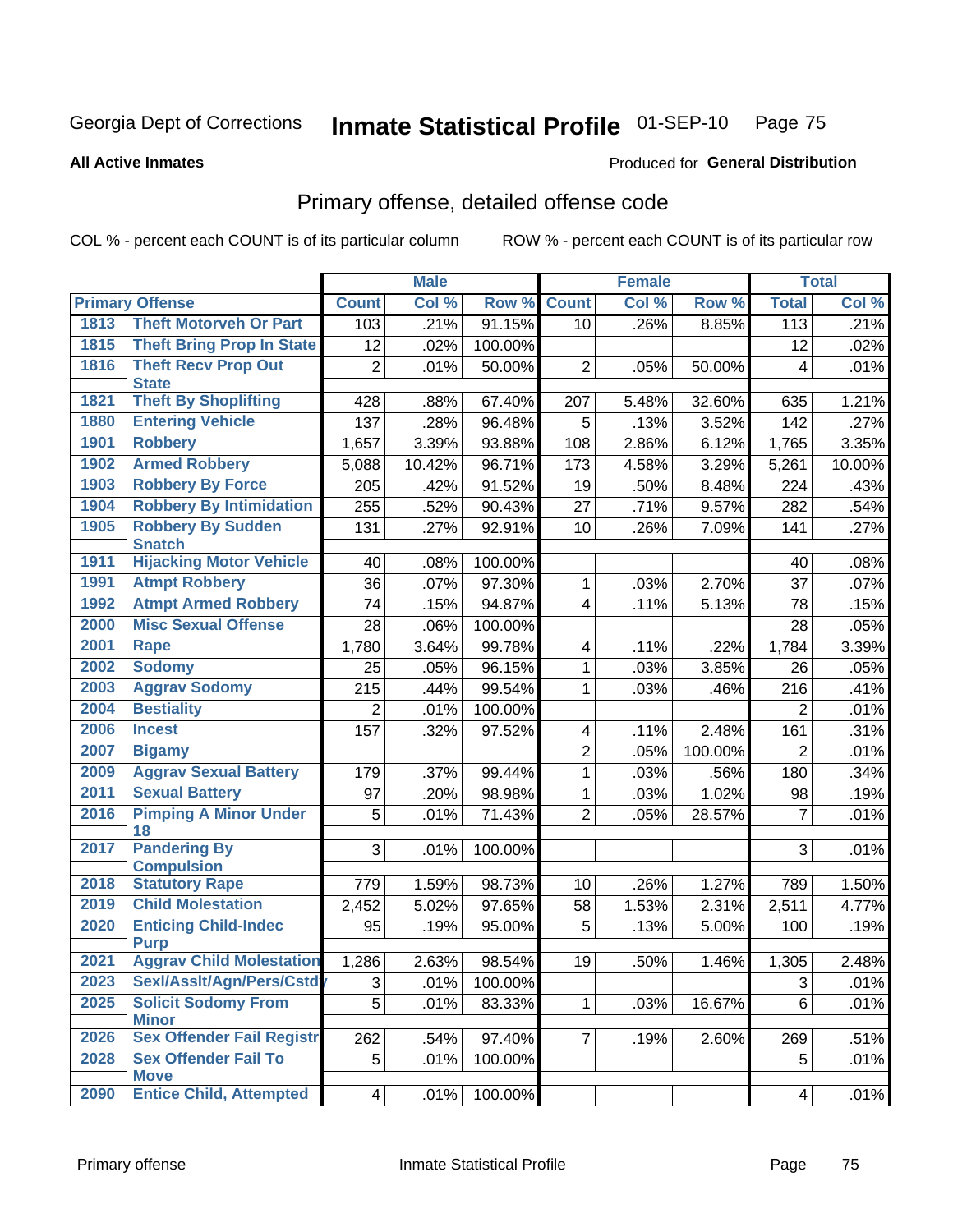# Inmate Statistical Profile 01-SEP-10 Page 76

Produced for General Distribution

#### **All Active Inmates**

### Primary offense, detailed offense code

COL % - percent each COUNT is of its particular column

|      |                                            |                         | <b>Male</b> |         |                | <b>Female</b> |        |                         | <b>Total</b> |
|------|--------------------------------------------|-------------------------|-------------|---------|----------------|---------------|--------|-------------------------|--------------|
|      | <b>Primary Offense</b>                     | <b>Count</b>            | Col %       | Row %   | <b>Count</b>   | Col %         | Row %  | <b>Total</b>            | Col %        |
| 2091 | <b>Atmpt Rape</b>                          | 22                      | .05%        | 95.65%  | $\mathbf{1}$   | .03%          | 4.35%  | 23                      | .04%         |
| 2092 | <b>Atmpt Sodomy</b>                        | $\overline{2}$          | .01%        | 100.00% |                |               |        | 2                       | .01%         |
| 2093 | <b>Atmpt Aggrav Sodomy</b>                 | 3                       | .01%        | 100.00% |                |               |        | 3                       | .01%         |
| 2094 | <b>Atmpt Child Molestation</b>             | 23                      | .05%        | 100.00% |                |               |        | 23                      | .04%         |
| 2095 | <b>Agg Aslt W Intnt To Rape</b>            | 49                      | .10%        | 100.00% |                |               |        | 49                      | .09%         |
| 2096 | <b>Aggrav Ch Molest, Atmpt</b>             | $\overline{c}$          | .01%        | 100.00% |                |               |        | $\overline{2}$          | .01%         |
| 2097 | <b>Statutory Rape, Atmpt</b>               | $\overline{3}$          | .01%        | 100.00% |                |               |        | 3                       | .01%         |
| 2099 | <b>Agg Sex Battery Atmpt</b>               | $\overline{2}$          | .01%        | 100.00% |                |               |        | 2                       | .01%         |
| 2100 | <b>Misc Obscenity</b>                      | $\overline{5}$          | .01%        | 100.00% |                |               |        | 5                       | .01%         |
| 2205 | <b>False Swearng Writtn</b><br><b>Stmt</b> | 5                       | .01%        | 100.00% |                |               |        | 5                       | .01%         |
| 2301 | <b>Bribery Govt Officer</b>                | $\overline{2}$          | .01%        | 100.00% |                |               |        | 2                       | .01%         |
| 2302 | <b>Viol Oath Public Offcr</b>              | $\overline{2}$          | .01%        | 100.00% |                |               |        | $\overline{2}$          | .01%         |
| 2305 | <b>Influence Govt Official</b>             | $\mathbf 1$             | .01%        | 100.00% |                |               |        | 1                       | .01%         |
| 2307 | <b>Defrauding State</b>                    | $\overline{2}$          | .01%        | 100.00% |                |               |        | $\overline{2}$          | .01%         |
| 2311 | <b>False Certificates</b>                  | $\overline{2}$          | .01%        | 100.00% |                |               |        | $\overline{2}$          | .01%         |
| 2313 | <b>Influencing Witness</b>                 | 6                       | .01%        | 85.71%  | $\mathbf{1}$   | .03%          | 14.29% | $\overline{7}$          | .01%         |
| 2314 | <b>Obstr Of Law Enf Officer</b>            | 575                     | 1.18%       | 93.80%  | 38             | 1.01%         | 6.20%  | 613                     | 1.16%        |
| 2315 | <b>Tampering With</b><br><b>Evidence</b>   | 8                       | .02%        | 80.00%  | $\overline{2}$ | .05%          | 20.00% | 10                      | .02%         |
| 2316 | <b>Fleeing/Eluding Police</b>              | 166                     | .34%        | 93.79%  | 11             | .29%          | 6.21%  | 177                     | .34%         |
| 2400 | <b>Misc Judicial Proceeding</b>            | 1                       | .01%        | 100.00% |                |               |        | 1                       | .01%         |
| 2401 | <b>Perjury</b>                             | 4                       | .01%        | 100.00% |                |               |        | 4                       | .01%         |
| 2402 | <b>False Swearing</b>                      | 3                       | .01%        | 75.00%  | $\mathbf{1}$   | .03%          | 25.00% | 4                       | .01%         |
| 2404 | <b>Impersonation</b>                       | $\overline{\mathbf{4}}$ | .01%        | 80.00%  | $\mathbf{1}$   | .03%          | 20.00% | 5                       | .01%         |
| 2405 | <b>Impersonating Officer</b>               | $\mathbf{1}$            | .01%        | 33.33%  | $\overline{2}$ | .05%          | 66.67% | 3                       | .01%         |
| 2406 | <b>Barratry</b>                            | $\mathbf{1}$            | .01%        | 100.00% |                |               |        | 1                       | .01%         |
| 2408 | <b>False Statements Govt</b>               | 25                      | .05%        | 80.65%  | 6              | .16%          | 19.35% | 31                      | .06%         |
| 2409 | <b>Unauth Represtn Peace</b>               | 1                       | .01%        | 100.00% |                |               |        | 1                       | .01%         |
| 2501 | <b>Escape</b>                              | 50                      | .10%        | 89.29%  | 6              | .16%          | 10.71% | 56                      | .11%         |
| 2502 | <b>Aiding Escape</b>                       | 1                       | .01%        | 100.00% |                |               |        | 1                       | .01%         |
| 2503 | <b>Hindering Appreh Or Pun</b>             | $\overline{\mathbf{4}}$ | .01%        | 80.00%  | $\mathbf{1}$   | .03%          | 20.00% | 5                       | .01%         |
| 2507 | <b>Mutiny In Penal Inst</b>                | $\overline{\mathbf{4}}$ | .01%        | 100.00% |                |               |        | $\overline{\mathbf{4}}$ | .01%         |
| 2508 | <b>Instigating Mutiny</b>                  | 1                       | .01%        | 100.00% |                |               |        | 1                       | .01%         |
| 2511 | <b>Bail Jumping</b>                        | $\overline{\mathbf{4}}$ | .01%        | 66.67%  | $\overline{2}$ | .05%          | 33.33% | 6                       | .01%         |
| 2609 | <b>False Public Alarm</b>                  | $\mathbf{1}$            | .01%        | 100.00% |                |               |        | 1                       | .01%         |
| 2613 | <b>Crmnl Interfere Govt</b><br><b>Prop</b> | 26                      | .05%        | 89.66%  | 3 <sup>1</sup> | .08%          | 10.34% | 29                      | .06%         |
| 2718 | <b>Dogfighting</b>                         | $\mathbf{1}$            | .01%        | 100.00% |                |               |        | 1                       | .01%         |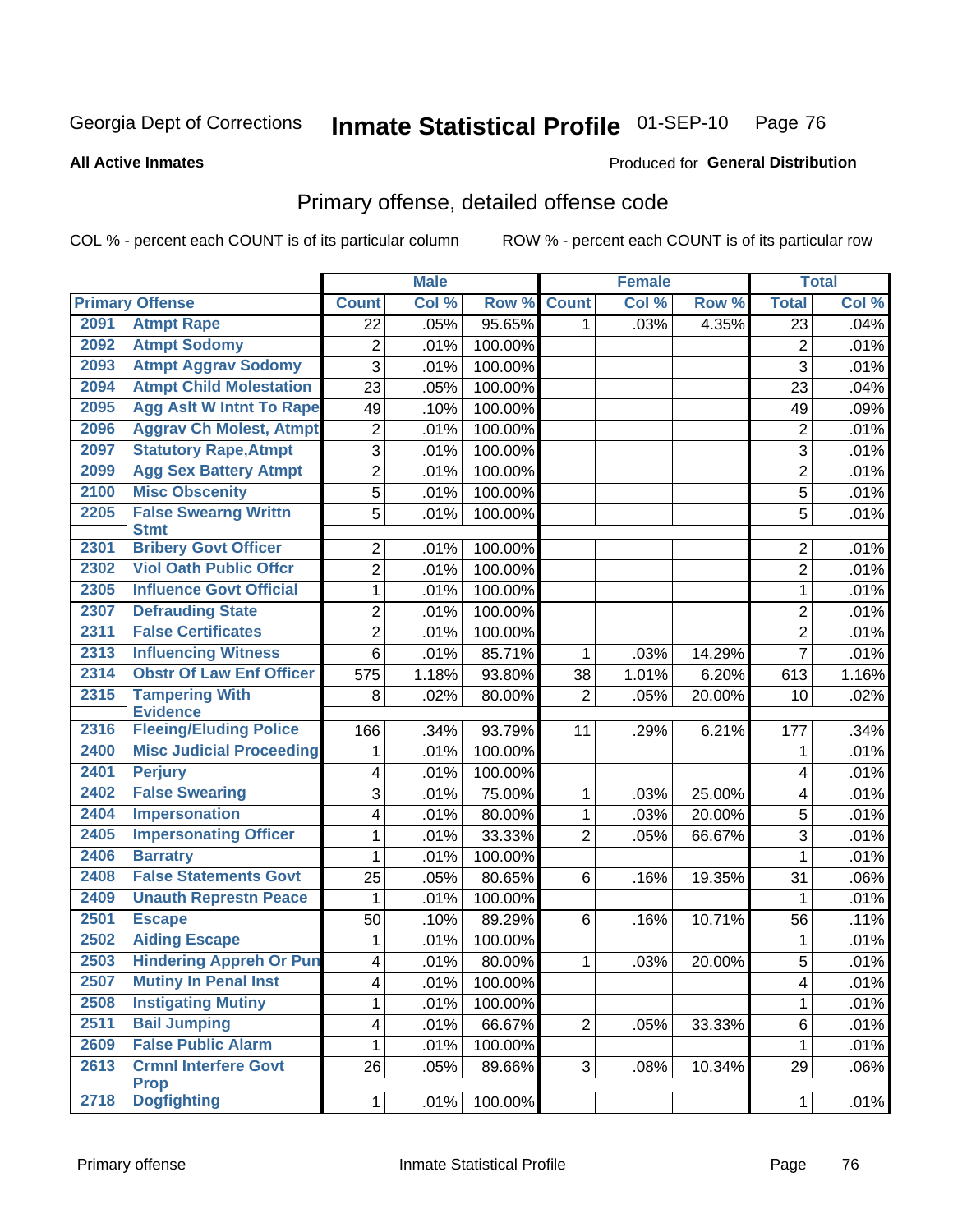# Inmate Statistical Profile 01-SEP-10 Page 77

**All Active Inmates** 

#### Produced for General Distribution

### Primary offense, detailed offense code

COL % - percent each COUNT is of its particular column

|      |                                            |                | <b>Male</b> |         |                | <b>Female</b> |        |                | <b>Total</b> |
|------|--------------------------------------------|----------------|-------------|---------|----------------|---------------|--------|----------------|--------------|
|      | <b>Primary Offense</b>                     | <b>Count</b>   | Col %       | Row %   | <b>Count</b>   | Col %         | Row %  | <b>Total</b>   | Col %        |
| 2751 | <b>Bus Hijacking</b>                       | 1 <sup>1</sup> | .01%        | 100.00% |                |               |        | 1              | .01%         |
| 2801 | <b>Cruelty To Children</b>                 | 223            | .46%        | 72.88%  | 83             | 2.20%         | 27.12% | 306            | .58%         |
| 2802 | <b>Atmpt Cruelty To</b><br><b>Children</b> | 1              | .01%        | 100.00% |                |               |        | 1              | .01%         |
| 2803 | <b>Manufact Meth Near</b><br><b>Child</b>  | 14             | .03%        | 77.78%  | $\overline{4}$ | .11%          | 22.22% | 18             | .03%         |
| 2811 | <b>Cruelty To Elder Person</b>             | 18             | .04%        | 62.07%  | 11             | .29%          | 37.93% | 29             | $.06\%$      |
| 2843 | <b>Sex Exploitation Child</b>              | 105            | .21%        | 98.13%  | $\overline{2}$ | .05%          | 1.87%  | 107            | .20%         |
| 2900 | <b>Misc Weapon/Explosive</b><br><b>Off</b> | $\overline{2}$ | .01%        | 100.00% |                |               |        | $\overline{2}$ | .01%         |
| 2901 | <b>Carry Concealed Weapon</b>              | 4 <sup>1</sup> | .01%        | 100.00% |                |               |        | 4              | .01%         |
| 2903 | <b>Carry Pistl Without Licns</b>           | 1              | .01%        | 100.00% |                |               |        | 1              | .01%         |
| 2906 | <b>Machine Gun Activities</b>              | 1              | .01%        | 100.00% |                |               |        | 1              | .01%         |
| 2910 | <b>Poss Of Firearm Dur</b><br><b>Crime</b> | 346            | .71%        | 93.77%  | 23             | .61%          | 6.23%  | 369            | .70%         |
| 2911 | <b>Poss Knife During Crime</b>             | 3              | .01%        | 75.00%  | 1              | .03%          | 25.00% | 4              | .01%         |
| 2912 | <b>Poss Of Certain</b><br><b>Weapons</b>   | 35             | .07%        | 97.22%  | 1              | .03%          | 2.78%  | 36             | .07%         |
| 2913 | <b>Poss Firearm 1st</b><br><b>Offender</b> | 63             | .13%        | 96.92%  | $\overline{2}$ | .05%          | 3.08%  | 65             | .12%         |
| 2914 | <b>Poss Firearm Convct</b><br><b>Felon</b> | 788            | 1.61%       | 97.28%  | 22             | .58%          | 2.72%  | 810            | 1.54%        |
| 2915 | <b>Carry Weapon At School</b>              | 5 <sup>1</sup> | .01%        | 100.00% |                |               |        | 5              | .01%         |
| 2963 | <b>Guard Line</b><br><b>W/Weapon/Drugs</b> | 8              | .02%        | 61.54%  | 5              | .13%          | 38.46% | 13             | .02%         |
| 2965 | <b>Poss Wpn, Drugs By</b><br><b>Prisnr</b> | 29             | .06%        | 87.88%  | $\overline{4}$ | .11%          | 12.12% | 33             | .06%         |
| 2967 | <b>Destroy/Injur Police Dog</b>            | $\mathbf{1}$   | .01%        | 100.00% |                |               |        | 1              | .01%         |
| 2971 | <b>Cruelty To Animals</b>                  | $\overline{5}$ | .01%        | 100.00% |                |               |        | 5              | .01%         |
| 2972 | <b>Aggrav Cruelty To</b><br><b>Animals</b> | 10             | .02%        | 100.00% |                |               |        | 10             | .02%         |
| 3000 | <b>Misc Invasion Of Privacy</b>            | $\overline{2}$ | .01%        | 100.00% |                |               |        | $\overline{2}$ | .01%         |
| 3001 | <b>Eavesdrop &amp;</b>                     | $\overline{2}$ | .01%        | 100.00% |                |               |        | $\overline{2}$ | .01%         |
|      | <b>Surveillance</b>                        |                |             |         |                |               |        |                |              |
| 3002 | <b>Peeping Tom</b>                         | 18             | .04%        | 100.00% |                |               |        | 18             | .03%         |
| 3404 | <b>Racketeering</b>                        | 32             | .07%        | 65.31%  | 17             | .45%          | 34.69% | 49             | .09%         |
| 4001 | <b>S/D Narcotics Opiates</b>               | 26             | .05%        | 78.79%  | $\overline{7}$ | .19%          | 21.21% | 33             | .06%         |
| 4002 | <b>S/D Dep Stim Cntrf Drugs</b>            | 50             | .10%        | 71.43%  | 20             | .53%          | 28.57% | 70             | .13%         |
| 4003 | <b>S/D Of Lsd</b>                          | 1              | .01%        | 100.00% |                |               |        | 1              | .01%         |
| 4004 | <b>S/D Of Marijuana</b>                    | 351            | .72%        | 95.38%  | 17             | .45%          | 4.62%  | 368            | .70%         |
| 4006 | <b>Poss Narcotics Opiates</b>              | 55             | .11%        | 71.43%  | 22             | .58%          | 28.57% | 77             | .15%         |
| 4007 | <b>Poss Dep Stim Cntrf</b>                 | 74             | .15%        | 81.32%  | 17             | .45%          | 18.68% | 91             | .17%         |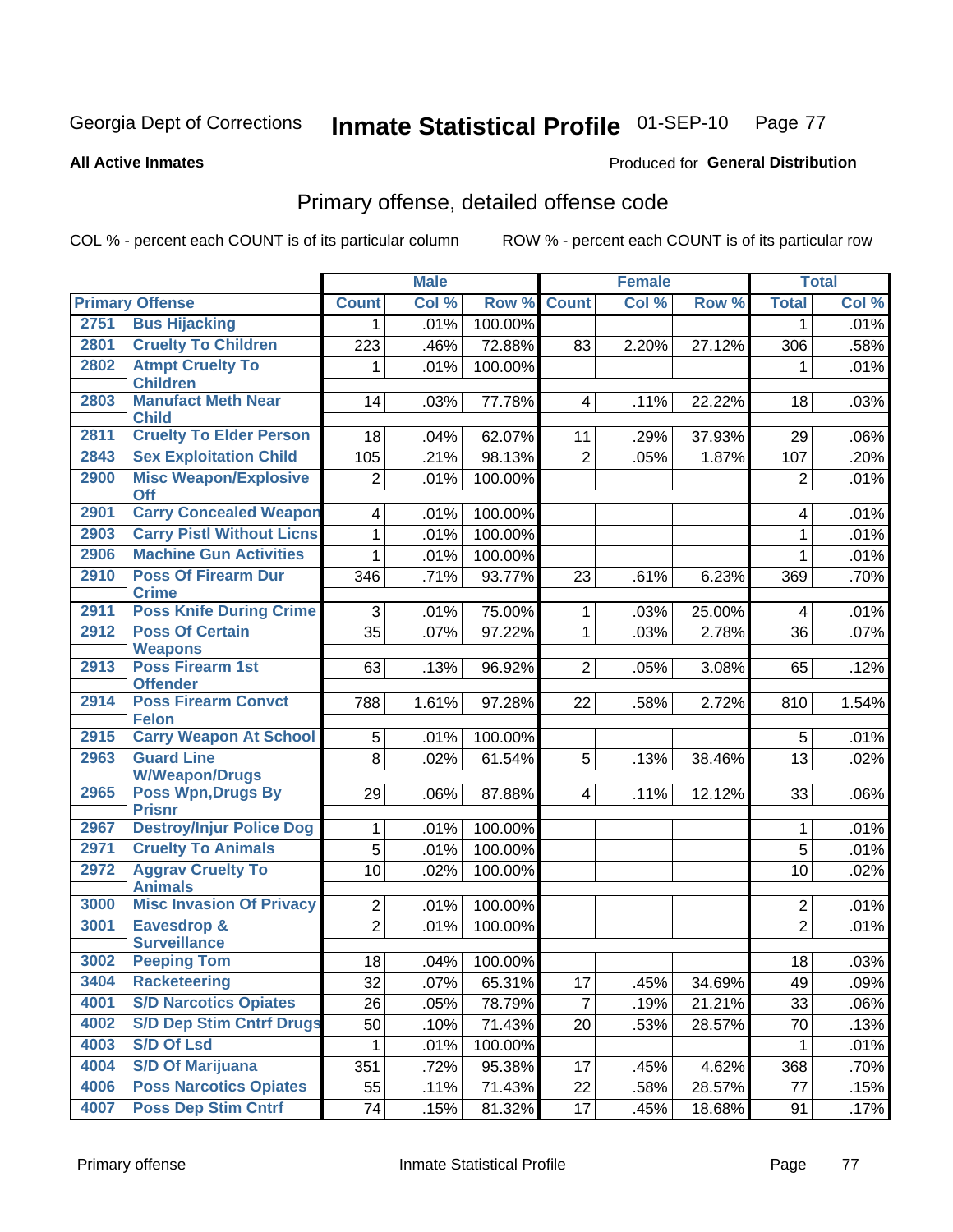# Inmate Statistical Profile 01-SEP-10 Page 78

#### **All Active Inmates**

#### Produced for General Distribution

### Primary offense, detailed offense code

COL % - percent each COUNT is of its particular column

|      |                                                 |                | <b>Male</b> |         |                 | <b>Female</b> |        |                    | <b>Total</b> |
|------|-------------------------------------------------|----------------|-------------|---------|-----------------|---------------|--------|--------------------|--------------|
|      | <b>Primary Offense</b>                          | <b>Count</b>   | Col %       | Row %   | <b>Count</b>    | Col %         | Row %  | <b>Total</b>       | Col %        |
|      | <b>Drugs</b>                                    |                |             |         |                 |               |        |                    |              |
| 4008 | <b>Poss Of Lsd</b>                              | 1              | .01%        | 100.00% |                 |               |        | 1                  | .01%         |
| 4009 | <b>Poss Of Marijuana</b>                        | 93             | .19%        | 93.00%  | $\overline{7}$  | .19%          | 7.00%  | 100                | .19%         |
| 4011 | <b>Illegal Attm To Obt Drugs</b>                | 5              | .01%        | 50.00%  | $\overline{5}$  | .13%          | 50.00% | 10                 | .02%         |
| 4012 | <b>Viol Ga Cntrl Sbst Act</b>                   | 68             | .14%        | 85.00%  | $\overline{12}$ | .32%          | 15.00% | 80                 | .15%         |
| 4013 | <b>Viol Dngrous Drgs Act</b>                    | 51             | .10%        | 80.95%  | 12              | .32%          | 19.05% | 63                 | .12%         |
| 4014 | <b>Uniwfl Mfg/Del/Dist N-C S</b>                | 21             | .04%        | 95.45%  | 1               | .03%          | 4.55%  | 22                 | .04%         |
| 4016 | <b>Poss Drug Related Matri</b>                  | 10             | .02%        | 71.43%  | 4               | .11%          | 28.57% | 14                 | .03%         |
| 4017 | <b>S/D Cont Sub Public</b>                      | 60             | .12%        | 92.31%  | 5               | .13%          | 7.69%  | 65                 | .12%         |
| 4018 | <b>S/D Cont Sub School</b>                      | 48             | .10%        | 96.00%  | $\overline{2}$  | .05%          | 4.00%  | 50                 | .10%         |
| 4021 | <b>S/D Cocaine</b>                              | 1,258          | 2.58%       | 93.32%  | 90              | 2.38%         | 6.68%  | $\overline{1,}348$ | 2.56%        |
| 4022 | <b>Poss Of Cocaine</b>                          | 1,227          | 2.51%       | 86.47%  | 192             | 5.08%         | 13.53% | 1,419              | 2.70%        |
| 4030 | <b>Poss Ephedrine</b>                           | 12             | .02%        | 85.71%  | $\overline{2}$  | .05%          | 14.29% | 14                 | .03%         |
| 4031 | <b>Poss Methamphetamine</b>                     | 420            | .86%        | 76.92%  | 126             | 3.33%         | 23.08% | 546                | 1.04%        |
| 4032 | <b>Sale Methamphetamine</b>                     | 99             | .20%        | 77.34%  | 29              | .77%          | 22.66% | 128                | .24%         |
| 4033 | <b>Poss Mda/Extsy</b>                           | 9              | .02%        | 90.00%  | 1               | .03%          | 10.00% | 10                 | .02%         |
| 4034 | <b>Sale Mda/Extsy</b>                           | 12             | .02%        | 100.00% |                 |               |        | 12                 | .02%         |
| 4050 | <b>Poss W Int Dist Cocaine</b>                  | 633            | 1.30%       | 94.48%  | 37              | .98%          | 5.52%  | 670                | 1.27%        |
| 4051 | <b>Poss W Int Dist</b>                          | 671            | 1.37%       | 96.83%  | 22              | .58%          | 3.17%  | 693                | 1.32%        |
|      | <b>Marijuana</b><br><b>Poss W Int Dist Meth</b> |                |             |         |                 |               |        |                    |              |
| 4052 |                                                 | 249            | .51%        | 85.57%  | 42              | 1.11%         | 14.43% | 291                | .55%         |
| 4053 | <b>Poss W Int Dis Other</b><br><b>Drug</b>      | 86             | .18%        | 84.31%  | 16              | .42%          | 15.69% | 102                | .19%         |
| 4090 | <b>Atmpt Viol Substance</b>                     | 23             | .05%        | 88.46%  | 3               | .08%          | 11.54% | 26                 | .05%         |
|      | <b>Act</b>                                      |                |             |         |                 |               |        |                    |              |
| 4100 | <b>Misc Drugs Trafficking</b>                   | 41             | .08%        | 91.11%  | 4               | .11%          | 8.89%  | 45                 | .09%         |
| 4101 | <b>Traf Cocaine Less 200</b>                    | 521            | 1.07%       | 97.20%  | 15              | .40%          | 2.80%  | 536                | 1.02%        |
| 4102 | Gm<br><b>Traf Cocaine 201-400</b>               |                |             |         |                 |               | 8.67%  |                    | .37%         |
|      | Gm                                              | 179            | .37%        | 91.33%  | 17              | .45%          |        | 196                |              |
| 4103 | <b>Traf Cocaine 401+ Gm</b>                     | 145            | .30%        | 95.39%  | $\overline{7}$  | .19%          | 4.61%  | 152                | .29%         |
| 4111 | <b>Traf Narcotic Less 14 Gm</b>                 | 12             | .02%        | 100.00% |                 |               |        | 12                 | .02%         |
| 4112 | <b>Traf Narcotic 15-28 Gm</b>                   | 4              | .01%        | 100.00% |                 |               |        | 4                  | .01%         |
| 4113 | <b>Traf Narcotic 29+ Gm</b>                     | $\overline{4}$ | .01%        | 100.00% |                 |               |        | 4                  | .01%         |
| 4121 | Traf Marijna 10-2000 Lb                         | 96             | .20%        | 95.05%  | 5               | .13%          | 4.95%  | 101                | .19%         |
| 4122 | Traf Marijna 2001-10k Lb                        | 3              | .01%        | 100.00% |                 |               |        | 3                  | .01%         |
| 4123 | Traf Marijna 10001+ Lb                          | $\overline{2}$ | .01%        | 100.00% |                 |               |        | $\overline{2}$     | .01%         |
| 4126 | <b>Traf Amphtmine 28-199</b>                    | 6              | .01%        | 66.67%  | 3               | .08%          | 33.33% | 9                  | .02%         |
|      | Gm                                              |                |             |         |                 |               |        |                    |              |
| 4127 | <b>Traf Amphtmine 200-399</b>                   | 2              | .01%        | 100.00% |                 |               |        | $\overline{c}$     | .01%         |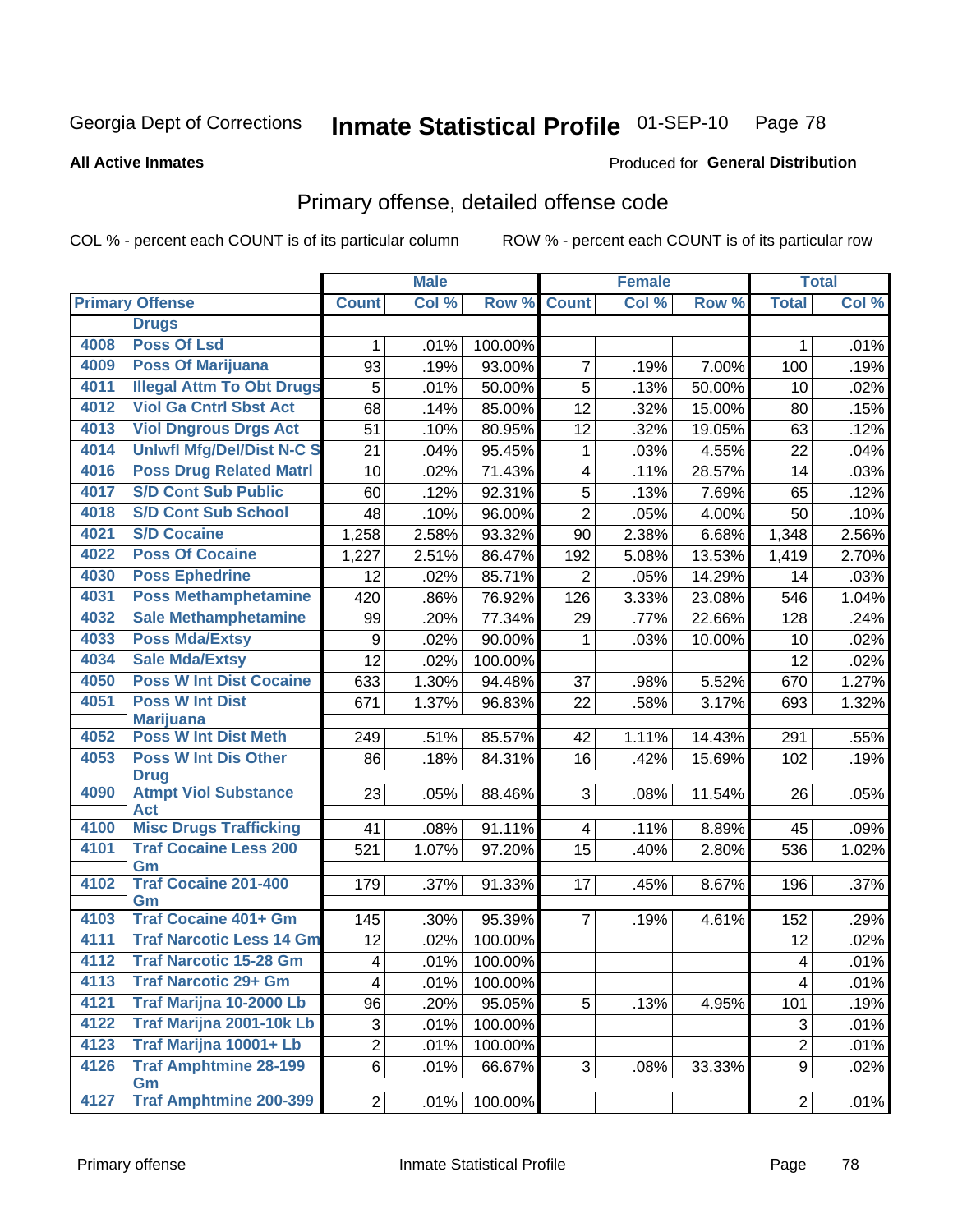# Inmate Statistical Profile 01-SEP-10 Page 79

#### **All Active Inmates**

# Produced for General Distribution

### Primary offense, detailed offense code

COL % - percent each COUNT is of its particular column

|      |                                            |                | <b>Male</b> |         |                | <b>Female</b> |        |                | <b>Total</b> |
|------|--------------------------------------------|----------------|-------------|---------|----------------|---------------|--------|----------------|--------------|
|      | <b>Primary Offense</b>                     | <b>Count</b>   | Col %       | Row %   | <b>Count</b>   | Col %         | Row %  | <b>Total</b>   | Col %        |
|      | Gm                                         |                |             |         |                |               |        |                |              |
| 4128 | <b>Traf Amphtmine 400+ Gm</b>              | $\overline{4}$ | .01%        | 100.00% |                |               |        | 4              | .01%         |
| 4130 | <b>Cnspire Traffic Cntrl Sub</b>           | 9              | .02%        | 75.00%  | 3              | .08%          | 25.00% | 12             | .02%         |
| 4133 | <b>Use Comm Facity Vio C</b>               | $\overline{2}$ | .01%        | 100.00% |                |               |        | $\overline{2}$ | .01%         |
|      | <b>Sub</b>                                 |                |             |         |                |               |        |                |              |
| 4134 | <b>Att/Consprcy Commt</b><br>C/S/Of        | 50             | .10%        | 83.33%  | 10             | .26%          | 16.67% | 60             | .11%         |
| 4135 | <b>Unauth Dist Contrild Sub</b>            | 1              | .01%        | 100.00% |                |               |        | 1              | .01%         |
| 4136 | <b>Illgl Dist Contrild Subst</b>           | 1              | .01%        | 100.00% |                |               |        | 1              | .01%         |
| 4140 | <b>Traf Methamph 28-199</b>                | 236            | .48%        | 82.81%  | 49             | 1.30%         | 17.19% | 285            | .54%         |
|      | Gm                                         |                |             |         |                |               |        |                |              |
| 4141 | Traf Methamph 200-399<br>Gm                | 72             | .15%        | 91.14%  | $\overline{7}$ | .19%          | 8.86%  | 79             | .15%         |
| 4142 | Traf Methamph 400+ Gm                      | 64             | .13%        | 96.97%  | $\overline{2}$ | .05%          | 3.03%  | 66             | .13%         |
| 4143 | <b>Manf Methamph 28-199</b>                | 27             | .06%        | 79.41%  | $\overline{7}$ | .19%          | 20.59% | 34             | .06%         |
|      | Gm                                         |                |             |         |                |               |        |                |              |
| 4144 | <b>Manf Methamph 200-399</b>               | 6              | .01%        | 85.71%  | $\mathbf{1}$   | .03%          | 14.29% | $\overline{7}$ | .01%         |
| 4145 | Gm<br>Manf Methamph 400+ Gm                | $\overline{2}$ | .01%        | 100.00% |                |               |        | $\overline{2}$ | .01%         |
| 4146 | <b>Traf Methamph Unspec</b>                |                |             |         | 6              |               |        |                |              |
|      | Amt                                        | 72             | .15%        | 92.31%  |                | .16%          | 7.69%  | 78             | .15%         |
| 4147 | <b>Manf Methamph Unspec</b>                | 138            | .28%        | 87.34%  | 20             | .53%          | 12.66% | 158            | .30%         |
|      | Amt                                        |                |             |         |                |               |        |                |              |
| 4150 | <b>Traf Mda/Extsy 28-199gm</b>             | 19             | .04%        | 79.17%  | 5              | .13%          | 20.83% | 24             | .05%         |
| 4151 | <b>Traf Mda/Extsy 200-</b><br>399gm        | 5              | .01%        | 100.00% |                |               |        | 5              | .01%         |
| 4152 | Traf Mda/Extsy 400+Gm                      | 3              | .01%        | 100.00% |                |               |        | 3              | .01%         |
| 5001 | <b>Viol Motor Vehicle Laws</b>             | 29             | .06%        | 85.29%  | 5              | .13%          | 14.71% | 34             | .06%         |
| 5003 | <b>Chop Shop Violation</b>                 | 2              | .01%        | 100.00% |                |               |        | $\overline{2}$ | .01%         |
| 5004 | <b>Drvng Habtl Violator</b>                | 14             | .03%        | 100.00% |                |               |        | 14             | .03%         |
| 5005 | <b>Habit Traf Viol/Impaired</b>            | 28             | .06%        | 96.55%  | $\mathbf{1}$   | .03%          | 3.45%  | 29             | .06%         |
| 5006 | <b>Habit Traf Viol/Other</b>               | 26             | .05%        | 92.86%  | $\overline{2}$ | .05%          | 7.14%  | 28             | .05%         |
| 5007 | <b>Hit-Run W/Injury/Fatality</b>           | 5              | .01%        | 71.43%  | $\overline{2}$ | .05%          | 28.57% | $\overline{7}$ | .01%         |
| 6000 | <b>Misc Mrals/Pblic H/Safty</b>            | 10             | .02%        | 83.33%  | $\overline{2}$ | .05%          | 16.67% | 12             | .02%         |
| 6200 | <b>Misc CorrectionI Inst Off</b>           | $\overline{7}$ | .01%        | 87.50%  | 1              | .03%          | 12.50% | 8              | .02%         |
| 8001 | <b>Violatn Othr States Law</b>             | 6              | .01%        | 100.00% |                |               |        | $6\phantom{1}$ | .01%         |
| 9901 | <b>Conspiracy</b>                          | 41             | .08%        | 82.00%  | 9 <sup>1</sup> | .24%          | 18.00% | 50             | .10%         |
| 9905 | <b>Crmnl Atmpt</b>                         | 1              | .01%        | 100.00% |                |               |        | 1              | .01%         |
| 9907 | <b>Unauth Dist Recrd</b><br><b>Devices</b> | 5              | .01%        | 100.00% |                |               |        | 5              | .01%         |
| 9910 | <b>Crmnl Solicitation</b>                  | $2\vert$       | .01%        | 100.00% |                |               |        | $\overline{2}$ | .01%         |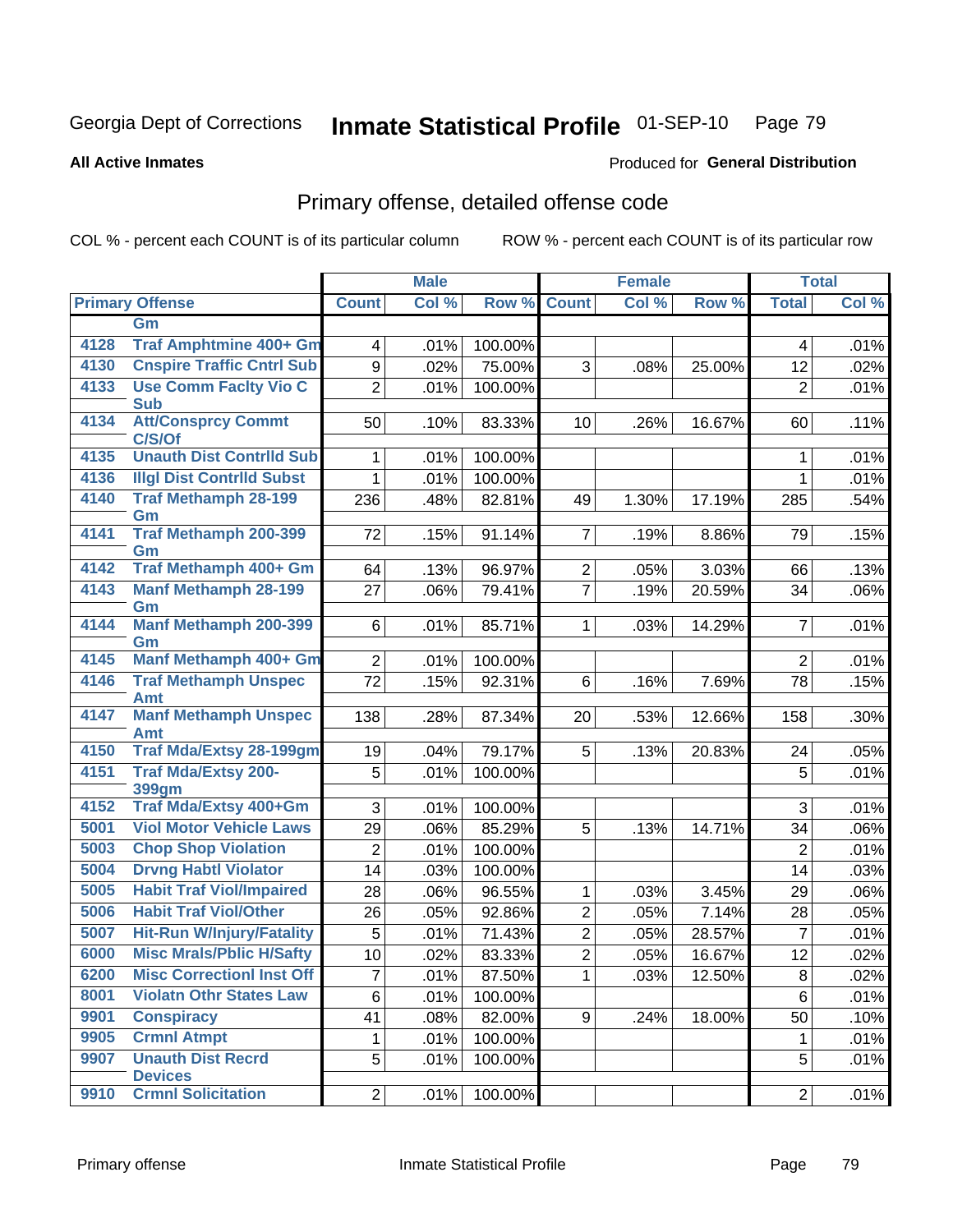#### Inmate Statistical Profile 01-SEP-10 Page 80

**All Active Inmates** 

### **Produced for General Distribution**

### Primary offense, detailed offense code

COL % - percent each COUNT is of its particular column

|                                   |              | <b>Male</b> |                    |       | <b>Female</b> |          |        | Total   |
|-----------------------------------|--------------|-------------|--------------------|-------|---------------|----------|--------|---------|
| <b>Primary Offense</b>            | <b>Count</b> | Col %       | <b>Row % Count</b> |       | Col %         | Row %    | Total  | Col %   |
| 9914<br><b>Gang Participation</b> | 24 l         | $.05\%$     | 96.00%             |       | .03%          | $4.00\%$ | 25     | .05%    |
| 9999<br><b>Unknown Offense</b>    |              | .02%        | 57.14%             |       | .16%          | 42.86%   | 14     | $.03\%$ |
| <b>Total Rported</b>              | 48,841       | 100%        | $92.81\%$          | 3,780 | 100%          | $7.18\%$ | 52,622 | 100%    |

| τeα | 44     |       | 48     |
|-----|--------|-------|--------|
|     | 48,885 | 3,784 | 52.670 |

| Mode (most frequent) | 1902 Armed Robbery | 1701 Forgery 1st Degree | 1902 Armed<br><b>Robbery</b> |
|----------------------|--------------------|-------------------------|------------------------------|
|----------------------|--------------------|-------------------------|------------------------------|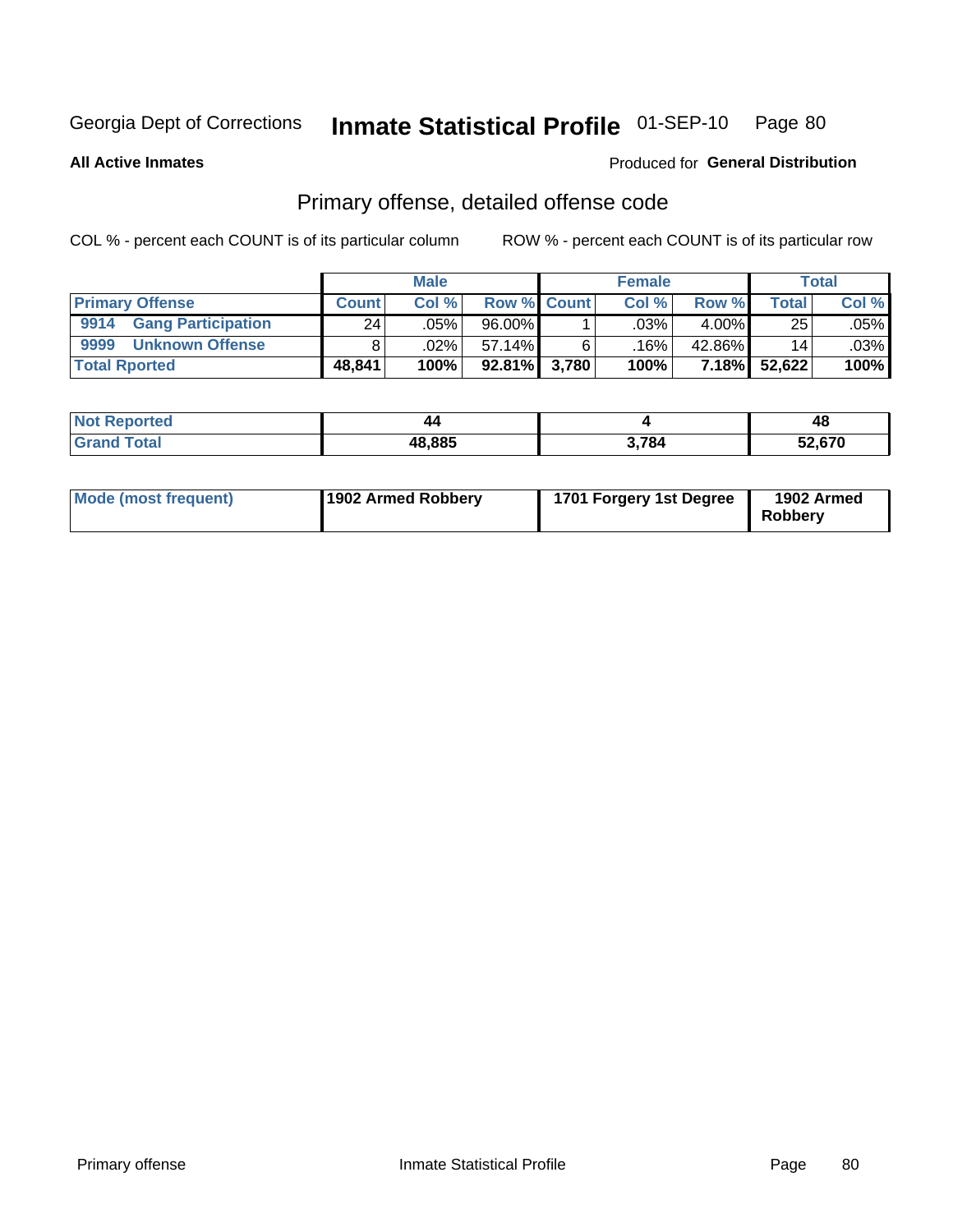# Inmate Statistical Profile 01-SEP-10 Page 81

**Produced for General Distribution** 

#### **All Active Inmates**

### County of conviction of primary offense

COL % - percent each COUNT is of its particular column

|                         |                             |              | <b>Male</b> |        |                  | <b>Female</b> |        |              | <b>Total</b> |
|-------------------------|-----------------------------|--------------|-------------|--------|------------------|---------------|--------|--------------|--------------|
|                         | <b>County of Conviction</b> | <b>Count</b> | Col %       | Row %  | <b>Count</b>     | Col %         | Row %  | <b>Total</b> | Col %        |
| 1                       | <b>Appling</b>              | 100          | .20%        | 93.46% | $\overline{7}$   | .19%          | 6.54%  | 107          | .20%         |
| $\overline{2}$          | <b>Atkinson</b>             | 39           | .08%        | 92.86% | 3                | .08%          | 7.14%  | 42           | .08%         |
| $\overline{\mathbf{3}}$ | <b>Bacon</b>                | 48           | .10%        | 96.00% | $\overline{2}$   | .05%          | 4.00%  | 50           | .10%         |
| $\overline{4}$          | <b>Baker</b>                | 11           | .02%        | 91.67% | $\mathbf{1}$     | .03%          | 8.33%  | 12           | .02%         |
| 5                       | <b>Baldwin</b>              | 299          | .61%        | 92.28% | 25               | .66%          | 7.72%  | 324          | .62%         |
| 6                       | <b>Banks</b>                | 58           | .12%        | 90.63% | 6                | .16%          | 9.38%  | 64           | .12%         |
| 7                       | <b>Barrow</b>               | 255          | .52%        | 92.73% | 20               | .53%          | 7.27%  | 275          | .52%         |
| $\overline{\mathbf{8}}$ | <b>Bartow</b>               | 573          | 1.17%       | 88.70% | 73               | 1.93%         | 11.30% | 646          | 1.23%        |
| $\overline{9}$          | <b>Ben Hill</b>             | 250          | .51%        | 94.70% | 14               | .37%          | 5.30%  | 264          | .50%         |
| 10                      | <b>Berrien</b>              | 86           | .18%        | 94.51% | 5                | .13%          | 5.49%  | 91           | .17%         |
| $\overline{11}$         | <b>Bibb</b>                 | 1,021        | 2.09%       | 95.07% | 53               | 1.40%         | 4.93%  | 1,074        | 2.04%        |
| $\overline{12}$         | <b>Bleckley</b>             | 77           | .16%        | 91.67% | $\overline{7}$   | .19%          | 8.33%  | 84           | .16%         |
| $\overline{13}$         | <b>Brantley</b>             | 53           | .11%        | 94.64% | $\overline{3}$   | .08%          | 5.36%  | 56           | .11%         |
| $\overline{14}$         | <b>Brooks</b>               | 56           | .11%        | 94.92% | $\overline{3}$   | .08%          | 5.08%  | 59           | .11%         |
| $\overline{15}$         | <b>Bryan</b>                | 87           | .18%        | 93.55% | $6\phantom{a}$   | .16%          | 6.45%  | 93           | .18%         |
| 16                      | <b>Bulloch</b>              | 471          | .96%        | 92.17% | 40               | 1.06%         | 7.83%  | 511          | .97%         |
| $\overline{17}$         | <b>Burke</b>                | 198          | .41%        | 95.65% | $\boldsymbol{9}$ | .24%          | 4.35%  | 207          | .39%         |
| $\overline{18}$         | <b>Butts</b>                | 171          | .35%        | 97.16% | $\overline{5}$   | .13%          | 2.84%  | 176          | .33%         |
| 19                      | <b>Calhoun</b>              | 40           | .08%        | 90.91% | 4                | .11%          | 9.09%  | 44           | .08%         |
| 20                      | <b>Camden</b>               | 155          | .32%        | 91.72% | 14               | .37%          | 8.28%  | 169          | .32%         |
| $\overline{21}$         | <b>Candler</b>              | 93           | .19%        | 87.74% | 13               | .34%          | 12.26% | 106          | .20%         |
| $\overline{22}$         | <b>Carroll</b>              | 591          | 1.21%       | 89.41% | 70               | 1.85%         | 10.59% | 661          | 1.26%        |
| 23                      | <b>Catoosa</b>              | 302          | .62%        | 91.52% | 28               | .74%          | 8.48%  | 330          | .63%         |
| $\overline{24}$         | <b>Charlton</b>             | 57           | .12%        | 93.44% | $\overline{4}$   | .11%          | 6.56%  | 61           | .12%         |
| 25                      | <b>Chatham</b>              | 2,443        | 5.00%       | 95.39% | 118              | 3.12%         | 4.61%  | 2,561        | 4.87%        |
| 26                      | <b>Chattahoochee</b>        | 26           | .05%        | 96.30% | 1                | .03%          | 3.70%  | 27           | .05%         |
| $\overline{27}$         | Chattooga                   | 251          | .51%        | 90.61% | 26               | .69%          | 9.39%  | 277          | .53%         |
| 28                      | <b>Cherokee</b>             | 607          | 1.24%       | 89.53% | 71               | 1.88%         | 10.47% | 678          | 1.29%        |
| 29                      | <b>Clarke</b>               | 407          | .83%        | 92.92% | 31               | .82%          | 7.08%  | 438          | .83%         |
| 30                      | <b>Clay</b>                 | 31           | .06%        | 88.57% | $\overline{4}$   | .11%          | 11.43% | 35           | .07%         |
| $\overline{31}$         | <b>Clayton</b>              | 1,489        | 3.05%       | 92.26% | 125              | 3.31%         | 7.74%  | 1,614        | 3.07%        |
| 32                      | <b>Clinch</b>               | 60           | .12%        | 93.75% | 4                | .11%          | 6.25%  | 64           | .12%         |
| 33                      | <b>Cobb</b>                 | 2,756        | 5.64%       | 90.15% | 301              | 7.96%         | 9.85%  | 3,057        | 5.81%        |
| 34                      | <b>Coffee</b>               | 262          | .54%        | 93.57% | 18               | .48%          | 6.43%  | 280          | .53%         |
| 35                      | <b>Colquitt</b>             | 279          | .57%        | 95.22% | 14               | .37%          | 4.78%  | 293          | .56%         |
| 36                      | <b>Columbia</b>             | 288          | .59%        | 94.74% | 16               | .42%          | 5.26%  | 304          | .58%         |
| 37                      | <b>Cook</b>                 | 127          | .26%        | 94.78% | $\overline{7}$   | .19%          | 5.22%  | 134          | .25%         |
| 38                      | <b>Coweta</b>               | 476          | .97%        | 91.36% | 45               | 1.19%         | 8.64%  | 521          | .99%         |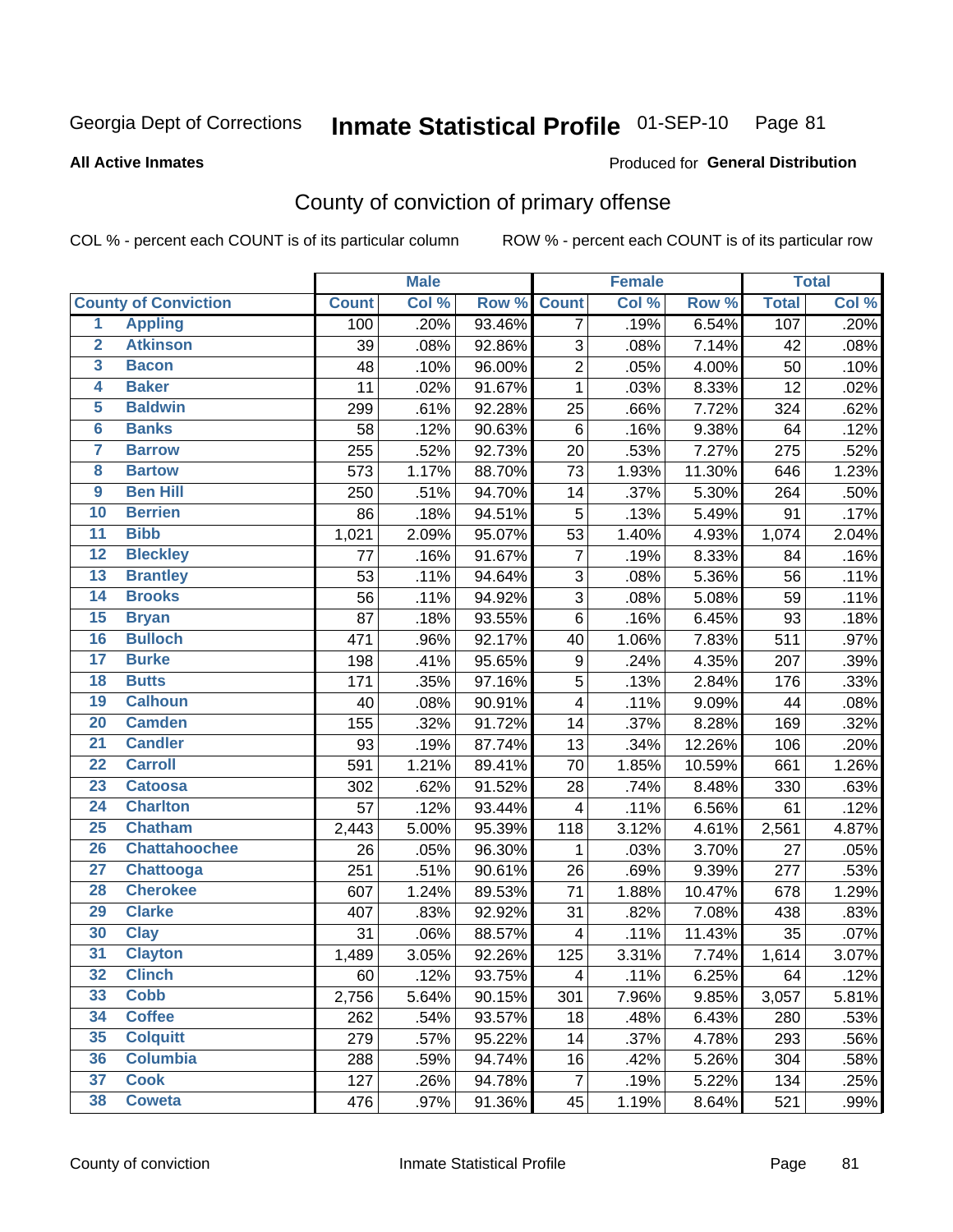# Inmate Statistical Profile 01-SEP-10 Page 82

#### **All Active Inmates**

#### Produced for General Distribution

### County of conviction of primary offense

COL % - percent each COUNT is of its particular column

|                 |                             |                 | <b>Male</b> |         |                | <b>Female</b> |        |                    | <b>Total</b> |
|-----------------|-----------------------------|-----------------|-------------|---------|----------------|---------------|--------|--------------------|--------------|
|                 | <b>County of Conviction</b> | <b>Count</b>    | Col %       | Row %   | <b>Count</b>   | Col %         | Row %  | <b>Total</b>       | Col %        |
| 39              | <b>Crawford</b>             | $\overline{20}$ | .04%        | 95.24%  | $\mathbf 1$    | .03%          | 4.76%  | $\overline{21}$    | .04%         |
| 40              | <b>Crisp</b>                | 287             | .59%        | 92.88%  | 22             | .58%          | 7.12%  | 309                | .59%         |
| 41              | <b>Dade</b>                 | 118             | .24%        | 97.52%  | 3              | .08%          | 2.48%  | 121                | .23%         |
| 42              | <b>Dawson</b>               | 118             | .24%        | 91.47%  | 11             | .29%          | 8.53%  | 129                | .25%         |
| 43              | <b>Decatur</b>              | 345             | .71%        | 92.00%  | 30             | .79%          | 8.00%  | 375                | .71%         |
| 44              | <b>Dekalb</b>               | 2,926           | 5.99%       | 94.60%  | 167            | 4.42%         | 5.40%  | 3,093              | 5.88%        |
| 45              | <b>Dodge</b>                | 141             | .29%        | 90.97%  | 14             | .37%          | 9.03%  | 155                | .29%         |
| 46              | <b>Dooly</b>                | 96              | .20%        | 94.12%  | 6              | .16%          | 5.88%  | 102                | .19%         |
| 47              | <b>Dougherty</b>            | 954             | 1.95%       | 94.46%  | 56             | 1.48%         | 5.54%  | $\overline{1,010}$ | 1.92%        |
| 48              | <b>Douglas</b>              | 1,171           | 2.40%       | 88.98%  | 145            | 3.84%         | 11.02% | 1,316              | 2.50%        |
| 49              | <b>Early</b>                | 85              | .17%        | 95.51%  | 4              | .11%          | 4.49%  | 89                 | .17%         |
| 50              | <b>Echols</b>               | 5               | .01%        | 83.33%  | 1              | .03%          | 16.67% | 6                  | .01%         |
| $\overline{51}$ | <b>Effingham</b>            | 159             | .33%        | 92.44%  | 13             | .34%          | 7.56%  | 172                | .33%         |
| 52              | <b>Elbert</b>               | 143             | .29%        | 95.33%  | $\overline{7}$ | .19%          | 4.67%  | 150                | .29%         |
| 53              | <b>Emanuel</b>              | 173             | .35%        | 96.11%  | $\overline{7}$ | .19%          | 3.89%  | 180                | .34%         |
| 54              | <b>Evans</b>                | 96              | .20%        | 95.05%  | $\mathbf 5$    | .13%          | 4.95%  | 101                | .19%         |
| 55              | <b>Fannin</b>               | 103             | .21%        | 92.79%  | 8              | .21%          | 7.21%  | 111                | .21%         |
| 56              | <b>Fayette</b>              | 336             | .69%        | 92.05%  | 29             | .77%          | 7.95%  | 365                | .69%         |
| 57              | <b>Floyd</b>                | 763             | 1.56%       | 88.72%  | 97             | 2.57%         | 11.28% | 860                | 1.63%        |
| 58              | <b>Forsyth</b>              | 283             | .58%        | 90.42%  | 30             | .79%          | 9.58%  | 313                | .59%         |
| 59              | <b>Franklin</b>             | 124             | .25%        | 91.85%  | 11             | .29%          | 8.15%  | 135                | .26%         |
| 60              | <b>Fulton</b>               | 4,651           | 9.52%       | 96.25%  | 181            | 4.79%         | 3.75%  | 4,832              | 9.18%        |
| 61              | Gilmer                      | 125             | .26%        | 90.58%  | 13             | .34%          | 9.42%  | 138                | .26%         |
| 62              | <b>Glascock</b>             | 7               | .01%        | 87.50%  | $\mathbf{1}$   | .03%          | 12.50% | 8                  | .02%         |
| 63              | <b>Glynn</b>                | 399             | .82%        | 95.00%  | 20             | .53%          | 4.76%  | 420                | .80%         |
| 64              | <b>Gordon</b>               | 308             | .63%        | 89.53%  | 36             | .95%          | 10.47% | 344                | .65%         |
| 65              | <b>Grady</b>                | 212             | .43%        | 96.36%  | 8              | .21%          | 3.64%  | 220                | .42%         |
| 66              | <b>Greene</b>               | 145             | .30%        | 94.16%  | 9              | .24%          | 5.84%  | 154                | .29%         |
| 67              | <b>Gwinnett</b>             | 2,047           | 4.19%       | 92.17%  | 174            | 4.60%         | 7.83%  | 2,221              | 4.22%        |
| 68              | <b>Habersham</b>            | 121             | .25%        | 92.37%  | 10             | .26%          | 7.63%  | 131                | .25%         |
| 69              | <b>Hall</b>                 | 696             | 1.43%       | 91.82%  | 62             | 1.64%         | 8.18%  | 758                | 1.44%        |
| 70              | <b>Hancock</b>              | 34              | $.07\%$     | 97.14%  | 1              | .03%          | 2.86%  | 35                 | .07%         |
| $\overline{71}$ | <b>Haralson</b>             | 101             | .21%        | 94.39%  | 6              | .16%          | 5.61%  | 107                | .20%         |
| 72              | <b>Harris</b>               | 113             | .23%        | 94.96%  | 6              | .16%          | 5.04%  | 119                | .23%         |
| 73              | <b>Hart</b>                 | 99              | .20%        | 93.40%  | 7              | .19%          | 6.60%  | 106                | .20%         |
| 74              | <b>Heard</b>                | 66              | .14%        | 100.00% |                |               |        | 66                 | .13%         |
| 75              | <b>Henry</b>                | 528             | 1.08%       | 88.89%  | 66             | 1.75%         | 11.11% | 594                | 1.13%        |
| 76              | <b>Houston</b>              | 591             | 1.21%       | 94.26%  | 36             | .95%          | 5.74%  | 627                | 1.19%        |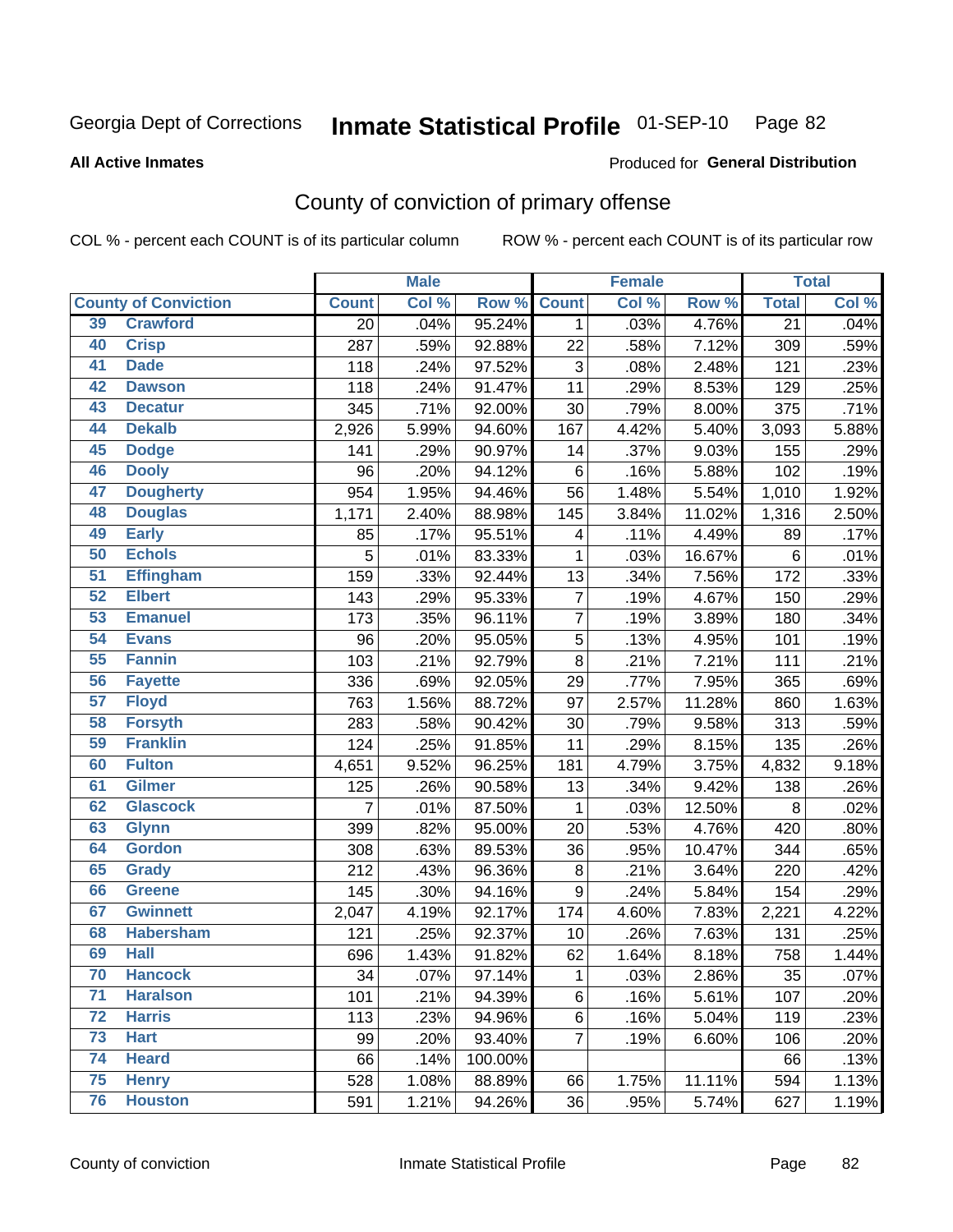# Inmate Statistical Profile 01-SEP-10 Page 83

Produced for General Distribution

#### **All Active Inmates**

### County of conviction of primary offense

COL % - percent each COUNT is of its particular column

|                  |                             |              | <b>Male</b> |         |                | <b>Female</b> |        |                 | <b>Total</b> |
|------------------|-----------------------------|--------------|-------------|---------|----------------|---------------|--------|-----------------|--------------|
|                  | <b>County of Conviction</b> | <b>Count</b> | Col %       | Row %   | <b>Count</b>   | Col %         | Row %  | <b>Total</b>    | Col %        |
| 77               | <b>Irwin</b>                | 69           | .14%        | 98.57%  | $\mathbf{1}$   | .03%          | 1.43%  | $\overline{70}$ | .13%         |
| 78               | <b>Jackson</b>              | 192          | .39%        | 93.20%  | 14             | .37%          | 6.80%  | 206             | .39%         |
| 79               | <b>Jasper</b>               | 57           | .12%        | 100.00% |                |               |        | 57              | .11%         |
| 80               | <b>Jeff Davis</b>           | 71           | .15%        | 85.54%  | 12             | .32%          | 14.46% | 83              | .16%         |
| 81               | <b>Jefferson</b>            | 119          | .24%        | 97.54%  | 3              | .08%          | 2.46%  | 122             | .23%         |
| 82               | <b>Jenkins</b>              | 69           | .14%        | 95.83%  | 3              | .08%          | 4.17%  | 72              | .14%         |
| 83               | <b>Johnson</b>              | 52           | .11%        | 91.23%  | 5              | .13%          | 8.77%  | 57              | .11%         |
| 84               | <b>Jones</b>                | 162          | .33%        | 88.04%  | 22             | .58%          | 11.96% | 184             | .35%         |
| 85               | <b>Lamar</b>                | 68           | .14%        | 94.44%  | 4              | .11%          | 5.56%  | 72              | .14%         |
| 86               | <b>Lanier</b>               | 41           | .08%        | 100.00% |                |               |        | 41              | .08%         |
| 87               | <b>Laurens</b>              | 303          | .62%        | 92.94%  | 23             | .61%          | 7.06%  | 326             | .62%         |
| 88               | Lee                         | 74           | .15%        | 94.87%  | 4              | .11%          | 5.13%  | 78              | .15%         |
| 89               | <b>Liberty</b>              | 274          | .56%        | 92.88%  | 21             | .56%          | 7.12%  | 295             | .56%         |
| 90               | <b>Lincoln</b>              | 28           | .06%        | 96.55%  | 1              | .03%          | 3.45%  | 29              | .06%         |
| 91               | Long                        | 80           | .16%        | 95.24%  | 4              | .11%          | 4.76%  | 84              | .16%         |
| 92               | <b>Lowndes</b>              | 523          | 1.07%       | 92.73%  | 41             | 1.08%         | 7.27%  | 564             | 1.07%        |
| 93               | <b>Lumpkin</b>              | 95           | .19%        | 90.48%  | 10             | .26%          | 9.52%  | 105             | .20%         |
| 94               | <b>Macon</b>                | 66           | .14%        | 97.06%  | $\overline{2}$ | .05%          | 2.94%  | 68              | .13%         |
| 95               | <b>Madison</b>              | 116          | .24%        | 90.63%  | 12             | .32%          | 9.38%  | 128             | .24%         |
| 96               | <b>Marion</b>               | 37           | .08%        | 88.10%  | $\mathbf 5$    | .13%          | 11.90% | 42              | .08%         |
| 97               | <b>Mcduffie</b>             | 172          | .35%        | 95.03%  | 9              | .24%          | 4.97%  | 181             | .34%         |
| 98               | <b>Mcintosh</b>             | 64           | .13%        | 98.46%  | $\mathbf{1}$   | .03%          | 1.54%  | 65              | .12%         |
| 99               | <b>Meriwether</b>           | 235          | .48%        | 96.71%  | 8              | .21%          | 3.29%  | 243             | .46%         |
| 100              | <b>Miller</b>               | 26           | .05%        | 96.30%  | $\mathbf 1$    | .03%          | 3.70%  | 27              | .05%         |
| 101              | <b>Mitchell</b>             | 194          | .40%        | 91.94%  | 17             | .45%          | 8.06%  | 211             | .40%         |
| 102              | <b>Monroe</b>               | 141          | .29%        | 87.58%  | 20             | .53%          | 12.42% | 161             | .31%         |
| 103              | <b>Montgomery</b>           | 57           | .12%        | 91.94%  | 5              | .13%          | 8.06%  | 62              | .12%         |
| 104              | <b>Morgan</b>               | 154          | .32%        | 92.77%  | 12             | .32%          | 7.23%  | 166             | .32%         |
| 105              | <b>Murray</b>               | 176          | .36%        | 91.19%  | 17             | .45%          | 8.81%  | 193             | .37%         |
| 106              | <b>Muscogee</b>             | 1,636        | 3.35%       | 94.73%  | 91             | 2.41%         | 5.27%  | 1,727           | 3.28%        |
| 107              | <b>Newton</b>               | 624          | 1.28%       | 92.31%  | 52             | 1.38%         | 7.69%  | 676             | 1.28%        |
| 108              | <b>Oconee</b>               | 54           | .11%        | 94.74%  | 3              | .08%          | 5.26%  | 57              | .11%         |
| 109              | <b>Oglethorpe</b>           | 47           | .10%        | 97.92%  | 1              | .03%          | 2.08%  | 48              | .09%         |
| 110              | <b>Paulding</b>             | 240          | .49%        | 92.31%  | 20             | .53%          | 7.69%  | 260             | .49%         |
| 111              | <b>Peach</b>                | 83           | .17%        | 96.51%  | 3              | .08%          | 3.49%  | 86              | .16%         |
| 112              | <b>Pickens</b>              | 75           | .15%        | 90.36%  | 8              | .21%          | 9.64%  | 83              | .16%         |
| 113              | <b>Pierce</b>               | 61           | .12%        | 95.31%  | 3              | .08%          | 4.69%  | 64              | .12%         |
| $\overline{114}$ | <b>Pike</b>                 | 56           | .11%        | 94.92%  | 3              | .08%          | 5.08%  | 59              | .11%         |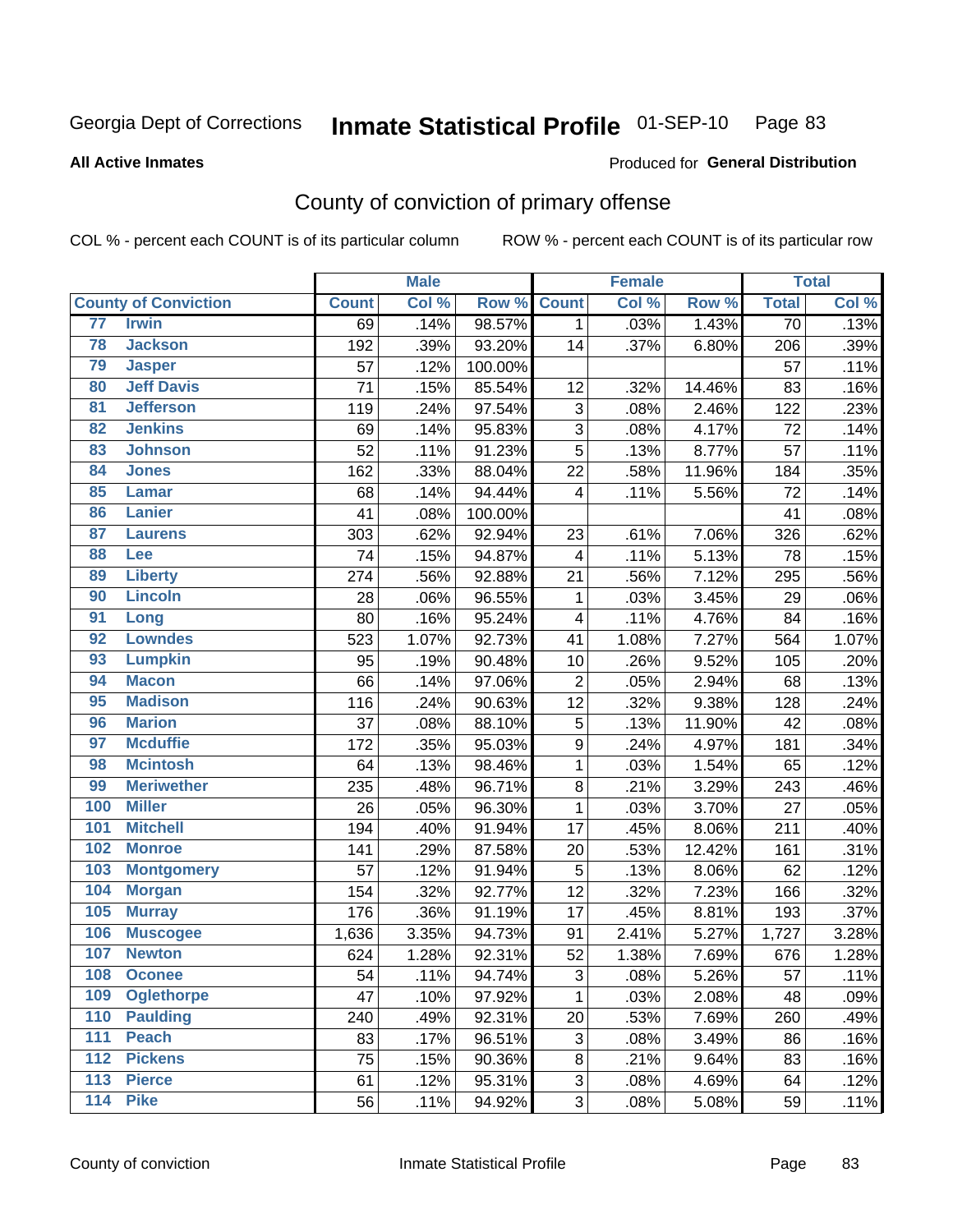# Inmate Statistical Profile 01-SEP-10 Page 84

Produced for General Distribution

#### **All Active Inmates**

# County of conviction of primary offense

COL % - percent each COUNT is of its particular column

|                                    |              | <b>Male</b> |         |                          | <b>Female</b> |        |                | <b>Total</b> |
|------------------------------------|--------------|-------------|---------|--------------------------|---------------|--------|----------------|--------------|
| <b>County of Conviction</b>        | <b>Count</b> | Col %       | Row %   | <b>Count</b>             | Col %         | Row %  | <b>Total</b>   | Col %        |
| 115 Polk                           | 149          | .31%        | 91.98%  | 13                       | .34%          | 8.02%  | 162            | .31%         |
| $\overline{116}$<br><b>Pulaski</b> | 90           | .18%        | 92.78%  | $\overline{7}$           | .19%          | 7.22%  | 97             | .18%         |
| 117<br><b>Putnam</b>               | 138          | .28%        | 95.17%  | $\overline{7}$           | .19%          | 4.83%  | 145            | .28%         |
| 118<br>Quitman                     | 19           | .04%        | 90.48%  | $\overline{2}$           | .05%          | 9.52%  | 21             | .04%         |
| 119<br><b>Rabun</b>                | 55           | .11%        | 83.33%  | 11                       | .29%          | 16.67% | 66             | .13%         |
| 120<br><b>Randolph</b>             | 59           | .12%        | 93.65%  | $\overline{\mathcal{A}}$ | .11%          | 6.35%  | 63             | .12%         |
| 121<br><b>Richmond</b>             | 1,686        | 3.45%       | 93.51%  | 117                      | 3.10%         | 6.49%  | 1,803          | 3.43%        |
| 122<br><b>Rockdale</b>             | 467          | .96%        | 91.21%  | 45                       | 1.19%         | 8.79%  | 512            | .97%         |
| 123<br><b>Schley</b>               | 24           | .05%        | 96.00%  | 1                        | .03%          | 4.00%  | 25             | .05%         |
| 124<br><b>Screven</b>              | 127          | .26%        | 93.38%  | $\boldsymbol{9}$         | .24%          | 6.62%  | 136            | .26%         |
| 125<br><b>Seminole</b>             | 52           | .11%        | 83.87%  | 10                       | .26%          | 16.13% | 62             | .12%         |
| 126<br><b>Spalding</b>             | 599          | 1.23%       | 91.45%  | 56                       | 1.48%         | 8.55%  | 655            | 1.24%        |
| 127<br><b>Stephens</b>             | 196          | .40%        | 89.91%  | 22                       | .58%          | 10.09% | 218            | .41%         |
| 128<br><b>Stewart</b>              | 30           | .06%        | 96.77%  | 1                        | .03%          | 3.23%  | 31             | .06%         |
| 129<br><b>Sumter</b>               | 222          | .45%        | 95.69%  | 10                       | .26%          | 4.31%  | 232            | .44%         |
| <b>Talbot</b><br>130               | 57           | .12%        | 96.61%  | $\overline{2}$           | .05%          | 3.39%  | 59             | .11%         |
| 131<br><b>Taliaferro</b>           | 21           | .04%        | 91.30%  | $\overline{2}$           | .05%          | 8.70%  | 23             | .04%         |
| 132<br><b>Tattnall</b>             | 181          | .37%        | 91.88%  | 16                       | .42%          | 8.12%  | 197            | .37%         |
| 133<br><b>Taylor</b>               | 91           | .19%        | 94.79%  | $\mathbf 5$              | .13%          | 5.21%  | 96             | .18%         |
| <b>Telfair</b><br>134              | 111          | .23%        | 90.24%  | 12                       | .32%          | 9.76%  | 123            | .23%         |
| $\overline{135}$<br><b>Terrell</b> | 75           | .15%        | 97.40%  | $\overline{2}$           | .05%          | 2.60%  | 77             | .15%         |
| 136<br><b>Thomas</b>               | 252          | .52%        | 92.65%  | 20                       | .53%          | 7.35%  | 272            | .52%         |
| <b>Tift</b><br>137                 | 310          | .63%        | 94.51%  | 18                       | .48%          | 5.49%  | 328            | .62%         |
| <b>Toombs</b><br>138               | 312          | .64%        | 93.13%  | 23                       | .61%          | 6.87%  | 335            | .64%         |
| 139<br><b>Towns</b>                | 50           | .10%        | 87.72%  | $\overline{7}$           | .19%          | 12.28% | 57             | .11%         |
| <b>Treutlen</b><br>140             | 71           | .15%        | 94.67%  | $\overline{\mathbf{4}}$  | .11%          | 5.33%  | 75             | .14%         |
| 141<br><b>Troup</b>                | 645          | 1.32%       | 90.21%  | 70                       | 1.85%         | 9.79%  | 715            | 1.36%        |
| 142<br><b>Turner</b>               | 74           | .15%        | 94.87%  | $\overline{\mathbf{4}}$  | .11%          | 5.13%  | 78             | .15%         |
| $\overline{143}$<br><b>Twiggs</b>  | 62           | .13%        | 93.94%  | $\overline{\mathbf{4}}$  | .11%          | 6.06%  | 66             | .13%         |
| 144<br><b>Union</b>                | 84           | .17%        | 84.00%  | 16                       | .42%          | 16.00% | 100            | .19%         |
| $\overline{145}$<br><b>Upson</b>   | 185          | .38%        | 88.94%  | 23                       | .61%          | 11.06% | 208            | .40%         |
| 146<br><b>Walker</b>               | 403          | .83%        | 90.36%  | 43                       | 1.14%         | 9.64%  | 446            | .85%         |
| 147<br><b>Walton</b>               | 427          | .87%        | 89.33%  | 51                       | 1.35%         | 10.67% | 478            | .91%         |
| 148<br><b>Ware</b>                 | 302          | .62%        | 94.08%  | 19                       | .50%          | 5.92%  | 321            | .61%         |
| 149<br><b>Warren</b>               | 43           | .09%        | 91.49%  | 4                        | .11%          | 8.51%  | 47             | .09%         |
| 150<br><b>Washington</b>           | 126          | .26%        | 88.73%  | 16                       | .42%          | 11.27% | 142            | .27%         |
| 151<br><b>Wayne</b>                | 161          | .33%        | 89.94%  | 18                       | .48%          | 10.06% | 179            | .34%         |
| <b>Webster</b><br>152              | 7            | .01%        | 100.00% |                          |               |        | $\overline{7}$ | .01%         |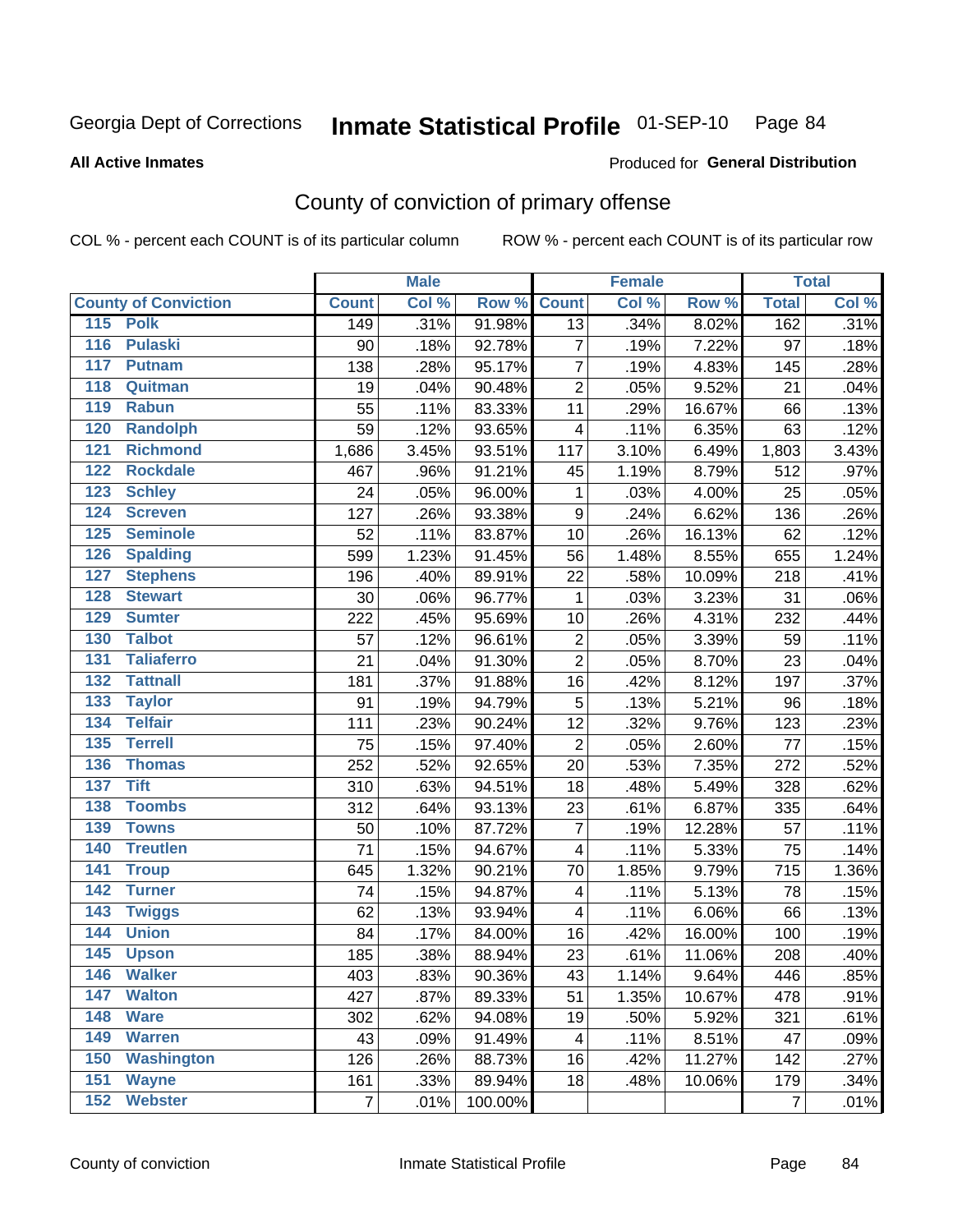**All Active Inmates** 

# Inmate Statistical Profile 01-SEP-10 Page 85

Produced for General Distribution

### County of conviction of primary offense

COL % - percent each COUNT is of its particular column

|                             |              | <b>Male</b> |             |       | <b>Female</b> |        |              | <b>Total</b> |
|-----------------------------|--------------|-------------|-------------|-------|---------------|--------|--------------|--------------|
| <b>County of Conviction</b> | <b>Count</b> | Col %       | Row % Count |       | Col %         | Row %  | <b>Total</b> | Col %        |
| <b>Wheeler</b><br>153       | 31           | .06%        | 88.57%      | 4     | .11%          | 11.43% | 35           | .07%         |
| White<br>154                | 110          | .23%        | $90.16\%$   | 12    | .32%          | 9.84%  | 122          | .23%         |
| <b>Whitfield</b><br>155     | 574          | 1.18%       | 86.45%      | 90    | 2.38%         | 13.55% | 664          | 1.26%        |
| <b>Wilcox</b><br>156        | 57           | .12%        | 87.69%      | 8     | .21%          | 12.31% | 65           | .12%         |
| <b>Wilkes</b><br>157        | 74           | .15%        | 98.67%      |       | $.03\%$       | 1.33%  | 75           | .14%         |
| <b>Wilkinson</b><br>158     | 47           | .10%        | 90.38%      | 5     | .13%          | 9.62%  | 52           | .10%         |
| <b>Worth</b><br>159         | 112          | .23%        | 94.92%      | 6     | .16%          | 5.08%  | 118          | .22%         |
| <b>Total Rported</b>        | 48,841       | 100%        | 92.81%      | 3,780 | 100%          | 7.18%  | 52,622       | 100%         |

| ∖rteα | 44     |       | 4c                        |
|-------|--------|-------|---------------------------|
| otal  | 48,885 | 3,784 | $F^{\alpha}$ $F^{\alpha}$ |

| <b>Mode</b><br>---<br>luent)<br>nost tren | ™ulton | ;obb | Fulto |
|-------------------------------------------|--------|------|-------|
|                                           |        |      |       |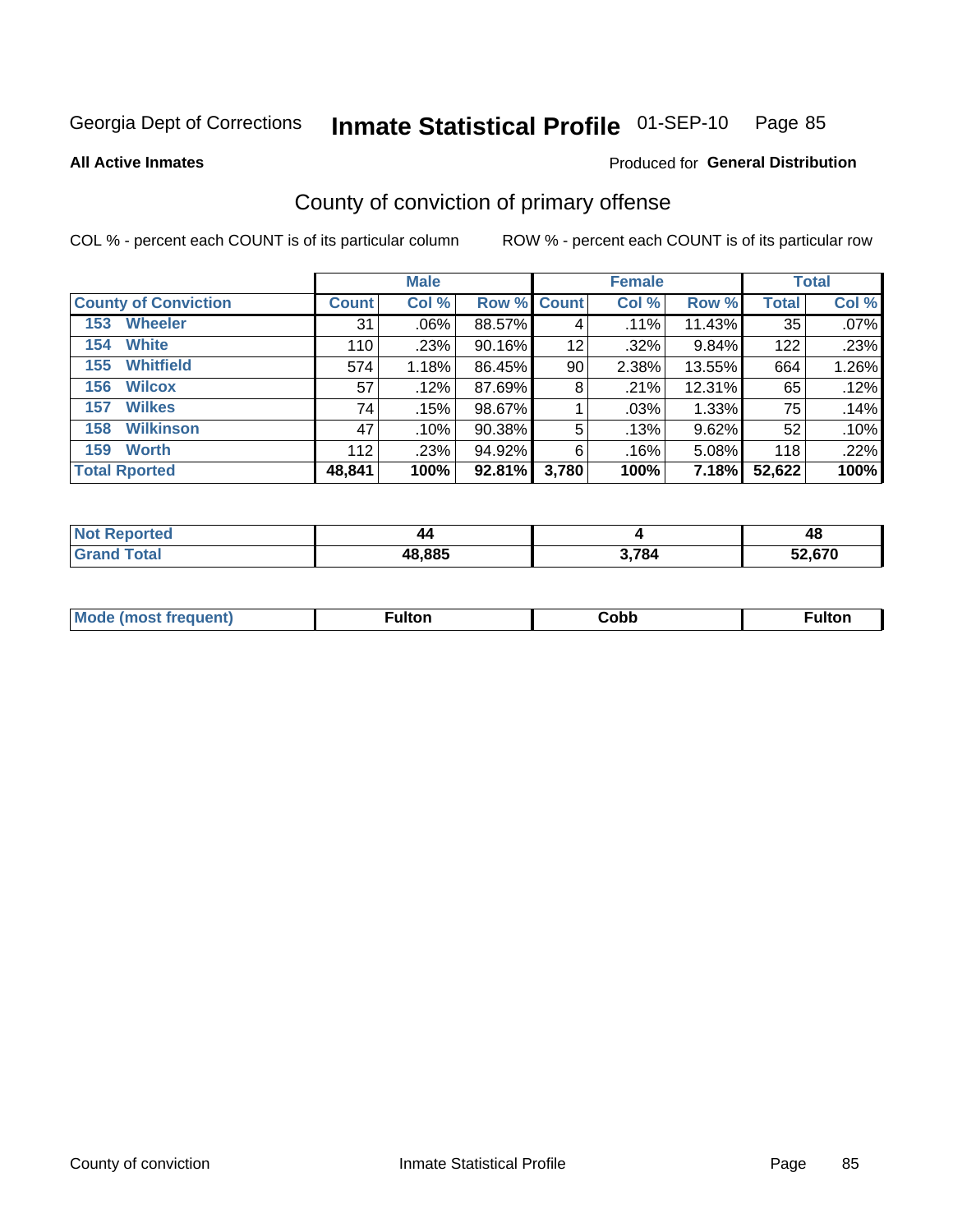# Inmate Statistical Profile 01-SEP-10 Page 86

#### **All Active Inmates**

### **Produced for General Distribution**

### Circuit of conviction of primary offense

COL % - percent each COUNT is of its particular column

|                         |                                 |              | <b>Male</b> |        |              | <b>Female</b> |        |                  | <b>Total</b> |
|-------------------------|---------------------------------|--------------|-------------|--------|--------------|---------------|--------|------------------|--------------|
|                         | <b>Circuit of Conviction</b>    | <b>Count</b> | Col %       | Row %  | <b>Count</b> | Col %         | Row %  | <b>Total</b>     | Col %        |
| 1                       | <b>Alapaha Circuit</b>          | 353          | .72%        | 94.89% | 19           | .50%          | 5.11%  | $\overline{372}$ | .71%         |
| $\overline{2}$          | <b>Alcovy Circuit</b>           | 1,051        | 2.15%       | 91.07% | 103          | 2.72%         | 8.93%  | 1,154            | 2.19%        |
| $\overline{\mathbf{3}}$ | <b>Atlanta Circuit</b>          | 4,651        | 9.52%       | 96.25% | 181          | 4.79%         | 3.75%  | 4,832            | 9.18%        |
| 4                       | <b>Atlantic Circuit</b>         | 782          | 1.60%       | 93.65% | 53           | 1.40%         | 6.35%  | 835              | 1.59%        |
| 5                       | <b>Augusta Circuit</b>          | 2,172        | 4.45%       | 93.86% | 142          | 3.76%         | 6.14%  | 2,314            | 4.40%        |
| $\overline{6}$          | <b>Blue Ridge Circuit</b>       | 607          | 1.24%       | 89.53% | 71           | 1.88%         | 10.47% | 678              | 1.29%        |
| $\overline{\mathbf{7}}$ | <b>Brunswick Circuit</b>        | 886          | 1.81%       | 92.48% | 71           | 1.88%         | 7.41%  | 958              | 1.82%        |
| 8                       | <b>Chattahoochee Circuit</b>    | 1,960        | 4.01%       | 94.69% | 110          | 2.91%         | 5.31%  | 2,070            | 3.93%        |
| $\overline{9}$          | <b>Cherokee Circuit</b>         | 881          | 1.80%       | 88.99% | 109          | 2.88%         | 11.01% | 990              | 1.88%        |
| 10                      | <b>Clayton Circuit</b>          | 1,489        | 3.05%       | 92.26% | 125          | 3.31%         | 7.74%  | 1,614            | 3.07%        |
| $\overline{11}$         | <b>Cobb Circuit</b>             | 2,756        | 5.64%       | 90.15% | 301          | 7.96%         | 9.85%  | 3,057            | 5.81%        |
| $\overline{12}$         | <b>Conasauga Circuit</b>        | 750          | 1.54%       | 87.51% | 107          | 2.83%         | 12.49% | 857              | 1.63%        |
| 13                      | <b>Cordele Circuit</b>          | 690          | 1.41%       | 93.24% | 50           | 1.32%         | 6.76%  | 740              | 1.41%        |
| 14                      | <b>Coweta Circuit</b>           | 2,013        | 4.12%       | 91.25% | 193          | 5.11%         | 8.75%  | 2,206            | 4.19%        |
| 15                      | <b>Dougherty Circuit</b>        | 954          | 1.95%       | 94.46% | 56           | 1.48%         | 5.54%  | 1,010            | 1.92%        |
| 16                      | <b>Dublin Circuit</b>           | 488          | 1.00%       | 93.13% | 36           | .95%          | 6.87%  | 524              | 1.00%        |
| 17                      | <b>Eastern Circuit</b>          | 2,443        | 5.00%       | 95.39% | 118          | 3.12%         | 4.61%  | 2,561            | 4.87%        |
| 18                      | <b>Flint Circuit</b>            | 528          | 1.08%       | 88.89% | 66           | 1.75%         | 11.11% | 594              | 1.13%        |
| 19                      | <b>Griffin Circuit</b>          | 1,176        | 2.41%       | 91.38% | 111          | 2.94%         | 8.62%  | 1,287            | 2.45%        |
| 20                      | <b>Gwinnett Circuit</b>         | 2,047        | 4.19%       | 92.17% | 174          | 4.60%         | 7.83%  | 2,221            | 4.22%        |
| $\overline{21}$         | <b>Houston Circuit</b>          | 591          | 1.21%       | 94.26% | 36           | .95%          | 5.74%  | 627              | 1.19%        |
| $\overline{22}$         | <b>Lookout Mountain Circuit</b> | 1,074        | 2.20%       | 91.48% | 100          | 2.65%         | 8.52%  | 1,174            | 2.23%        |
| 23                      | <b>Macon Circuit</b>            | 1,124        | 2.30%       | 95.17% | 57           | 1.51%         | 4.83%  | 1,181            | 2.24%        |
| $\overline{24}$         | <b>Middle Circuit</b>           | 823          | 1.69%       | 92.99% | 62           | 1.64%         | 7.01%  | 885              | 1.68%        |
| 25                      | <b>Mountain Circuit</b>         | 372          | .76%        | 89.64% | 43           | 1.14%         | 10.36% | 415              | .79%         |
| 26                      | <b>Northeastern Circuit</b>     | 814          | 1.67%       | 91.77% | 73           | 1.93%         | 8.23%  | 887              | 1.69%        |
| $\overline{27}$         | <b>Northern Circuit</b>         | 529          | 1.08%       | 93.30% | 38           | 1.01%         | 6.70%  | 567              | 1.08%        |
| 28                      | <b>Ocmulgee Circuit</b>         | 1,036        | 2.12%       | 92.75% | 81           | 2.14%         | 7.25%  | 1,117            | 2.12%        |
| 29                      | <b>Oconee Circuit</b>           | 507          | 1.04%       | 91.19% | 49           | 1.30%         | 8.81%  | 556              | 1.06%        |
| 30                      | <b>Ogeechee Circuit</b>         | 826          | 1.69%       | 92.70% | 65           | 1.72%         | 7.30%  | 891              | 1.69%        |
| $\overline{31}$         | <b>Pataula Circuit</b>          | 347          | .71%        | 92.78% | 27           | .71%          | 7.22%  | 374              | .71%         |
| 32                      | <b>Piedmont Circuit</b>         | 505          | 1.03%       | 92.66% | 40           | 1.06%         | 7.34%  | 545              | 1.04%        |
| 33                      | <b>Rome Circuit</b>             | 763          | 1.56%       | 88.72% | 97           | 2.57%         | 11.28% | 860              | 1.63%        |
| 34                      | <b>South Georgia Circuit</b>    | 802          | 1.64%       | 93.04% | 60           | 1.59%         | 6.96%  | 862              | 1.64%        |
| 35                      | <b>Southern Circuit</b>         | 1,115        | 2.28%       | 93.38% | 79           | 2.09%         | 6.62%  | 1,194            | 2.27%        |
| 36                      | <b>Southwestern Circuit</b>     | 423          | .87%        | 95.92% | 18           | .48%          | 4.08%  | 441              | .84%         |
| 37                      | <b>Stone Mountain Circuit</b>   | 2,926        | 5.99%       | 94.60% | 167          | 4.42%         | 5.40%  | 3,093            | 5.88%        |
| 38                      | <b>Tallapoosa Circuit</b>       | 250          | .51%        | 92.94% | 19           | .50%          | 7.06%  | 269              | .51%         |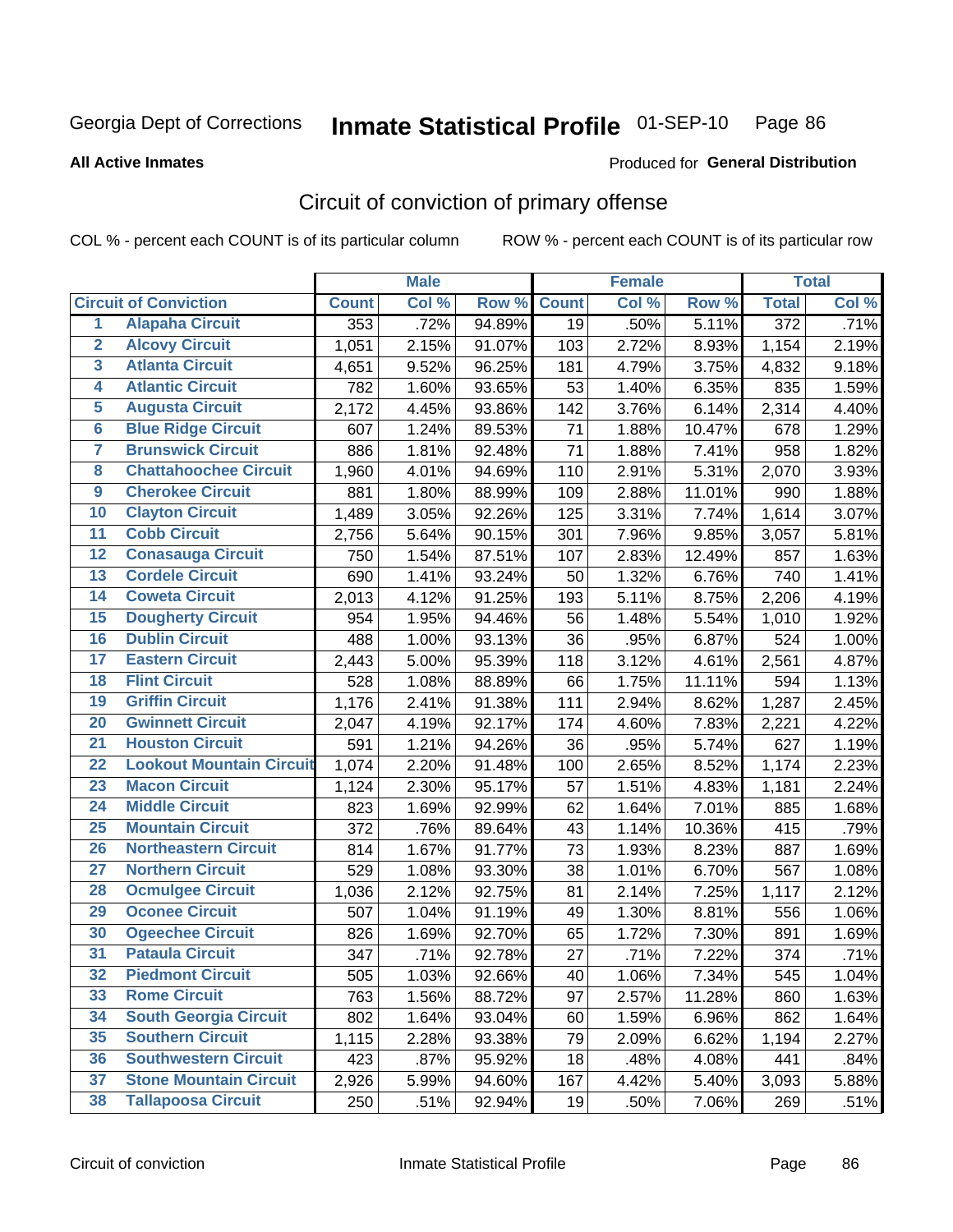#### Inmate Statistical Profile 01-SEP-10 Page 87

Produced for General Distribution

#### **All Active Inmates**

# Circuit of conviction of primary offense

COL % - percent each COUNT is of its particular column

|    |                              |              | <b>Male</b> |        |              | <b>Female</b> |        |              | <b>Total</b> |
|----|------------------------------|--------------|-------------|--------|--------------|---------------|--------|--------------|--------------|
|    | <b>Circuit of Conviction</b> | <b>Count</b> | Col %       | Row %  | <b>Count</b> | Col %         | Row %  | <b>Total</b> | Col %        |
| 39 | <b>Tifton Circuit</b>        | 565          | 1.16%       | 95.12% | 29           | .77%          | 4.88%  | 594          | 1.13%        |
| 40 | <b>Toombs Circuit</b>        | 345          | .71%        | 95.04% | 18           | .48%          | 4.96%  | 363          | .69%         |
| 41 | <b>Waycross Circuit</b>      | 783          | 1.60%       | 94.11% | 49           | 1.30%         | 5.89%  | 832          | 1.58%        |
| 42 | <b>Western Circuit</b>       | 461          | .94%        | 93.13% | 34           | .90%          | 6.87%  | 495          | .94%         |
| 43 | <b>Rockdale Circuit</b>      | 467          | .96%        | 91.21% | 45           | 1.19%         | 8.79%  | 512          | .97%         |
| 44 | <b>Douglas Circuit</b>       | 1,171        | 2.40%       | 88.98% | 145          | 3.84%         | 11.02% | 1,316        | 2.50%        |
| 45 | <b>Appalachian Circuit</b>   | 303          | .62%        | 91.27% | 29           | .77%          | 8.73%  | 332          | .63%         |
| 46 | <b>Enotah Circuit</b>        | 339          | .69%        | 88.28% | 45           | 1.19%         | 11.72% | 384          | .73%         |
| 47 | <b>Bell-Forsyth Circuit</b>  | 283          | .58%        | 90.42% | 30           | .79%          | 9.58%  | 313          | .59%         |
| 48 | <b>Towaliga Circuit</b>      | 380          | .78%        | 92.91% | 29           | .77%          | 7.09%  | 409          | .78%         |
| 49 | <b>Paulding Circuit</b>      | 240          | .49%        | 92.31% | 20           | .53%          | 7.69%  | 260          | .49%         |
|    | <b>Total Rported</b>         | 48.841       | 100%        | 92.81% | 3,780        | 100%          | 7.18%  | 52,622       | 100%         |

| 11 – 10 | 44     |                     | 4C     |
|---------|--------|---------------------|--------|
|         | 48,885 | <i>ו</i> סד כ<br>64 | -0.070 |

| M<br>- - -<br>.<br>.<br>∪opp<br>нс |
|------------------------------------|
|------------------------------------|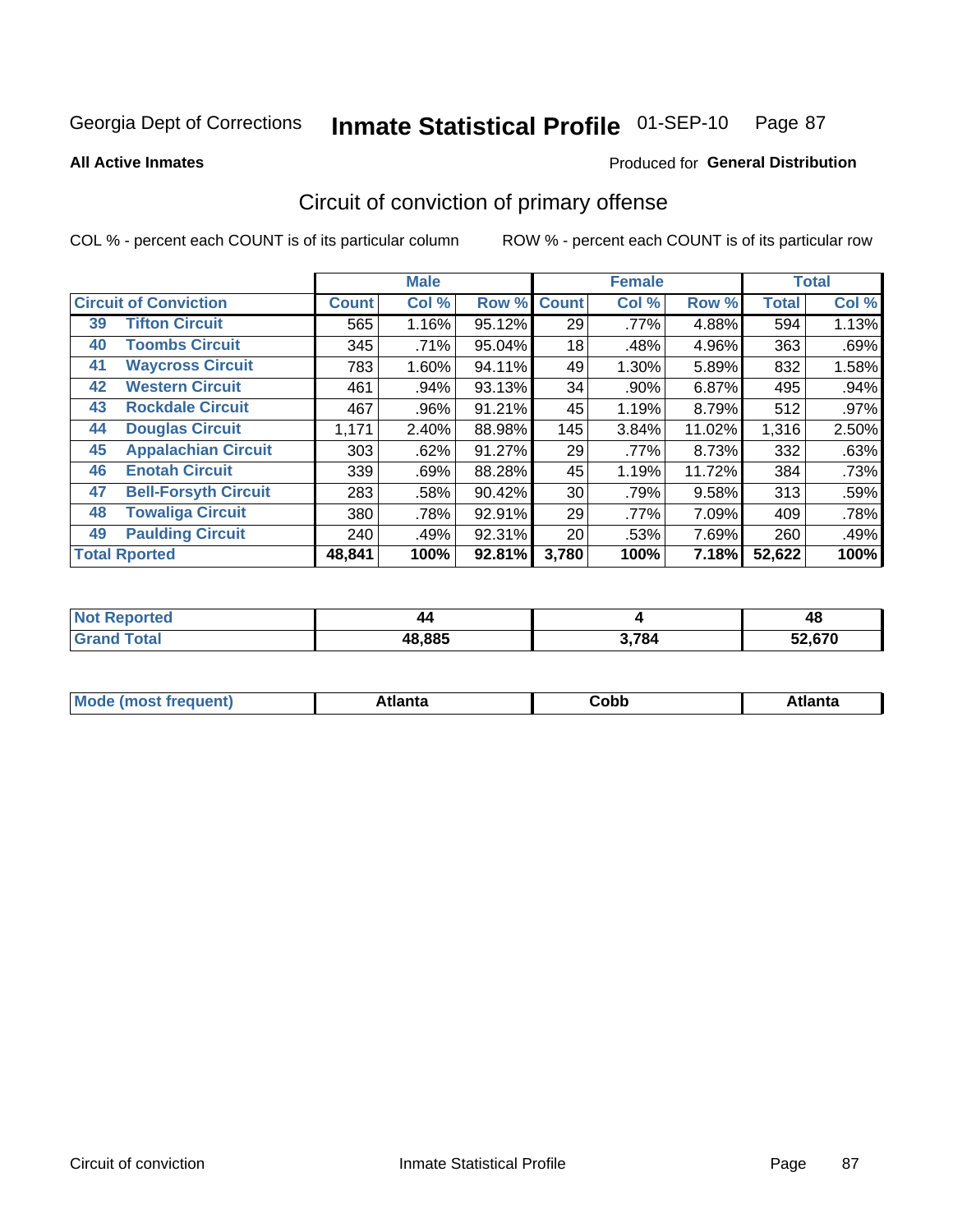#### Inmate Statistical Profile 01-SEP-10 Page 88

### **All Active Inmates**

### Produced for General Distribution

### Years served (jail + prison) in this incarceration

COL % - percent each COUNT is of its particular column

ROW % - percent each COUNT is of its particular row

|                       |              | <b>Male</b> |         |                | <b>Female</b> |        |              | <b>Total</b> |
|-----------------------|--------------|-------------|---------|----------------|---------------|--------|--------------|--------------|
| <b>Years Served</b>   | <b>Count</b> | Col %       | Row %   | <b>Count</b>   | Col %         | Row %  | <b>Total</b> | Col %        |
| Less than one year    | 7,953        | 16.30%      | 86.16%  | 1,276          | 33.77%        | 13.82% | 9,230        | 17.55%       |
| 1 to 1.99 years       | 10,015       | 20.52%      | 90.86%  | 1,007          | 26.65%        | 9.14%  | 11,022       | 20.96%       |
| 2 to 2.99 years       | 6,803        | 13.94%      | 93.86%  | 445            | 11.78%        | 6.14%  | 7,248        | 13.78%       |
| 3 to 3.99 years       | 4,537        | 9.30%       | 94.15%  | 282            | 7.46%         | 5.85%  | 4,819        | 9.16%        |
| 4 to 4.99 years       | 3,016        | 6.18%       | 95.17%  | 153            | 4.05%         | 4.83%  | 3,169        | 6.03%        |
| 5 to 5.99 years       | 2,023        | 4.14%       | 96.10%  | 81             | 2.14%         | 3.85%  | 2,105        | 4.00%        |
| 6 to 6.99 years       | 1,746        | 3.58%       | 96.09%  | 71             | 1.88%         | 3.91%  | 1,817        | 3.46%        |
| 7 to 7.99 years       | 1,642        | 3.36%       | 95.63%  | 75             | 1.98%         | 4.37%  | 1,717        | 3.27%        |
| 8 to 8.99 years       | 1,428        | 2.93%       | 95.77%  | 63             | 1.67%         | 4.23%  | 1,491        | 2.84%        |
| 9 to 9.99 years       | 1,377        | 2.82%       | 96.23%  | 54             | 1.43%         | 3.77%  | 1,431        | 2.72%        |
| 10 to 10.99 years     | 969          | 1.99%       | 96.04%  | 40             | 1.06%         | 3.96%  | 1,009        | 1.92%        |
| 11 to 11.99 years     | 880          | 1.80%       | 95.86%  | 38             | 1.01%         | 4.14%  | 918          | 1.75%        |
| 12 to 12.99 years     | 884          | 1.81%       | 96.19%  | 35             | 0.93%         | 3.81%  | 919          | 1.75%        |
| 13 to 13.99 years     | 886          | 1.82%       | 97.15%  | 26             | 0.69%         | 2.85%  | 912          | 1.73%        |
| 14 to 14.99 years     | 710          | 1.45%       | 96.99%  | 22             | 0.58%         | 3.01%  | 732          | 1.39%        |
| 15 to 15.99 years     | 591          | 1.21%       | 97.04%  | 18             | 0.48%         | 2.96%  | 609          | 1.16%        |
| 16 to 16.99 years     | 532          | 1.09%       | 95.68%  | 24             | 0.64%         | 4.32%  | 556          | 1.06%        |
| 17 to 17.99 years     | 469          | 0.96%       | 97.91%  | 10             | 0.26%         | 2.09%  | 479          | 0.91%        |
| 18 to 18.99 years     | 391          | 0.80%       | 96.78%  | 13             | 0.34%         | 3.22%  | 404          | 0.77%        |
| 19 to 19.99 years     | 387          | 0.79%       | 97.48%  | 10             | 0.26%         | 2.52%  | 397          | 0.75%        |
| 20 to 20.99 years     | 242          | 0.50%       | 95.28%  | 12             | 0.32%         | 4.72%  | 254          | 0.48%        |
| 21 to 21.99 years     | 215          | 0.44%       | 98.17%  | 4              | 0.11%         | 1.83%  | 219          | 0.42%        |
| 22 to 22.99 years     | 195          | 0.40%       | 95.59%  | 9              | 0.24%         | 4.41%  | 204          | 0.39%        |
| 23 to 23.99 years     | 162          | 0.33%       | 98.78%  | $\overline{c}$ | 0.05%         | 1.22%  | 164          | 0.31%        |
| 24 to 24.99 years     | 143          | 0.29%       | 98.62%  | 2              | 0.05%         | 1.38%  | 145          | 0.28%        |
| 25 to 25.99 years     | 114          | 0.23%       | 98.28%  | $\overline{2}$ | 0.05%         | 1.72%  | 116          | 0.22%        |
| 26 to 26.99 years     | 92           | 0.19%       | 97.87%  | $\overline{2}$ | 0.05%         | 2.13%  | 94           | 0.18%        |
| 27 to 27.99 years     | 71           | 0.15%       | 98.61%  | $\mathbf 1$    | 0.03%         | 1.39%  | 72           | 0.14%        |
| 28 to 28.99 years     | 55           | 0.11%       | 100.00% |                |               |        | 55           | 0.10%        |
| 29 to 29.99 years     | 44           | 0.09%       | 97.78%  | $\mathbf 1$    | 0.03%         | 2.22%  | 45           | 0.09%        |
| Thirty + years        | 234          | 0.48%       | 99.57%  | $\mathbf{1}$   | 0.03%         | 0.43%  | 235          | 0.45%        |
| <b>Total Reported</b> | 48,806       | 100%        | 92.81%  | 3,779          | 100%          | 7.19%  | 52,587       | 100.0%       |

| <b>Not Reported</b>     | 79                 |                    | 84            |
|-------------------------|--------------------|--------------------|---------------|
| <b>Grand Total</b>      | 48.885             | 3.784              | 52,671        |
| Mean<br>(average)       | 5.31               | 3.03               | 5.15          |
| <b>Median (middle)</b>  | 2.94               | 1.54               | 2.8           |
| Mode<br>(most frequent) | Less than one year | Less than one year | Less than one |

year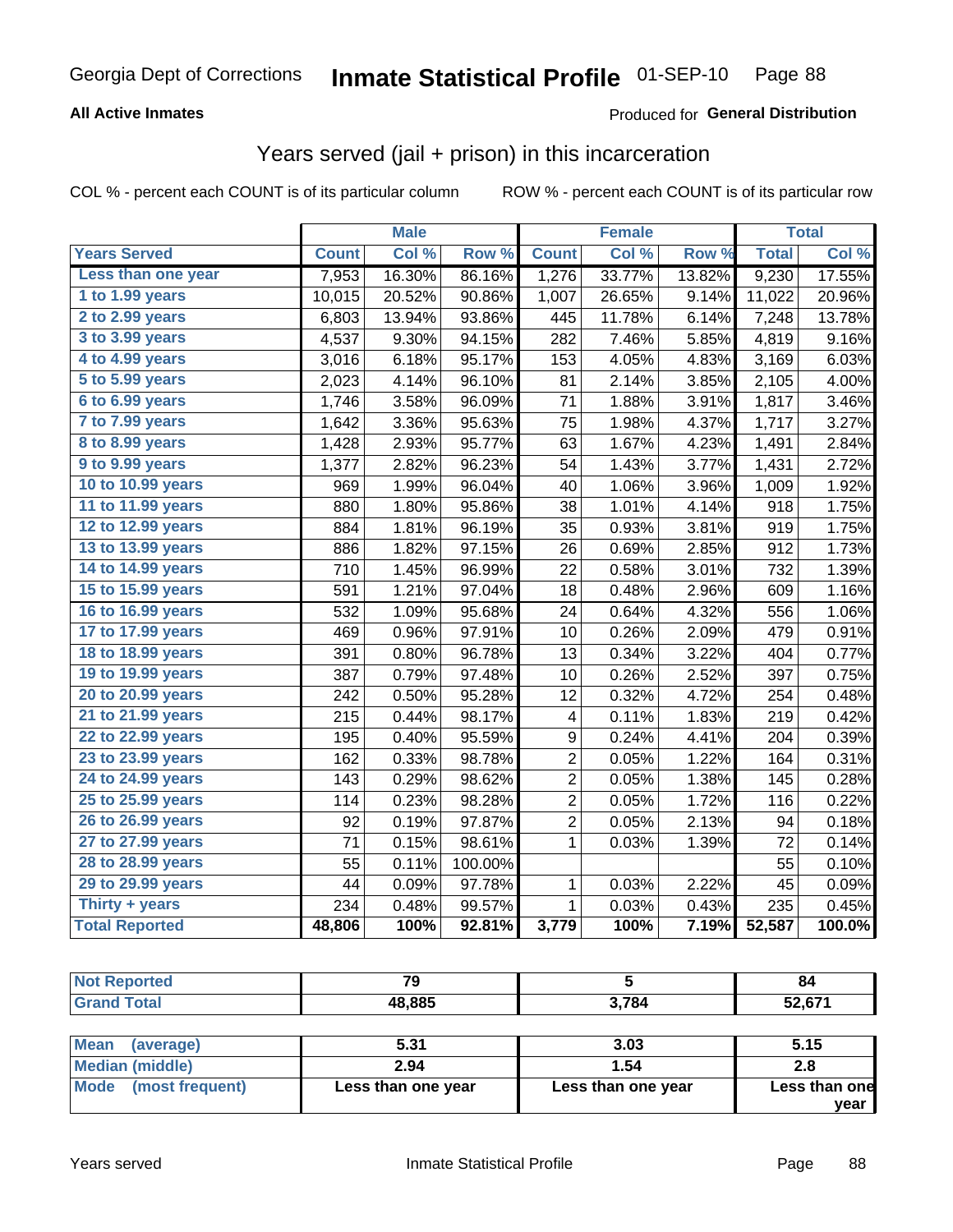# Inmate Statistical Profile 01-SEP-10 Page 89

### **All Active Inmates**

Produced for General Distribution

### Results of most recent HIV tests

COL % - percent each COUNT is of its particular column

|                         |              | <b>Male</b> |           |              | <b>Female</b> |          |              | <b>Total</b> |
|-------------------------|--------------|-------------|-----------|--------------|---------------|----------|--------------|--------------|
| <b>HIV Test Results</b> | <b>Count</b> | Col %       | Row %I    | <b>Count</b> | Col %         | Row %    | <b>Total</b> | Col %        |
| <b>Positive</b>         | 810          | 1.71%       | $90.91\%$ | 81           | 2.28%         | $9.09\%$ | 891          | 1.75%        |
| <b>Negative</b>         | 46,680       | 98.28%      | 93.08%    | 3,466        | 97.72%        | $6.91\%$ | 50,148       | 98.24%       |
| Indeterminate           | 8            | 0.02%       | 100.00%   |              |               |          |              | 0.02%        |
| <b>Refused</b>          |              | 0.01%       | 100.00%   |              |               |          |              | 0.01%        |
| <b>Total Reported</b>   | 47,499       | 100%        | 93.05%    | 3,547        | 100%          | 6.95%    | 51,048       | 100.0%       |

| <b>Not</b><br>Reported | ,386   | 027<br>ا ت<br>___ | cos<br>3∠0.⊧ |
|------------------------|--------|-------------------|--------------|
| Total<br><b>Grand</b>  | 18.885 | 3,784             | 52,671       |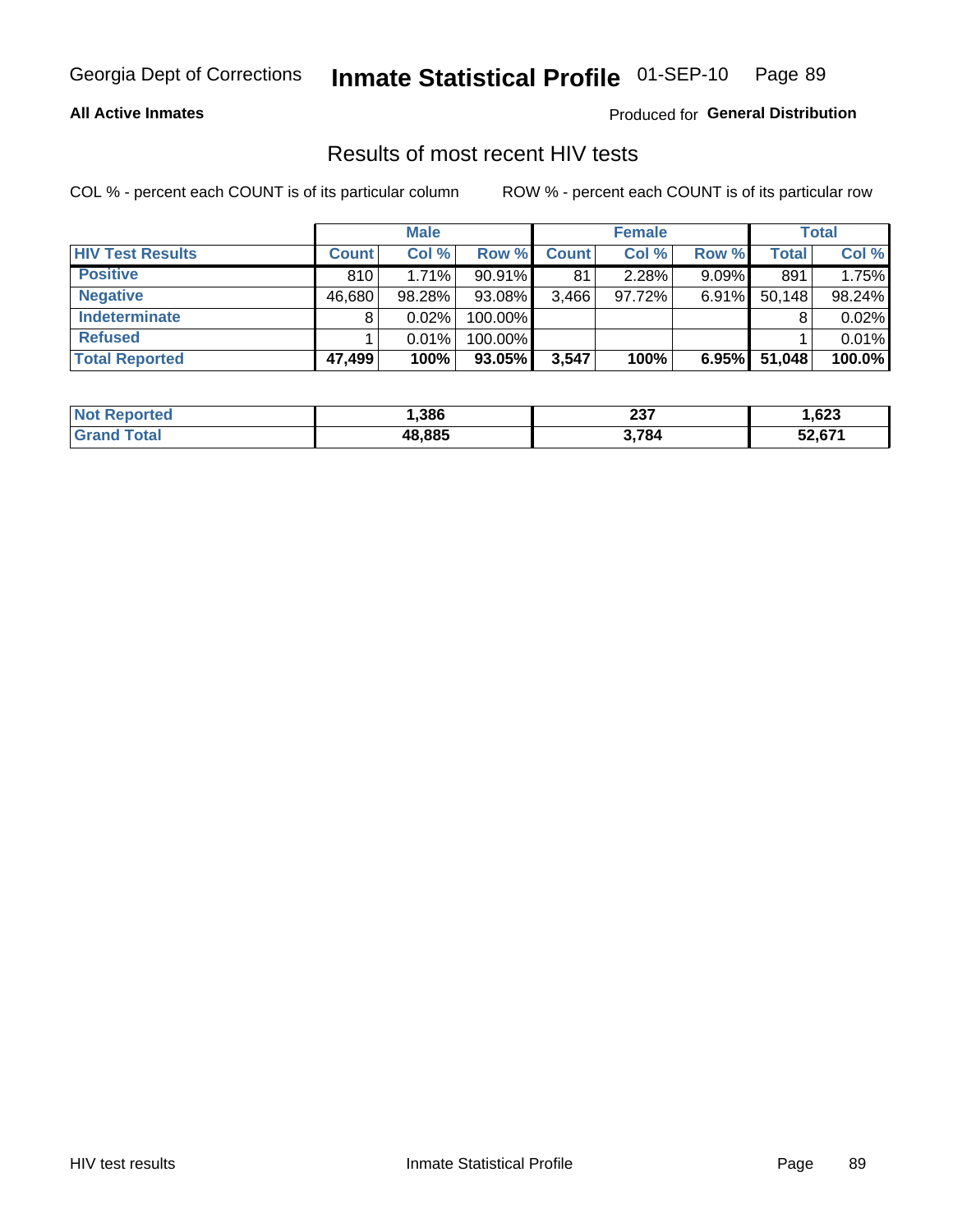# Inmate Statistical Profile 01-SEP-10 Page 90

### **All Active Inmates**

### **Produced for General Distribution**

### Results of most recent tuberculosis test

COL % - percent each COUNT is of its particular column

|                                  | <b>Male</b>  |        | <b>Female</b> |              |           | Total    |              |        |
|----------------------------------|--------------|--------|---------------|--------------|-----------|----------|--------------|--------|
| <b>Tuberculosis Test Results</b> | <b>Count</b> | Col%   | Row %         | <b>Count</b> | Col %     | Row %    | <b>Total</b> | Col %  |
| <b>Positive on current test</b>  | 9.469        | 19.58% | 97.48%        | 245          | $6.80\%$  | $2.52\%$ | 9.714        | 18.70% |
| <b>Positive on previous test</b> | 169          | 0.35%  | 99.41%        |              | 0.03%     | $0.59\%$ | 170          | 0.33%  |
| <b>Negative</b>                  | 38.713       | 80.07% | 92.02%        | 3,356        | $93.17\%$ | 7.98%    | 42,071       | 80.98% |
| <b>Total Reported</b>            | 48,351       | 100%   | 93.06%        | 3,602        | 100%      | $6.93\%$ | 51,955       | 100.0% |

| <b>Not Reported</b> | <b>FA</b> 4<br>534 | 182   | 716    |
|---------------------|--------------------|-------|--------|
| Total               | 48,885             | 3,784 | 52,671 |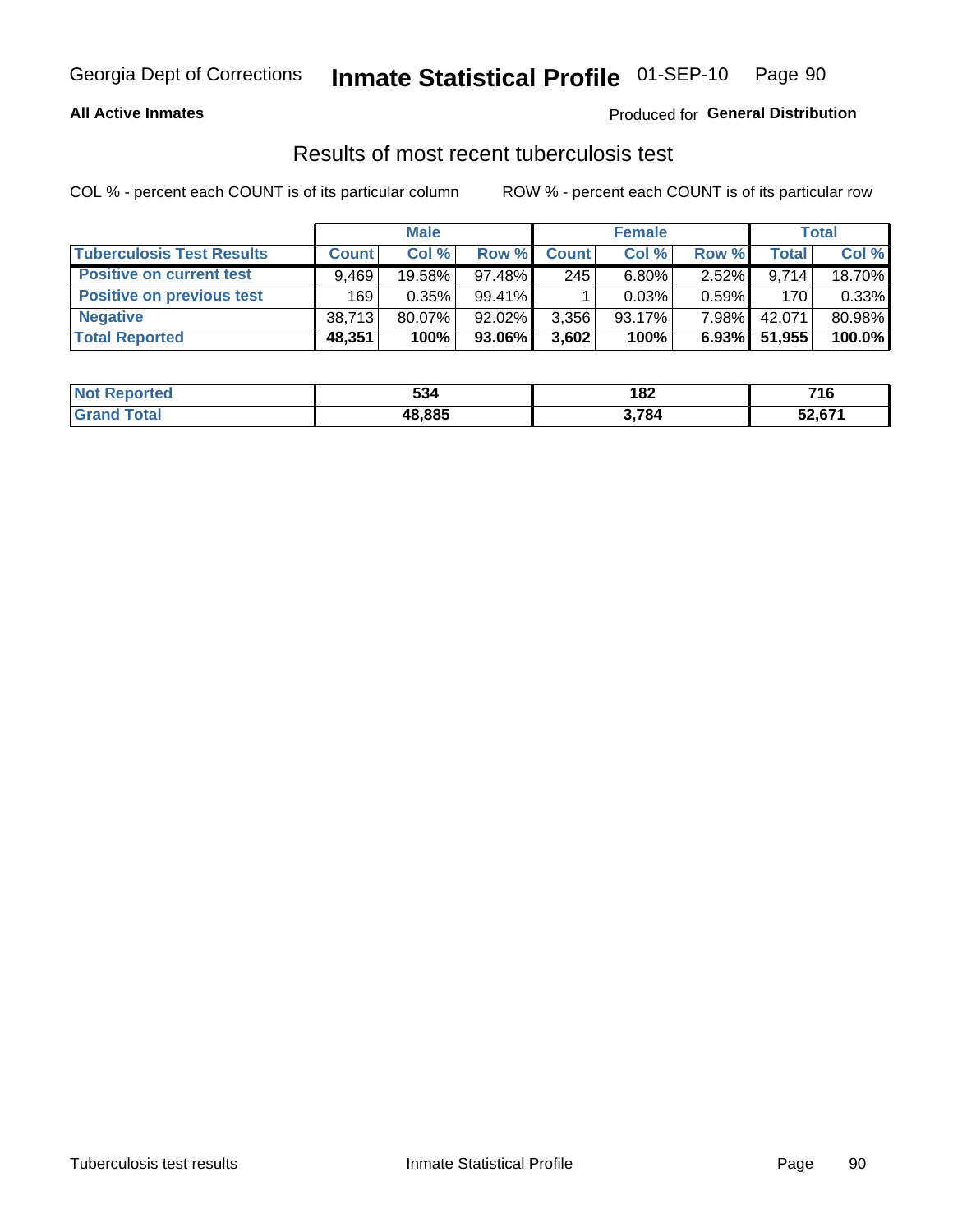## Georgia Dept of Corrections **Inmate Statistical Profile** 01-SEP-10 Page 91

### **All Active Inmates**

Produced for **General Distribution**

### Results of most recent syphilis test

COL % - percent each COUNT is of its particular column ROW % - percent each COUNT is of its particular row

|                                 | <b>Male</b>  |           |        | <b>Female</b> |           |           | Total   |        |
|---------------------------------|--------------|-----------|--------|---------------|-----------|-----------|---------|--------|
| <b>Syphilis Test Results</b>    | <b>Count</b> | Col%      | Row %  | <b>Count</b>  | Col %     | Row %     | Total I | Col %  |
| <b>Positive on current test</b> | 700          | $1.48\%$  | 89.40% | 83            | 2.33%     | $10.60\%$ | 783     | 1.54%  |
| <b>Negative</b>                 | 46.453       | $98.52\%$ | 93.03% | 3,480         | $97.67\%$ | $6.97\%$  | 49,935  | 98.46% |
| <b>Total Reported</b>           | 47,153       | 100%      | 92.97% | 3,563         | 100%      | $7.03\%$  | 50,718  | 100%   |

| <b>Not Reported</b>          | 1,732  | 22<br>44 I | 1,953  |
|------------------------------|--------|------------|--------|
| <b>Total</b><br><b>Grand</b> | 48,885 | 3,784      | 52,671 |